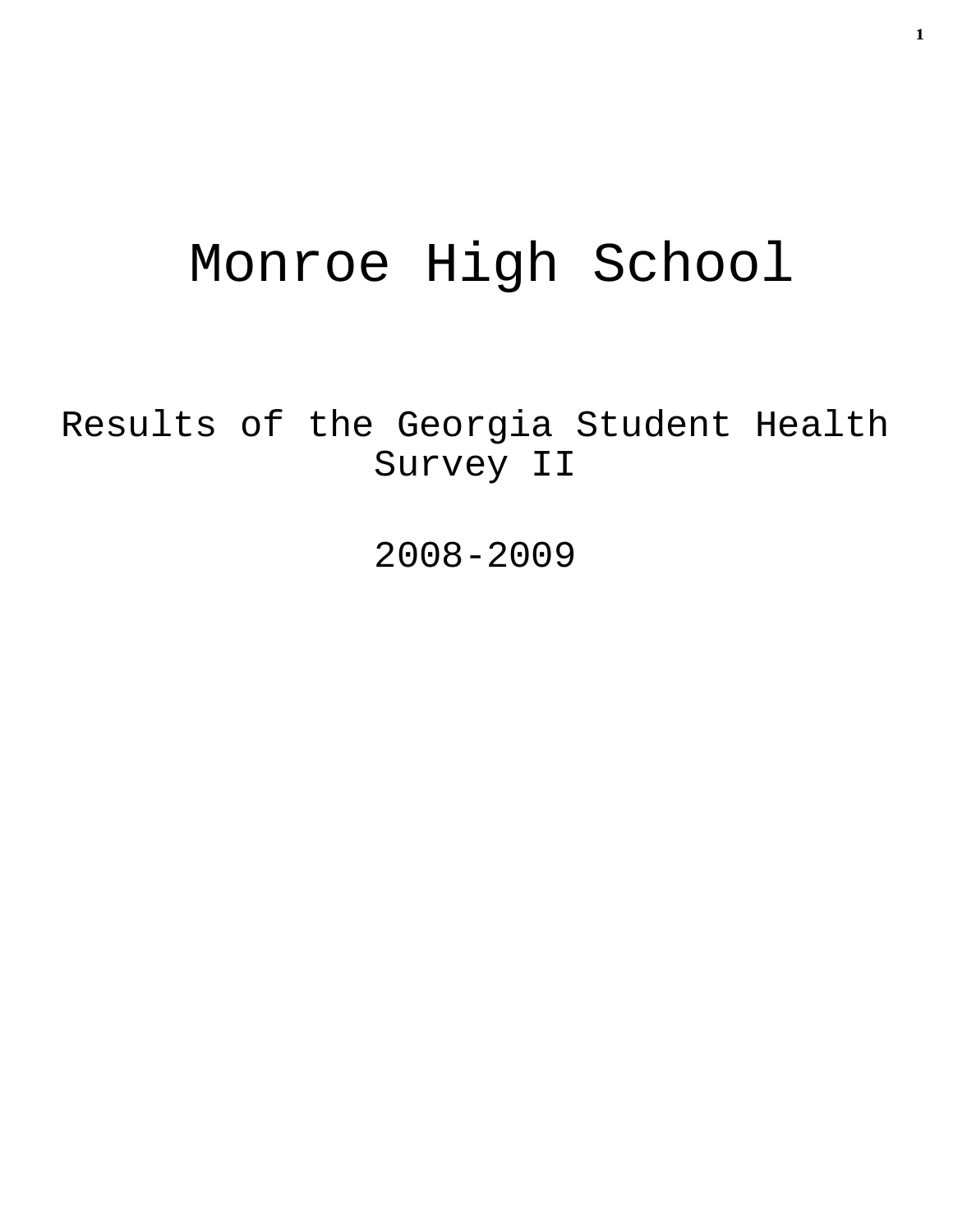# *Demographics* **2**

| Grade                    |     |  |  |  |
|--------------------------|-----|--|--|--|
| <b>Grade   Frequency</b> |     |  |  |  |
| 10                       | 188 |  |  |  |
| 12                       | 186 |  |  |  |

| Frequency      | <b>Table of Gender by Grade</b> |              |              |              |  |  |
|----------------|---------------------------------|--------------|--------------|--------------|--|--|
| <b>Col Pct</b> |                                 | Grade(Grade) |              |              |  |  |
|                | Gender(Gender)                  | 10           | 12           | <b>Total</b> |  |  |
|                | <b>Female</b>                   | 106<br>56.38 | 116<br>62.37 | 222          |  |  |
|                | <b>Male</b>                     | 82<br>43.62  | 70<br>37.63  | 152          |  |  |
|                | <b>Total</b>                    | 188          | 186          | 374          |  |  |

| <b>Frequency</b> |
|------------------|
| <b>Col Pct</b>   |

| <b>Table of Ethnicity by Grade</b> |              |                        |                |  |  |  |  |
|------------------------------------|--------------|------------------------|----------------|--|--|--|--|
|                                    | Grade(Grade) |                        |                |  |  |  |  |
| <b>Ethnicity</b> (Ethnicity)       | 10           | 12                     | <b>Total</b>   |  |  |  |  |
| <b>Black</b>                       | 182<br>96.81 | 174<br>93.55           | 356            |  |  |  |  |
| <b>White</b>                       | 0.53         | 4<br>2.15              | 5              |  |  |  |  |
| <b>Asian</b>                       | 0<br>0.00    | $\mathfrak{D}$<br>1.08 | $\mathfrak{D}$ |  |  |  |  |
| <b>Other</b>                       | 5<br>2.66    | 6<br>3.23              | 11             |  |  |  |  |
| <b>Total</b>                       | 188          | 186                    | 374            |  |  |  |  |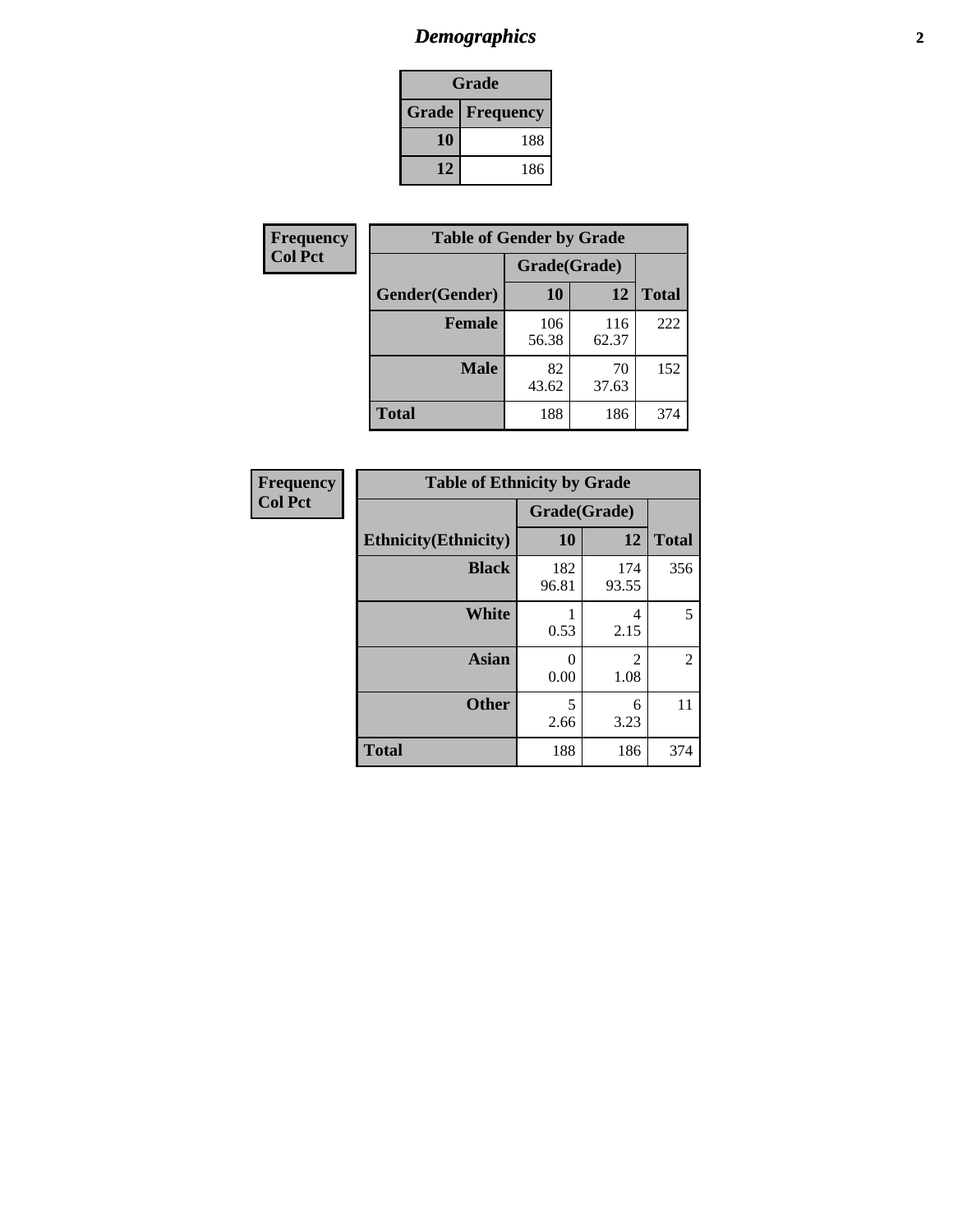#### *Title IV, Part A, Schedule A* **3** *Goal 1: Ensure that all schools are drug-free Baseline Data: Year 2008-2009 Prevalence of Drug Use*

| Frequency<br><b>Col Pct</b> | <b>Table of AlcoholAlt by Grade</b> |              |              |              |  |  |
|-----------------------------|-------------------------------------|--------------|--------------|--------------|--|--|
|                             | AlcoholAlt(Alcohol                  | Grade(Grade) |              |              |  |  |
|                             | use, past 30 days)                  | <b>10</b>    | 12           | <b>Total</b> |  |  |
|                             | Yes                                 | 41<br>21.81  | 31<br>16.67  | 72           |  |  |
|                             | N <sub>0</sub>                      | 147<br>78.19 | 155<br>83.33 | 302          |  |  |
|                             | <b>Total</b>                        | 188          | 186          | 374          |  |  |

| <b>Frequency</b><br><b>Col Pct</b> | <b>Table of TobaccoAny by Grade</b> |              |              |              |  |  |
|------------------------------------|-------------------------------------|--------------|--------------|--------------|--|--|
|                                    | TobaccoAny(Tobacco                  | Grade(Grade) |              |              |  |  |
|                                    | use, past 30 days)                  | 10           | 12           | <b>Total</b> |  |  |
|                                    | Yes                                 | 13<br>6.91   | 13<br>6.99   | 26           |  |  |
|                                    | N <sub>0</sub>                      | 175<br>93.09 | 173<br>93.01 | 348          |  |  |
|                                    | <b>Total</b>                        | 188          | 186          | 374          |  |  |

| Frequency<br><b>Col Pct</b> | <b>Table of MarijuanaAlt by Grade</b> |              |              |     |  |
|-----------------------------|---------------------------------------|--------------|--------------|-----|--|
|                             | MarijuanaAlt(Marijuana                | Grade(Grade) |              |     |  |
| use, past 30 days)          | 10                                    | 12           | <b>Total</b> |     |  |
|                             | <b>Yes</b>                            | 22<br>11.70  | 18<br>9.68   | 40  |  |
|                             | N <sub>0</sub>                        | 166<br>88.30 | 168<br>90.32 | 334 |  |
|                             | <b>Total</b>                          | 188          | 186          | 374 |  |

| Frequency<br><b>Col Pct</b> | <b>Table of OtherDrugAny by Grade</b>  |              |              |              |  |
|-----------------------------|----------------------------------------|--------------|--------------|--------------|--|
|                             | <b>OtherDrugAny(Other</b><br>drug use, | Grade(Grade) |              |              |  |
|                             | past 30 days)                          | 10           | 12           | <b>Total</b> |  |
|                             | Yes                                    | 10<br>5.32   | 4<br>2.15    | 14           |  |
|                             | N <sub>0</sub>                         | 178<br>94.68 | 182<br>97.85 | 360          |  |
|                             | <b>Total</b>                           | 188          | 186          | 374          |  |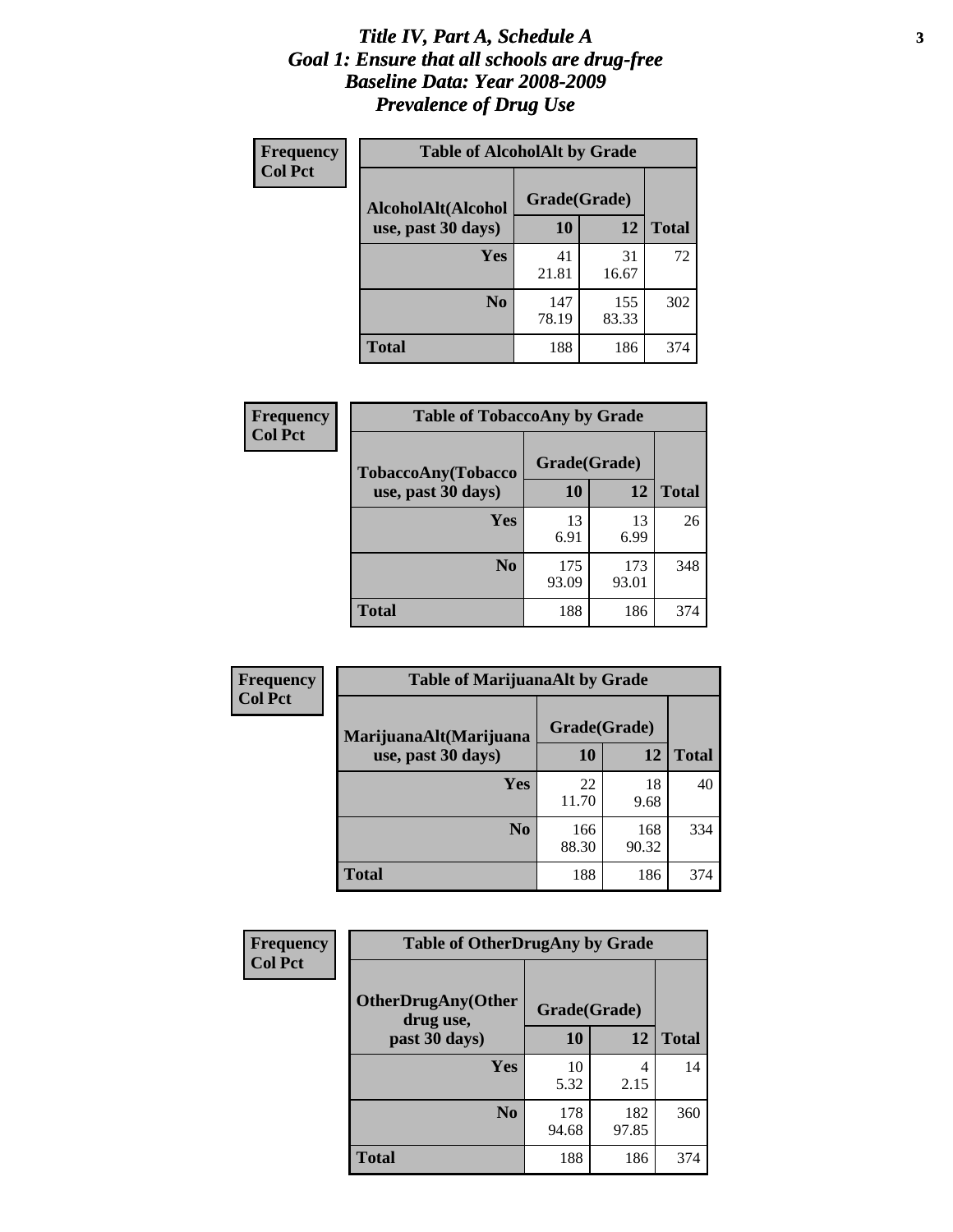#### *Average Age of Onset of Use* **4** *Results for "Average Age of Onset of Use" questions exclude students who said they did not use that substance*

| <b>Variable</b>    | Label                                                              | <b>Mean</b> |
|--------------------|--------------------------------------------------------------------|-------------|
| Alcoholinit2       | I started using alcohol when I was                                 | 13.62       |
| Cigarettesinit2    | I started smoking tobacco when I was                               | 14.50       |
| Smokelessinit2     | I started chewing tobacco when I was                               | 12.60       |
| Marijuanainit2     | I started using marijuana when I was                               | 14.29       |
| Cocaineinit2       | I started using cocaine when I was                                 | 8.00        |
| Inhalantsinit2     | I started using inhalants when I was                               | 10.75       |
| Steroidsinit2      | I started using steroids when I was                                | 8.00        |
| Ecstasyinit2       | I started using ecstasy when I was                                 | 13.33       |
| Methinit2          | I started using methamphetamines when I was                        | 8.00        |
| Hallucinogensinit2 | I started using hallucinogens when I was                           | 8.00        |
| Prescriptioninit2  | I started using prescription drugs not prescribed to me when I was | 11.91       |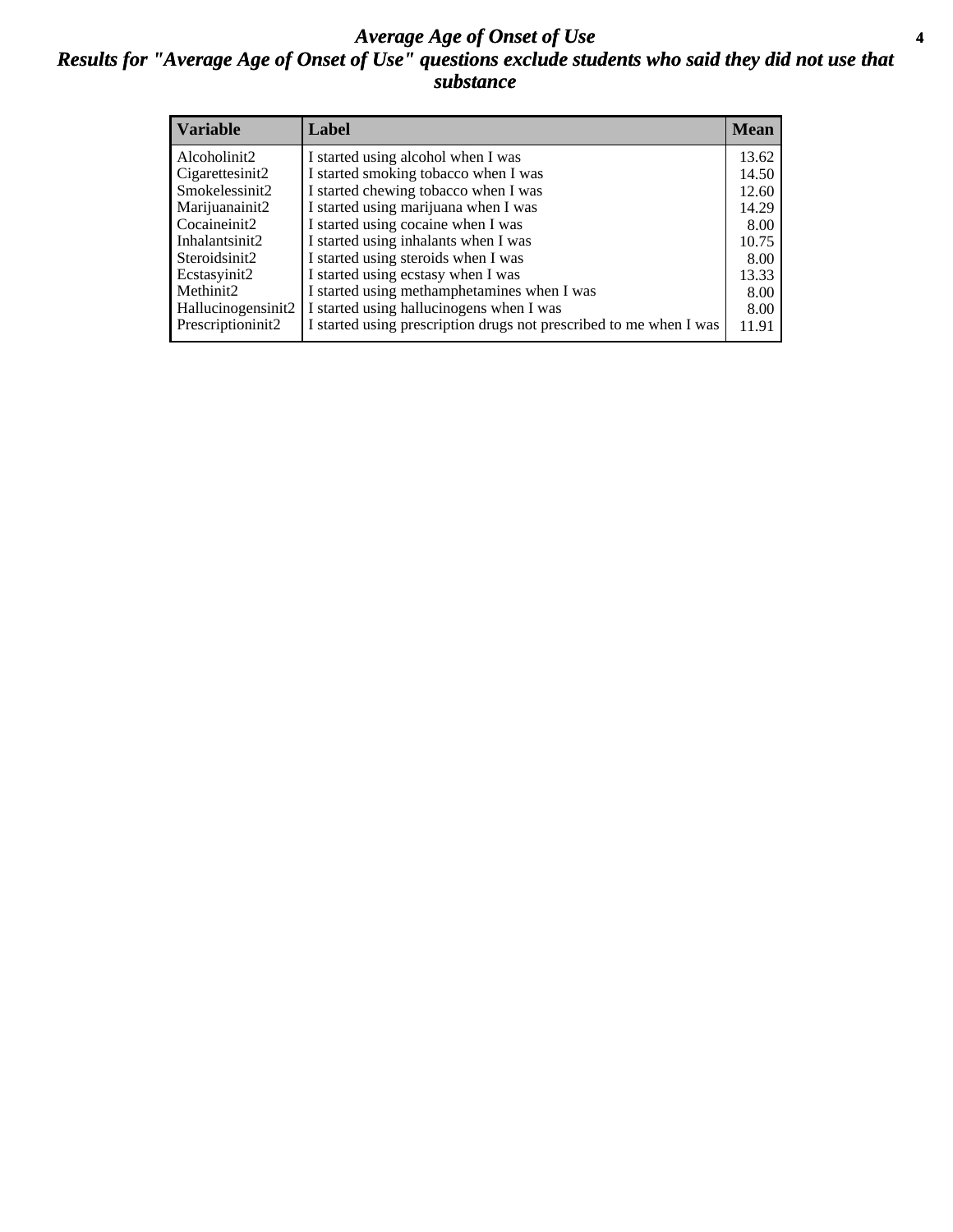# *Perception of Health Risk* **5**

| Frequency      | <b>Table of Alcoholharmdich by Grade</b> |              |              |              |  |
|----------------|------------------------------------------|--------------|--------------|--------------|--|
| <b>Col Pct</b> | Alcoholharmdich(I<br>think alcohol is    | Grade(Grade) |              |              |  |
|                | harmful)                                 | 10           | 12           | <b>Total</b> |  |
|                | <b>Yes</b>                               | 139<br>73.94 | 163<br>87.63 | 302          |  |
|                | N <sub>0</sub>                           | 49<br>26.06  | 23<br>12.37  | 72           |  |
|                | <b>Total</b>                             | 188          | 186          | 374          |  |

| Frequency      | <b>Table of Tobaccoharmdich by Grade</b> |              |              |              |  |
|----------------|------------------------------------------|--------------|--------------|--------------|--|
| <b>Col Pct</b> | Tobaccoharmdich(I<br>think tobacco is    | Grade(Grade) |              |              |  |
|                | harmful)                                 | 10           | 12           | <b>Total</b> |  |
|                | Yes                                      | 154<br>81.91 | 174<br>93.55 | 328          |  |
|                | N <sub>0</sub>                           | 34<br>18.09  | 12<br>6.45   | 46           |  |
|                | Total                                    | 188          | 186          | 374          |  |

| Frequency      | <b>Table of Marijuanaharmdich by Grade</b>                |              |              |              |  |  |
|----------------|-----------------------------------------------------------|--------------|--------------|--------------|--|--|
| <b>Col Pct</b> | Marijuanaharmdich(I<br>Grade(Grade)<br>think marijuana is |              |              |              |  |  |
|                | harmful)                                                  | <b>10</b>    | 12           | <b>Total</b> |  |  |
|                | Yes                                                       | 130<br>69.15 | 143<br>76.88 | 273          |  |  |
|                | N <sub>0</sub>                                            | 58<br>30.85  | 43<br>23.12  | 101          |  |  |
|                | <b>Total</b>                                              | 188          | 186          | 374          |  |  |

| Frequency      | <b>Table of Otherdrugharmdich by Grade</b>   |              |              |              |  |  |  |
|----------------|----------------------------------------------|--------------|--------------|--------------|--|--|--|
| <b>Col Pct</b> | Otherdrugharmdich(I<br>think other drugs are | Grade(Grade) |              |              |  |  |  |
|                | harmful)                                     | 10           | 12           | <b>Total</b> |  |  |  |
|                | Yes                                          | 154<br>81.91 | 175<br>94.09 | 329          |  |  |  |
|                | N <sub>0</sub>                               | 34<br>18.09  | 11<br>5.91   | 45           |  |  |  |
|                | <b>Total</b>                                 | 188          | 186          | 374          |  |  |  |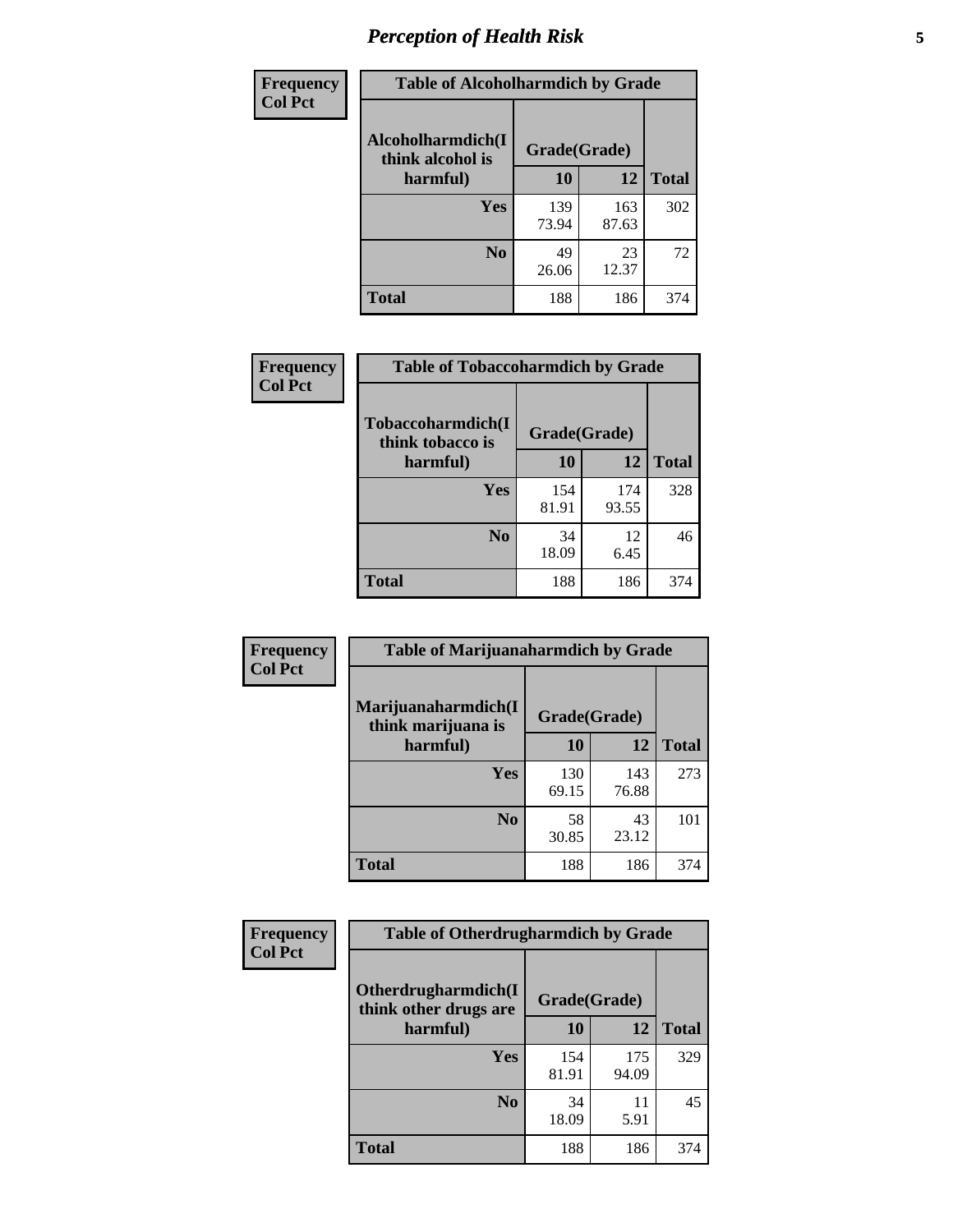# *Social Disapproval* **6**

| Frequency      | <b>Table of Alcoholpeerdich by Grade</b>                    |              |              |     |  |  |  |
|----------------|-------------------------------------------------------------|--------------|--------------|-----|--|--|--|
| <b>Col Pct</b> | Alcoholpeerdich(My<br>friends would<br>disapprove if I used | Grade(Grade) |              |     |  |  |  |
|                | alcohol)                                                    | 10           | <b>Total</b> |     |  |  |  |
|                | <b>Yes</b>                                                  | 98<br>52.13  | 102<br>54.84 | 200 |  |  |  |
|                | N <sub>0</sub>                                              | 90<br>47.87  | 84<br>45.16  | 174 |  |  |  |
|                | <b>Total</b>                                                | 188          | 186          | 374 |  |  |  |

| <b>Frequency</b> |
|------------------|
| <b>Col Pct</b>   |

| <b>Table of Tobaccopeerdich by Grade</b>                    |              |              |              |  |  |  |  |
|-------------------------------------------------------------|--------------|--------------|--------------|--|--|--|--|
| Tobaccopeerdich(My<br>friends would<br>disapprove if I used | Grade(Grade) |              |              |  |  |  |  |
| tobacco)                                                    | 10           | 12           | <b>Total</b> |  |  |  |  |
| Yes                                                         | 127<br>67.55 | 131<br>70.43 | 258          |  |  |  |  |
| N <sub>0</sub>                                              | 61<br>32.45  | 55<br>29.57  | 116          |  |  |  |  |
| <b>Total</b>                                                | 188          | 186          | 374          |  |  |  |  |

| <b>Frequency</b> | <b>Table of Marijuanapeerdich by Grade</b>                    |              |              |              |  |  |  |  |  |
|------------------|---------------------------------------------------------------|--------------|--------------|--------------|--|--|--|--|--|
| <b>Col Pct</b>   | Marijuanapeerdich(My<br>friends would<br>disapprove if I used | Grade(Grade) |              |              |  |  |  |  |  |
|                  | marijuana)                                                    | 10           | 12           | <b>Total</b> |  |  |  |  |  |
|                  | <b>Yes</b>                                                    | 111<br>59.04 | 106<br>56.99 | 217          |  |  |  |  |  |
|                  | N <sub>0</sub>                                                | 77<br>40.96  | 80<br>43.01  | 157          |  |  |  |  |  |
|                  | <b>Total</b>                                                  | 188          | 186          | 374          |  |  |  |  |  |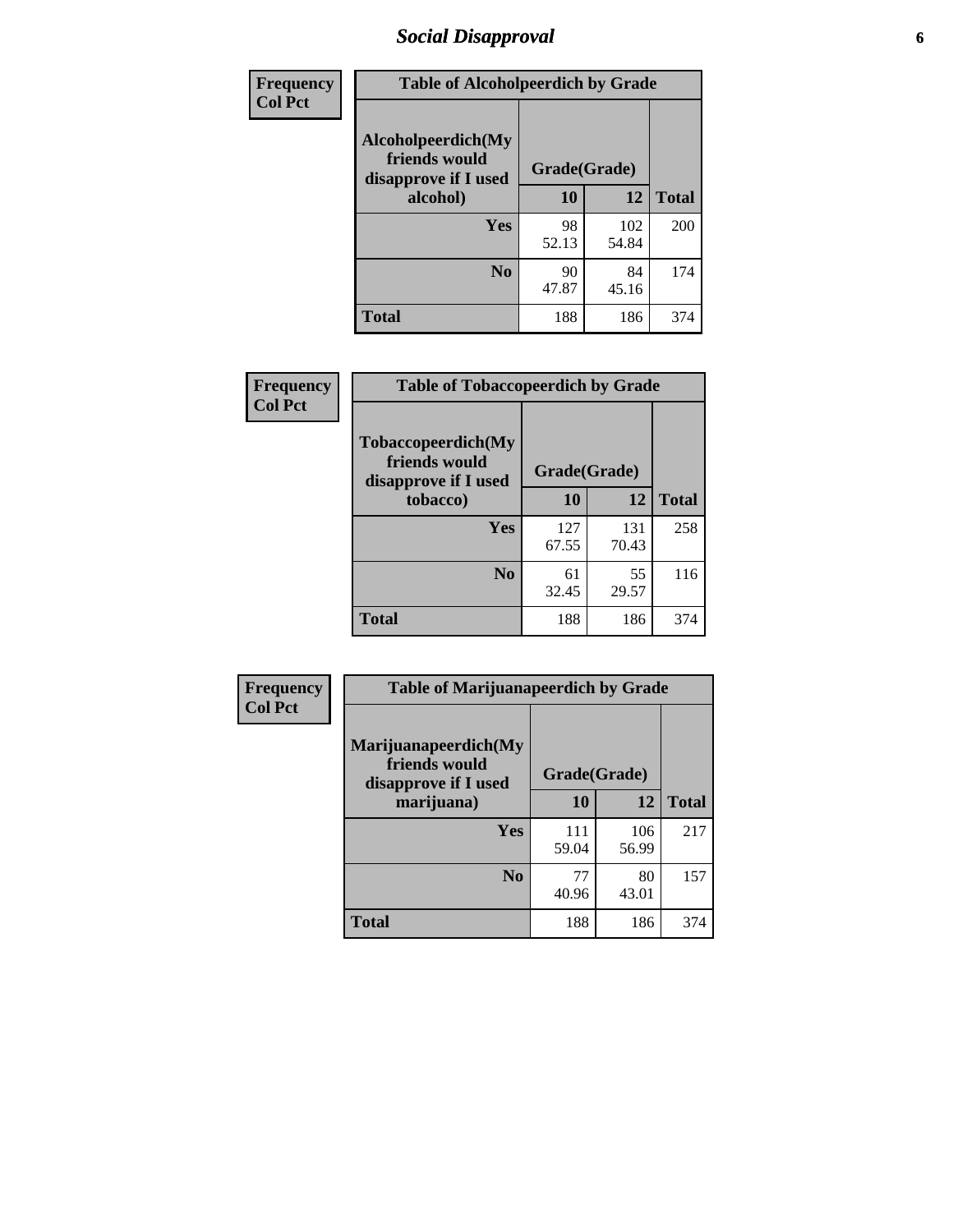# *Social Disapproval* **7**

| Frequency      | <b>Table of Otherdrugpeerdich by Grade</b>                    |              |              |              |  |  |  |  |
|----------------|---------------------------------------------------------------|--------------|--------------|--------------|--|--|--|--|
| <b>Col Pct</b> | Otherdrugpeerdich(My<br>friends would<br>disapprove if I used | Grade(Grade) |              |              |  |  |  |  |
|                | other drugs)                                                  | 10           | 12           | <b>Total</b> |  |  |  |  |
|                | Yes                                                           | 139<br>73.94 | 145<br>77.96 | 284          |  |  |  |  |
|                | N <sub>0</sub>                                                | 49<br>26.06  | 41<br>22.04  | 90           |  |  |  |  |
|                | <b>Total</b>                                                  | 188          | 186          | 374          |  |  |  |  |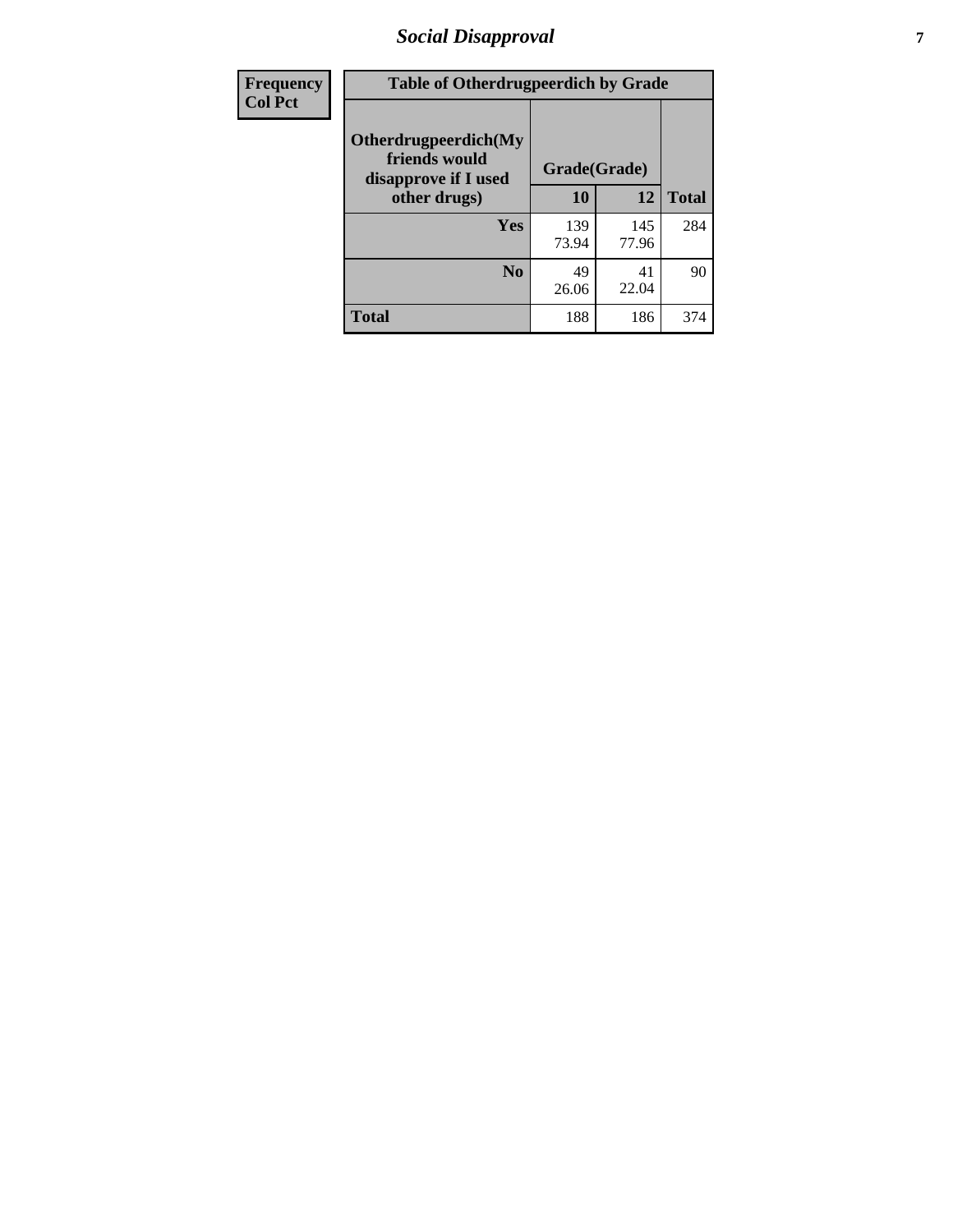#### Title IV, Part A, Schedule A **8** *Goal 2: To help ensure that all schools are safe and disciplined Baseline Data: Year 2008-2009 Student Involvement in Gang Activity*

| Frequency      | <b>Table of Gangself by Grade</b>                                                                 |                    |              |              |
|----------------|---------------------------------------------------------------------------------------------------|--------------------|--------------|--------------|
| <b>Col Pct</b> | Gangself(I<br>have<br>participated<br>in illegal<br>gang<br>activities in<br>the past 30<br>days) | Grade(Grade)<br>10 | 12           | <b>Total</b> |
|                | Yes                                                                                               | 12<br>6.38         | 9<br>4.84    | 21           |
|                | N <sub>0</sub>                                                                                    | 176<br>93.62       | 177<br>95.16 | 353          |
|                | <b>Total</b>                                                                                      | 188                | 186          | 374          |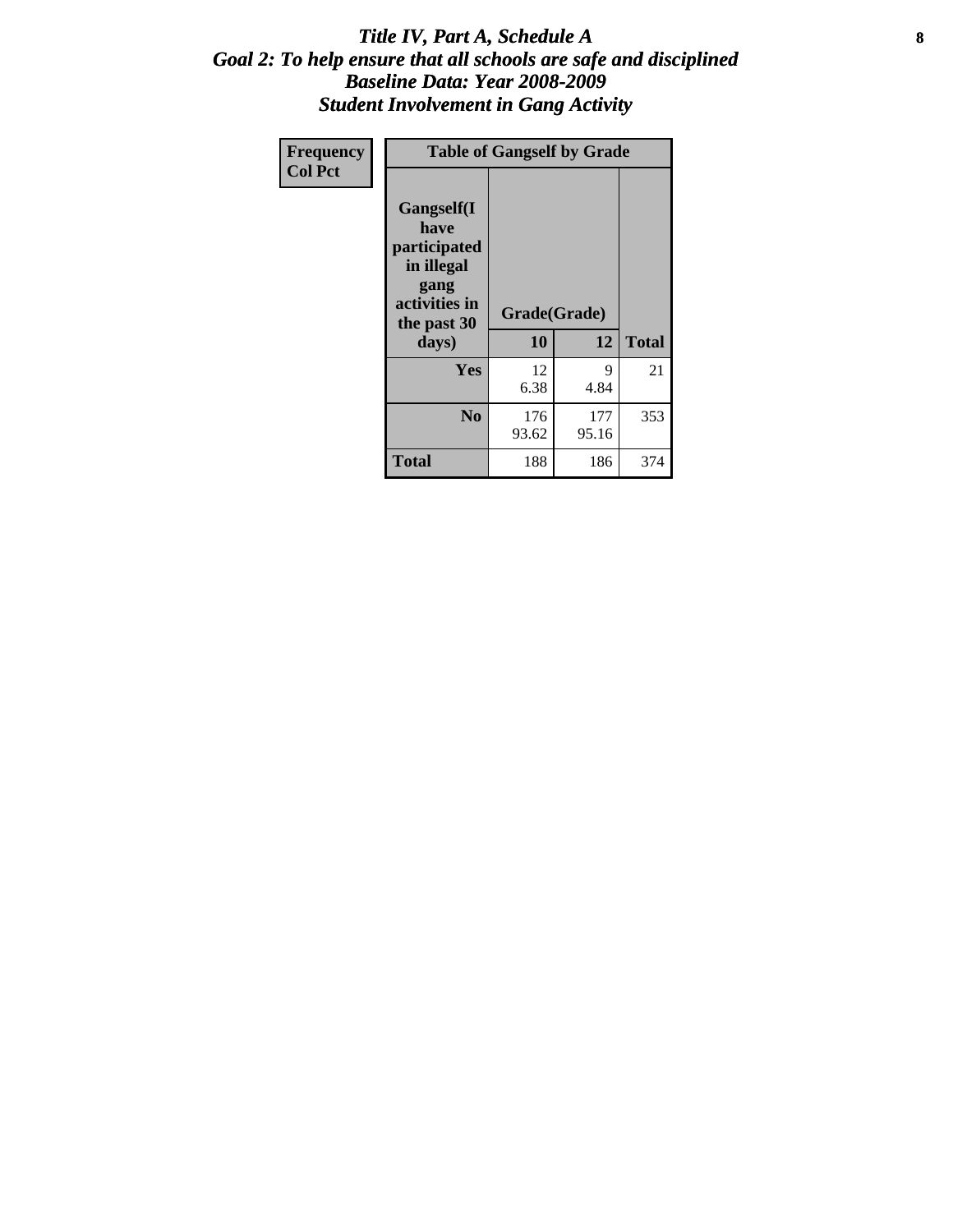# *Student Perception of School Safety* **9**

| <b>Frequency</b><br>Row Pct |
|-----------------------------|
|                             |

| <b>Table of Grade by Safeschool</b> |                                                                                                                                           |                                                        |             |             |     |  |  |
|-------------------------------------|-------------------------------------------------------------------------------------------------------------------------------------------|--------------------------------------------------------|-------------|-------------|-----|--|--|
|                                     |                                                                                                                                           | Safeschool (School is a place at which I feel<br>safe) |             |             |     |  |  |
| Grade(Grade)                        | <b>Somewhat</b><br><b>Somewhat</b><br><b>Strongly</b><br><b>Strongly</b><br><b>Disagree</b><br>Agree<br>Disagree<br><b>Total</b><br>Agree |                                                        |             |             |     |  |  |
| 10                                  | 35<br>18.62                                                                                                                               | 84<br>44.68                                            | 46<br>24.47 | 23<br>12.23 | 188 |  |  |
| 12                                  | 23<br>12.37                                                                                                                               | 86<br>46.24                                            | 38<br>20.43 | 39<br>20.97 | 186 |  |  |
| <b>Total</b>                        | 58                                                                                                                                        | 170                                                    | 84          | 62          | 374 |  |  |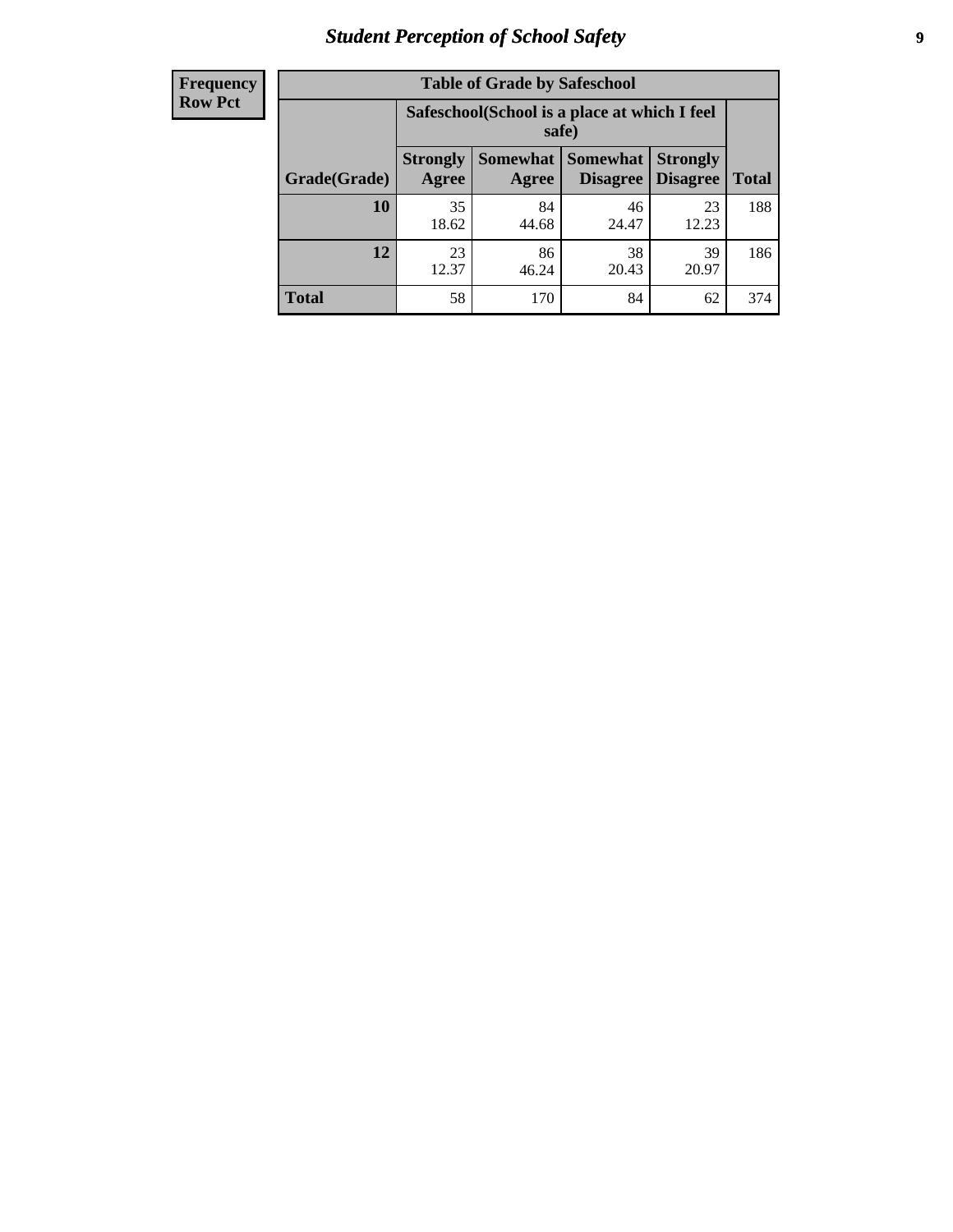#### *Students Who Have Been Bullied* **10**

| <b>Frequency</b> |
|------------------|
| Row Pct          |

| <b>Table of Grade by Bullied</b> |                            |                                                                               |                              |                   |                        |                        |                   |              |
|----------------------------------|----------------------------|-------------------------------------------------------------------------------|------------------------------|-------------------|------------------------|------------------------|-------------------|--------------|
|                                  |                            | <b>Bullied</b> (I have been bullied by other<br>students in the past 30 days) |                              |                   |                        |                        |                   |              |
| Grade(Grade)                     | $\mathbf 0$<br><b>Days</b> | 1 or<br>2<br>days                                                             | 3 <sub>to</sub><br>5<br>days | 6 to<br>9<br>days | 10<br>to<br>19<br>days | 20<br>to<br>29<br>days | All<br>30<br>days | <b>Total</b> |
| 10                               | 170<br>90.43               | 13<br>6.91                                                                    | $\overline{2}$<br>1.06       | 0.53              | 0<br>0.00              | 0.53                   | 0.53              | 188          |
| 12                               | 173<br>93.01               | 3<br>1.61                                                                     | 5<br>2.69                    | 0.54              | 3<br>1.61              | 0.54                   | $\Omega$<br>0.00  | 186          |
| <b>Total</b>                     | 343                        | 16                                                                            | 7                            | $\overline{2}$    | 3                      | 2                      |                   | 374          |

 $\blacksquare$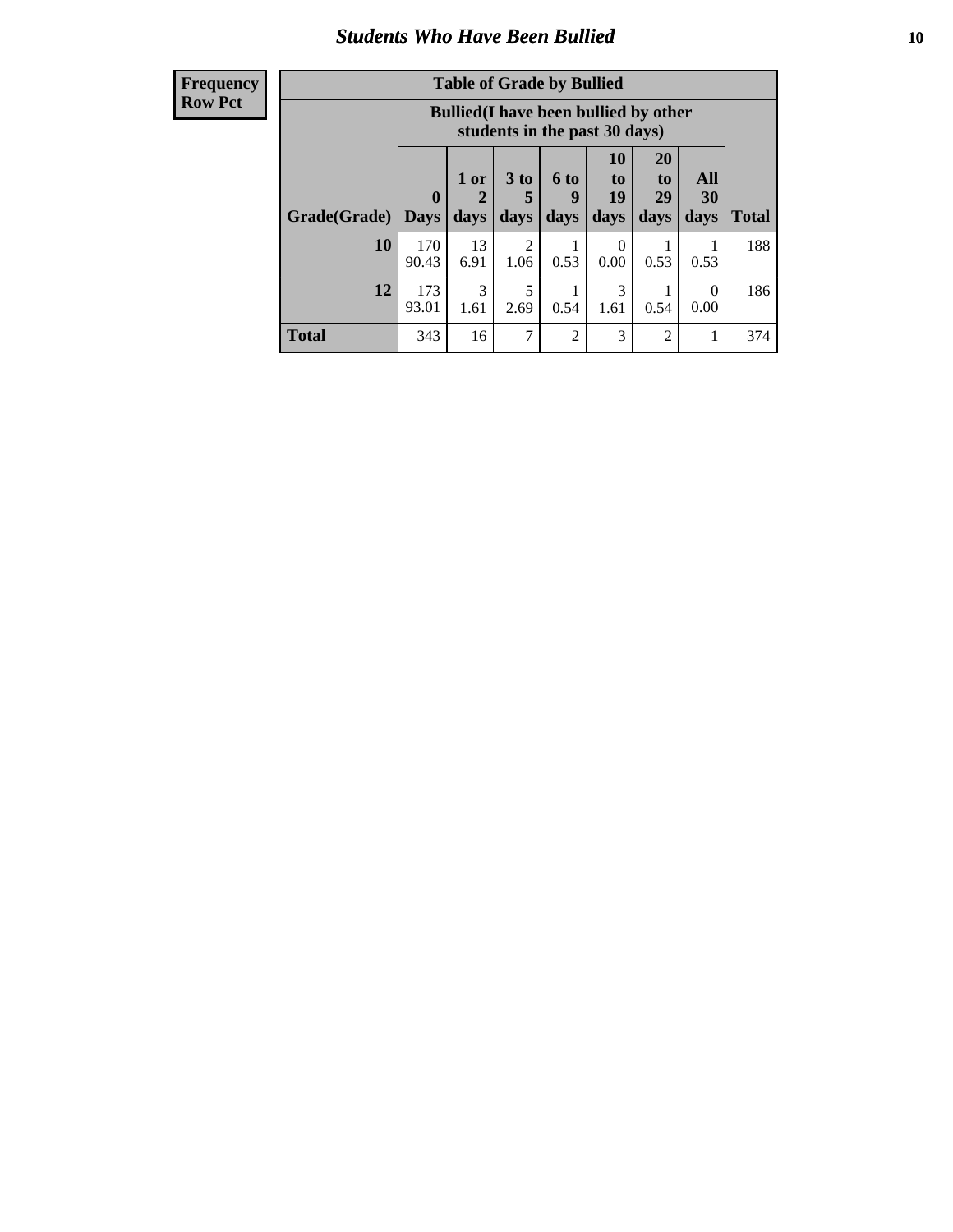### *School Climate* **11**

| Frequency      | <b>Table of SchoolClimate1 by Grade</b> |                    |              |              |  |  |  |
|----------------|-----------------------------------------|--------------------|--------------|--------------|--|--|--|
| <b>Col Pct</b> | SchoolClimate1(I<br>like school)        | Grade(Grade)<br>10 | 12           | <b>Total</b> |  |  |  |
|                | <b>Strongly Agree</b>                   | 63<br>33.51        | 61<br>32.80  | 124          |  |  |  |
|                | <b>Somewhat Agree</b>                   | 106<br>56.38       | 106<br>56.99 | 212          |  |  |  |
|                | <b>Somewhat Disagree</b>                | 11<br>5.85         | 9<br>4.84    | 20           |  |  |  |
|                | <b>Strongly Disagree</b>                | 8<br>4.26          | 10<br>5.38   | 18           |  |  |  |
|                | Total                                   | 188                | 186          | 374          |  |  |  |

| Frequency      | <b>Table of SchoolClimate2 by Grade</b>           |                    |             |              |
|----------------|---------------------------------------------------|--------------------|-------------|--------------|
| <b>Col Pct</b> | SchoolClimate2(I<br>feel successful at<br>school) | Grade(Grade)<br>10 | 12          | <b>Total</b> |
|                | <b>Strongly Agree</b>                             | 94<br>50.00        | 81<br>43.55 | 175          |
|                | <b>Somewhat Agree</b>                             | 80<br>42.55        | 88<br>47.31 | 168          |
|                | <b>Somewhat Disagree</b>                          | 9<br>4.79          | 13<br>6.99  | 22           |
|                | <b>Strongly Disagree</b>                          | 5<br>2.66          | 4<br>2.15   | 9            |
|                | <b>Total</b>                                      | 188                | 186         | 374          |

| Frequency      | <b>Table of SchoolClimate3 by Grade</b>                                      |                           |             |              |  |
|----------------|------------------------------------------------------------------------------|---------------------------|-------------|--------------|--|
| <b>Col Pct</b> | <b>SchoolClimate3(My</b><br>school has high<br>standards for<br>achievement) | Grade(Grade)<br><b>10</b> | 12          | <b>Total</b> |  |
|                | <b>Strongly Agree</b>                                                        | 56<br>29.79               | 56<br>30.11 | 112          |  |
|                | <b>Somewhat Agree</b>                                                        | 91<br>48.40               | 97<br>52.15 | 188          |  |
|                | <b>Somewhat Disagree</b>                                                     | 28<br>14.89               | 20<br>10.75 | 48           |  |
|                | <b>Strongly Disagree</b>                                                     | 13<br>6.91                | 13<br>6.99  | 26           |  |
|                | Total                                                                        | 188                       | 186         | 374          |  |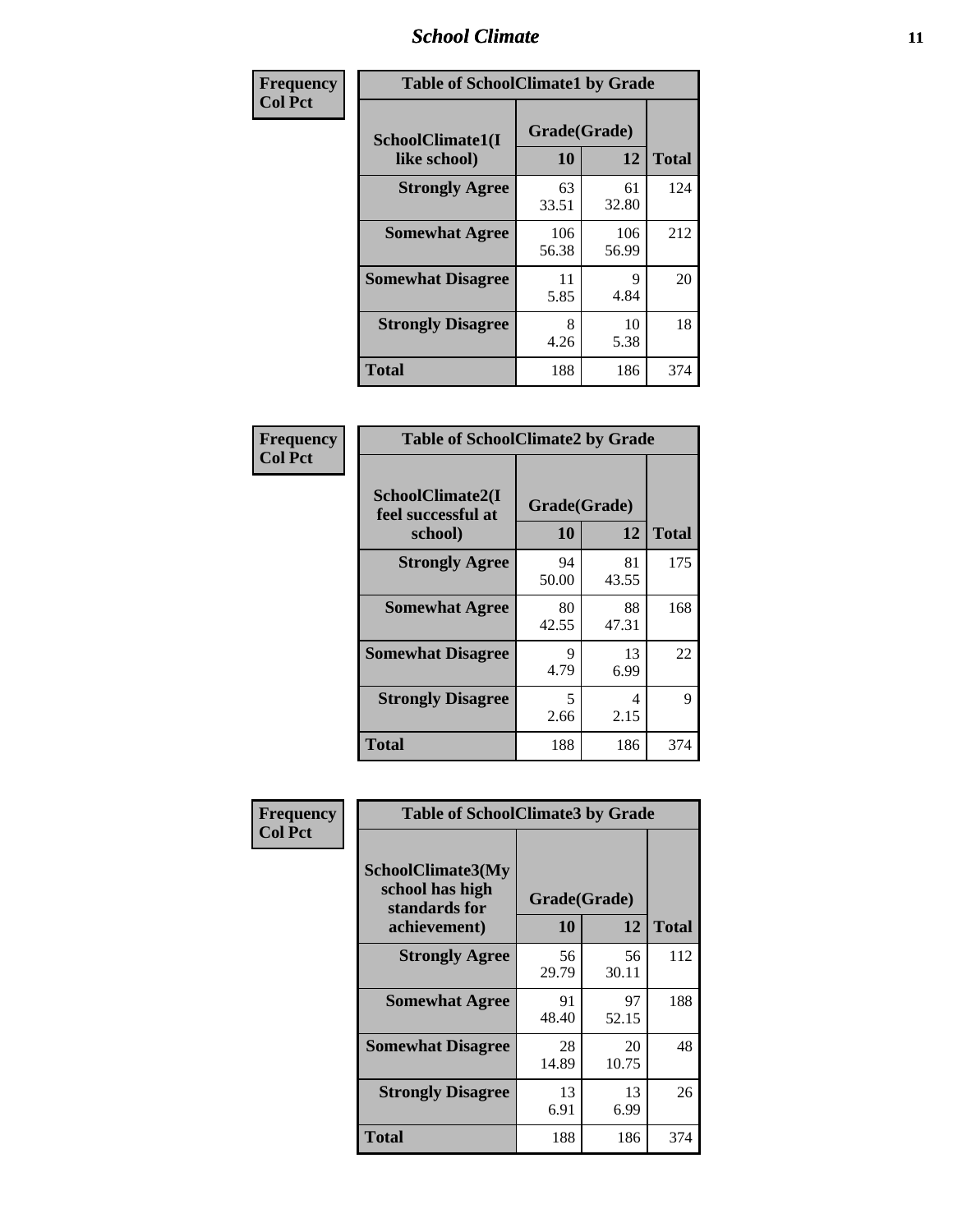### *School Climate* **12**

| Frequency      |                                                                      | <b>Table of SchoolClimate4 by Grade</b> |             |              |  |
|----------------|----------------------------------------------------------------------|-----------------------------------------|-------------|--------------|--|
| <b>Col Pct</b> | <b>SchoolClimate4(My</b><br>school sets clear<br>rules for behavior) | Grade(Grade)<br>10                      | 12          | <b>Total</b> |  |
|                | <b>Strongly Agree</b>                                                | 77<br>40.96                             | 72<br>38.71 | 149          |  |
|                | <b>Somewhat Agree</b>                                                | 78<br>41.49                             | 90<br>48.39 | 168          |  |
|                | <b>Somewhat Disagree</b>                                             | 24<br>12.77                             | 14<br>7.53  | 38           |  |
|                | <b>Strongly Disagree</b>                                             | 9<br>4.79                               | 10<br>5.38  | 19           |  |
|                | <b>Total</b>                                                         | 188                                     | 186         | 374          |  |

| <b>Table of SchoolClimate5 by Grade</b>                              |                    |              |     |  |
|----------------------------------------------------------------------|--------------------|--------------|-----|--|
| SchoolClimate5(I<br>know what to do in<br>an emergency at<br>school) | Grade(Grade)<br>10 | <b>Total</b> |     |  |
|                                                                      |                    | 12           |     |  |
| <b>Strongly Agree</b>                                                | 132<br>70.21       | 115<br>61.83 | 247 |  |
| <b>Somewhat Agree</b>                                                | 49<br>26.06        | 58<br>31.18  | 107 |  |
| <b>Somewhat Disagree</b>                                             | 4<br>2.13          | 8<br>4.30    | 12  |  |
| <b>Strongly Disagree</b>                                             | 3<br>1.60          | 5<br>2.69    | 8   |  |
| <b>Total</b>                                                         | 188                | 186          | 374 |  |

| Frequency      | <b>Table of SchoolClimate6 by Grade</b>                  |                    |             |              |
|----------------|----------------------------------------------------------|--------------------|-------------|--------------|
| <b>Col Pct</b> | <b>SchoolClimate6(Teachers</b><br>treat me with respect) | Grade(Grade)<br>10 | 12          | <b>Total</b> |
|                | <b>Strongly Agree</b>                                    | 55<br>29.26        | 46<br>24.73 | 101          |
|                | <b>Somewhat Agree</b>                                    | 90<br>47.87        | 85<br>45.70 | 175          |
|                | <b>Somewhat Disagree</b>                                 | 28<br>14.89        | 34<br>18.28 | 62           |
|                | <b>Strongly Disagree</b>                                 | 15<br>7.98         | 21<br>11.29 | 36           |
|                | <b>Total</b>                                             | 188                | 186         | 374          |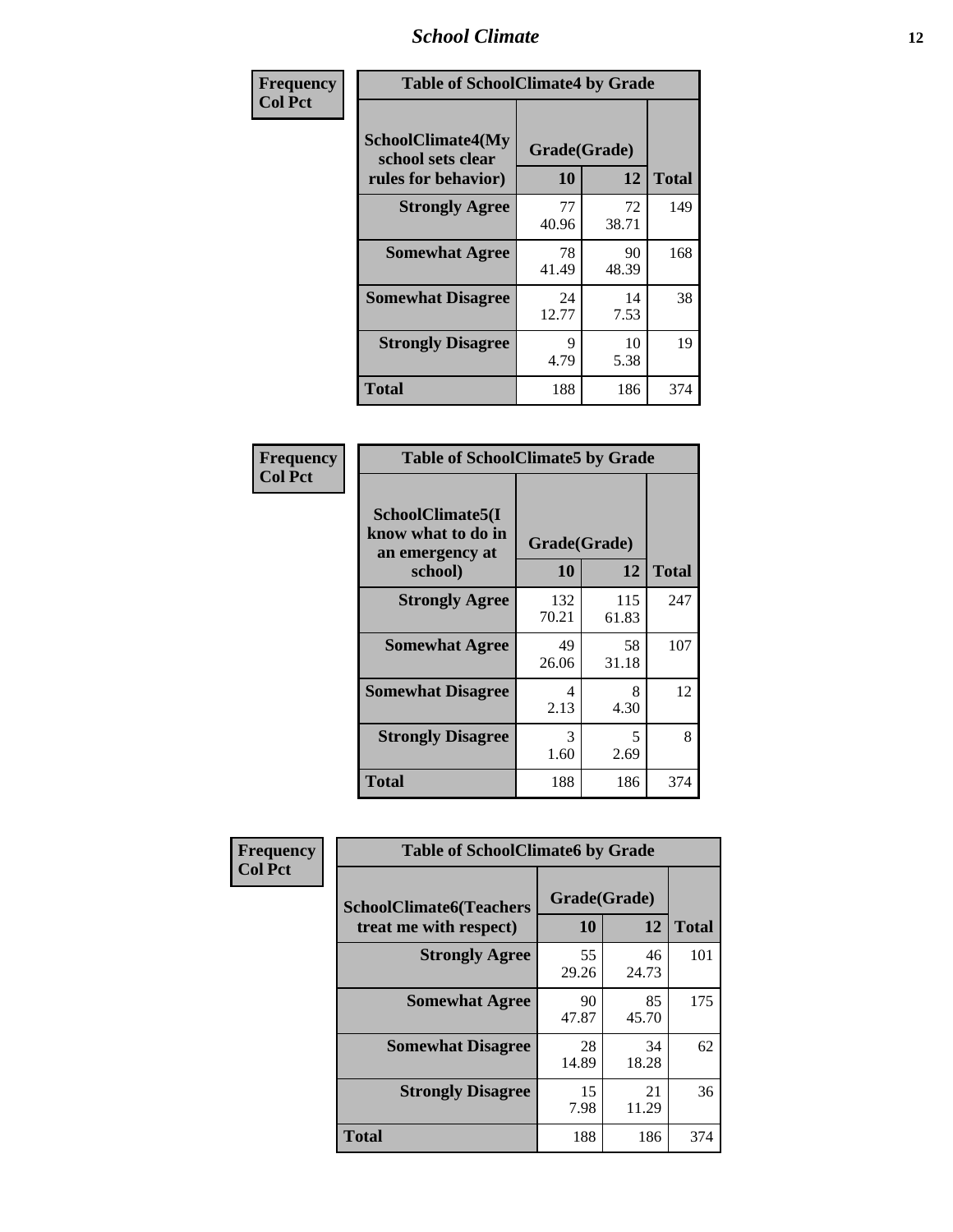### *School Climate* **13**

| Frequency      |                                                                               | <b>Table of SchoolClimate7 by Grade</b> |             |              |  |
|----------------|-------------------------------------------------------------------------------|-----------------------------------------|-------------|--------------|--|
| <b>Col Pct</b> | <b>SchoolClimate7(Behaviors</b><br>in my class allow the<br>teacher to teach) | Grade(Grade)<br><b>10</b>               | 12          | <b>Total</b> |  |
|                | <b>Strongly Agree</b>                                                         | 36<br>19.15                             | 35<br>18.82 | 71           |  |
|                | <b>Somewhat Agree</b>                                                         | 93<br>49.47                             | 98<br>52.69 | 191          |  |
|                | <b>Somewhat Disagree</b>                                                      | 36<br>19.15                             | 29<br>15.59 | 65           |  |
|                | <b>Strongly Disagree</b>                                                      | 23<br>12.23                             | 24<br>12.90 | 47           |  |
|                | <b>Total</b>                                                                  | 188                                     | 186         | 374          |  |

| Frequency      | <b>Table of SchoolClimate8 by Grade</b>                                              |                    |             |              |
|----------------|--------------------------------------------------------------------------------------|--------------------|-------------|--------------|
| <b>Col Pct</b> | <b>SchoolClimate8(Students</b><br>are frequently<br>recognized for good<br>behavior) | Grade(Grade)<br>10 | 12          | <b>Total</b> |
|                | <b>Strongly Agree</b>                                                                | 49<br>26.06        | 25<br>13.44 | 74           |
|                | <b>Somewhat Agree</b>                                                                | 77<br>40.96        | 79<br>42.47 | 156          |
|                | <b>Somewhat Disagree</b>                                                             | 40<br>21.28        | 48<br>25.81 | 88           |
|                | <b>Strongly Disagree</b>                                                             | 22<br>11.70        | 34<br>18.28 | 56           |
|                | <b>Total</b>                                                                         | 188                | 186         | 374          |

| Frequency      | <b>Table of SchoolClimate9 by Grade</b>                                                  |                    |             |              |
|----------------|------------------------------------------------------------------------------------------|--------------------|-------------|--------------|
| <b>Col Pct</b> | <b>SchoolClimate9(School</b><br>counselor would be<br>helpful if I needed<br>assistance) | Grade(Grade)<br>10 | 12          | <b>Total</b> |
|                | <b>Strongly Agree</b>                                                                    | 96<br>51.06        | 78<br>41.94 | 174          |
|                | <b>Somewhat Agree</b>                                                                    | 71<br>37.77        | 74<br>39.78 | 145          |
|                | <b>Somewhat Disagree</b>                                                                 | 11<br>5.85         | 15<br>8.06  | 26           |
|                | <b>Strongly Disagree</b>                                                                 | 10<br>5.32         | 19<br>10.22 | 29           |
|                | Total                                                                                    | 188                | 186         | 374          |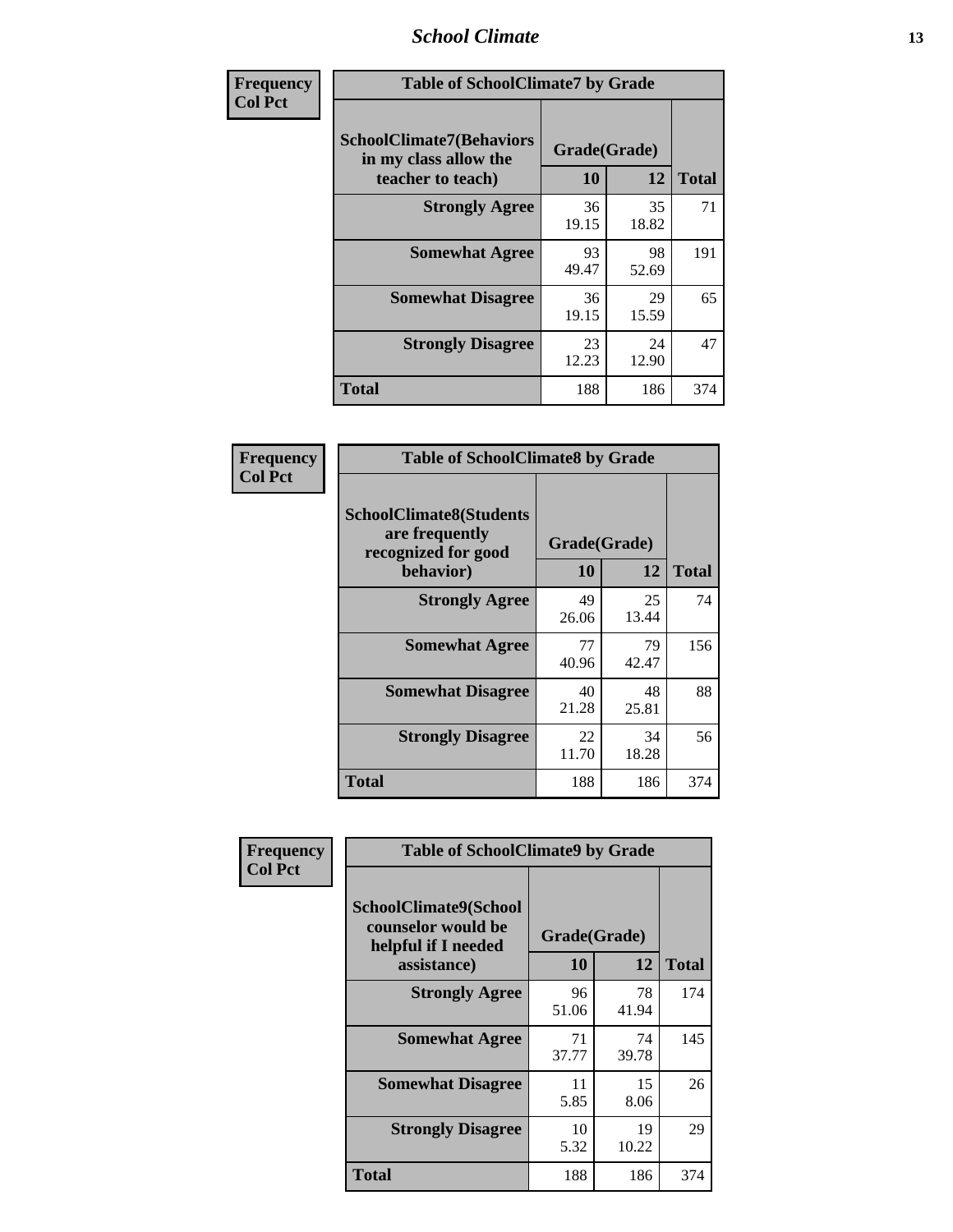### *Reasons for Dropping Out* **14**

| Frequency      | <b>Table of Dropoutreason by Grade</b>                                   |                    |              |              |
|----------------|--------------------------------------------------------------------------|--------------------|--------------|--------------|
| <b>Col Pct</b> | Dropoutreason(If<br>I dropped out the<br>reason would<br>most likely be) | Grade(Grade)<br>10 | 12           | <b>Total</b> |
|                | Won't Drop out                                                           | 110<br>58.51       | 107<br>57.53 | 217          |
|                | <b>Bored</b>                                                             | 28<br>14.89        | 32<br>17.20  | 60           |
|                | <b>Family Reasons</b>                                                    | 20<br>10.64        | 11<br>5.91   | 31           |
|                | <b>Being Bullied</b>                                                     | 2<br>1.06          | 0<br>0.00    | 2            |
|                | <b>Other</b>                                                             | 28<br>14.89        | 36<br>19.35  | 64           |
|                | Total                                                                    | 188                | 186          | 374          |

| Frequency      | <b>Table of Dropout by Grade</b>                                       |                    |              |              |  |  |
|----------------|------------------------------------------------------------------------|--------------------|--------------|--------------|--|--|
| <b>Col Pct</b> | Dropout(I<br>have<br>thought<br>about<br>dropping<br>out of<br>school) | Grade(Grade)<br>10 | 12           | <b>Total</b> |  |  |
|                | Yes                                                                    | 55                 | 73           | 128          |  |  |
|                |                                                                        | 29.26              | 39.25        |              |  |  |
|                | N <sub>0</sub>                                                         | 133<br>70.74       | 113<br>60.75 | 246          |  |  |
|                | <b>Total</b>                                                           | 188                | 186          | 374          |  |  |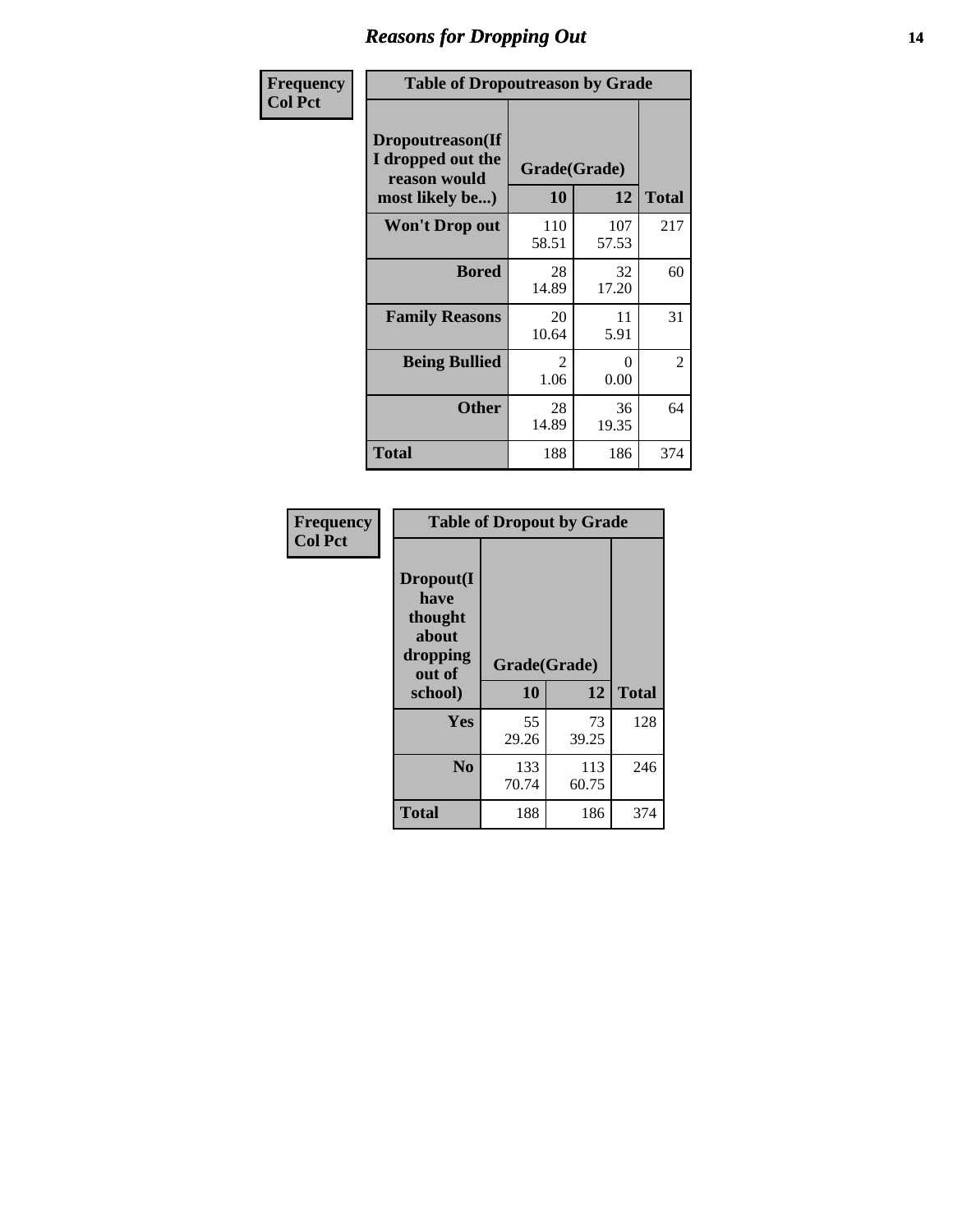*School Safety* **15**

| Frequency      | <b>Table of Gangself by Grade</b>                                                                 |                          |              |              |
|----------------|---------------------------------------------------------------------------------------------------|--------------------------|--------------|--------------|
| <b>Col Pct</b> | Gangself(I<br>have<br>participated<br>in illegal<br>gang<br>activities in<br>the past 30<br>days) | Grade(Grade)<br>10<br>12 |              | <b>Total</b> |
|                | Yes                                                                                               | 12<br>6.38               | 9<br>4.84    | 21           |
|                | N <sub>0</sub>                                                                                    | 176<br>93.62             | 177<br>95.16 | 353          |
|                | <b>Total</b>                                                                                      | 188                      | 186          | 374          |

| Frequency<br><b>Col Pct</b> | <b>Table of Gangpeers by Grade</b>                                                                                             |                    |              |              |
|-----------------------------|--------------------------------------------------------------------------------------------------------------------------------|--------------------|--------------|--------------|
|                             | <b>Gangpeers</b> (I<br>have friends<br>who have<br>participated<br>in illegal<br>gang<br>activities in<br>the past 30<br>days) | Grade(Grade)<br>10 | 12           | <b>Total</b> |
|                             | Yes                                                                                                                            | 91<br>48.40        | 79<br>42.47  | 170          |
|                             | N <sub>0</sub>                                                                                                                 | 97<br>51.60        | 107<br>57.53 | 204          |
|                             | <b>Total</b>                                                                                                                   | 188                | 186          | 374          |

| Frequency      | <b>Table of Pickedon by Grade</b>                                   |              |             |              |
|----------------|---------------------------------------------------------------------|--------------|-------------|--------------|
| <b>Col Pct</b> | <b>Pickedon</b> (I have<br>been picked on or<br>teased at school in | Grade(Grade) |             |              |
|                | the past 30 days)                                                   | 10           | 12          | <b>Total</b> |
|                | <b>Strongly Agree</b>                                               | 24<br>12.77  | 20<br>10.75 | 44           |
|                | <b>Somewhat Agree</b>                                               | 30<br>15.96  | 14<br>7.53  | 44           |
|                | <b>Somewhat Disagree</b>                                            | 10<br>5.32   | 15<br>8.06  | 25           |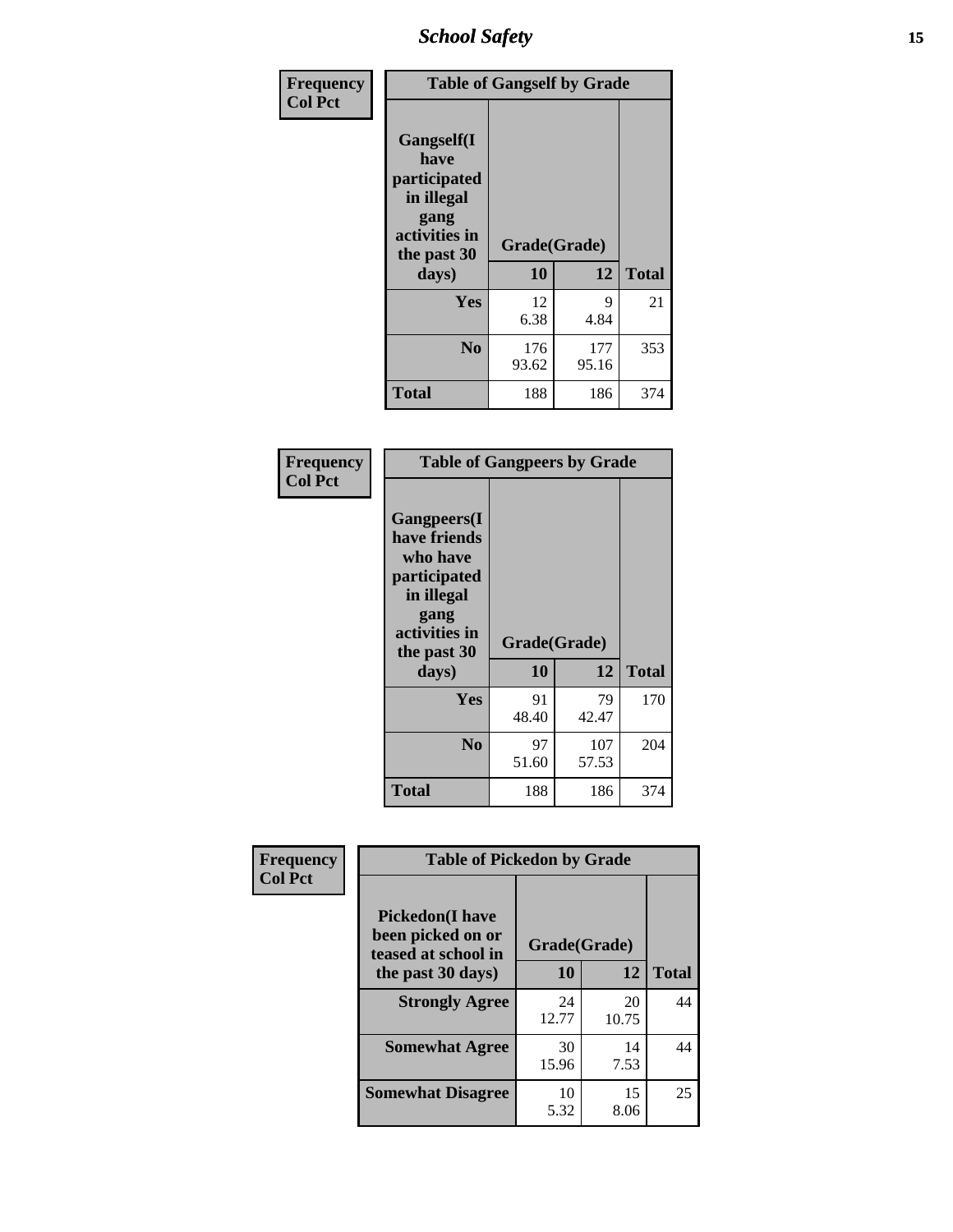# *School Safety* **16**

| <b>Frequency</b> |                                                                                          | <b>Table of Pickedon by Grade</b> |              |     |  |  |  |  |  |  |  |  |  |
|------------------|------------------------------------------------------------------------------------------|-----------------------------------|--------------|-----|--|--|--|--|--|--|--|--|--|
| <b>Col Pct</b>   | <b>Pickedon</b> (I have<br>been picked on or<br>teased at school in<br>the past 30 days) | Grade(Grade)<br>10                | <b>Total</b> |     |  |  |  |  |  |  |  |  |  |
|                  | <b>Strongly Disagree</b>                                                                 | 124<br>65.96                      | 137<br>73.66 | 261 |  |  |  |  |  |  |  |  |  |
|                  | Total                                                                                    | 188                               | 186          | 374 |  |  |  |  |  |  |  |  |  |

| Frequency      |                                                          | <b>Table of Safeschool by Grade</b> |             |              |  |  |  |  |  |  |  |  |
|----------------|----------------------------------------------------------|-------------------------------------|-------------|--------------|--|--|--|--|--|--|--|--|
| <b>Col Pct</b> | Safeschool(School<br>is a place at which I<br>feel safe) | Grade(Grade)<br>10                  | 12          | <b>Total</b> |  |  |  |  |  |  |  |  |
|                | <b>Strongly Agree</b>                                    | 35<br>18.62                         | 23<br>12.37 | 58           |  |  |  |  |  |  |  |  |
|                | <b>Somewhat Agree</b>                                    | 84<br>44.68                         | 86<br>46.24 | 170          |  |  |  |  |  |  |  |  |
|                | <b>Somewhat Disagree</b>                                 | 46<br>24.47                         | 38<br>20.43 | 84           |  |  |  |  |  |  |  |  |
|                | <b>Strongly Disagree</b>                                 | 23<br>12.23                         | 39<br>20.97 | 62           |  |  |  |  |  |  |  |  |
|                | Total                                                    | 188                                 | 186         | 374          |  |  |  |  |  |  |  |  |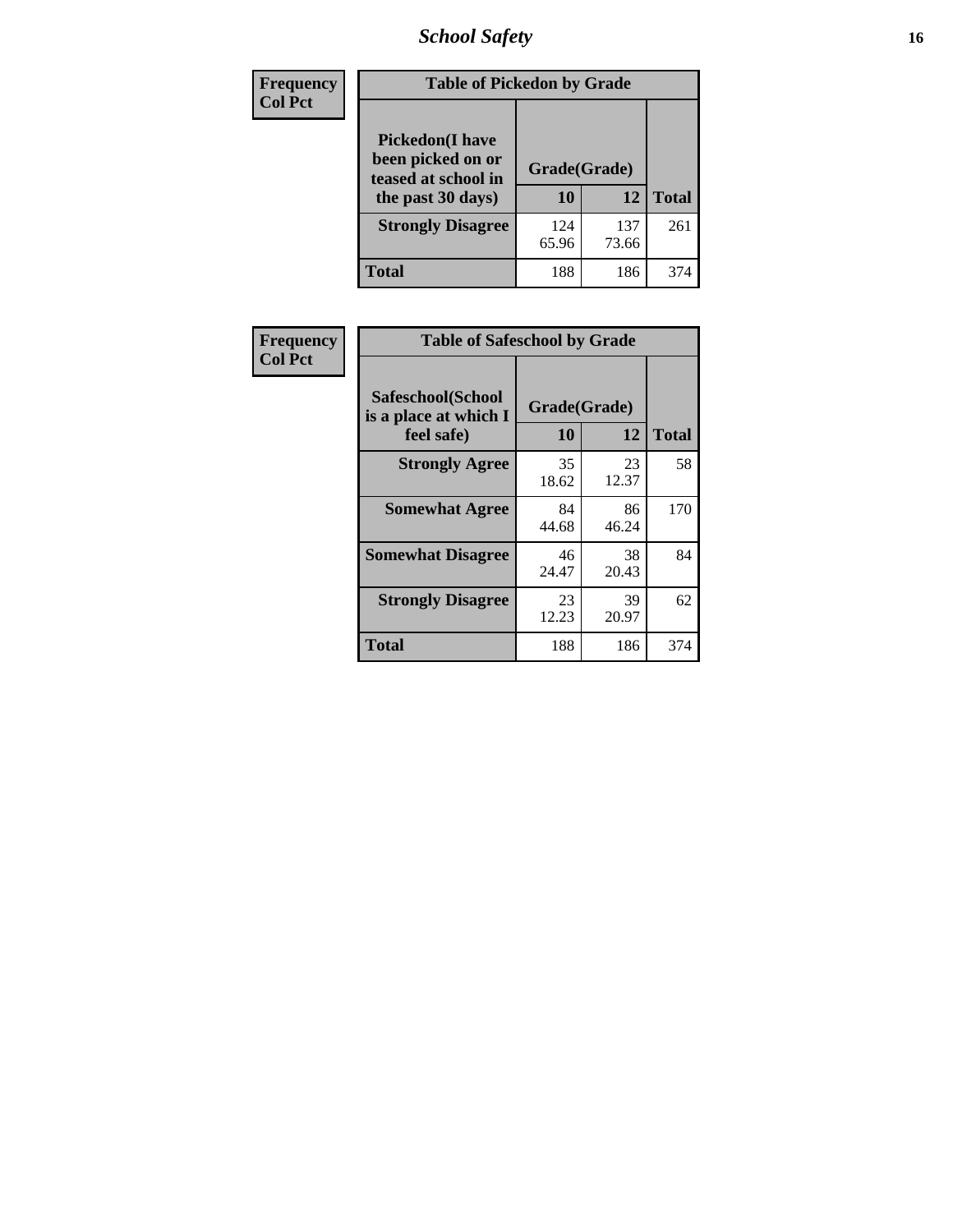*School Safety* **17**

**Frequency Row Pct**

|              | <b>Table of Grade by Bullied</b>                                                        |                                                                               |                              |                   |                        |                               |                          |              |  |  |
|--------------|-----------------------------------------------------------------------------------------|-------------------------------------------------------------------------------|------------------------------|-------------------|------------------------|-------------------------------|--------------------------|--------------|--|--|
|              |                                                                                         | <b>Bullied</b> (I have been bullied by other<br>students in the past 30 days) |                              |                   |                        |                               |                          |              |  |  |
| Grade(Grade) | 0<br><b>Days</b>                                                                        | 1 or<br>2<br>days                                                             | 3 <sub>to</sub><br>5<br>days | 6 to<br>q<br>days | 10<br>to<br>19<br>days | <b>20</b><br>to<br>29<br>days | All<br><b>30</b><br>days | <b>Total</b> |  |  |
| 10           | 170<br>90.43                                                                            | 13<br>6.91                                                                    | 2<br>1.06                    | 0.53              | $\Omega$<br>0.00       | 0.53                          | 0.53                     | 188          |  |  |
| 12           | 173<br>3<br>5<br>3<br>$\theta$<br>93.01<br>0.00<br>0.54<br>1.61<br>1.61<br>2.69<br>0.54 |                                                                               |                              |                   |                        |                               |                          |              |  |  |
| <b>Total</b> | 343                                                                                     | 16                                                                            | 7                            | $\overline{c}$    | 3                      | 2                             | 1                        | 374          |  |  |

| <b>Table of Grade by Bulliedothers</b> |                                                                         |                   |                              |                        |                               |                               |                   |              |  |  |
|----------------------------------------|-------------------------------------------------------------------------|-------------------|------------------------------|------------------------|-------------------------------|-------------------------------|-------------------|--------------|--|--|
|                                        | <b>Bulliedothers</b> (I bullied others in the past<br>$30 \text{ days}$ |                   |                              |                        |                               |                               |                   |              |  |  |
| Grade(Grade)                           | $\mathbf{0}$<br><b>Days</b>                                             | 1 or<br>2<br>days | 3 <sub>to</sub><br>5<br>days | 6 to<br>9<br>days      | <b>10</b><br>to<br>19<br>days | <b>20</b><br>to<br>29<br>days | All<br>30<br>days | <b>Total</b> |  |  |
| 10                                     | 167<br>88.83                                                            | 5<br>2.66         | 7<br>3.72                    | $\overline{c}$<br>1.06 | $\overline{2}$<br>1.06        | 2<br>1.06                     | 3<br>1.60         | 188          |  |  |
| 12                                     | 176<br>94.62                                                            | 3<br>1.61         | 4<br>2.15                    | 0.54                   | 0.54                          | $\Omega$<br>0.00              | 0.54              | 186          |  |  |
| <b>Total</b>                           | 343                                                                     | 8                 | 11                           | 3                      | 3                             | $\overline{2}$                | $\overline{4}$    | 374          |  |  |

| Frequency      | <b>Table of Grade by Weaponschool</b> |                                                                  |                   |                              |                        |                        |              |  |  |  |  |
|----------------|---------------------------------------|------------------------------------------------------------------|-------------------|------------------------------|------------------------|------------------------|--------------|--|--|--|--|
| <b>Row Pct</b> |                                       | <b>Weaponschool</b> (I brought a<br>weapon to school in the past |                   |                              |                        |                        |              |  |  |  |  |
|                | <b>Grade(Grade)</b>                   | $\bf{0}$<br><b>Days</b>                                          | 1 or<br>2<br>days | 3 <sub>to</sub><br>5<br>days | 10<br>to<br>19<br>days | 20<br>to<br>29<br>days | <b>Total</b> |  |  |  |  |
|                | 10                                    | 184<br>97.87                                                     | $\Omega$<br>0.00  | 0.53                         | 0.53                   | $\mathfrak{D}$<br>1.06 | 188          |  |  |  |  |
|                | 12                                    | 185<br>99.46                                                     | 0.54              | $\Omega$<br>0.00             | $\Omega$<br>0.00       | 0<br>0.00              | 186          |  |  |  |  |
|                | <b>Total</b>                          | 369                                                              |                   | 1                            |                        | $\overline{2}$         | 374          |  |  |  |  |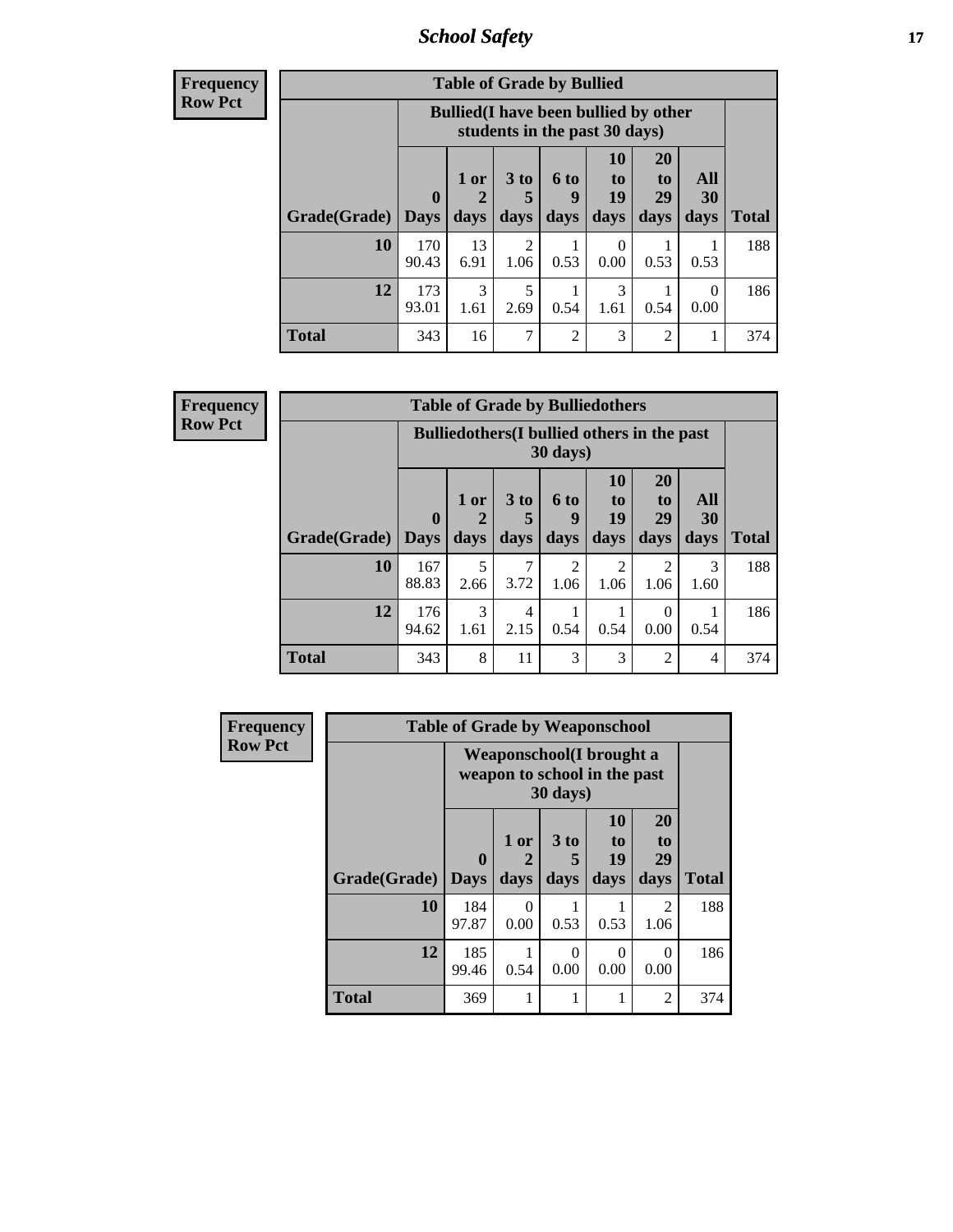*School Safety* **18**

| <b>Frequency</b> |              | <b>Table of Grade by Absentunsafe</b> |                                                                           |                              |                        |                        |                        |              |
|------------------|--------------|---------------------------------------|---------------------------------------------------------------------------|------------------------------|------------------------|------------------------|------------------------|--------------|
| <b>Row Pct</b>   |              |                                       | Absentunsafe(I have missed school<br>because I felt unsafe in the past 30 | days)                        |                        |                        |                        |              |
|                  | Grade(Grade) | $\bf{0}$<br><b>Days</b>               | 1 or<br>2<br>days                                                         | 3 <sub>to</sub><br>5<br>days | 6 to<br>9<br>days      | 10<br>to<br>19<br>days | 20<br>to<br>29<br>days | <b>Total</b> |
|                  | 10           | 179<br>95.21                          | 4<br>2.13                                                                 | 0.53                         | 0.53                   | 3<br>1.60              | 0<br>0.00              | 188          |
|                  | 12           | 178<br>95.70                          | 0.54                                                                      | 4<br>2.15                    | $\mathfrak{D}$<br>1.08 | $\Omega$<br>0.00       | 0.54                   | 186          |
|                  | <b>Total</b> | 357                                   | 5                                                                         | 5                            | 3                      | 3                      | 1                      | 374          |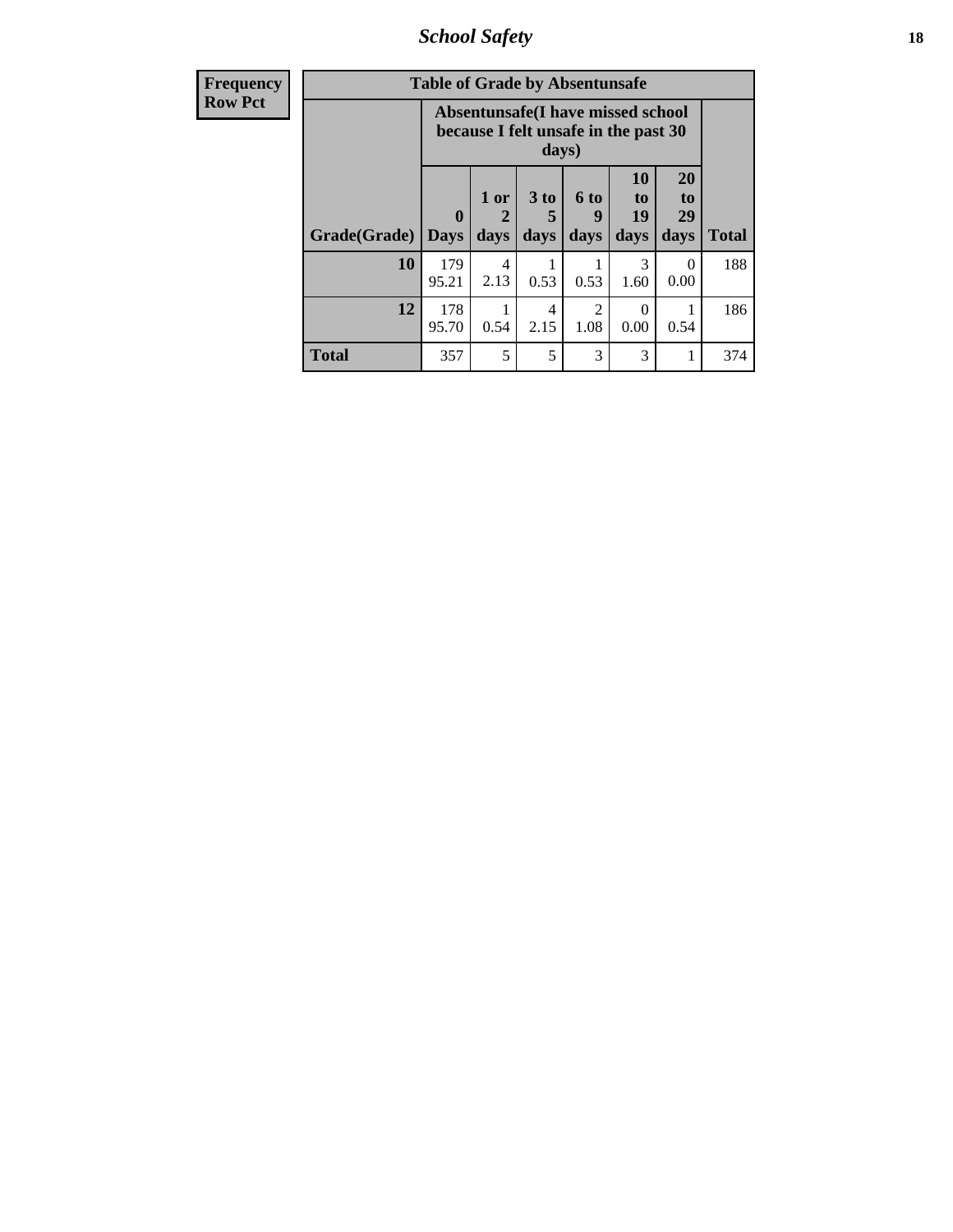# *Drug Use During Last 30 Days* **19**

| <b>Table of Grade by Alcohol</b> |                          |                                    |                 |                  |                 |                   |              |              |  |  |  |  |
|----------------------------------|--------------------------|------------------------------------|-----------------|------------------|-----------------|-------------------|--------------|--------------|--|--|--|--|
|                                  |                          | Alcohol(Alcohol use, past 30 days) |                 |                  |                 |                   |              |              |  |  |  |  |
| Grade(Grade)                     | Did<br>not<br><b>use</b> | $1-2$<br>days                      | $3 - 5$<br>days | $6 - 9$<br>days  | $10-19$<br>days | $20 - 29$<br>days | Every<br>day | <b>Total</b> |  |  |  |  |
| 10                               | 147<br>78.19             | 21<br>11.17                        | 13<br>6.91      | $\Omega$<br>0.00 | 2<br>1.06       | 3<br>1.60         | 2<br>1.06    | 188          |  |  |  |  |
| 12                               | 155<br>83.33             | 13<br>6.99                         | 9<br>4.84       | 0.54             | 4<br>2.15       | 3<br>1.61         | 0.54         | 186          |  |  |  |  |
| <b>Total</b>                     | 302                      | 34                                 | 22              | 1                | 6               | 6                 | 3            | 374          |  |  |  |  |

| <b>Frequency</b> |              |                                                   |               |               | <b>Table of Grade by Cigarettes</b> |                        |                     |              |  |  |
|------------------|--------------|---------------------------------------------------|---------------|---------------|-------------------------------------|------------------------|---------------------|--------------|--|--|
| <b>Row Pct</b>   |              | Cigarettes (Smoking tobacco use,<br>past 30 days) |               |               |                                     |                        |                     |              |  |  |
|                  | Grade(Grade) | <b>Did</b><br>not<br><b>use</b>                   | $1-2$<br>days | $3-5$<br>days | $10-19$<br>days                     | 20-29<br>days          | <b>Every</b><br>day | <b>Total</b> |  |  |
|                  | 10           | 176<br>93.62                                      | 8<br>4.26     | 0.53          | 0.53                                | 0.53                   | 0.53                | 188          |  |  |
|                  | 12           | 173<br>93.01                                      | 8<br>4.30     | 0.54          | 0.54                                | $\mathfrak{D}$<br>1.08 | 0.54                | 186          |  |  |
|                  | <b>Total</b> | 349                                               | 16            | 2             | $\overline{2}$                      | 3                      | 2                   | 374          |  |  |

| <b>Frequency</b> |              | <b>Table of Grade by Smokeless</b>                      |                  |                 |                |              |  |  |  |
|------------------|--------------|---------------------------------------------------------|------------------|-----------------|----------------|--------------|--|--|--|
| <b>Row Pct</b>   |              | <b>Smokeless</b> (Chewing<br>tobacco use, past 30 days) |                  |                 |                |              |  |  |  |
|                  | Grade(Grade) | <b>Did</b><br>not<br><b>use</b>                         | $1 - 2$<br>days  | $3 - 5$<br>days | 20-29<br>days  | <b>Total</b> |  |  |  |
|                  | 10           | 186<br>98.94                                            | $\Omega$<br>0.00 | 0.53            | 0.53           | 188          |  |  |  |
|                  | 12           | 184<br>98.92                                            | 0.54             | 0<br>0.00       | 0.54           | 186          |  |  |  |
|                  | <b>Total</b> | 370                                                     | 1                |                 | $\overline{c}$ | 374          |  |  |  |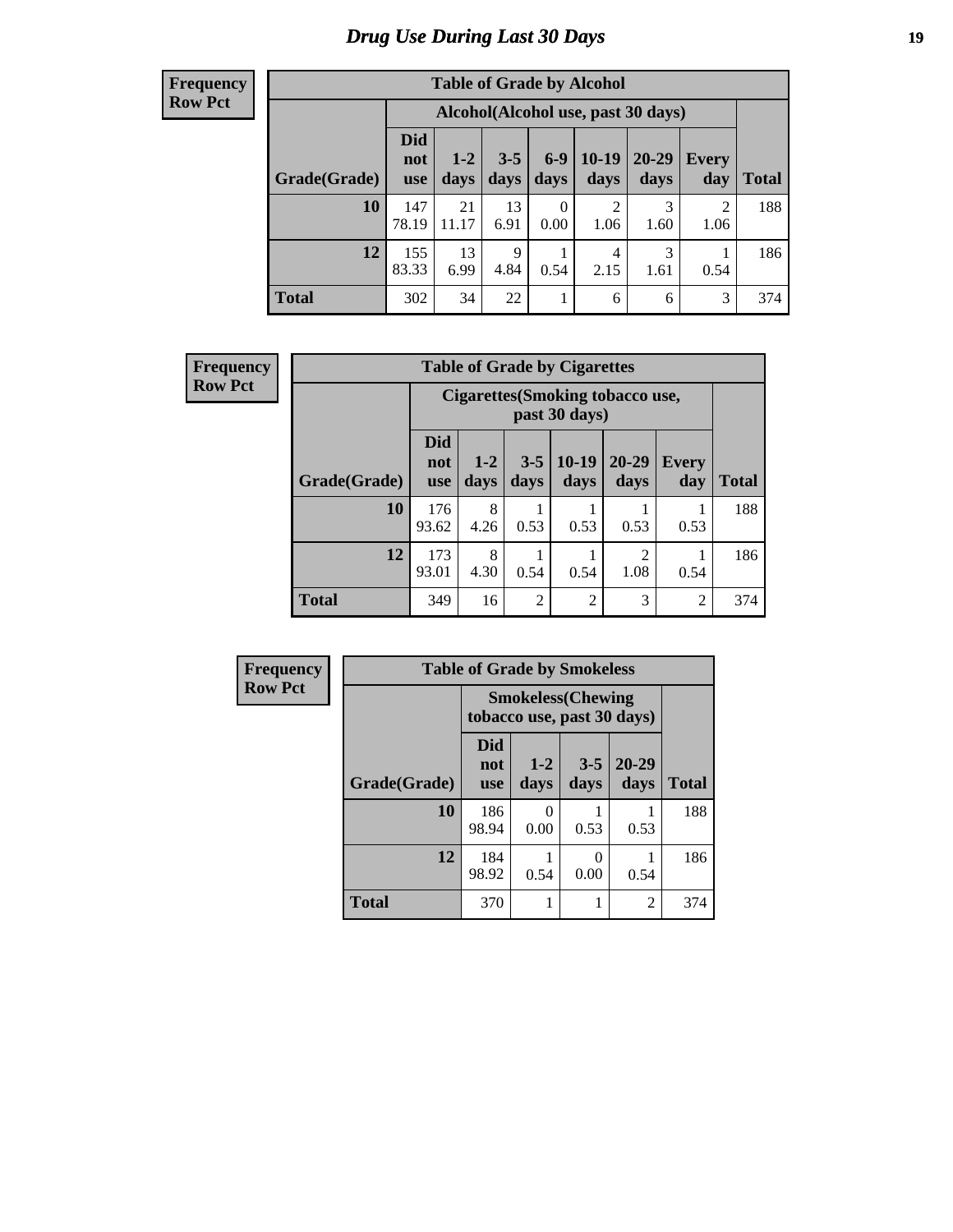| <b>Table of Grade by Marijuana</b> |                                         |                 |                        |               |                 |                                     |                        |       |  |  |  |
|------------------------------------|-----------------------------------------|-----------------|------------------------|---------------|-----------------|-------------------------------------|------------------------|-------|--|--|--|
|                                    | Marijuana (Marijuana use, past 30 days) |                 |                        |               |                 |                                     |                        |       |  |  |  |
| Grade(Grade)                       | Did<br>not<br><b>use</b>                | $1 - 2$<br>days | $3 - 5$<br>days        | $6-9$<br>days | $10-19$<br>days | 20-29<br>days                       | Every<br>day           | Total |  |  |  |
| 10                                 | 166<br>88.30                            | 12<br>6.38      | $\mathfrak{D}$<br>1.06 | 0<br>0.00     | 4<br>2.13       | $\mathcal{D}_{\mathcal{L}}$<br>1.06 | $\mathfrak{D}$<br>1.06 | 188   |  |  |  |
| 12                                 | 168<br>90.32                            | 8<br>4.30       | 3<br>1.61              | 0.54          | 0.54            | $\mathfrak{D}$<br>1.08              | 3<br>1.61              | 186   |  |  |  |
| <b>Total</b>                       | 334                                     | 20              | 5                      |               | 5               | 4                                   | 5                      | 374   |  |  |  |

| <b>Frequency</b> |              |                                 |                                        | <b>Table of Grade by Cocaine</b> |                   |                     |              |  |  |  |
|------------------|--------------|---------------------------------|----------------------------------------|----------------------------------|-------------------|---------------------|--------------|--|--|--|
| <b>Row Pct</b>   |              |                                 | Cocaine (Cocaine use,<br>past 30 days) |                                  |                   |                     |              |  |  |  |
|                  | Grade(Grade) | <b>Did</b><br>not<br><b>use</b> | $1 - 2$<br>days                        | $10-19$<br>days                  | $20 - 29$<br>days | <b>Every</b><br>day | <b>Total</b> |  |  |  |
|                  | 10           | 185<br>98.40                    | 0.53                                   | 0.53                             | 0.53              | 0<br>0.00           | 188          |  |  |  |
|                  | 12           | 185<br>99.46                    | 0.00                                   | $\theta$<br>0.00                 | $\theta$<br>0.00  | 0.54                | 186          |  |  |  |
|                  | <b>Total</b> | 370                             |                                        |                                  |                   |                     | 374          |  |  |  |

| Frequency      | <b>Table of Grade by Inhalants</b> |                                 |                                                  |                   |              |  |
|----------------|------------------------------------|---------------------------------|--------------------------------------------------|-------------------|--------------|--|
| <b>Row Pct</b> |                                    |                                 | <b>Inhalants</b> (Inhalant<br>use, past 30 days) |                   |              |  |
|                | Grade(Grade)                       | <b>Did</b><br>not<br><b>use</b> | $3 - 5$<br>days                                  | $20 - 29$<br>days | <b>Total</b> |  |
|                | 10                                 | 184<br>97.87                    | 0.53                                             | 3<br>1.60         | 188          |  |
|                | 12                                 | 185<br>99.46                    | 0<br>0.00                                        | 0.54              | 186          |  |
|                | <b>Total</b>                       | 369                             |                                                  | 4                 | 374          |  |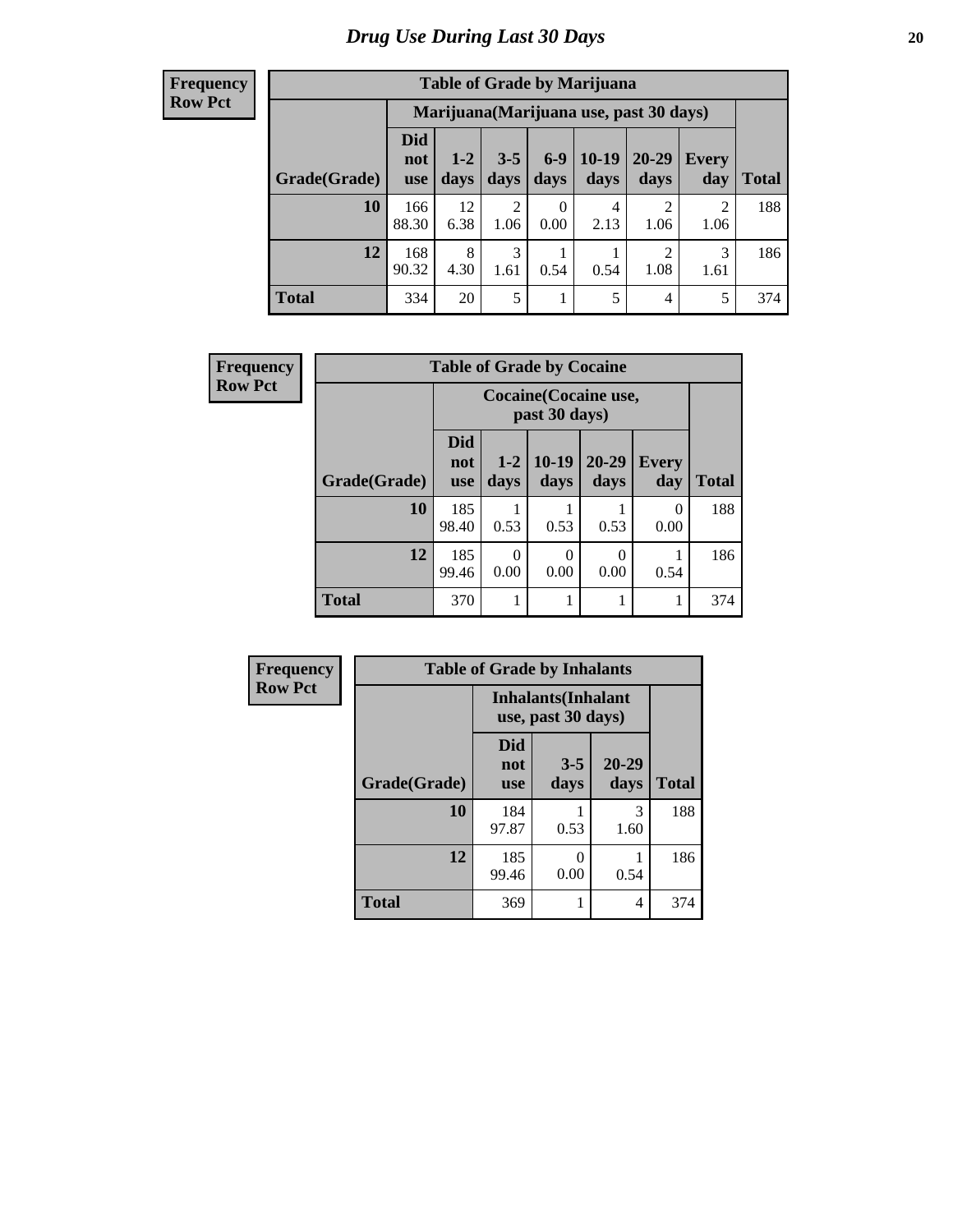| <b>Frequency</b> | <b>Table of Grade by Steroids</b> |                                                |                 |                       |              |
|------------------|-----------------------------------|------------------------------------------------|-----------------|-----------------------|--------------|
| <b>Row Pct</b>   |                                   | <b>Steroids</b> (Steroid<br>use, past 30 days) |                 |                       |              |
|                  | Grade(Grade)                      | <b>Did</b><br>not<br><b>use</b>                | $10-19$<br>days | $20 - 29$<br>days     | <b>Total</b> |
|                  | 10                                | 187<br>99.47                                   | 0.53            | $\mathcal{O}$<br>0.00 | 188          |
|                  | 12                                | 185<br>99.46                                   | 0.00            | 0.54                  | 186          |
|                  | <b>Total</b>                      | 372                                            |                 |                       | 374          |

| Frequency      | <b>Table of Grade by Ecstasy</b> |                                               |                 |                   |              |
|----------------|----------------------------------|-----------------------------------------------|-----------------|-------------------|--------------|
| <b>Row Pct</b> |                                  | <b>Ecstasy</b> (Ecstasy<br>use, past 30 days) |                 |                   |              |
|                | Grade(Grade)                     | Did<br>not<br><b>use</b>                      | $3 - 5$<br>days | $20 - 29$<br>days | <b>Total</b> |
|                | 10                               | 187<br>99.47                                  | 0<br>0.00       | 0.53              | 188          |
|                | 12                               | 184<br>98.92                                  | 0.54            | 0.54              | 186          |
|                | <b>Total</b>                     | 371                                           |                 | 2                 | 374          |

| Frequency      | <b>Table of Grade by Meth</b> |                                                    |                |              |  |  |
|----------------|-------------------------------|----------------------------------------------------|----------------|--------------|--|--|
| <b>Row Pct</b> |                               | <b>Meth</b> (Methamphetamine<br>use, past 30 days) |                |              |  |  |
|                | Grade(Grade)                  | Did not use                                        | 20-29 days     | <b>Total</b> |  |  |
|                | 10                            | 187<br>99.47                                       | 0.53           | 188          |  |  |
|                | 12                            | 185<br>99.46                                       | 0.54           | 186          |  |  |
|                | <b>Total</b>                  | 372                                                | $\mathfrak{D}$ | 374          |  |  |

| Frequency      | <b>Table of Grade by Hallucinogens</b> |                                                   |              |              |  |  |
|----------------|----------------------------------------|---------------------------------------------------|--------------|--------------|--|--|
| <b>Row Pct</b> |                                        | Hallucinogens (Hallucinogen<br>use, past 30 days) |              |              |  |  |
|                | Grade(Grade)                           | Did not use                                       | $20-29$ days | <b>Total</b> |  |  |
|                | 10                                     | 187<br>99.47                                      | 0.53         | 188          |  |  |
|                | 12                                     | 185<br>99.46                                      | 0.54         | 186          |  |  |
|                | <b>Total</b>                           | 372                                               | 2            | 374          |  |  |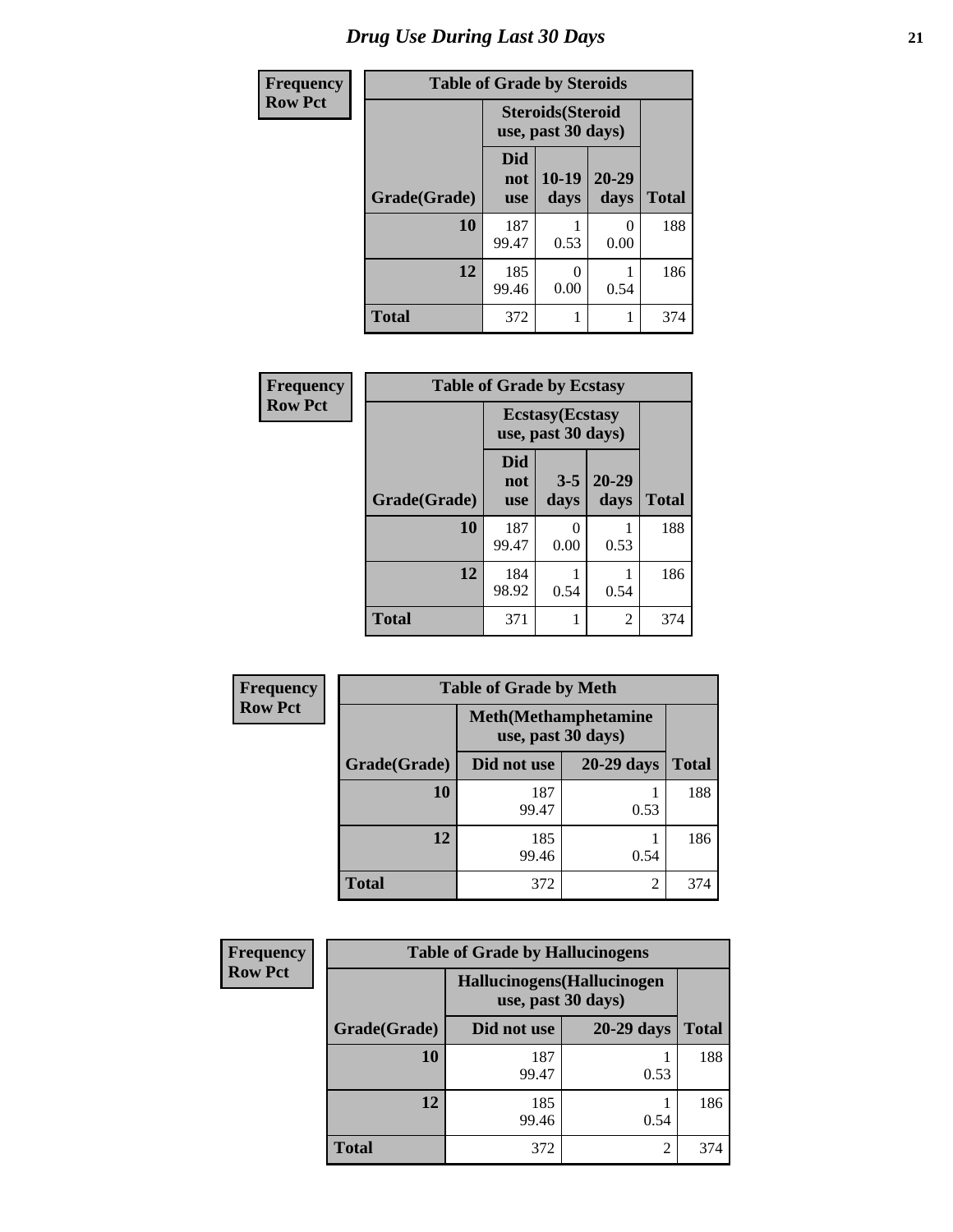# *Drug Use During Last 30 Days* **22**

| Frequency<br><b>Row Pct</b> |  |
|-----------------------------|--|
|-----------------------------|--|

# **Table of Grade by Prescription**

| $\cdots$ |              | rable of Graue by Frescription                                                    |                        |                        |                 |                   |              |
|----------|--------------|-----------------------------------------------------------------------------------|------------------------|------------------------|-----------------|-------------------|--------------|
| Pct      |              | <b>Prescription</b> (Prescription drugs<br>not prescribed to me,<br>past 30 days) |                        |                        |                 |                   |              |
|          | Grade(Grade) | <b>Did</b><br>not<br><b>use</b>                                                   | $1 - 2$<br>days        | $3 - 5$<br>days        | $10-19$<br>days | $20 - 29$<br>days | <b>Total</b> |
|          | 10           | 181<br>96.28                                                                      | $\overline{2}$<br>1.06 | 3<br>1.60              | 0.53            | 0.53              | 188          |
|          | 12           | 183<br>98.39                                                                      | 0<br>0.00              | $\overline{2}$<br>1.08 | 0<br>0.00       | 0.54              | 186          |
|          | <b>Total</b> | 364                                                                               | 2                      | 5                      |                 | 2                 | 374          |

┑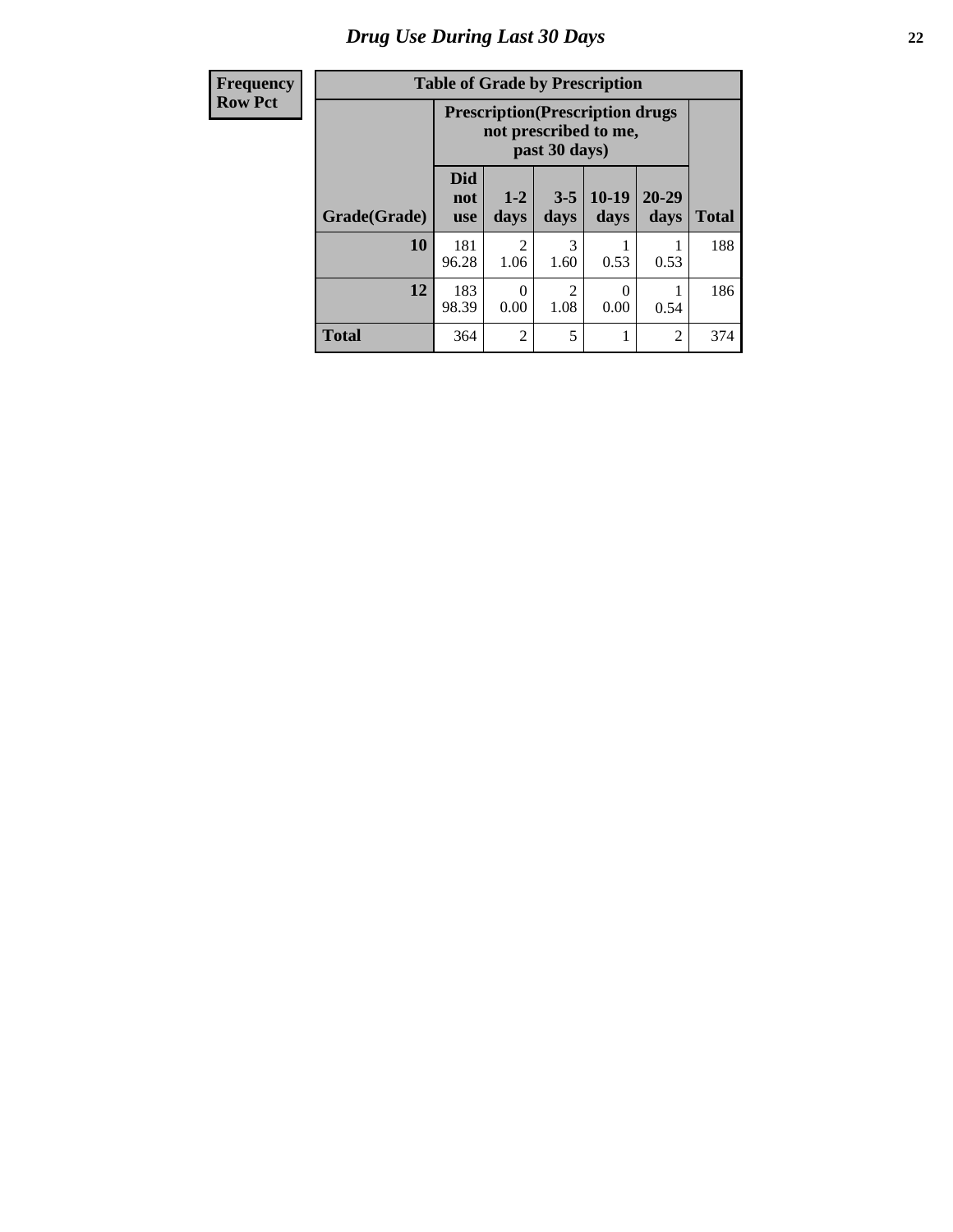| Frequency      | <b>Table of Alcoholease by Grade</b>                                    |             |             |              |  |
|----------------|-------------------------------------------------------------------------|-------------|-------------|--------------|--|
| <b>Col Pct</b> | Grade(Grade)<br><b>Alcoholease</b> (It is<br>10<br>easy to get alcohol) |             | 12          | <b>Total</b> |  |
|                | <b>Strongly Agree</b>                                                   | 52<br>27.66 | 65<br>34.95 | 117          |  |
|                | <b>Somewhat Agree</b>                                                   | 58<br>30.85 | 54<br>29.03 | 112          |  |
|                | <b>Somewhat Disagree</b>                                                | 23<br>12.23 | 19<br>10.22 | 42           |  |
|                | <b>Strongly Disagree</b>                                                | 55<br>29.26 | 48<br>25.81 | 103          |  |
|                | <b>Total</b>                                                            | 188         | 186         | 374          |  |

| Frequency      | <b>Table of Cigarettesease by Grade</b>                  |                    |             |              |  |
|----------------|----------------------------------------------------------|--------------------|-------------|--------------|--|
| <b>Col Pct</b> | Cigarettesease (It is<br>easy to get smoking<br>tobacco) | Grade(Grade)<br>10 | 12          | <b>Total</b> |  |
|                | <b>Strongly Agree</b>                                    | 60<br>31.91        | 89<br>47.85 | 149          |  |
|                | <b>Somewhat Agree</b>                                    | 36<br>19.15        | 37<br>19.89 | 73           |  |
|                | <b>Somewhat Disagree</b>                                 | 19<br>10.11        | 11<br>5.91  | 30           |  |
|                | <b>Strongly Disagree</b>                                 | 73<br>38.83        | 49<br>26.34 | 122          |  |
|                | <b>Total</b>                                             | 188                | 186         | 374          |  |

| Frequency      | <b>Table of Smokelessease by Grade</b>                         |                          |             |              |  |
|----------------|----------------------------------------------------------------|--------------------------|-------------|--------------|--|
| <b>Col Pct</b> | <b>Smokelessease</b> (It is<br>easy to get chewing<br>tobacco) | Grade(Grade)<br>10<br>12 |             | <b>Total</b> |  |
|                | <b>Strongly Agree</b>                                          | 27<br>14.36              | 56<br>30.11 | 83           |  |
|                | <b>Somewhat Agree</b>                                          | 28<br>14.89              | 36<br>19.35 | 64           |  |
|                | <b>Somewhat Disagree</b>                                       | 37<br>19.68              | 20<br>10.75 | 57           |  |
|                | <b>Strongly Disagree</b>                                       | 96<br>51.06              | 74<br>39.78 | 170          |  |
|                | <b>Total</b>                                                   | 188                      | 186         | 374          |  |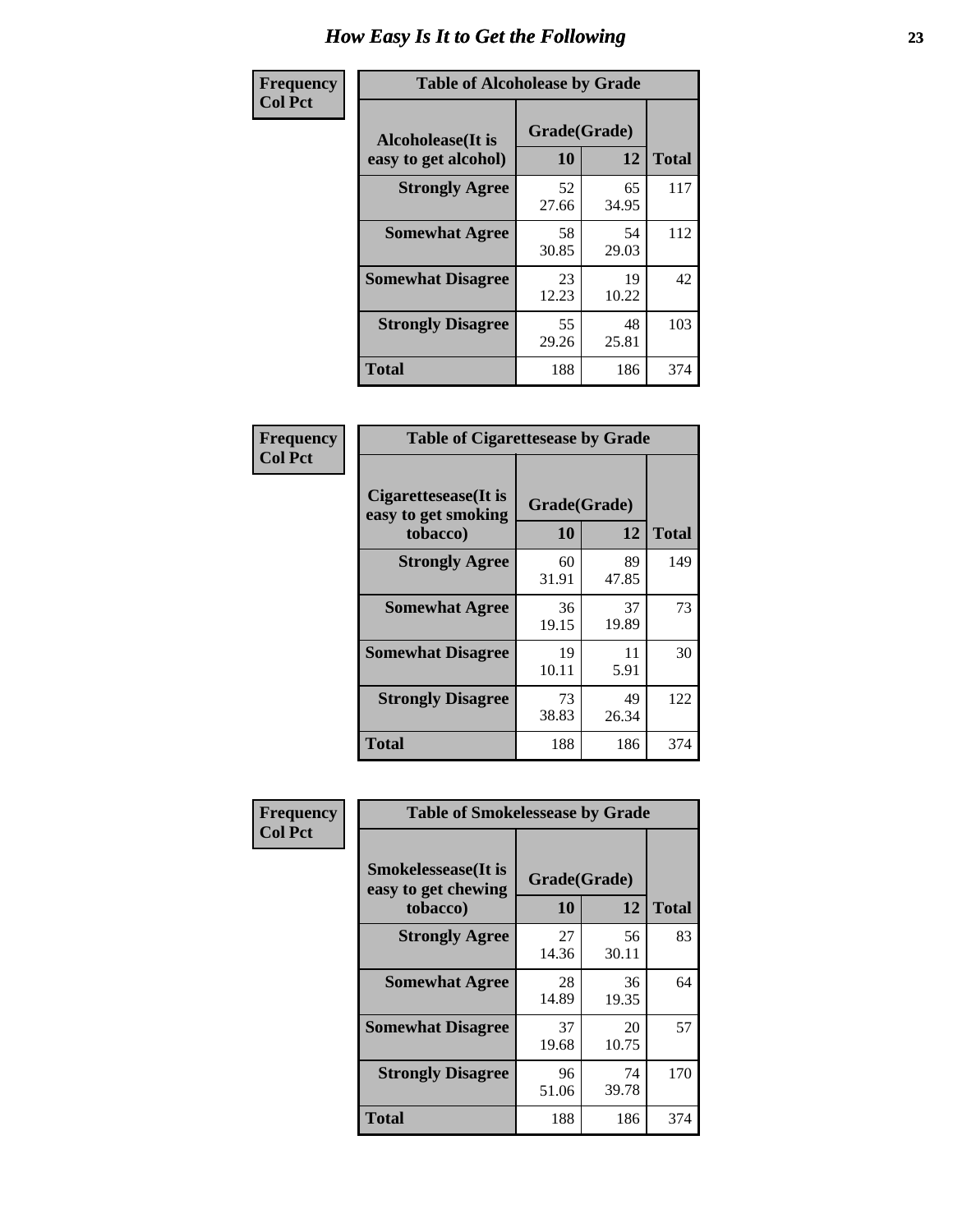| Frequency      | <b>Table of Marijuanaease by Grade</b>           |                    |             |              |  |
|----------------|--------------------------------------------------|--------------------|-------------|--------------|--|
| <b>Col Pct</b> | Marijuanaease(It is<br>easy to get<br>marijuana) | Grade(Grade)<br>10 | 12          | <b>Total</b> |  |
|                | <b>Strongly Agree</b>                            | 77<br>40.96        | 94<br>50.54 | 171          |  |
|                | <b>Somewhat Agree</b>                            | 24<br>12.77        | 32<br>17.20 | 56           |  |
|                | <b>Somewhat Disagree</b>                         | 20<br>10.64        | 12<br>6.45  | 32           |  |
|                | <b>Strongly Disagree</b>                         | 67<br>35.64        | 48<br>25.81 | 115          |  |
|                | <b>Total</b>                                     | 188                | 186         | 374          |  |

| <b>Table of Cocaineease by Grade</b>              |                    |              |     |  |  |
|---------------------------------------------------|--------------------|--------------|-----|--|--|
| <b>Cocaineease</b> (It is<br>easy to get cocaine) | Grade(Grade)<br>10 | <b>Total</b> |     |  |  |
| <b>Strongly Agree</b>                             | 32<br>17.02        | 45<br>24.19  | 77  |  |  |
| <b>Somewhat Agree</b>                             | 24<br>12.77        | 36<br>19.35  | 60  |  |  |
| <b>Somewhat Disagree</b>                          | 28<br>14.89        | 21<br>11.29  | 49  |  |  |
| <b>Strongly Disagree</b>                          | 104<br>55.32       | 84<br>45.16  | 188 |  |  |
| <b>Total</b>                                      | 188                | 186          | 374 |  |  |

| Frequency      | <b>Table of Inhalantsease by Grade</b>     |              |             |              |
|----------------|--------------------------------------------|--------------|-------------|--------------|
| <b>Col Pct</b> | <b>Inhalantsease</b> (It is<br>easy to get | Grade(Grade) |             |              |
|                | inhalants)                                 | 10           | 12          | <b>Total</b> |
|                | <b>Strongly Agree</b>                      | 50<br>26.60  | 54<br>29.03 | 104          |
|                | <b>Somewhat Agree</b>                      | 27<br>14.36  | 31<br>16.67 | 58           |
|                | <b>Somewhat Disagree</b>                   | 27<br>14.36  | 21<br>11.29 | 48           |
|                | <b>Strongly Disagree</b>                   | 84<br>44.68  | 80<br>43.01 | 164          |
|                | <b>Total</b>                               | 188          | 186         | 374          |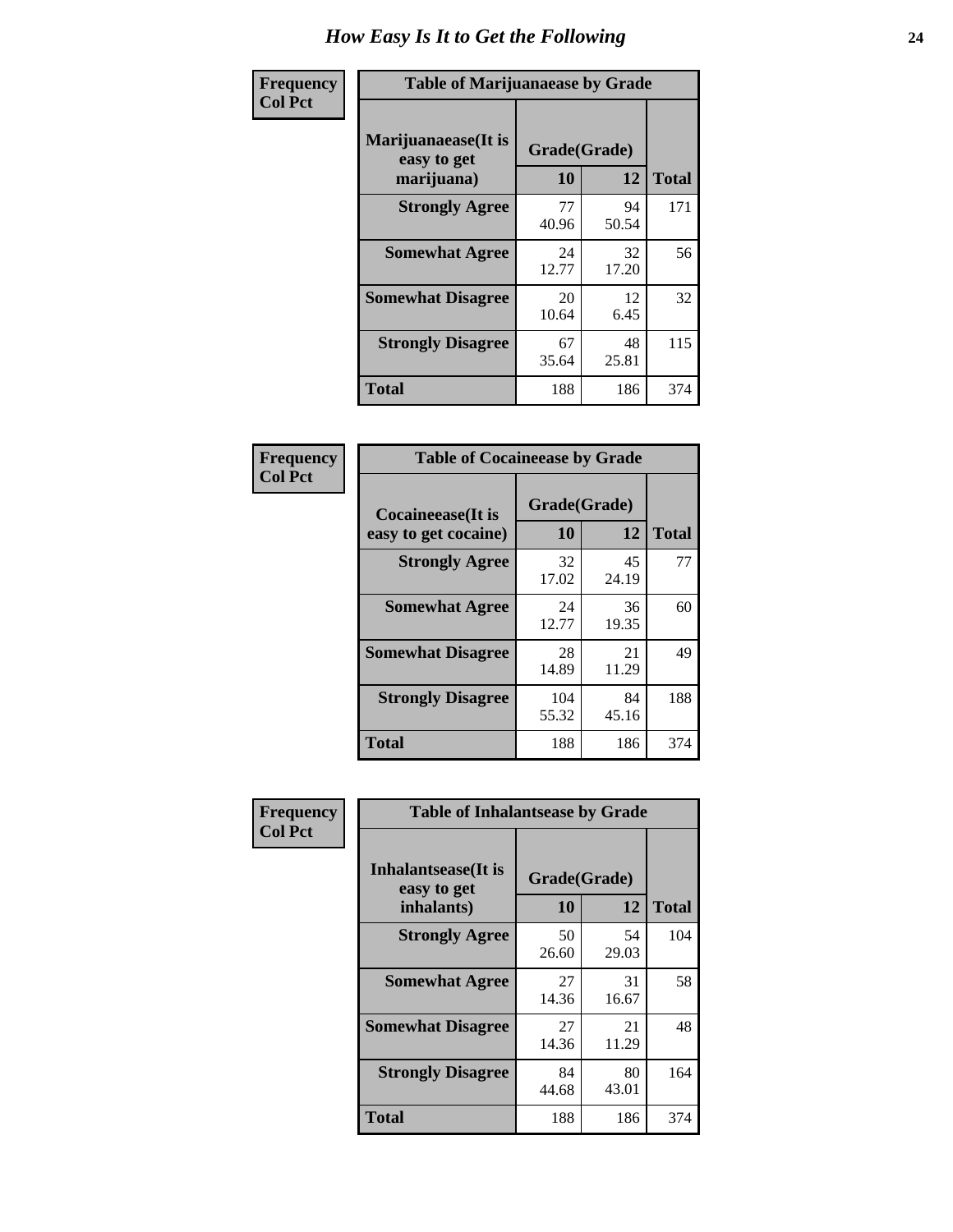| Frequency      | <b>Table of Steroidsease by Grade</b>               |                          |             |     |  |  |  |  |  |  |
|----------------|-----------------------------------------------------|--------------------------|-------------|-----|--|--|--|--|--|--|
| <b>Col Pct</b> | <b>Steroidsease</b> (It is<br>easy to get steroids) | Grade(Grade)<br>10<br>12 |             |     |  |  |  |  |  |  |
|                | <b>Strongly Agree</b>                               | 20<br>10.64              | 33<br>17.74 | 53  |  |  |  |  |  |  |
|                | <b>Somewhat Agree</b>                               | 28<br>14.89              | 30<br>16.13 | 58  |  |  |  |  |  |  |
|                | <b>Somewhat Disagree</b>                            | 31<br>16.49              | 30<br>16.13 | 61  |  |  |  |  |  |  |
|                | <b>Strongly Disagree</b>                            | 109<br>57.98             | 93<br>50.00 | 202 |  |  |  |  |  |  |
|                | <b>Total</b>                                        | 188                      | 186         | 374 |  |  |  |  |  |  |

| Frequency      | <b>Table of Ecstasyease by Grade</b>              |                    |             |              |  |  |  |  |  |
|----------------|---------------------------------------------------|--------------------|-------------|--------------|--|--|--|--|--|
| <b>Col Pct</b> | <b>Ecstasyease</b> (It is<br>easy to get ecstasy) | Grade(Grade)<br>10 | 12          | <b>Total</b> |  |  |  |  |  |
|                | <b>Strongly Agree</b>                             | 25<br>13.30        | 43<br>23.12 | 68           |  |  |  |  |  |
|                | <b>Somewhat Agree</b>                             | 23<br>12.23        | 31<br>16.67 | 54           |  |  |  |  |  |
|                | <b>Somewhat Disagree</b>                          | 27<br>14.36        | 25<br>13.44 | 52           |  |  |  |  |  |
|                | <b>Strongly Disagree</b>                          | 113<br>60.11       | 87<br>46.77 | 200          |  |  |  |  |  |
|                | Total                                             | 188                | 186         | 374          |  |  |  |  |  |

| Frequency      | <b>Table of Methease by Grade</b>     |              |              |              |
|----------------|---------------------------------------|--------------|--------------|--------------|
| <b>Col Pct</b> | <b>Methease</b> (It is easy<br>to get | Grade(Grade) |              |              |
|                | methamphetamines)                     | 10           | 12           | <b>Total</b> |
|                | <b>Strongly Agree</b>                 | 21<br>11.17  | 32<br>17.20  | 53           |
|                | <b>Somewhat Agree</b>                 | 21<br>11.17  | 27<br>14.52  | 48           |
|                | <b>Somewhat Disagree</b>              | 27<br>14.36  | 23<br>12.37  | 50           |
|                | <b>Strongly Disagree</b>              | 119<br>63.30 | 104<br>55.91 | 223          |
|                | Total                                 | 188          | 186          | 374          |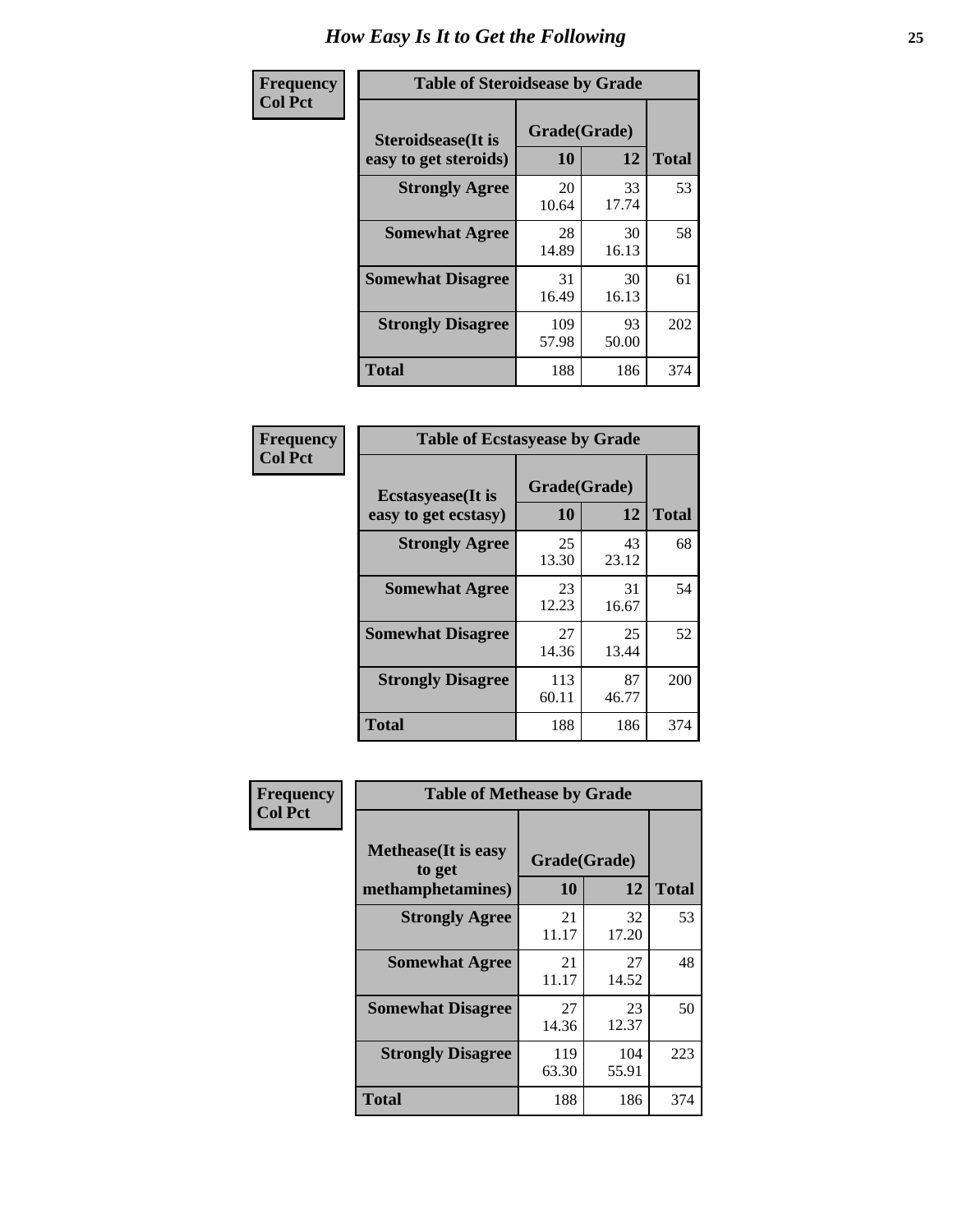| <b>Frequency</b> | <b>Table of Hallucinogensease by Grade</b>               |                    |              |              |  |  |  |  |  |  |  |
|------------------|----------------------------------------------------------|--------------------|--------------|--------------|--|--|--|--|--|--|--|
| <b>Col Pct</b>   | Hallucinogensease(It<br>is easy to get<br>hallucinogens) | Grade(Grade)<br>10 | 12           | <b>Total</b> |  |  |  |  |  |  |  |
|                  | <b>Strongly Agree</b>                                    | 20<br>10.64        | 27<br>14.52  | 47           |  |  |  |  |  |  |  |
|                  | <b>Somewhat Agree</b>                                    | 21<br>11.17        | 29<br>15.59  | 50           |  |  |  |  |  |  |  |
|                  | <b>Somewhat Disagree</b>                                 | 31<br>16.49        | 25<br>13.44  | 56           |  |  |  |  |  |  |  |
|                  | <b>Strongly Disagree</b>                                 | 116<br>61.70       | 105<br>56.45 | 221          |  |  |  |  |  |  |  |
|                  | <b>Total</b>                                             | 188                | 186          | 374          |  |  |  |  |  |  |  |

| Frequency<br>Col Pct |
|----------------------|
|                      |

| <b>Table of Prescriptionease by Grade</b>                                                |              |             |              |  |  |  |  |  |
|------------------------------------------------------------------------------------------|--------------|-------------|--------------|--|--|--|--|--|
| <b>Prescriptionease</b> (It<br>is easy to get<br>prescription drugs<br>not prescribed to | Grade(Grade) |             |              |  |  |  |  |  |
| me)                                                                                      | 10           | 12          | <b>Total</b> |  |  |  |  |  |
| <b>Strongly Agree</b>                                                                    | 52<br>27.66  | 64<br>34.41 | 116          |  |  |  |  |  |
| <b>Somewhat Agree</b>                                                                    | 31<br>16.49  | 27<br>14.52 | 58           |  |  |  |  |  |
| <b>Somewhat Disagree</b>                                                                 | 22<br>11.70  | 16<br>8.60  | 38           |  |  |  |  |  |
| <b>Strongly Disagree</b>                                                                 | 83<br>44.15  | 79<br>42.47 | 162          |  |  |  |  |  |
| Total                                                                                    | 188          | 186         | 374          |  |  |  |  |  |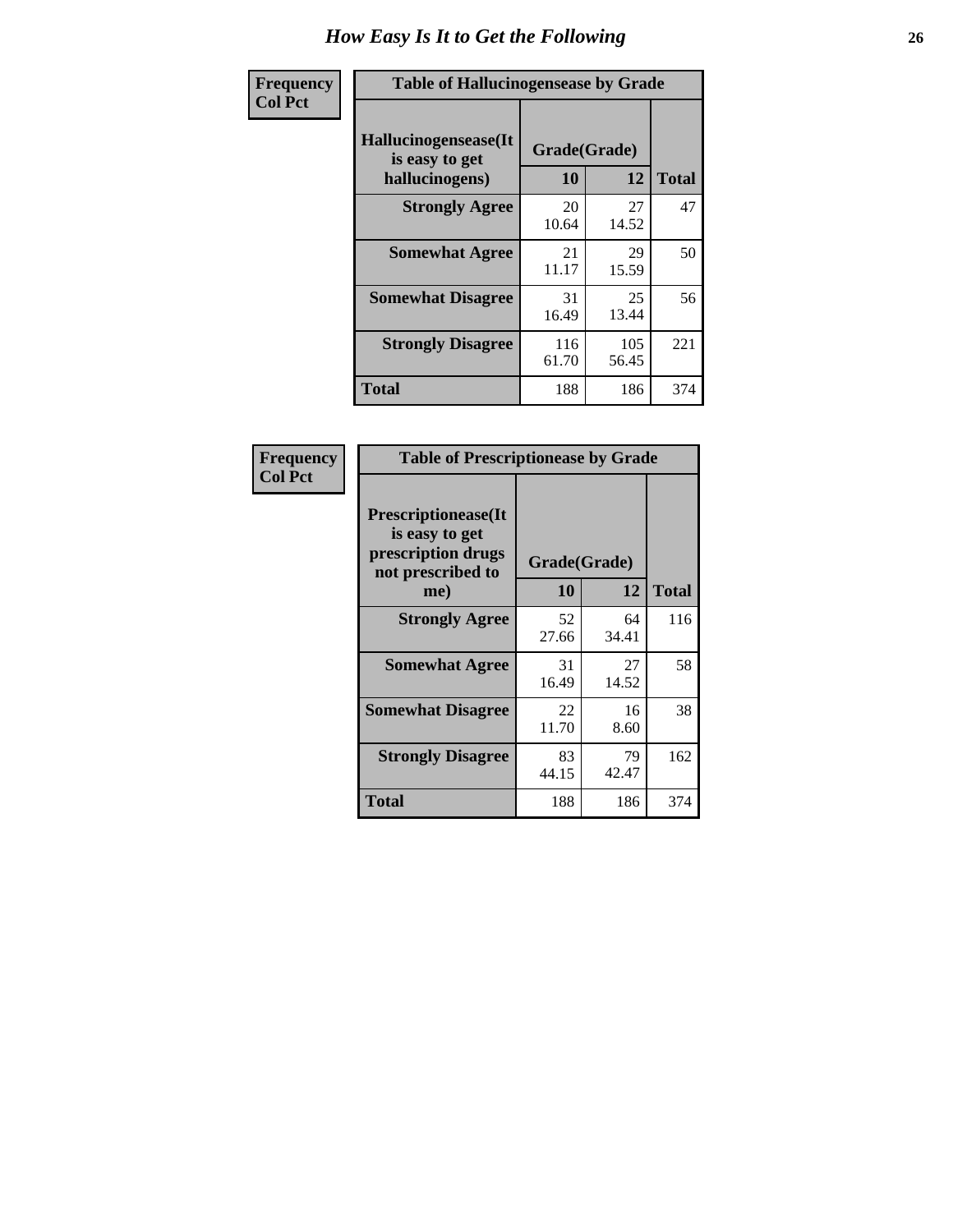*Age at Onset of Use* **27** *Results for "Age at Onset of Use" questions exclude students who said they did not use that substance*

| Frequency      |                                                  |                        |           |                  |                  |           |                           | <b>Table of Grade by Alcoholinit</b> |             |             |            |                        |              |
|----------------|--------------------------------------------------|------------------------|-----------|------------------|------------------|-----------|---------------------------|--------------------------------------|-------------|-------------|------------|------------------------|--------------|
| <b>Row Pct</b> | Alcoholinit (I started using alcohol when I was) |                        |           |                  |                  |           |                           |                                      |             |             |            |                        |              |
|                | Grade(Grade)                                     | <b>8 or</b><br>younger | 9         | 10               | 11               | 12        | 13                        | 14                                   | 15          | 16          | 17         | <b>18 or</b><br>older  | <b>Total</b> |
|                | 10                                               | 11<br>16.92            | 4.62      | 3.08             | 4.62             | 6<br>9.23 | 9                         | 13<br>13.85 20.00                    | 12<br>18.46 | 4<br>6.15   | C<br>3.08  | $\overline{0}$<br>0.00 | 65           |
|                | 12                                               | $\overline{4}$<br>8.16 | 0<br>0.00 | $\Omega$<br>0.00 | $\Omega$<br>0.00 | 2<br>4.08 | 5.<br>10.20               | 4<br>8.16                            | 7<br>14.29  | 13<br>26.53 | 6<br>12.24 | 8<br>16.33             | 49           |
|                | <b>Total</b>                                     | 15                     | 3         | 2                | 3                | 8         | 14                        | 17                                   | 19          | 17          | 8          | 8                      | 114          |
|                |                                                  |                        |           |                  |                  |           | Frequency Missing $= 260$ |                                      |             |             |            |                        |              |

| <b>Table of Grade by Cigarettesinit</b>               |                        |           |                                |                  |            |                        |             |            |                       |              |
|-------------------------------------------------------|------------------------|-----------|--------------------------------|------------------|------------|------------------------|-------------|------------|-----------------------|--------------|
| Cigarettesinit (I started smoking tobacco when I was) |                        |           |                                |                  |            |                        |             |            |                       |              |
| Grade(Grade)                                          | 8 or<br>younger        | 9         | 10                             | 13               | 14         | 15                     | 16          | 17         | <b>18 or</b><br>older | <b>Total</b> |
| 10                                                    | 4.17                   | 4.17      | 3<br>12.50                     | 6<br>25.00       | 29.17      | $\mathfrak{D}$<br>8.33 | 12.50       | 4.17       | $\theta$<br>0.00      | 24           |
| 12                                                    | $\overline{2}$<br>7.14 | 0<br>0.00 | 3.57                           | $\Omega$<br>0.00 | 3<br>10.71 | $\Omega$<br>0.00       | 10<br>35.71 | 8<br>28.57 | 4<br>14.29            | 28           |
| <b>Total</b>                                          | 3                      | 1.        | 4                              | 6                | 10         | 2                      | 13          | 9          | 4                     | 52           |
|                                                       |                        |           | <b>Frequency Missing = 322</b> |                  |            |                        |             |            |                       |              |

| Frequency      | <b>Table of Grade by Smokelessinit</b>                           |                           |                           |                       |           |                |  |  |
|----------------|------------------------------------------------------------------|---------------------------|---------------------------|-----------------------|-----------|----------------|--|--|
| <b>Row Pct</b> | <b>Smokelessinit(I started</b><br>chewing tobacco when I<br>was) |                           |                           |                       |           |                |  |  |
|                | Grade(Grade)                                                     | 8 or<br>younger           | 14                        | <b>16</b>             | <b>17</b> | <b>Total</b>   |  |  |
|                | 10                                                               | $\Omega$<br>0.00          | 50.00                     | $\mathcal{O}$<br>0.00 | 50.00     | $\mathfrak{D}$ |  |  |
|                | 12                                                               | $\overline{2}$<br>66.67   | $\mathbf{\Omega}$<br>0.00 | 33.33                 | 0<br>0.00 | 3              |  |  |
|                | <b>Total</b>                                                     | $\overline{2}$            |                           |                       |           | 5              |  |  |
|                |                                                                  | Frequency Missing $= 369$ |                           |                       |           |                |  |  |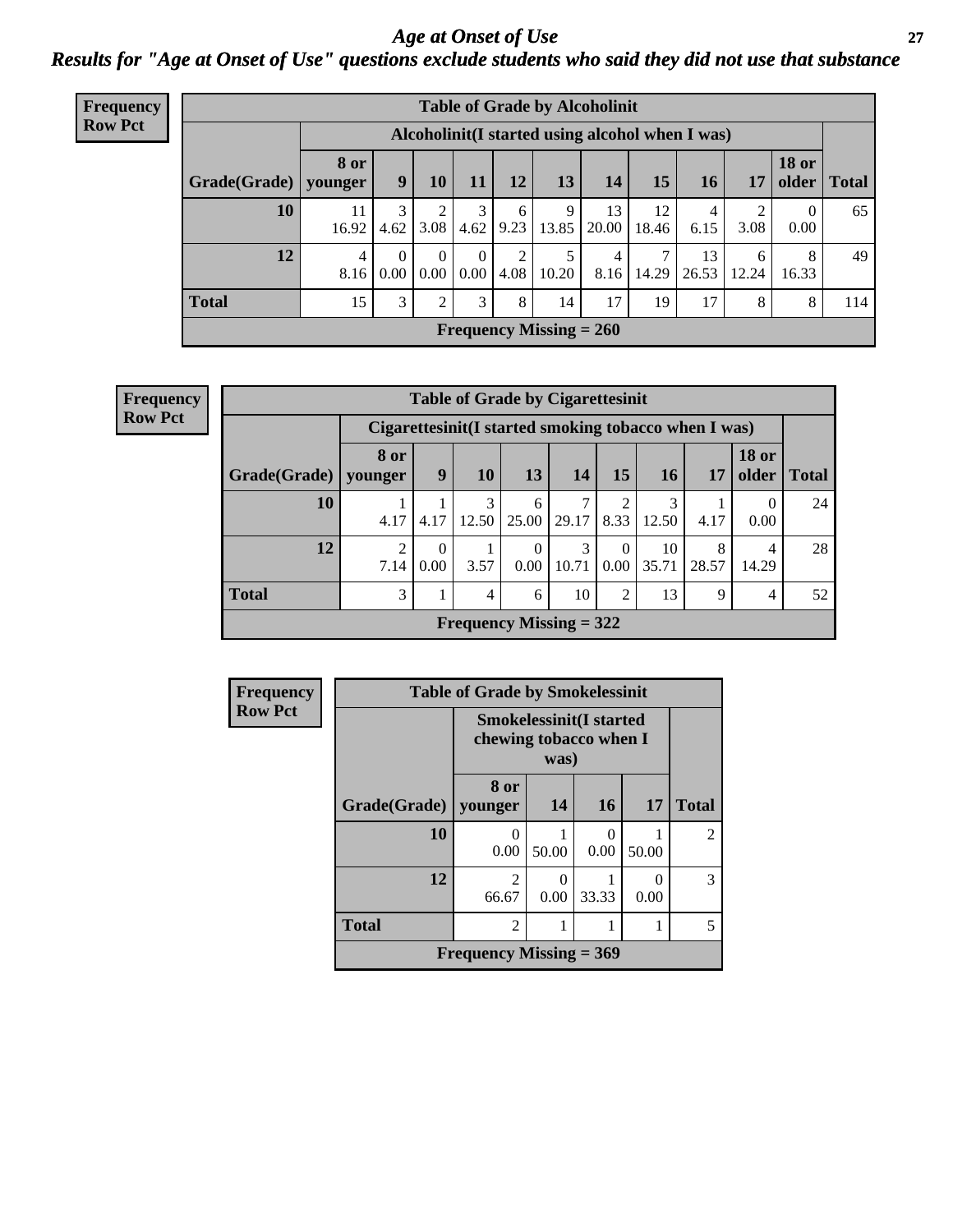#### *Age at Onset of Use* **28**

*Results for "Age at Onset of Use" questions exclude students who said they did not use that substance*

| Frequency      |                        | <b>Table of Grade by Marijuanainit</b> |                                                      |           |           |            |                           |                 |            |            |                               |    |
|----------------|------------------------|----------------------------------------|------------------------------------------------------|-----------|-----------|------------|---------------------------|-----------------|------------|------------|-------------------------------|----|
| <b>Row Pct</b> |                        |                                        | Marijuanainit (I started using marijuana when I was) |           |           |            |                           |                 |            |            |                               |    |
|                | Grade(Grade)   younger | <b>8 or</b>                            | <b>10</b>                                            | 11        | <b>12</b> | 13         | 14                        | 15 <sup>1</sup> | 16         | 17         | <b>18 or</b><br>older   Total |    |
|                | 10                     | 5.88                                   | 8.82                                                 | 2.94      | 8.82      | 6<br>17.65 | 20.59                     | 5.88            | 6<br>17.65 | 2.94       | 3<br>8.82                     | 34 |
|                | 12                     | 7.14                                   | 0<br>0.00                                            | 0<br>0.00 | 3.57      | 3.57       | 4<br>14.29                | 25.00           | 17.86      | 6<br>21.43 | $\overline{2}$<br>7.14        | 28 |
|                | <b>Total</b>           | 4                                      | 3                                                    |           | 4         | 7          | 11                        | 9               | 11         |            | 5                             | 62 |
|                |                        |                                        |                                                      |           |           |            | Frequency Missing $= 312$ |                 |            |            |                               |    |

| <b>Frequency</b> |              | <b>Table of Grade by Cocaineinit</b>                     |              |  |  |  |  |  |
|------------------|--------------|----------------------------------------------------------|--------------|--|--|--|--|--|
| <b>Row Pct</b>   |              | Cocaineinit(I<br>started using<br>cocaine<br>when I was) |              |  |  |  |  |  |
|                  | Grade(Grade) | 8 or younger                                             | <b>Total</b> |  |  |  |  |  |
|                  | 10           | 0                                                        | 0            |  |  |  |  |  |
|                  | 12           | 100.00                                                   |              |  |  |  |  |  |
|                  | <b>Total</b> |                                                          |              |  |  |  |  |  |
|                  |              | Frequency Missing $= 373$                                |              |  |  |  |  |  |

| Frequency      | <b>Table of Grade by Inhalantsinit</b> |                                |                                  |                         |              |
|----------------|----------------------------------------|--------------------------------|----------------------------------|-------------------------|--------------|
| <b>Row Pct</b> |                                        | inhalants when I was)          | Inhalantsinit(I<br>started using |                         |              |
|                | Grade(Grade)   younger                 | 8 or                           | <b>11</b>                        | 12                      | <b>Total</b> |
|                | 10                                     | 0<br>0.00                      | 33.33                            | $\mathfrak{D}$<br>66.67 | 3            |
|                | 12                                     | 100.00                         | 0.00                             | $\mathbf{0}$<br>0.00    | 1            |
|                | <b>Total</b>                           |                                |                                  | 2                       | 4            |
|                |                                        | <b>Frequency Missing = 370</b> |                                  |                         |              |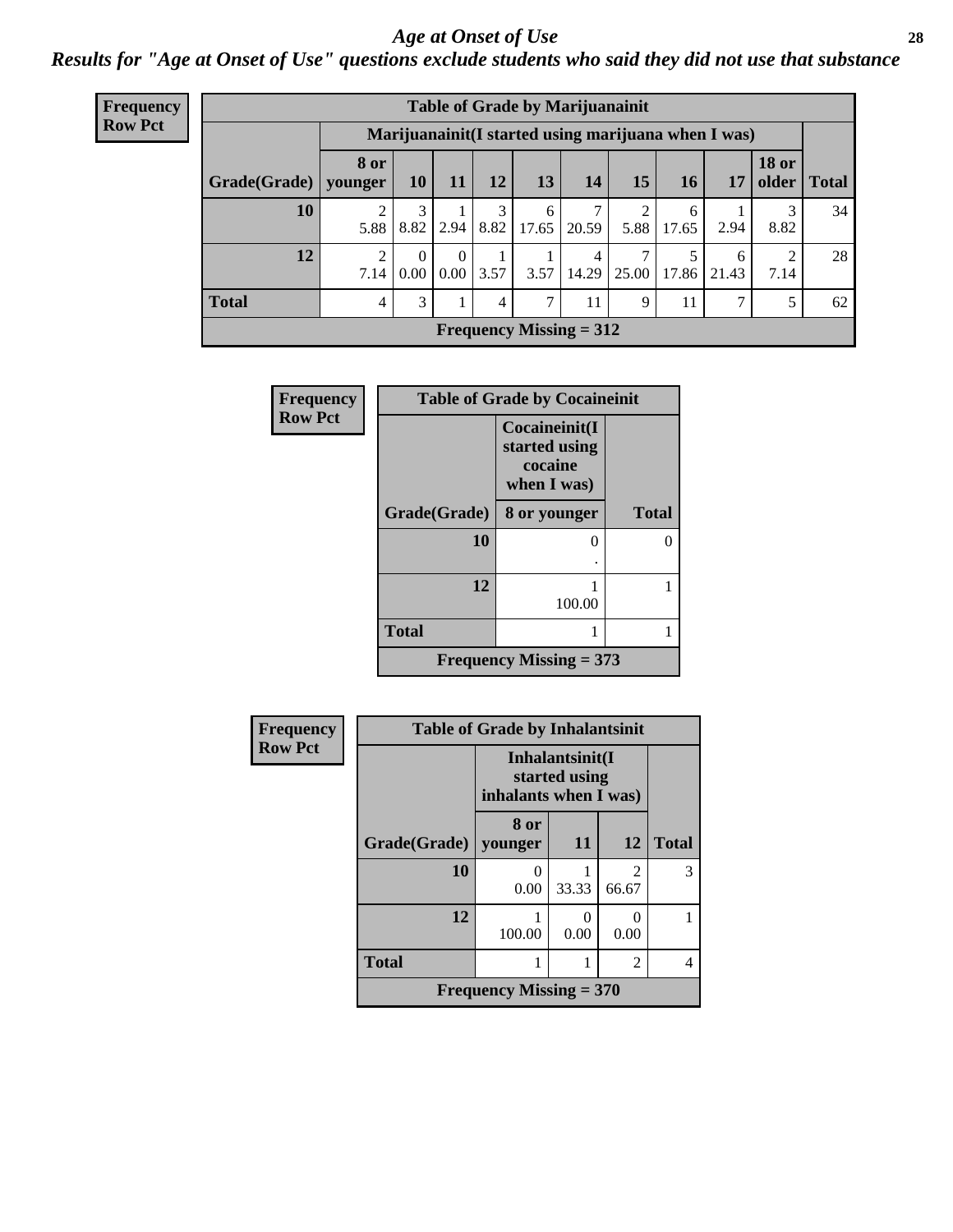#### *Age at Onset of Use* **29**

*Results for "Age at Onset of Use" questions exclude students who said they did not use that substance*

| Frequency      | <b>Table of Grade by Steroidsinit</b> |                                                            |              |  |
|----------------|---------------------------------------|------------------------------------------------------------|--------------|--|
| <b>Row Pct</b> |                                       | Steroidsinit(I<br>started using<br>steroids<br>when I was) |              |  |
|                | Grade(Grade)                          | 8 or younger                                               | <b>Total</b> |  |
|                | 10                                    | $\theta$                                                   |              |  |
|                |                                       |                                                            |              |  |
|                | 12                                    | 100.00                                                     |              |  |
|                | <b>Total</b>                          |                                                            |              |  |
|                |                                       | Frequency Missing $= 373$                                  |              |  |

| Frequency      | <b>Table of Grade by Ecstasyinit</b> |                                                               |           |       |                |
|----------------|--------------------------------------|---------------------------------------------------------------|-----------|-------|----------------|
| <b>Row Pct</b> |                                      | <b>Ecstasyinit</b> (I started<br>using ecstasy when I<br>was) |           |       |                |
|                | Grade(Grade)                         | 8 or<br>younger                                               | 15        | 17    | <b>Total</b>   |
|                | 10                                   | 0<br>0.00                                                     | 100.00    | 0.00  |                |
|                | 12                                   | 50.00                                                         | 0<br>0.00 | 50.00 | $\mathfrak{D}$ |
|                | <b>Total</b>                         | 1                                                             |           | 1     | 3              |
|                |                                      | <b>Frequency Missing = 371</b>                                |           |       |                |

| Frequency      | <b>Table of Grade by Methinit</b> |                                                                       |              |  |
|----------------|-----------------------------------|-----------------------------------------------------------------------|--------------|--|
| <b>Row Pct</b> |                                   | <b>Methinit(I started</b><br>using<br>methamphetamines<br>when I was) |              |  |
|                | Grade(Grade)                      | 8 or younger                                                          | <b>Total</b> |  |
|                | 10                                | O                                                                     |              |  |
|                |                                   |                                                                       |              |  |
|                | 12                                | 100.00                                                                |              |  |
|                | <b>Total</b>                      |                                                                       |              |  |
|                |                                   | <b>Frequency Missing = 373</b>                                        |              |  |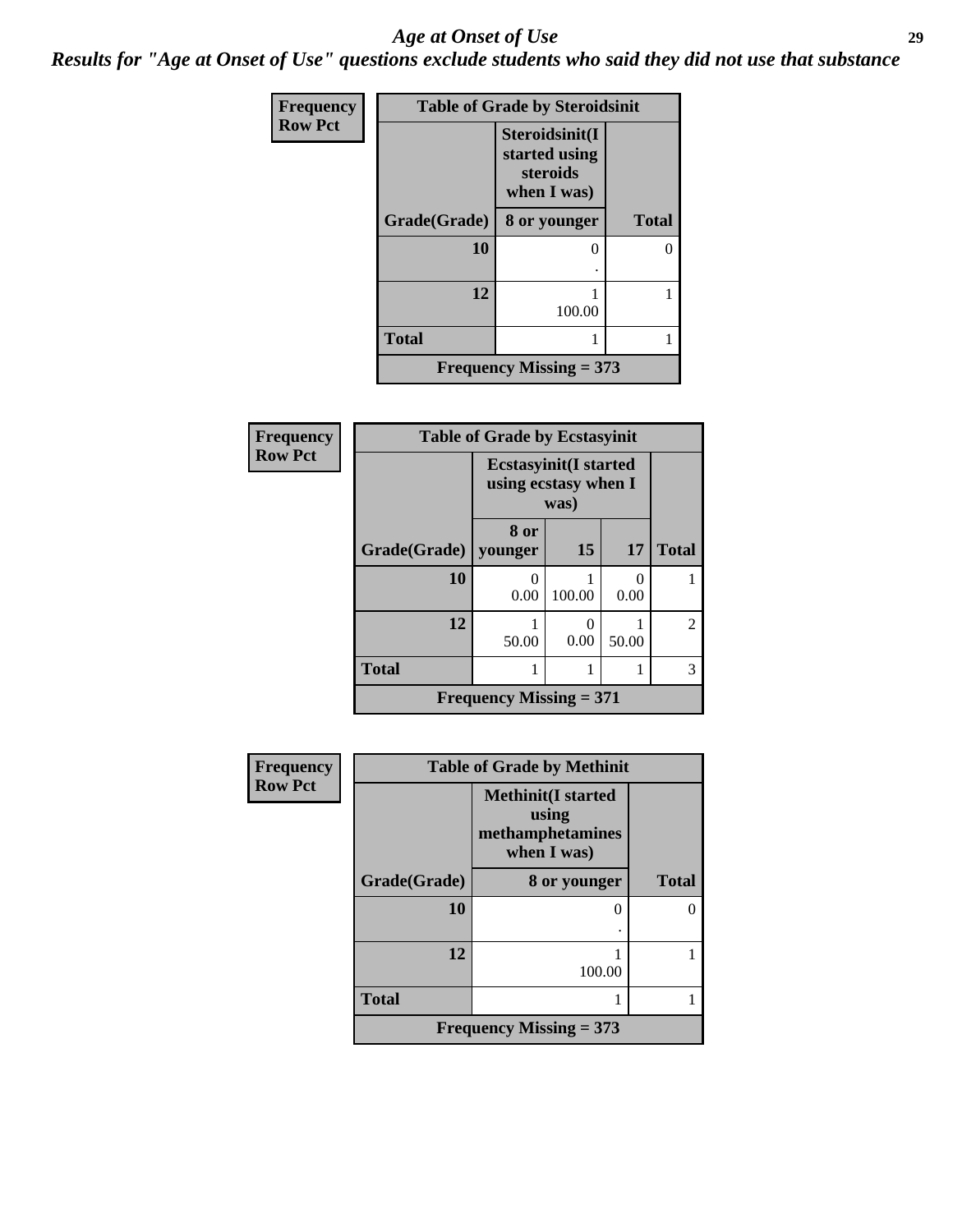#### Age at Onset of Use **30**

*Results for "Age at Onset of Use" questions exclude students who said they did not use that substance*

| Frequency      | <b>Table of Grade by Hallucinogensinit</b> |                                                                      |              |  |
|----------------|--------------------------------------------|----------------------------------------------------------------------|--------------|--|
| <b>Row Pct</b> |                                            | Hallucinogensinit(I<br>started using<br>hallucinogens<br>when I was) |              |  |
|                | Grade(Grade)                               | 8 or younger                                                         | <b>Total</b> |  |
|                | 10                                         | $\theta$                                                             | 0            |  |
|                |                                            |                                                                      |              |  |
|                | 12                                         | 100.00                                                               |              |  |
|                | <b>Total</b>                               |                                                                      |              |  |
|                |                                            | Frequency Missing $= 373$                                            |              |  |

| Frequency      | <b>Table of Grade by Prescriptioninit</b> |                |                                                                                                    |                                      |                           |                         |           |              |
|----------------|-------------------------------------------|----------------|----------------------------------------------------------------------------------------------------|--------------------------------------|---------------------------|-------------------------|-----------|--------------|
| <b>Row Pct</b> |                                           |                | <b>Prescriptioninit (I started using</b><br>prescription drugs not prescribed to me<br>when I was) |                                      |                           |                         |           |              |
|                | Grade(Grade)   younger                    | 8 or           | 9                                                                                                  | 12                                   | 15                        | <b>16</b>               | 17        | <b>Total</b> |
|                | 10                                        | 12.50          | ာ<br>25.00                                                                                         | $\mathcal{D}_{\mathcal{L}}$<br>25.00 | 12.50                     | $\mathfrak{D}$<br>25.00 | 0<br>0.00 | 8            |
|                | 12                                        | 33.33          | 33.33                                                                                              | 0<br>0.00                            | 0<br>0.00                 | $\Omega$<br>0.00        | 33.33     | 3            |
|                | <b>Total</b>                              | $\mathfrak{D}$ | 3                                                                                                  | $\mathfrak{D}$                       |                           | $\overline{2}$          |           | 11           |
|                |                                           |                |                                                                                                    |                                      | Frequency Missing $= 363$ |                         |           |              |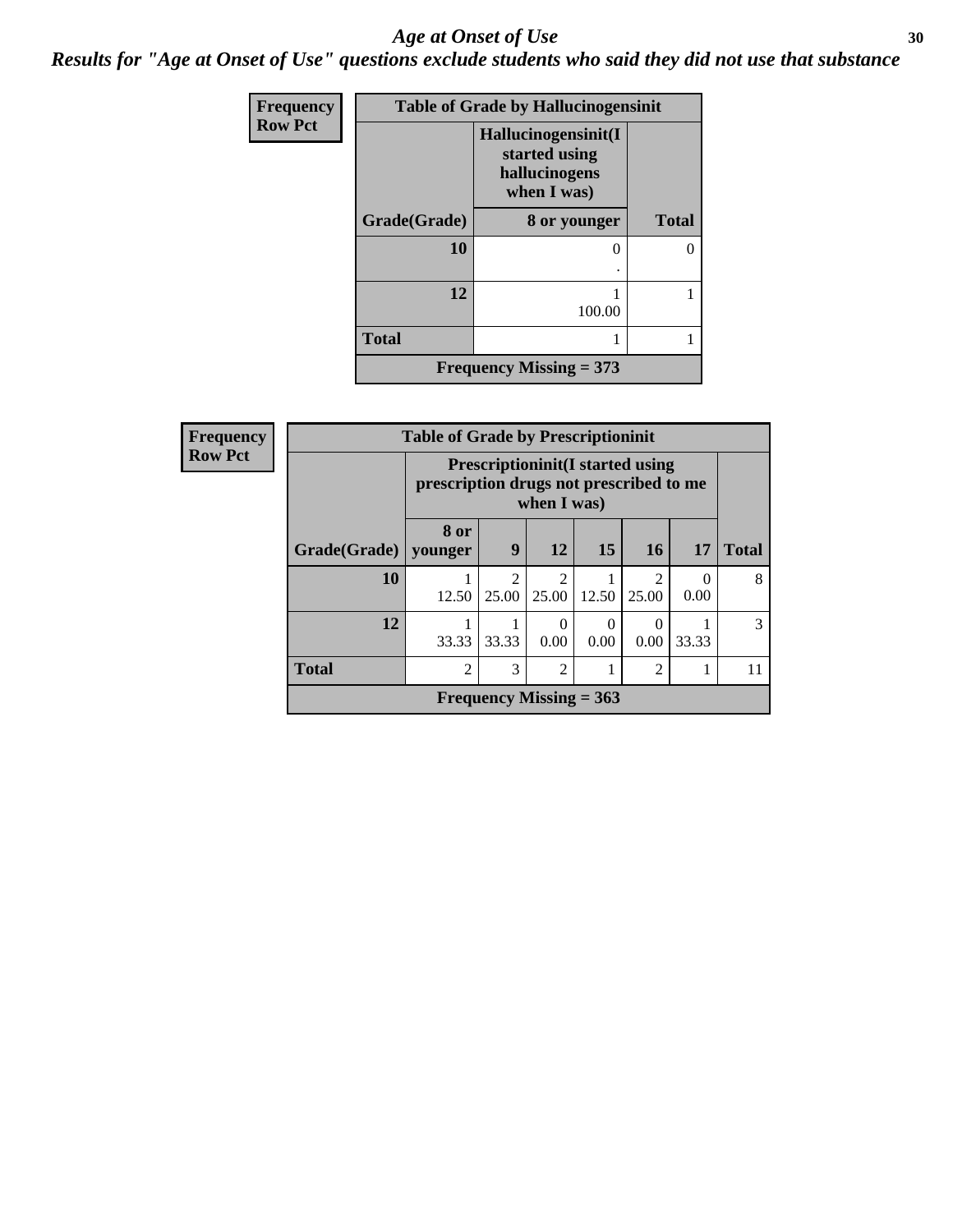| Frequency      | <b>Table of Alcoholharm by Grade</b>          |                    |              |              |
|----------------|-----------------------------------------------|--------------------|--------------|--------------|
| <b>Col Pct</b> | Alcoholharm(I<br>think alcohol is<br>harmful) | Grade(Grade)<br>10 | 12           | <b>Total</b> |
|                | <b>Strongly Agree</b>                         | 100<br>53.19       | 122<br>65.59 | 222          |
|                | <b>Somewhat Agree</b>                         | 39<br>20.74        | 41<br>22.04  | 80           |
|                | <b>Somewhat Disagree</b>                      | 15<br>7.98         | 9<br>4.84    | 24           |
|                | <b>Strongly Disagree</b>                      | 34<br>18.09        | 14<br>7.53   | 48           |
|                | <b>Total</b>                                  | 188                | 186          | 374          |

| <b>Table of Cigarettesharm by Grade</b>                  |                    |              |              |  |  |
|----------------------------------------------------------|--------------------|--------------|--------------|--|--|
| Cigarettesharm(I<br>think smoking<br>tobacco is harmful) | Grade(Grade)<br>10 | 12           | <b>Total</b> |  |  |
| <b>Strongly Agree</b>                                    | 138<br>73.40       | 155<br>83.33 | 293          |  |  |
| <b>Somewhat Agree</b>                                    | 15<br>7.98         | 16<br>8.60   | 31           |  |  |
| <b>Somewhat Disagree</b>                                 | 4<br>2.13          | 5<br>2.69    | 9            |  |  |
| <b>Strongly Disagree</b>                                 | 31<br>16.49        | 10<br>5.38   | 41           |  |  |
| <b>Total</b>                                             | 188                | 186          | 374          |  |  |

| Frequency      | <b>Table of Smokelessharm by Grade</b>                  |                    |              |              |  |
|----------------|---------------------------------------------------------|--------------------|--------------|--------------|--|
| <b>Col Pct</b> | Smokelessharm(I<br>think chewing<br>tobacco is harmful) | Grade(Grade)<br>10 | 12           | <b>Total</b> |  |
|                | <b>Strongly Agree</b>                                   | 139<br>73.94       | 155<br>83.33 | 294          |  |
|                | <b>Somewhat Agree</b>                                   | 9<br>4.79          | 15<br>8.06   | 24           |  |
|                | <b>Somewhat Disagree</b>                                | 9<br>4.79          | 4<br>2.15    | 13           |  |
|                | <b>Strongly Disagree</b>                                | 31<br>16.49        | 12<br>6.45   | 43           |  |
|                | <b>Total</b>                                            | 188                | 186          | 374          |  |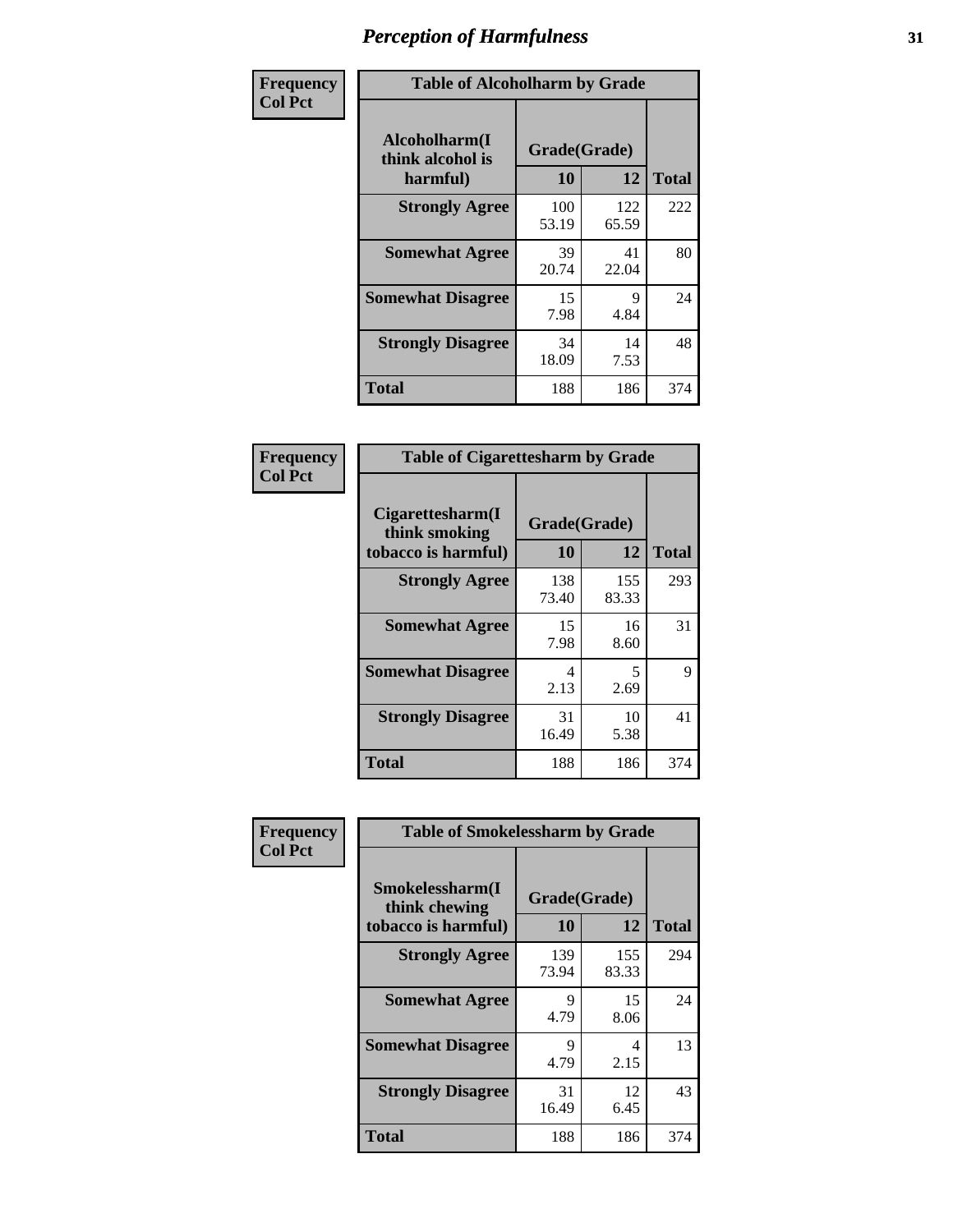| Frequency      | <b>Table of Marijuanaharm by Grade</b>            |                    |              |              |
|----------------|---------------------------------------------------|--------------------|--------------|--------------|
| <b>Col Pct</b> | Marijuanaharm(I<br>think marijuana is<br>harmful) | Grade(Grade)<br>10 | 12           | <b>Total</b> |
|                | <b>Strongly Agree</b>                             | 114<br>60.64       | 128<br>68.82 | 242          |
|                | <b>Somewhat Agree</b>                             | 16<br>8.51         | 15<br>8.06   | 31           |
|                | <b>Somewhat Disagree</b>                          | 16<br>8.51         | 15<br>8.06   | 31           |
|                | <b>Strongly Disagree</b>                          | 42<br>22.34        | 28<br>15.05  | 70           |
|                | <b>Total</b>                                      | 188                | 186          | 374          |

| <b>Table of Cocaineharm by Grade</b>          |                    |              |              |  |  |
|-----------------------------------------------|--------------------|--------------|--------------|--|--|
| Cocaineharm(I<br>think cocaine is<br>harmful) | Grade(Grade)<br>10 | 12           | <b>Total</b> |  |  |
| <b>Strongly Agree</b>                         | 147<br>78.19       | 171<br>91.94 | 318          |  |  |
| <b>Somewhat Agree</b>                         | 4<br>2.13          | 2<br>1.08    | 6            |  |  |
| <b>Somewhat Disagree</b>                      | 2<br>1.06          | 2<br>1.08    | 4            |  |  |
| <b>Strongly Disagree</b>                      | 35<br>18.62        | 11<br>5.91   | 46           |  |  |
| <b>Total</b>                                  | 188                | 186          | 374          |  |  |

| Frequency      | <b>Table of Inhalantsharm by Grade</b>             |                        |              |              |
|----------------|----------------------------------------------------|------------------------|--------------|--------------|
| <b>Col Pct</b> | Inhalantsharm(I<br>think inhalants are<br>harmful) | Grade(Grade)<br>10     | 12           | <b>Total</b> |
|                | <b>Strongly Agree</b>                              | 141<br>75.00           | 164<br>88.17 | 305          |
|                | <b>Somewhat Agree</b>                              | 8<br>4.26              | 3.76         | 15           |
|                | <b>Somewhat Disagree</b>                           | $\overline{4}$<br>2.13 | 4<br>2.15    | 8            |
|                | <b>Strongly Disagree</b>                           | 35<br>18.62            | 11<br>5.91   | 46           |
|                | <b>Total</b>                                       | 188                    | 186          | 374          |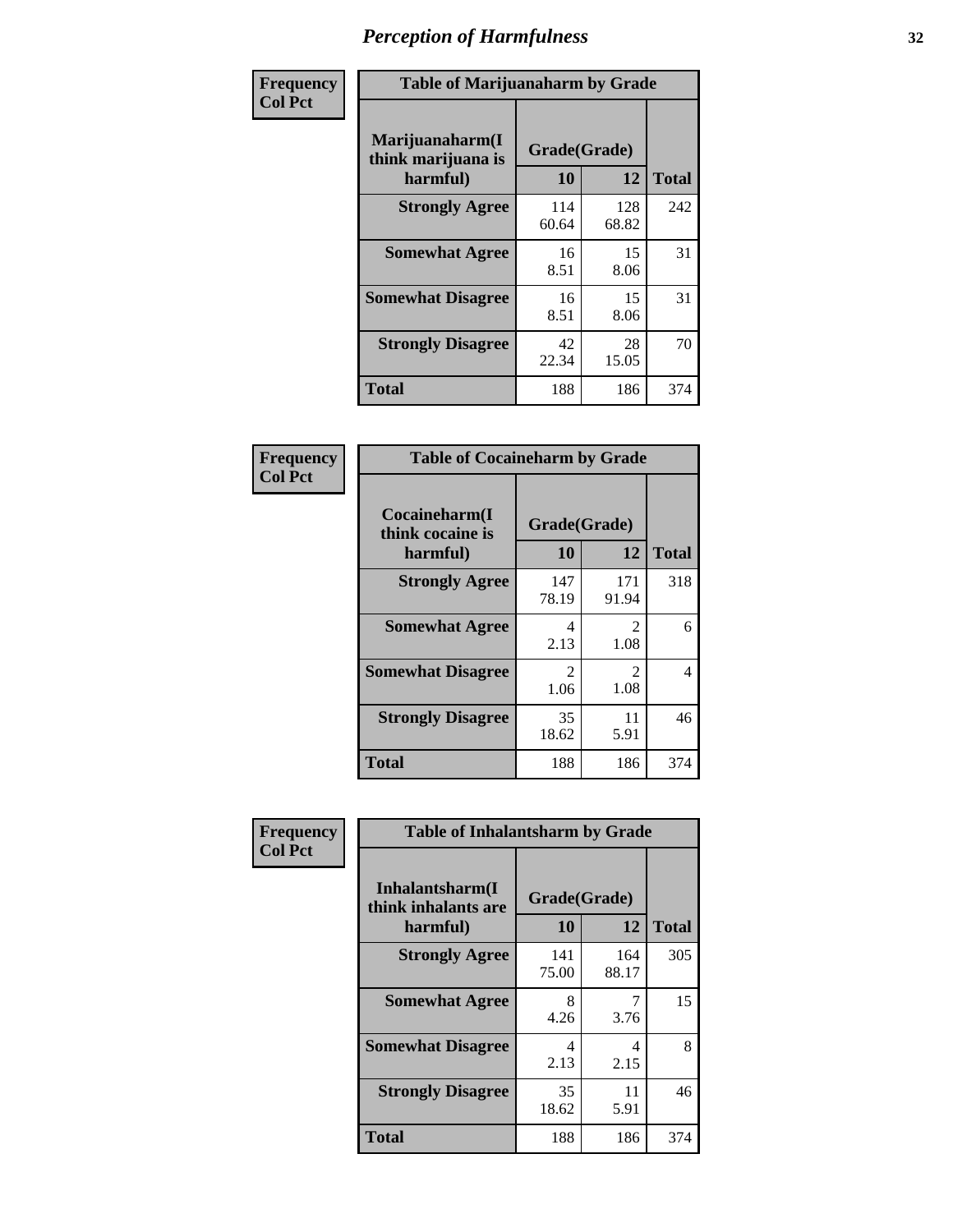| Frequency      | <b>Table of Steroidsharm by Grade</b>            |                    |              |              |
|----------------|--------------------------------------------------|--------------------|--------------|--------------|
| <b>Col Pct</b> | Steroidsharm(I<br>think steroids are<br>harmful) | Grade(Grade)<br>10 | 12           | <b>Total</b> |
|                | <b>Strongly Agree</b>                            | 142<br>75.53       | 160<br>86.02 | 302          |
|                | <b>Somewhat Agree</b>                            | 9<br>4.79          | 12<br>6.45   | 21           |
|                | <b>Somewhat Disagree</b>                         | 4<br>2.13          | 3<br>1.61    | 7            |
|                | <b>Strongly Disagree</b>                         | 33<br>17.55        | 11<br>5.91   | 44           |
|                | <b>Total</b>                                     | 188                | 186          | 374          |

| <b>Table of Ecstasyharm by Grade</b>          |                    |              |     |  |
|-----------------------------------------------|--------------------|--------------|-----|--|
| Ecstasyharm(I<br>think ecstasy is<br>harmful) | Grade(Grade)<br>10 | <b>Total</b> |     |  |
| <b>Strongly Agree</b>                         | 148<br>78.72       | 165<br>88.71 | 313 |  |
| <b>Somewhat Agree</b>                         | 4<br>2.13          | 3.76         | 11  |  |
| <b>Somewhat Disagree</b>                      | 3<br>1.60          | 4<br>2.15    | 7   |  |
| <b>Strongly Disagree</b>                      | 33<br>17.55        | 10<br>5.38   | 43  |  |
| <b>Total</b>                                  | 188                | 186          | 374 |  |

| Frequency      | <b>Table of Methharm by Grade</b>                            |                           |              |              |
|----------------|--------------------------------------------------------------|---------------------------|--------------|--------------|
| <b>Col Pct</b> | <b>Methharm</b> (I think<br>methamphetamines<br>are harmful) | Grade(Grade)<br><b>10</b> | 12           | <b>Total</b> |
|                | <b>Strongly Agree</b>                                        | 148<br>78.72              | 170<br>91.40 | 318          |
|                | <b>Somewhat Agree</b>                                        | 2<br>1.06                 | 3<br>1.61    | 5            |
|                | <b>Somewhat Disagree</b>                                     | 2<br>1.06                 | 3<br>1.61    | 5            |
|                | <b>Strongly Disagree</b>                                     | 36<br>19.15               | 10<br>5.38   | 46           |
|                | Total                                                        | 188                       | 186          | 374          |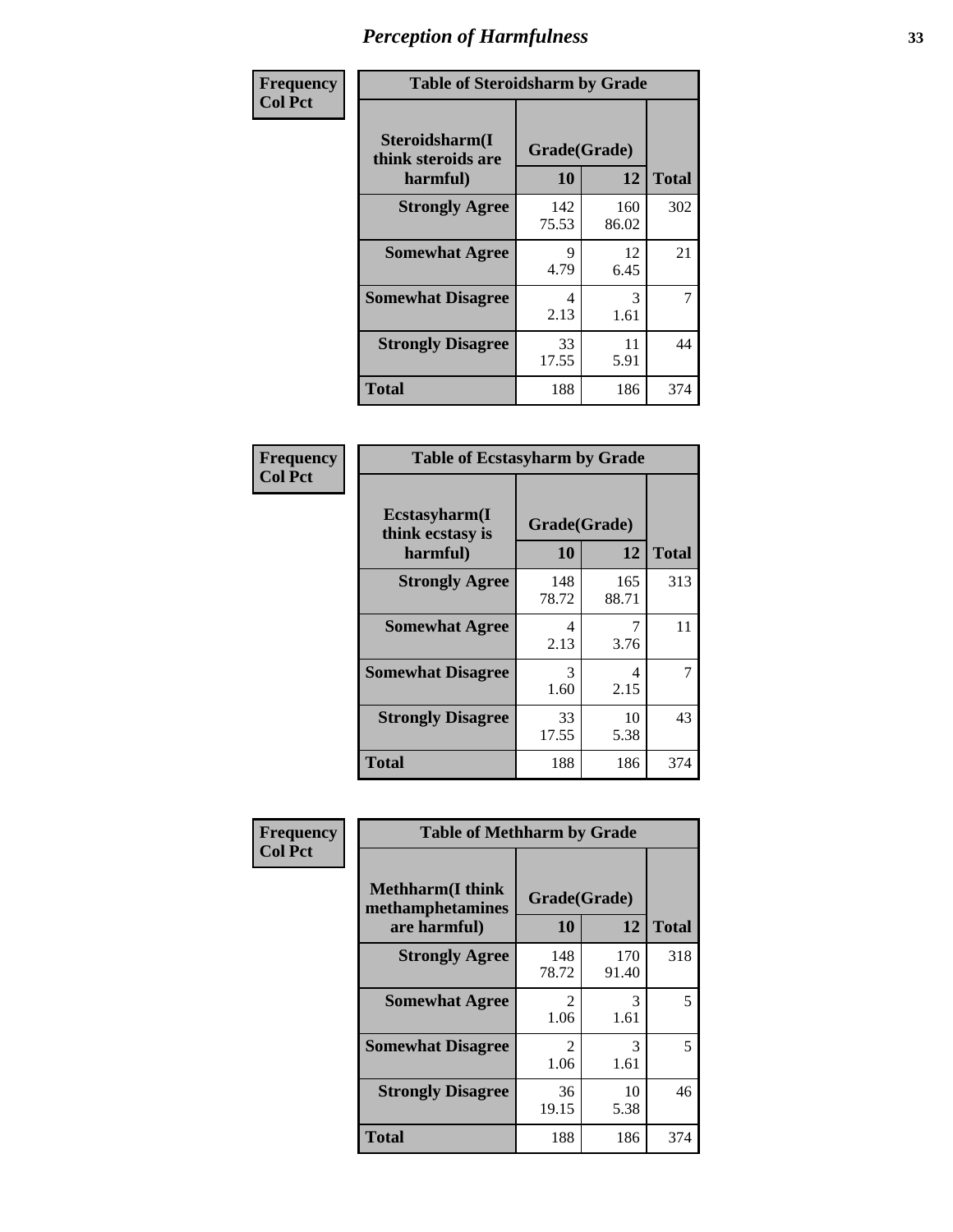| Frequency      | <b>Table of Hallucinogensharm by Grade</b>                 |                    |              |              |
|----------------|------------------------------------------------------------|--------------------|--------------|--------------|
| <b>Col Pct</b> | Hallucinogensharm(I<br>think hallucinogens<br>are harmful) | Grade(Grade)<br>10 | 12           | <b>Total</b> |
|                | <b>Strongly Agree</b>                                      | 144<br>76.60       | 170<br>91.40 | 314          |
|                | <b>Somewhat Agree</b>                                      | 6<br>3.19          | 4<br>2.15    | 10           |
|                | <b>Somewhat Disagree</b>                                   | 3<br>1.60          | 0.54         | 4            |
|                | <b>Strongly Disagree</b>                                   | 35<br>18.62        | 11<br>5.91   | 46           |
|                | <b>Total</b>                                               | 188                | 186          | 374          |

| <b>Table of Prescriptionharm by Grade</b>                                         |              |              |              |  |
|-----------------------------------------------------------------------------------|--------------|--------------|--------------|--|
| <b>Prescriptionharm</b> (I<br>think prescription<br>drugs not<br>prescribed to me | Grade(Grade) |              |              |  |
| are harmful)                                                                      | 10           | 12           | <b>Total</b> |  |
| <b>Strongly Agree</b>                                                             | 129<br>68.62 | 157<br>84.41 | 286          |  |
| <b>Somewhat Agree</b>                                                             | 14<br>7.45   | 12<br>6.45   | 26           |  |
| <b>Somewhat Disagree</b>                                                          | 10<br>5.32   | 6<br>3.23    | 16           |  |
| <b>Strongly Disagree</b>                                                          | 35<br>18.62  | 11<br>5.91   | 46           |  |
| <b>Total</b>                                                                      | 188          | 186          | 374          |  |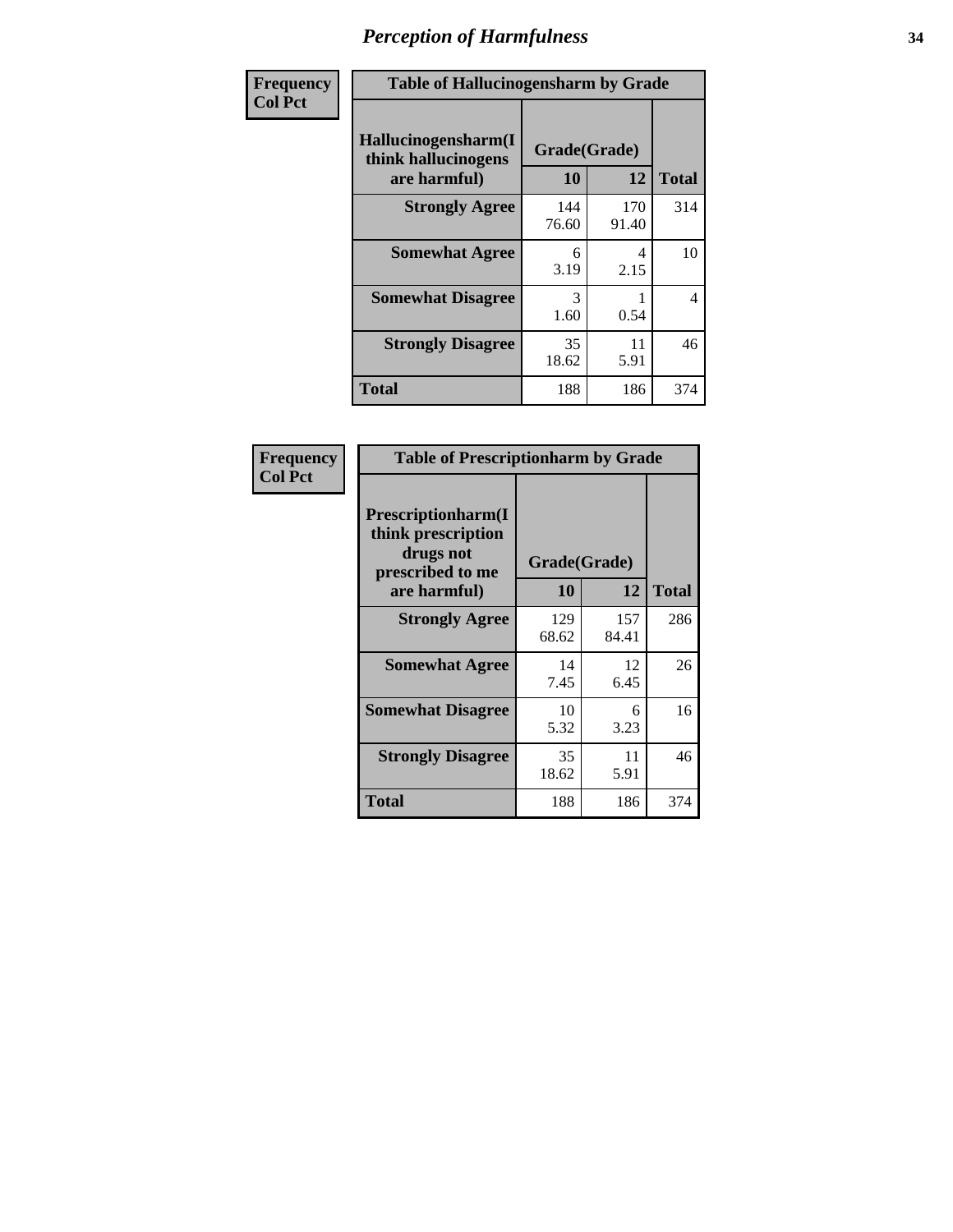# *Disapproval by Adults* **35**

| Frequency      | <b>Table of Alcoholadult by Grade</b>                                 |                    |              |              |
|----------------|-----------------------------------------------------------------------|--------------------|--------------|--------------|
| <b>Col Pct</b> | <b>Alcoholadult</b> (Adults<br>would disapprove if<br>I used alcohol) | Grade(Grade)<br>10 | 12           | <b>Total</b> |
|                | <b>Strongly Agree</b>                                                 | 110<br>58.51       | 117<br>62.90 | 227          |
|                | <b>Somewhat Agree</b>                                                 | 31<br>16.49        | 32<br>17.20  | 63           |
|                | <b>Somewhat Disagree</b>                                              | 17<br>9.04         | 22<br>11.83  | 39           |
|                | <b>Strongly Disagree</b>                                              | 30<br>15.96        | 15<br>8.06   | 45           |
|                | <b>Total</b>                                                          | 188                | 186          | 374          |

| <b>Table of Tobaccoadult by Grade</b>                                                             |              |              |     |  |  |
|---------------------------------------------------------------------------------------------------|--------------|--------------|-----|--|--|
| <b>Tobaccoadult</b> (Adults<br>Grade(Grade)<br>would disapprove if<br>10<br>12<br>I used tobacco) |              |              |     |  |  |
| <b>Strongly Agree</b>                                                                             | 134<br>71.28 | 148<br>79.57 | 282 |  |  |
| <b>Somewhat Agree</b>                                                                             | 13<br>6.91   | 12<br>6.45   | 25  |  |  |
| <b>Somewhat Disagree</b>                                                                          | 9<br>4.79    | 13<br>6.99   | 22  |  |  |
| <b>Strongly Disagree</b>                                                                          | 32<br>17.02  | 13<br>6.99   | 45  |  |  |
| Total                                                                                             | 188          | 186          | 374 |  |  |

| Frequency      | <b>Table of Marijuanaadult by Grade</b>                           |                    |              |              |
|----------------|-------------------------------------------------------------------|--------------------|--------------|--------------|
| <b>Col Pct</b> | Marijuanaadult(Adults<br>would disapprove if I<br>used marijuana) | Grade(Grade)<br>10 | 12           | <b>Total</b> |
|                | <b>Strongly Agree</b>                                             | 130<br>69.15       | 146<br>78.49 | 276          |
|                | <b>Somewhat Agree</b>                                             | 21<br>11.17        | 11<br>5.91   | 32           |
|                | <b>Somewhat Disagree</b>                                          | 8<br>4.26          | 11<br>5.91   | 19           |
|                | <b>Strongly Disagree</b>                                          | 29<br>15.43        | 18<br>9.68   | 47           |
|                | <b>Total</b>                                                      | 188                | 186          | 374          |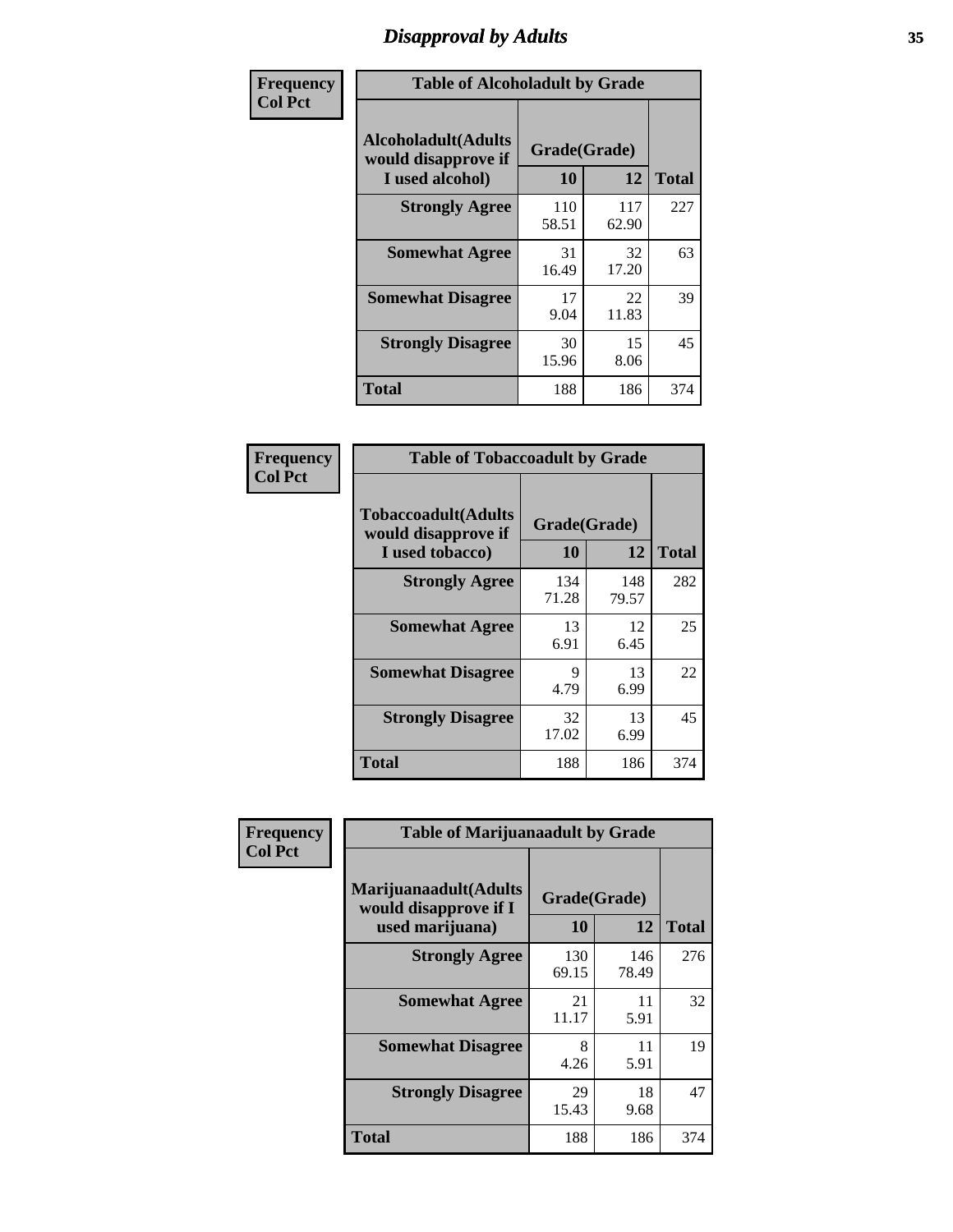# *Disapproval by Adults* **36**

| <b>Frequency</b> | <b>Table of Otherdrugadult by Grade</b>                                     |                        |              |              |
|------------------|-----------------------------------------------------------------------------|------------------------|--------------|--------------|
| <b>Col Pct</b>   | <b>Otherdrugadult</b> (Adults<br>would disapprove if I<br>used other drugs) | Grade(Grade)<br>10     | 12           | <b>Total</b> |
|                  | <b>Strongly Agree</b>                                                       | 141<br>75.00           | 164<br>88.17 | 305          |
|                  | <b>Somewhat Agree</b>                                                       | 13<br>6.91             | 4<br>2.15    | 17           |
|                  | <b>Somewhat Disagree</b>                                                    | $\mathfrak{D}$<br>1.06 | 3<br>1.61    | 5            |
|                  | <b>Strongly Disagree</b>                                                    | 32<br>17.02            | 15<br>8.06   | 47           |
|                  | <b>Total</b>                                                                | 188                    | 186          | 374          |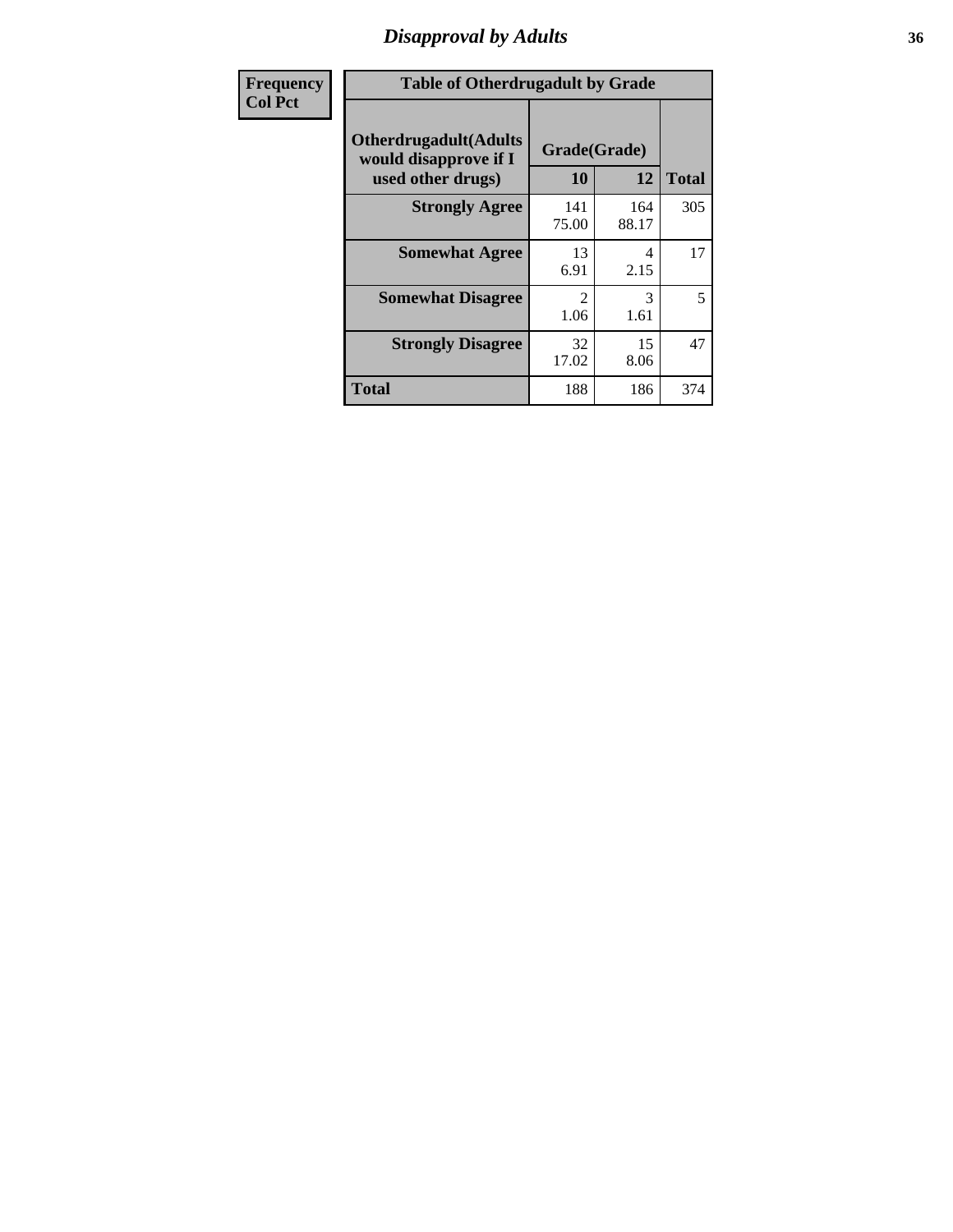# *Disapproval by Peers* **37**

| Frequency      | <b>Table of Alcoholpeer by Grade</b>                    |              |             |              |  |
|----------------|---------------------------------------------------------|--------------|-------------|--------------|--|
| <b>Col Pct</b> | Alcoholpeer(My<br>friends would<br>disapprove if I used | Grade(Grade) |             |              |  |
|                | alcohol)                                                | 10           | 12          | <b>Total</b> |  |
|                | <b>Strongly Agree</b>                                   | 50<br>26.60  | 55<br>29.57 | 105          |  |
|                | <b>Somewhat Agree</b>                                   | 48<br>25.53  | 47<br>25.27 | 95           |  |
|                | <b>Somewhat Disagree</b>                                | 35<br>18.62  | 40<br>21.51 | 75           |  |
|                | <b>Strongly Disagree</b>                                | 55<br>29.26  | 44<br>23.66 | 99           |  |
|                | Total                                                   | 188          | 186         | 374          |  |

| Frequency      | <b>Table of Tobaccopeer by Grade</b>                                |                    |              |              |
|----------------|---------------------------------------------------------------------|--------------------|--------------|--------------|
| <b>Col Pct</b> | Tobaccopeer(My<br>friends would<br>disapprove if I used<br>tobacco) | Grade(Grade)<br>10 | 12           | <b>Total</b> |
|                | <b>Strongly Agree</b>                                               | 92<br>48.94        | 104<br>55.91 | 196          |
|                | <b>Somewhat Agree</b>                                               | 35<br>18.62        | 27<br>14.52  | 62           |
|                | <b>Somewhat Disagree</b>                                            | 17<br>9.04         | 24<br>12.90  | 41           |
|                | <b>Strongly Disagree</b>                                            | 44<br>23.40        | 31<br>16.67  | 75           |
|                | Total                                                               | 188                | 186          | 374          |

| Frequency      | <b>Table of Marijuanapeer by Grade</b> |              |             |              |
|----------------|----------------------------------------|--------------|-------------|--------------|
| <b>Col Pct</b> | Marijuanapeer(My<br>friends would      | Grade(Grade) |             |              |
|                | disapprove if I used<br>marijuana)     | 10           | 12          | <b>Total</b> |
|                | <b>Strongly Agree</b>                  | 75<br>39.89  | 70<br>37.63 | 145          |
|                | <b>Somewhat Agree</b>                  | 36<br>19.15  | 36<br>19.35 | 72           |
|                | <b>Somewhat Disagree</b>               | 24<br>12.77  | 30<br>16.13 | 54           |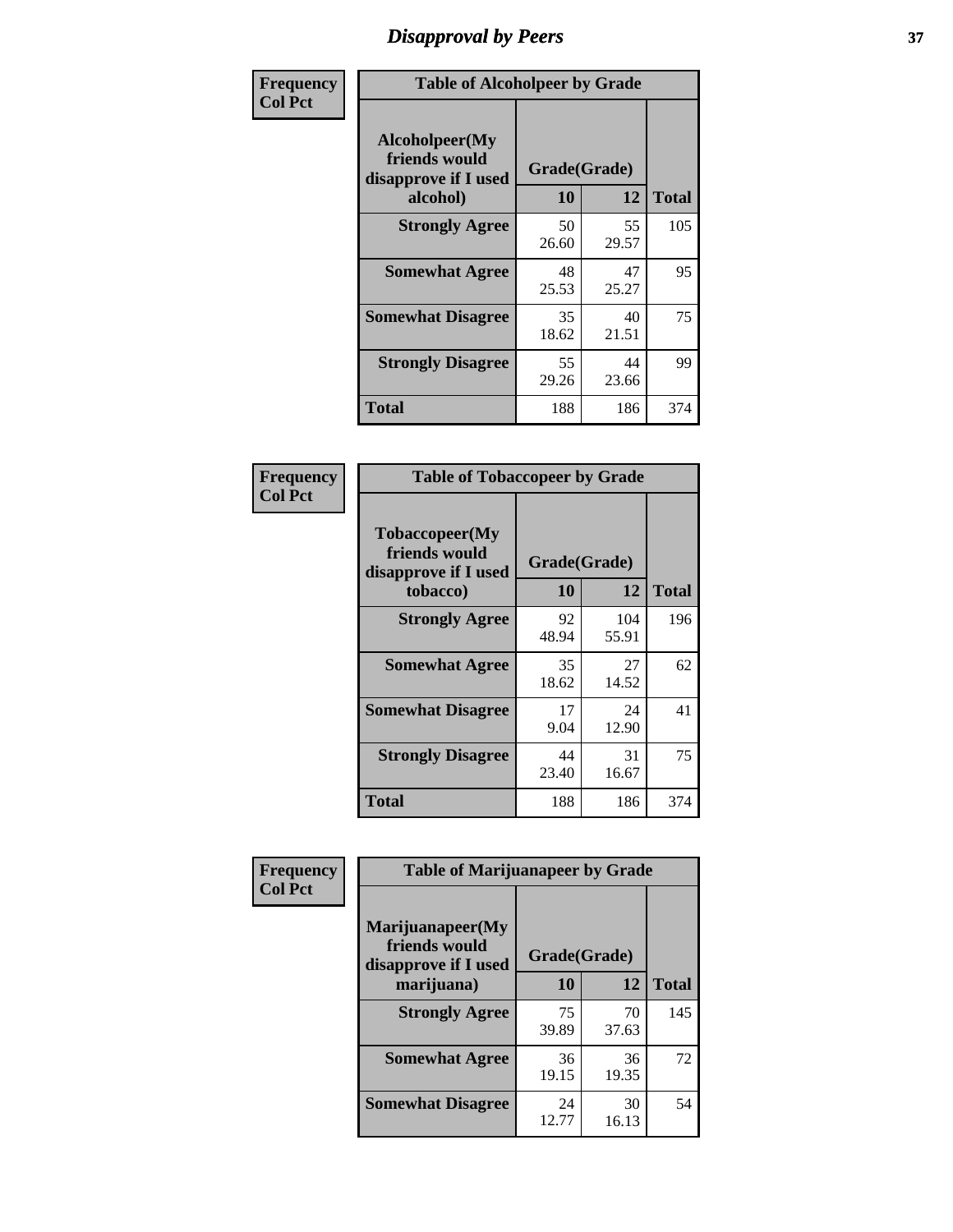# *Disapproval by Peers* **38**

| <b>Frequency</b> | <b>Table of Marijuanapeer by Grade</b>                                  |                           |             |              |  |
|------------------|-------------------------------------------------------------------------|---------------------------|-------------|--------------|--|
| <b>Col Pct</b>   | Marijuanapeer(My<br>friends would<br>disapprove if I used<br>marijuana) | Grade(Grade)<br><b>10</b> | 12          | <b>Total</b> |  |
|                  | <b>Strongly Disagree</b>                                                | 53<br>28.19               | 50<br>26.88 | 103          |  |
|                  | <b>Total</b>                                                            | 188                       | 186         | 374          |  |

| <b>Frequency</b> | <b>Table of Otherdrugpeer by Grade</b>                                    |                    |              |              |
|------------------|---------------------------------------------------------------------------|--------------------|--------------|--------------|
| <b>Col Pct</b>   | Otherdrugpeer(My<br>friends would<br>disapprove if I used<br>other drugs) | Grade(Grade)<br>10 | 12           | <b>Total</b> |
|                  |                                                                           |                    |              |              |
|                  | <b>Strongly Agree</b>                                                     | 111<br>59.04       | 125<br>67.20 | 236          |
|                  | <b>Somewhat Agree</b>                                                     | 28<br>14.89        | 20<br>10.75  | 48           |
|                  | <b>Somewhat Disagree</b>                                                  | 10<br>5.32         | 20<br>10.75  | 30           |
|                  | <b>Strongly Disagree</b>                                                  | 39<br>20.74        | 21<br>11.29  | 60           |
|                  | Total                                                                     | 188                | 186          | 374          |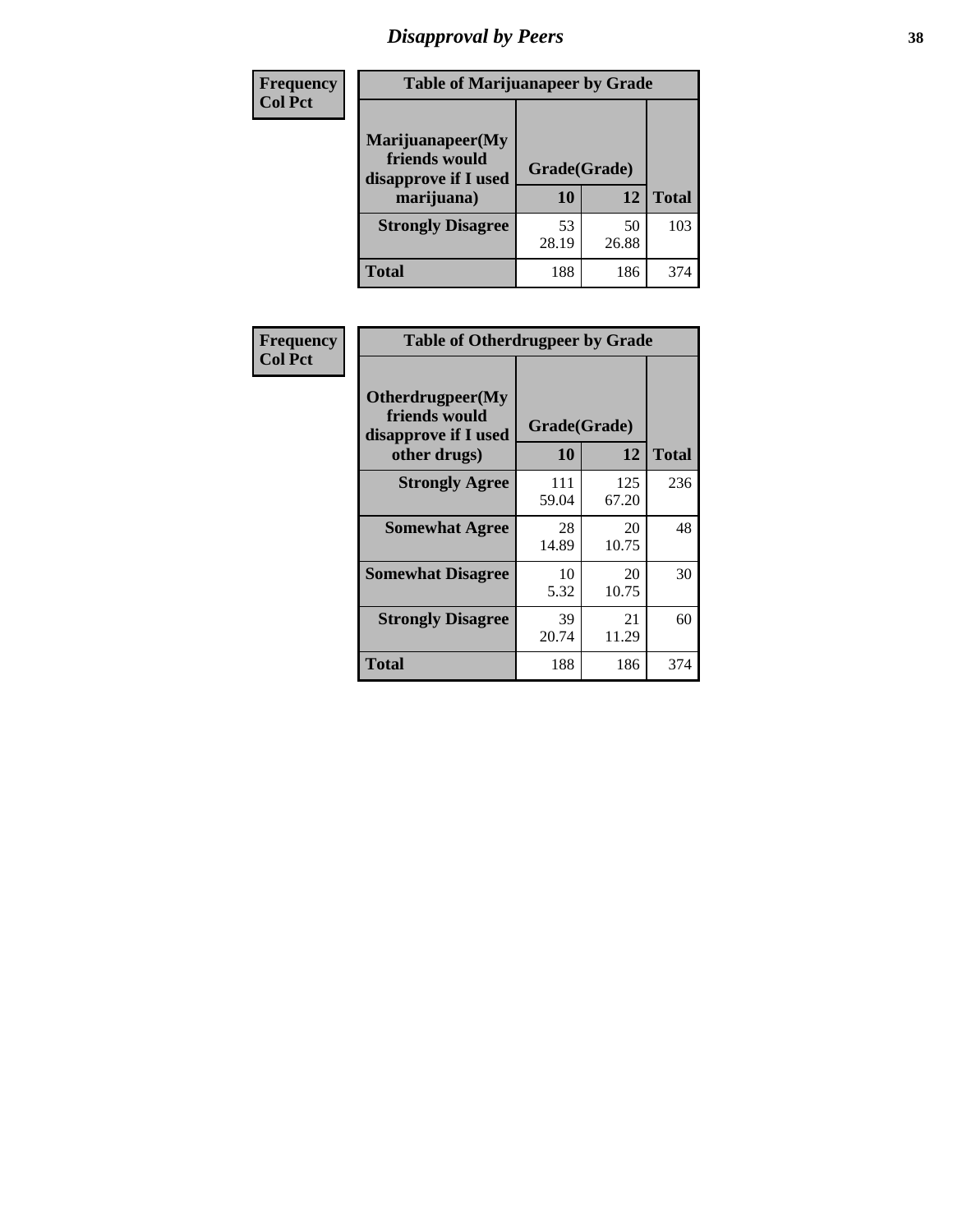| Frequency      | <b>Table of Alcohollocation1 by Grade</b> |              |              |              |
|----------------|-------------------------------------------|--------------|--------------|--------------|
| <b>Col Pct</b> | <b>Alcohollocation1(Places</b>            | Grade(Grade) |              |              |
|                | <b>Friends Use Alcohol)</b>               | 10           | 12           | <b>Total</b> |
|                |                                           | 97<br>51.60  | 117<br>62.90 | 214          |
|                | Do Not Use                                | 91<br>48.40  | 69<br>37.10  | 160          |
|                | <b>Total</b>                              | 188          | 186          | 374          |

| Frequency      | <b>Table of Alcohollocation2 by Grade</b>                     |                    |              |              |
|----------------|---------------------------------------------------------------|--------------------|--------------|--------------|
| <b>Col Pct</b> | <b>Alcohollocation2(Places</b><br><b>Friends Use Alcohol)</b> | Grade(Grade)<br>10 | 12           | <b>Total</b> |
|                |                                                               | 121<br>64.36       | 107<br>57.53 | 228          |
|                | Home                                                          | 67<br>35.64        | 79<br>42.47  | 146          |
|                | <b>Total</b>                                                  | 188                | 186          | 374          |

| Frequency<br><b>Col Pct</b> | <b>Table of Alcohollocation 3 by Grade</b>                    |                    |              |              |  |
|-----------------------------|---------------------------------------------------------------|--------------------|--------------|--------------|--|
|                             | <b>Alcohollocation3(Places</b><br><b>Friends Use Alcohol)</b> | Grade(Grade)<br>10 | 12           | <b>Total</b> |  |
|                             |                                                               | 173<br>92.02       | 166<br>89.25 | 339          |  |
|                             | <b>School</b>                                                 | 15<br>7.98         | 20<br>10.75  | 35           |  |
|                             | <b>Total</b>                                                  | 188                | 186          | 374          |  |

| Frequency      | <b>Table of Alcohollocation4 by Grade</b> |              |              |              |  |
|----------------|-------------------------------------------|--------------|--------------|--------------|--|
| <b>Col Pct</b> | <b>Alcohollocation4(Places</b>            | Grade(Grade) |              |              |  |
|                | <b>Friends Use Alcohol)</b>               | 10           | 12           | <b>Total</b> |  |
|                |                                           | 166<br>88.30 | 136<br>73.12 | 302          |  |
|                | Car                                       | 22<br>11.70  | 50<br>26.88  | 72           |  |
|                | <b>Total</b>                              | 188          | 186          | 374          |  |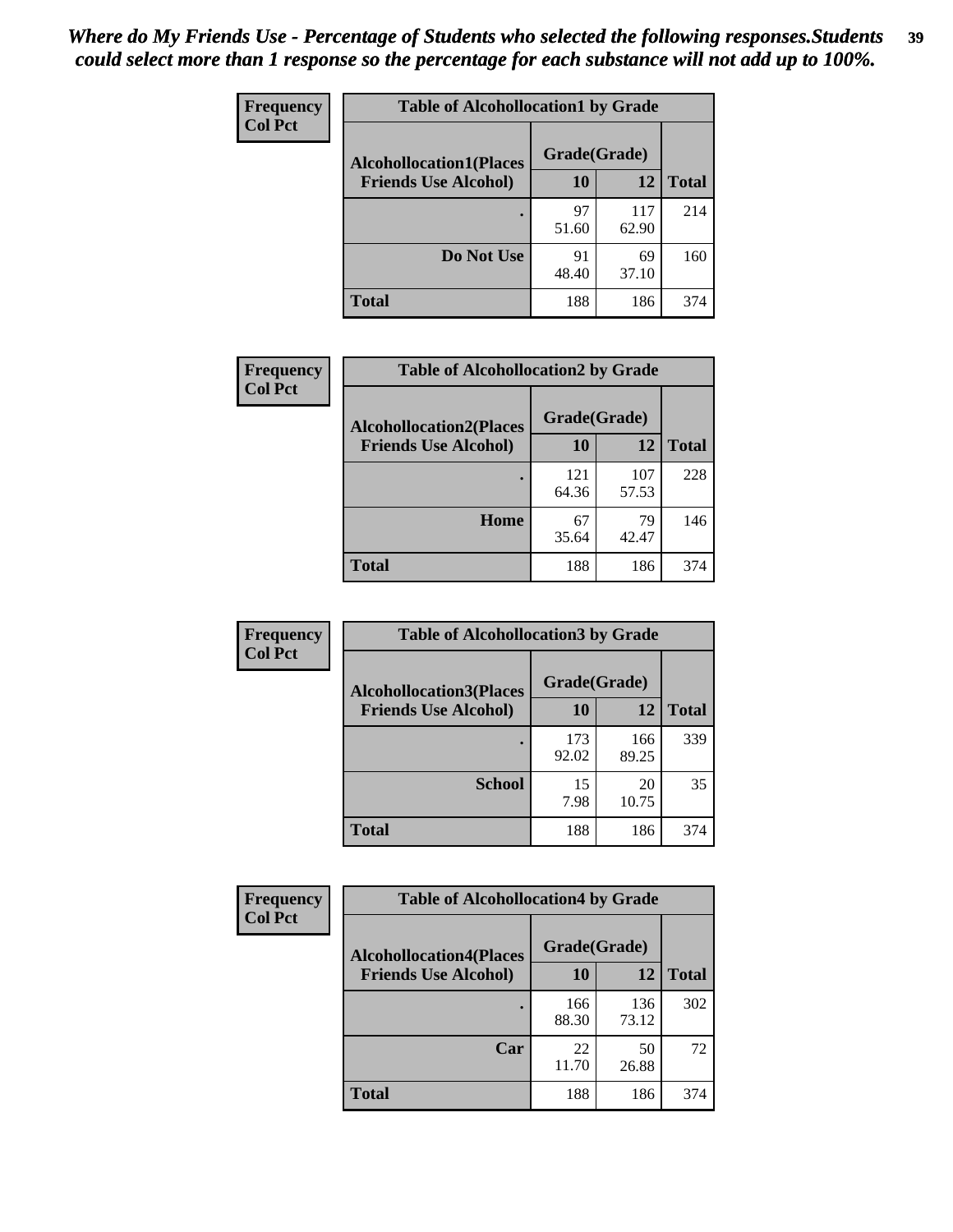| Frequency<br><b>Col Pct</b> | <b>Table of Alcohollocation5 by Grade</b> |              |             |              |  |
|-----------------------------|-------------------------------------------|--------------|-------------|--------------|--|
|                             | <b>Alcohollocation5(Places</b>            | Grade(Grade) |             |              |  |
|                             | <b>Friends Use Alcohol)</b>               | 10           | 12          | <b>Total</b> |  |
|                             |                                           | 127<br>67.55 | 99<br>53.23 | 226          |  |
|                             | <b>Friend's House</b>                     | 61<br>32.45  | 87<br>46.77 | 148          |  |
|                             | <b>Total</b>                              | 188          | 186         | 374          |  |

| Frequency      | <b>Table of Alcohollocation6 by Grade</b>                     |                    |              |              |
|----------------|---------------------------------------------------------------|--------------------|--------------|--------------|
| <b>Col Pct</b> | <b>Alcohollocation6(Places</b><br><b>Friends Use Alcohol)</b> | Grade(Grade)<br>10 | 12           | <b>Total</b> |
|                |                                                               |                    |              |              |
|                |                                                               | 146<br>77.66       | 124<br>66.67 | 270          |
|                | <b>Other</b>                                                  | 42<br>22.34        | 62<br>33.33  | 104          |
|                | Total                                                         | 188                | 186          | 374          |

| Frequency      | <b>Table of Tobaccolocation1 by Grade</b> |              |              |              |
|----------------|-------------------------------------------|--------------|--------------|--------------|
| <b>Col Pct</b> | <b>Tobaccolocation1(Places</b>            | Grade(Grade) |              |              |
|                | <b>Friends Use Tobacco)</b>               | 10           | 12           | <b>Total</b> |
|                |                                           | 51<br>27.13  | 79<br>42.47  | 130          |
|                | Do Not Use                                | 137<br>72.87 | 107<br>57.53 | 244          |
|                | <b>Total</b>                              | 188          | 186          | 374          |

| Frequency      | <b>Table of Tobaccolocation2 by Grade</b> |              |              |              |  |
|----------------|-------------------------------------------|--------------|--------------|--------------|--|
| <b>Col Pct</b> | <b>Tobaccolocation2(Places</b>            | Grade(Grade) |              |              |  |
|                | <b>Friends Use Tobacco)</b>               | 10           | 12           | <b>Total</b> |  |
|                |                                           | 155<br>82.45 | 128<br>68.82 | 283          |  |
|                | Home                                      | 33<br>17.55  | 58<br>31.18  | 91           |  |
|                | <b>Total</b>                              | 188          | 186          | 374          |  |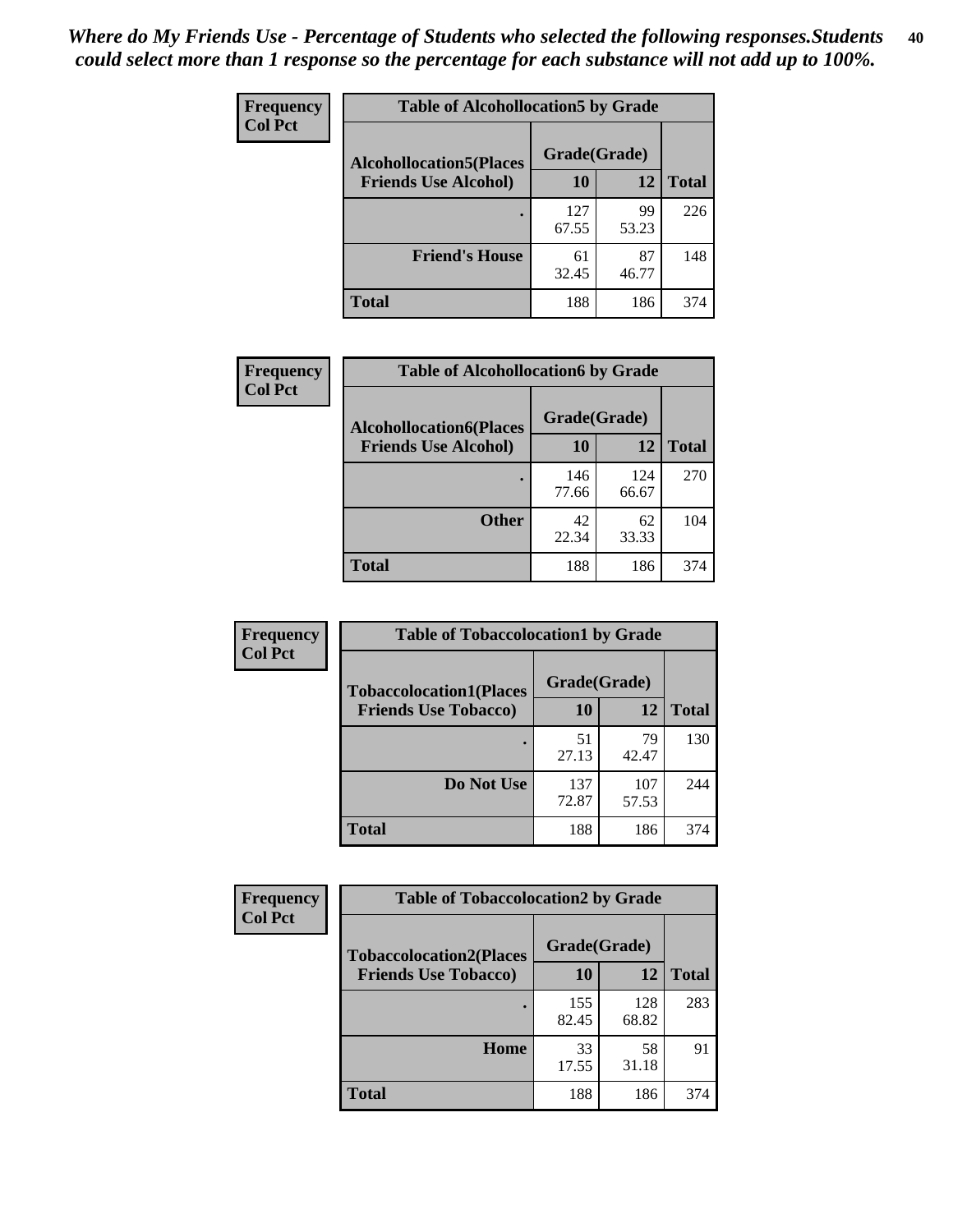| Frequency      | <b>Table of Tobaccolocation3 by Grade</b> |              |              |              |
|----------------|-------------------------------------------|--------------|--------------|--------------|
| <b>Col Pct</b> | <b>Tobaccolocation3(Places</b>            | Grade(Grade) |              |              |
|                | <b>Friends Use Tobacco)</b>               | 10           | 12           | <b>Total</b> |
|                |                                           | 163<br>86.70 | 156<br>83.87 | 319          |
|                | <b>School</b>                             | 25<br>13.30  | 30<br>16.13  | 55           |
|                | <b>Total</b>                              | 188          | 186          | 374          |

| <b>Frequency</b><br><b>Col Pct</b> | <b>Table of Tobaccolocation4 by Grade</b> |              |              |              |
|------------------------------------|-------------------------------------------|--------------|--------------|--------------|
|                                    | <b>Tobaccolocation4(Places</b>            | Grade(Grade) |              |              |
|                                    | <b>Friends Use Tobacco)</b>               | 10           | 12           | <b>Total</b> |
|                                    |                                           | 169<br>89.89 | 137<br>73.66 | 306          |
|                                    | Car                                       | 19<br>10.11  | 49<br>26.34  | 68           |
|                                    | <b>Total</b>                              | 188          | 186          | 374          |

| Frequency<br><b>Col Pct</b> | <b>Table of Tobaccolocation5 by Grade</b>                     |                    |              |              |
|-----------------------------|---------------------------------------------------------------|--------------------|--------------|--------------|
|                             | <b>Tobaccolocation5(Places</b><br><b>Friends Use Tobacco)</b> | Grade(Grade)<br>10 | <b>12</b>    | <b>Total</b> |
|                             |                                                               | 157<br>83.51       | 132<br>70.97 | 289          |
|                             | <b>Friend's House</b>                                         | 31<br>16.49        | 54<br>29.03  | 85           |
|                             | <b>Total</b>                                                  | 188                | 186          | 374          |

| <b>Frequency</b> | <b>Table of Tobaccolocation6 by Grade</b> |              |              |              |  |
|------------------|-------------------------------------------|--------------|--------------|--------------|--|
| <b>Col Pct</b>   | <b>Tobaccolocation6(Places</b>            | Grade(Grade) |              |              |  |
|                  | <b>Friends Use Tobacco)</b>               | 10           | 12           | <b>Total</b> |  |
|                  |                                           | 156<br>82.98 | 138<br>74.19 | 294          |  |
|                  | <b>Other</b>                              | 32<br>17.02  | 48<br>25.81  | 80           |  |
|                  | <b>Total</b>                              | 188          | 186          | 374          |  |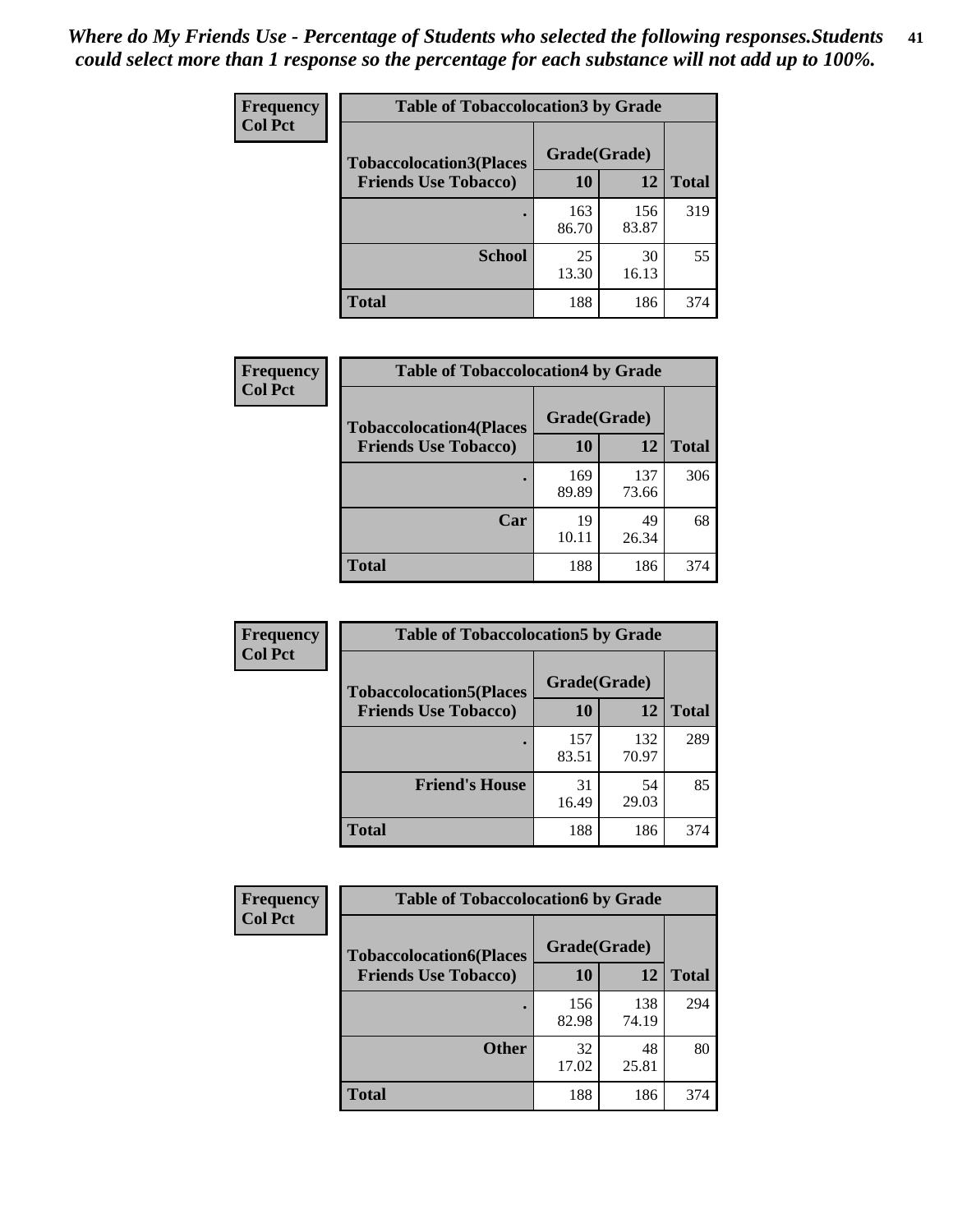| <b>Frequency</b> | <b>Table of Marijuanalocation1 by Grade</b> |              |             |              |
|------------------|---------------------------------------------|--------------|-------------|--------------|
| <b>Col Pct</b>   | <b>Marijuanalocation1(Places</b>            | Grade(Grade) |             |              |
|                  | <b>Friends Use Marijuana</b> )              | 10           | 12          | <b>Total</b> |
|                  |                                             | 85<br>45.21  | 97<br>52.15 | 182          |
|                  | Do Not Use                                  | 103<br>54.79 | 89<br>47.85 | 192          |
|                  | <b>Total</b>                                | 188          | 186         | 374          |

| <b>Frequency</b> | <b>Table of Marijuanalocation2 by Grade</b>                        |                    |              |              |
|------------------|--------------------------------------------------------------------|--------------------|--------------|--------------|
| <b>Col Pct</b>   | <b>Marijuanalocation2(Places</b><br><b>Friends Use Marijuana</b> ) | Grade(Grade)<br>10 | 12           | <b>Total</b> |
|                  |                                                                    | 131<br>69.68       | 118<br>63.44 | 249          |
|                  | Home                                                               | 57<br>30.32        | 68<br>36.56  | 125          |
|                  | <b>Total</b>                                                       | 188                | 186          | 374          |

| <b>Frequency</b> | <b>Table of Marijuanalocation3 by Grade</b> |              |              |              |
|------------------|---------------------------------------------|--------------|--------------|--------------|
| <b>Col Pct</b>   | <b>Marijuanalocation3</b> (Places           | Grade(Grade) |              |              |
|                  | <b>Friends Use Marijuana</b> )              | 10           | 12           | <b>Total</b> |
|                  |                                             | 157<br>83.51 | 148<br>79.57 | 305          |
|                  | <b>School</b>                               | 31<br>16.49  | 38<br>20.43  | 69           |
|                  | <b>Total</b>                                | 188          | 186          | 374          |

| <b>Frequency</b> | <b>Table of Marijuanalocation4 by Grade</b> |              |              |              |  |
|------------------|---------------------------------------------|--------------|--------------|--------------|--|
| <b>Col Pct</b>   | <b>Marijuanalocation4(Places</b>            | Grade(Grade) |              |              |  |
|                  | <b>Friends Use Marijuana</b> )              | <b>10</b>    | 12           | <b>Total</b> |  |
|                  |                                             | 147<br>78.19 | 117<br>62.90 | 264          |  |
|                  | Car                                         | 41<br>21.81  | 69<br>37.10  | 110          |  |
|                  | <b>Total</b>                                | 188          | 186          | 374          |  |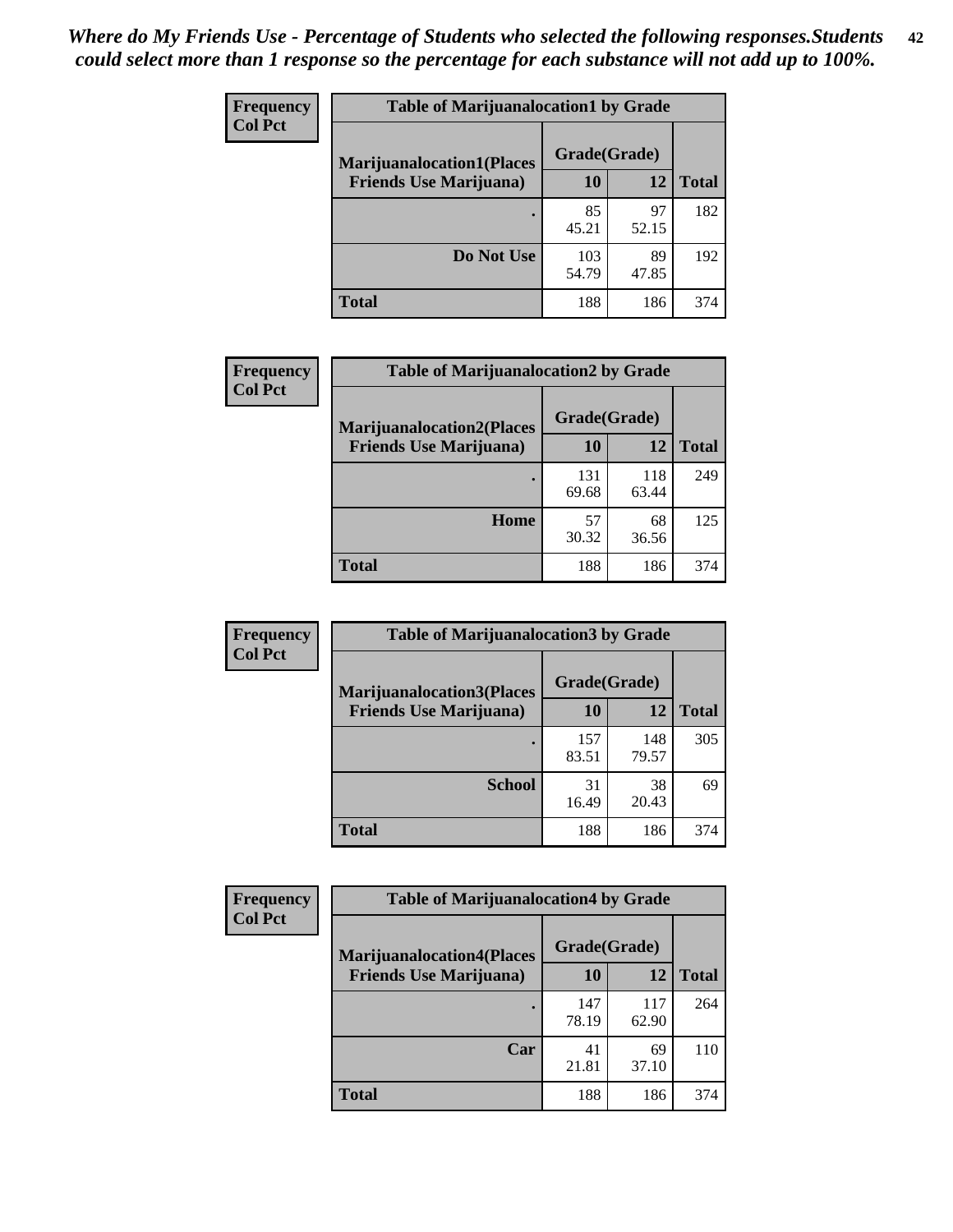| <b>Frequency</b> | <b>Table of Marijuanalocation5 by Grade</b> |              |              |              |
|------------------|---------------------------------------------|--------------|--------------|--------------|
| <b>Col Pct</b>   | <b>Marijuanalocation5</b> (Places           | Grade(Grade) |              |              |
|                  | <b>Friends Use Marijuana</b> )              | 10           | 12           | <b>Total</b> |
|                  |                                             | 127<br>67.55 | 111<br>59.68 | 238          |
|                  | <b>Friend's House</b>                       | 61<br>32.45  | 75<br>40.32  | 136          |
|                  | <b>Total</b>                                | 188          | 186          | 374          |

| <b>Frequency</b> | <b>Table of Marijuanalocation6 by Grade</b>                        |                    |              |              |
|------------------|--------------------------------------------------------------------|--------------------|--------------|--------------|
| <b>Col Pct</b>   | <b>Marijuanalocation6(Places</b><br><b>Friends Use Marijuana</b> ) | Grade(Grade)<br>10 | 12           | <b>Total</b> |
|                  |                                                                    | 143<br>76.06       | 120<br>64.52 | 263          |
|                  | <b>Other</b>                                                       | 45<br>23.94        | 66<br>35.48  | 111          |
|                  | <b>Total</b>                                                       | 188                | 186          | 374          |

| <b>Frequency</b> | <b>Table of Otherdruglocation1 by Grade</b>                          |              |              |              |
|------------------|----------------------------------------------------------------------|--------------|--------------|--------------|
| <b>Col Pct</b>   | <b>Otherdruglocation1(Places</b><br><b>Friends Use Other Illegal</b> | Grade(Grade) |              |              |
|                  | Drugs)                                                               | 10           | 12           | <b>Total</b> |
|                  |                                                                      | 32<br>17.02  | 39<br>20.97  | 71           |
|                  | Do Not Use                                                           | 156<br>82.98 | 147<br>79.03 | 303          |
|                  | <b>Total</b>                                                         | 188          | 186          | 374          |

| Frequency      | <b>Table of Otherdruglocation2 by Grade</b>                          |              |              |              |
|----------------|----------------------------------------------------------------------|--------------|--------------|--------------|
| <b>Col Pct</b> | <b>Otherdruglocation2(Places</b><br><b>Friends Use Other Illegal</b> | Grade(Grade) |              |              |
|                | Drugs)                                                               | 10           | 12           | <b>Total</b> |
|                |                                                                      | 168<br>89.36 | 165<br>88.71 | 333          |
|                | <b>Home</b>                                                          | 20<br>10.64  | 21<br>11.29  | 41           |
|                | <b>Total</b>                                                         | 188          | 186          | 374          |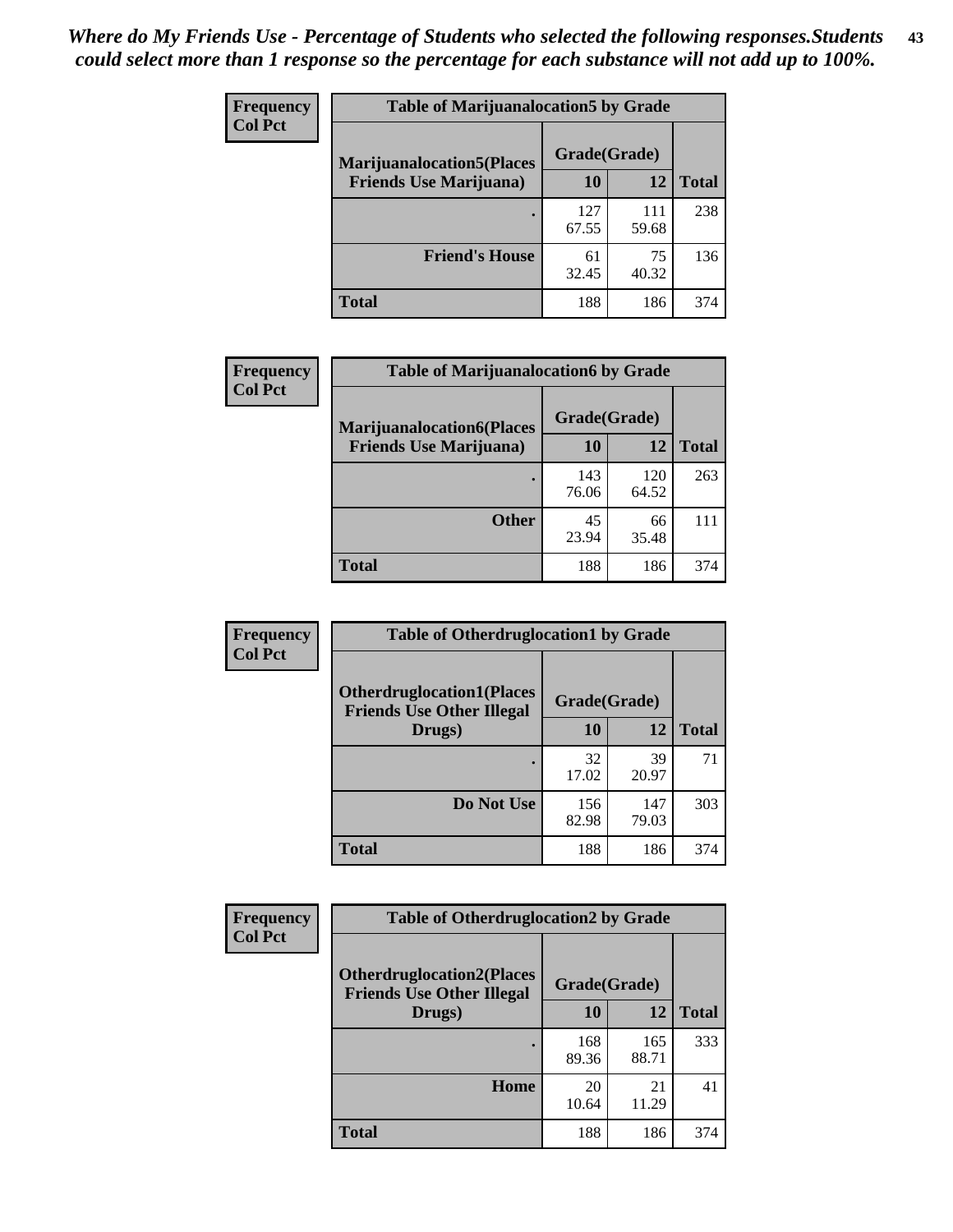| <b>Frequency</b> | <b>Table of Otherdruglocation3 by Grade</b>                          |              |              |              |
|------------------|----------------------------------------------------------------------|--------------|--------------|--------------|
| <b>Col Pct</b>   | <b>Otherdruglocation3(Places</b><br><b>Friends Use Other Illegal</b> | Grade(Grade) |              |              |
|                  | Drugs)                                                               | 10           | 12           | <b>Total</b> |
|                  |                                                                      | 173<br>92.02 | 172<br>92.47 | 345          |
|                  | <b>School</b>                                                        | 15<br>7.98   | 14<br>7.53   | 29           |
|                  | <b>Total</b>                                                         | 188          | 186          | 374          |

| <b>Frequency</b> | <b>Table of Otherdruglocation4 by Grade</b>                          |              |              |              |
|------------------|----------------------------------------------------------------------|--------------|--------------|--------------|
| <b>Col Pct</b>   | <b>Otherdruglocation4(Places</b><br><b>Friends Use Other Illegal</b> | Grade(Grade) |              |              |
|                  | Drugs)                                                               | 10           | 12           | <b>Total</b> |
|                  |                                                                      | 172<br>91.49 | 163<br>87.63 | 335          |
|                  | Car                                                                  | 16<br>8.51   | 23<br>12.37  | 39           |
|                  | <b>Total</b>                                                         | 188          | 186          | 374          |

| <b>Frequency</b> | <b>Table of Otherdruglocation5 by Grade</b>                          |              |              |              |
|------------------|----------------------------------------------------------------------|--------------|--------------|--------------|
| <b>Col Pct</b>   | <b>Otherdruglocation5(Places</b><br><b>Friends Use Other Illegal</b> | Grade(Grade) |              |              |
|                  | Drugs)                                                               | 10           | 12           | <b>Total</b> |
|                  |                                                                      | 171<br>90.96 | 161<br>86.56 | 332          |
|                  | <b>Friend's House</b>                                                | 17<br>9.04   | 25<br>13.44  | 42           |
|                  | Total                                                                | 188          | 186          | 374          |

| Frequency      | <b>Table of Otherdruglocation6 by Grade</b>                          |              |              |              |
|----------------|----------------------------------------------------------------------|--------------|--------------|--------------|
| <b>Col Pct</b> | <b>Otherdruglocation6(Places</b><br><b>Friends Use Other Illegal</b> | Grade(Grade) |              |              |
|                | Drugs)                                                               | 10           | 12           | <b>Total</b> |
|                |                                                                      | 167<br>88.83 | 161<br>86.56 | 328          |
|                | <b>Other</b>                                                         | 21<br>11.17  | 25<br>13.44  | 46           |
|                | <b>Total</b>                                                         | 188          | 186          | 374          |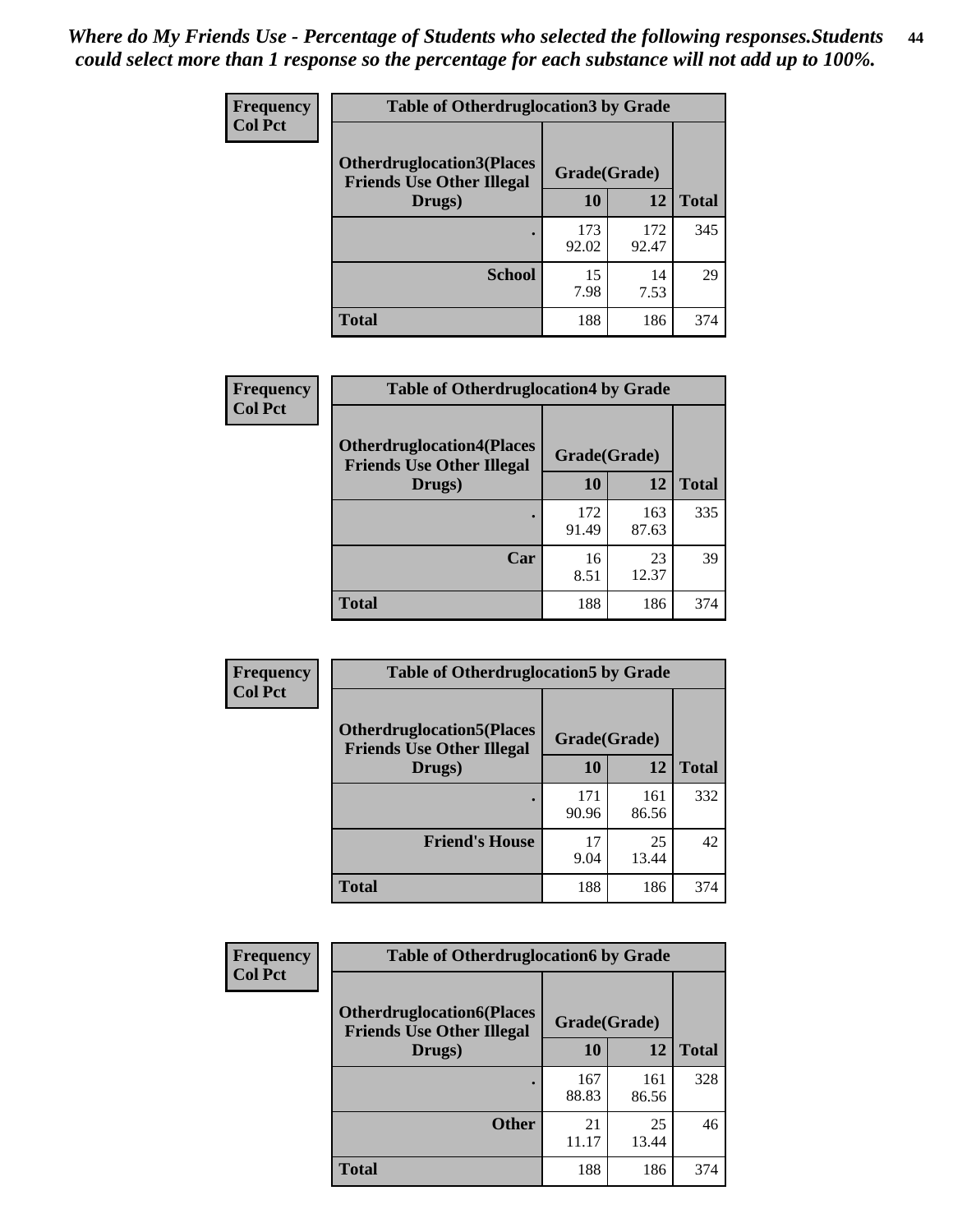| Frequency      | <b>Table of Alcoholtime1 by Grade</b> |              |              |              |
|----------------|---------------------------------------|--------------|--------------|--------------|
| <b>Col Pct</b> | <b>Alcoholtime1(Times</b>             | Grade(Grade) |              |              |
|                | <b>Friends Use</b><br>Alcohol)        | 10           | 12           | <b>Total</b> |
|                |                                       | 99<br>52.66  | 114<br>61.29 | 213          |
|                | Do Not Use                            | 89<br>47.34  | 72<br>38.71  | 161          |
|                | <b>Total</b>                          | 188          | 186          | 374          |

| Frequency      | <b>Table of Alcoholtime2 by Grade</b>           |              |              |              |
|----------------|-------------------------------------------------|--------------|--------------|--------------|
| <b>Col Pct</b> | <b>Alcoholtime2(Times</b><br><b>Friends Use</b> | Grade(Grade) |              |              |
|                | <b>Alcohol</b> )                                | 10           | 12           | <b>Total</b> |
|                |                                                 | 163<br>86.70 | 158<br>84.95 | 321          |
|                | <b>On Way to School</b>                         | 25<br>13.30  | 28<br>15.05  | 53           |
|                | <b>Total</b>                                    | 188          | 186          | 374          |

| Frequency<br><b>Col Pct</b> | <b>Table of Alcoholtime3 by Grade</b>                           |              |              |              |
|-----------------------------|-----------------------------------------------------------------|--------------|--------------|--------------|
|                             | <b>Alcoholtime3(Times</b><br>Grade(Grade)<br><b>Friends Use</b> |              |              |              |
|                             | Alcohol)                                                        | 10           | 12           | <b>Total</b> |
|                             |                                                                 | 174<br>92.55 | 164<br>88.17 | 338          |
|                             | <b>During School</b>                                            | 14<br>7.45   | 22<br>11.83  | 36           |
|                             | Total                                                           | 188          | 186          | 374          |

| <b>Frequency</b> | <b>Table of Alcoholtime4 by Grade</b> |                                           |              |              |  |
|------------------|---------------------------------------|-------------------------------------------|--------------|--------------|--|
| <b>Col Pct</b>   |                                       | Grade(Grade)<br><b>Alcoholtime4(Times</b> |              |              |  |
|                  | <b>Friends Use Alcohol)</b>           | 10                                        | 12           | <b>Total</b> |  |
|                  | ٠                                     | 162<br>86.17                              | 158<br>84.95 | 320          |  |
|                  | <b>On Way Home From School</b>        | 26<br>13.83                               | 28<br>15.05  | 54           |  |
|                  | <b>Total</b>                          | 188                                       | 186          | 374          |  |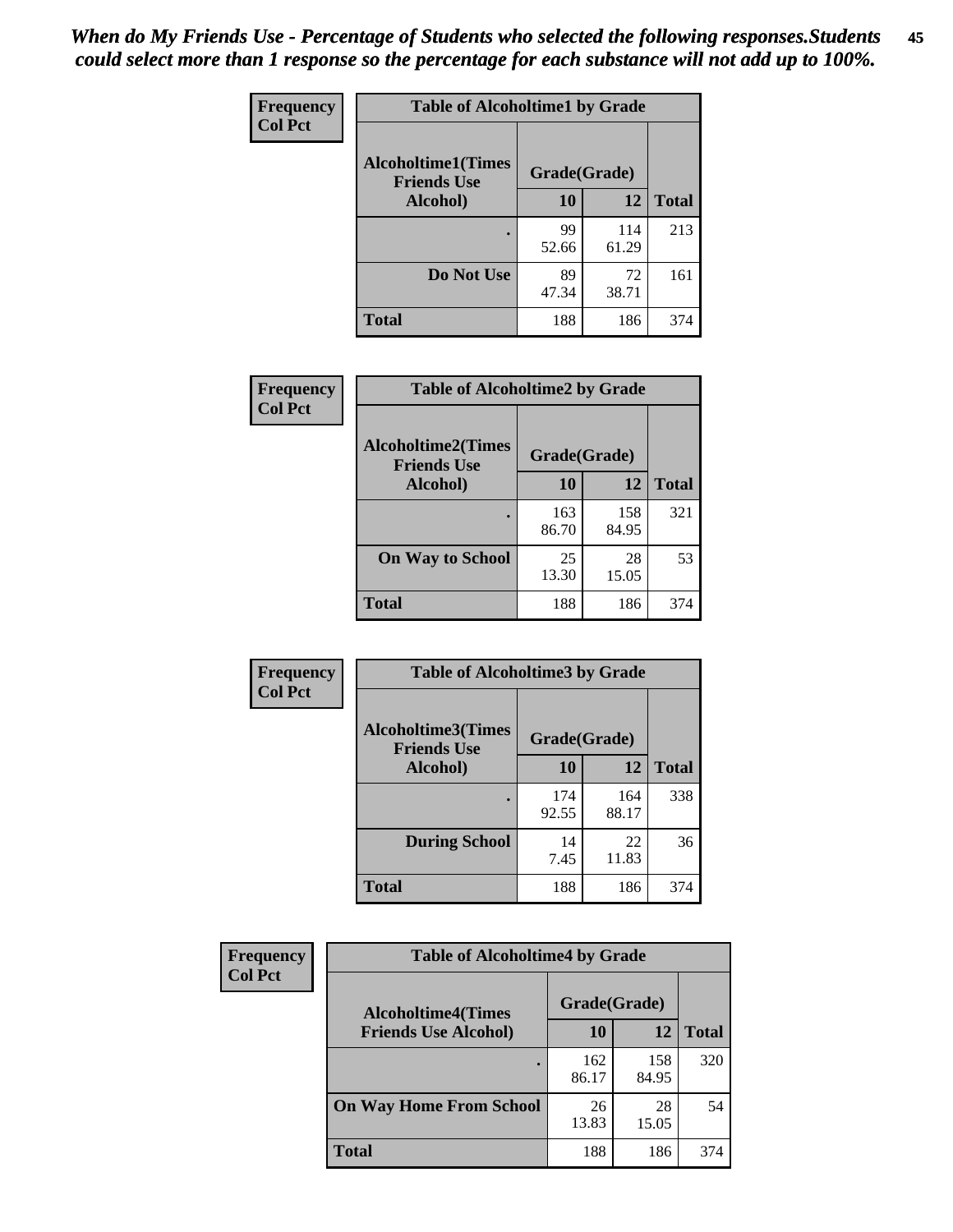*When do My Friends Use - Percentage of Students who selected the following responses.Students could select more than 1 response so the percentage for each substance will not add up to 100%.* **46**

| Frequency      | <b>Table of Alcoholtime5 by Grade</b>           |              |              |              |
|----------------|-------------------------------------------------|--------------|--------------|--------------|
| <b>Col Pct</b> | <b>Alcoholtime5(Times</b><br><b>Friends Use</b> | Grade(Grade) |              |              |
|                | Alcohol)                                        | 10           | 12           | <b>Total</b> |
|                |                                                 | 136<br>72.34 | 132<br>70.97 | 268          |
|                | Weeknights                                      | 52<br>27.66  | 54<br>29.03  | 106          |
|                | <b>Total</b>                                    | 188          | 186          | 374          |

| Frequency      | <b>Table of Alcoholtime6 by Grade</b>           |              |              |              |
|----------------|-------------------------------------------------|--------------|--------------|--------------|
| <b>Col Pct</b> | <b>Alcoholtime6(Times</b><br><b>Friends Use</b> | Grade(Grade) |              |              |
|                | Alcohol)                                        | 10           | 12           | <b>Total</b> |
|                |                                                 | 95<br>50.53  | 69<br>37.10  | 164          |
|                | Weekends                                        | 93<br>49.47  | 117<br>62.90 | 210          |
|                | <b>Total</b>                                    | 188          | 186          | 374          |

| Frequency<br><b>Col Pct</b> | <b>Table of Tobaccotime1 by Grade</b>           |              |              |              |  |
|-----------------------------|-------------------------------------------------|--------------|--------------|--------------|--|
|                             | <b>Tobaccotime1(Times</b><br><b>Friends Use</b> | Grade(Grade) |              |              |  |
|                             | <b>Tobacco</b> )                                | 10           | 12           | <b>Total</b> |  |
|                             |                                                 | 46<br>24.47  | 69<br>37.10  | 115          |  |
|                             | Do Not Use                                      | 142<br>75.53 | 117<br>62.90 | 259          |  |
|                             | <b>Total</b>                                    | 188          | 186          | 374          |  |

| <b>Frequency</b> | <b>Table of Tobaccotime2 by Grade</b>           |              |              |              |
|------------------|-------------------------------------------------|--------------|--------------|--------------|
| <b>Col Pct</b>   | <b>Tobaccotime2(Times</b><br><b>Friends Use</b> | Grade(Grade) |              |              |
|                  | <b>Tobacco</b> )                                | 10           | 12           | <b>Total</b> |
|                  |                                                 | 158<br>84.04 | 147<br>79.03 | 305          |
|                  | <b>On Way to School</b>                         | 30<br>15.96  | 39<br>20.97  | 69           |
|                  | <b>Total</b>                                    | 188          | 186          | 374          |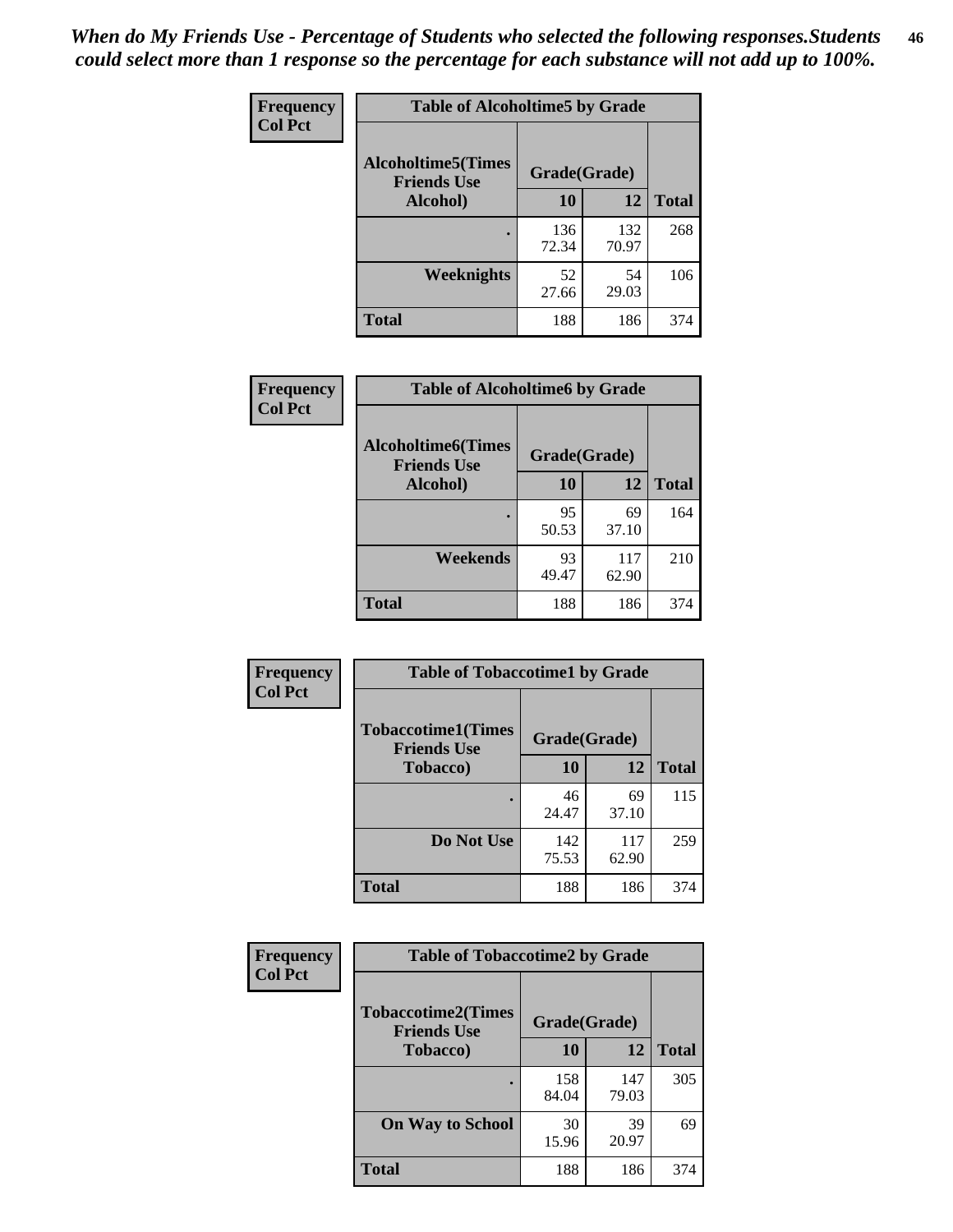*When do My Friends Use - Percentage of Students who selected the following responses.Students could select more than 1 response so the percentage for each substance will not add up to 100%.* **47**

| <b>Frequency</b> | <b>Table of Tobaccotime3 by Grade</b>           |              |              |              |  |
|------------------|-------------------------------------------------|--------------|--------------|--------------|--|
| <b>Col Pct</b>   | <b>Tobaccotime3(Times</b><br><b>Friends Use</b> | Grade(Grade) |              |              |  |
|                  | <b>Tobacco</b> )                                | 10           | 12           | <b>Total</b> |  |
|                  |                                                 | 162<br>86.17 | 151<br>81.18 | 313          |  |
|                  | <b>During School</b>                            | 26<br>13.83  | 35<br>18.82  | 61           |  |
|                  | <b>Total</b>                                    | 188          | 186          | 374          |  |

| <b>Frequency</b> | <b>Table of Tobaccotime4 by Grade</b> |              |              |              |
|------------------|---------------------------------------|--------------|--------------|--------------|
| <b>Col Pct</b>   | <b>Tobaccotime4(Times</b>             | Grade(Grade) |              |              |
|                  | <b>Friends Use Tobacco)</b>           | 10           | 12           | <b>Total</b> |
|                  |                                       | 162<br>86.17 | 158<br>84.95 | 320          |
|                  | <b>On Way Home From School</b>        | 26<br>13.83  | 28<br>15.05  | 54           |
|                  | <b>Total</b>                          | 188          | 186          | 374          |

| Frequency      | <b>Table of Tobaccotime5 by Grade</b>           |              |              |              |
|----------------|-------------------------------------------------|--------------|--------------|--------------|
| <b>Col Pct</b> | <b>Tobaccotime5(Times</b><br><b>Friends Use</b> | Grade(Grade) |              |              |
|                | <b>Tobacco</b> )                                | 10           | 12           | <b>Total</b> |
|                |                                                 | 153<br>81.38 | 130<br>69.89 | 283          |
|                | Weeknights                                      | 35<br>18.62  | 56<br>30.11  | 91           |
|                | <b>Total</b>                                    | 188          | 186          | 374          |

| <b>Frequency</b> | <b>Table of Tobaccotime6 by Grade</b>           |              |              |              |
|------------------|-------------------------------------------------|--------------|--------------|--------------|
| <b>Col Pct</b>   | <b>Tobaccotime6(Times</b><br><b>Friends Use</b> | Grade(Grade) |              |              |
|                  | <b>Tobacco</b> )                                | 10           | 12           | <b>Total</b> |
|                  | ٠                                               | 149<br>79.26 | 117<br>62.90 | 266          |
|                  | Weekends                                        | 39<br>20.74  | 69<br>37.10  | 108          |
|                  | <b>Total</b>                                    | 188          | 186          | 374          |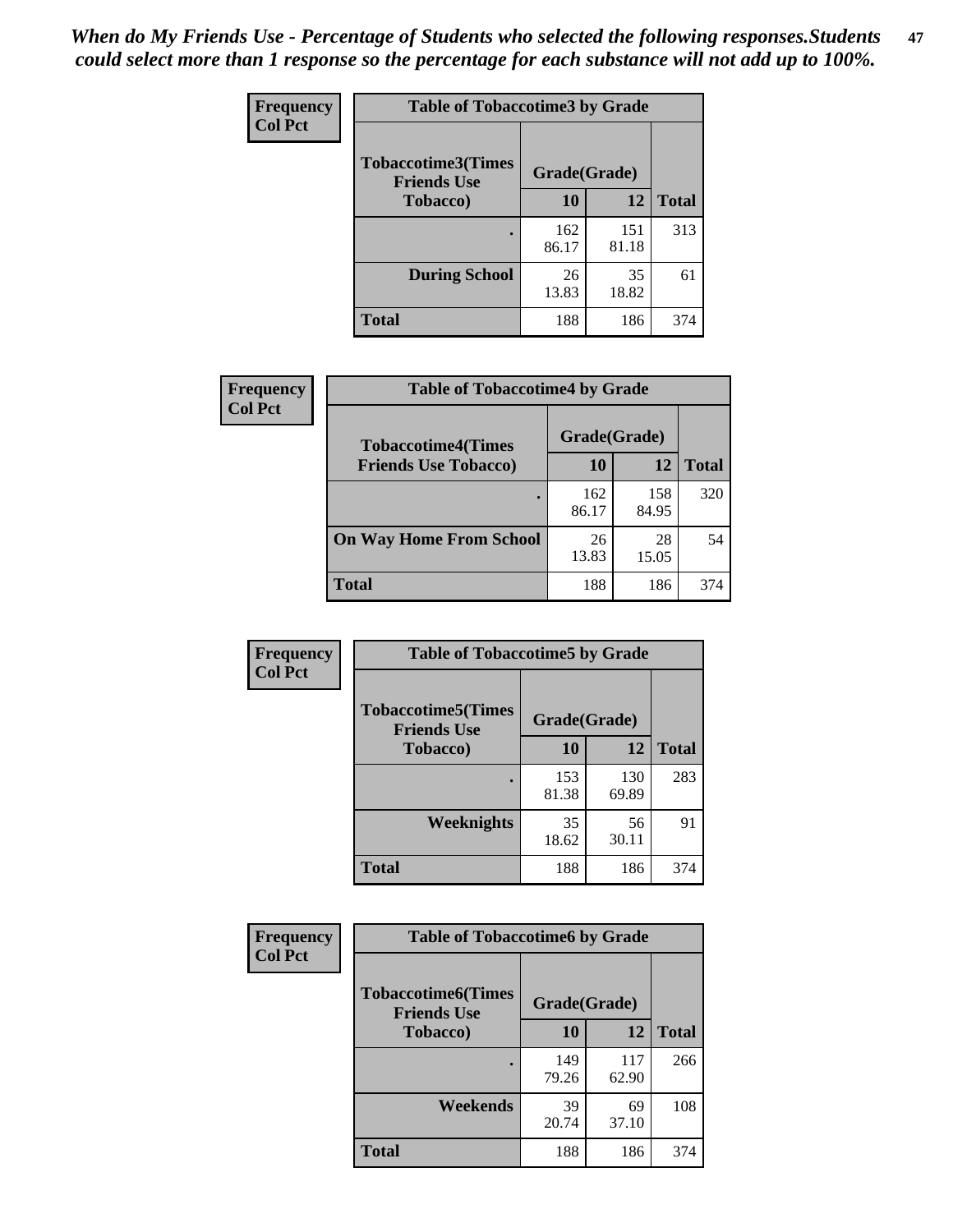| Frequency      | <b>Table of Marijuanatime1 by Grade</b>           |              |             |              |
|----------------|---------------------------------------------------|--------------|-------------|--------------|
| <b>Col Pct</b> | <b>Marijuanatime1(Times</b><br><b>Friends Use</b> | Grade(Grade) |             |              |
|                | Marijuana)                                        | 10           | 12          | <b>Total</b> |
|                |                                                   | 82<br>43.62  | 97<br>52.15 | 179          |
|                | Do Not Use                                        | 106<br>56.38 | 89<br>47.85 | 195          |
|                | <b>Total</b>                                      | 188          | 186         | 374          |

| Frequency      | <b>Table of Marijuanatime2 by Grade</b>           |              |              |              |
|----------------|---------------------------------------------------|--------------|--------------|--------------|
| <b>Col Pct</b> | <b>Marijuanatime2(Times</b><br><b>Friends Use</b> | Grade(Grade) |              |              |
|                | Marijuana)                                        | 10           | 12           | <b>Total</b> |
|                |                                                   | 137<br>72.87 | 125<br>67.20 | 262          |
|                | <b>On Way to School</b>                           | 51<br>27.13  | 61<br>32.80  | 112          |
|                | <b>Total</b>                                      | 188          | 186          | 374          |

| Frequency      | <b>Table of Marijuanatime3 by Grade</b>    |              |              |              |
|----------------|--------------------------------------------|--------------|--------------|--------------|
| <b>Col Pct</b> | Marijuanatime3(Times<br><b>Friends Use</b> | Grade(Grade) |              |              |
|                | Marijuana)                                 | 10           | 12           | <b>Total</b> |
|                |                                            | 154<br>81.91 | 142<br>76.34 | 296          |
|                | <b>During School</b>                       | 34<br>18.09  | 44<br>23.66  | 78           |
|                | Total                                      | 188          | 186          | 374          |

| <b>Frequency</b><br><b>Col Pct</b> | <b>Table of Marijuanatime4 by Grade</b> |              |              |              |
|------------------------------------|-----------------------------------------|--------------|--------------|--------------|
|                                    | <b>Marijuanatime4(Times</b>             | Grade(Grade) |              |              |
|                                    | <b>Friends Use Marijuana</b> )          | 10           | 12           | <b>Total</b> |
|                                    |                                         | 133<br>70.74 | 124<br>66.67 | 257          |
|                                    | <b>On Way Home From School</b>          | 55<br>29.26  | 62<br>33.33  | 117          |
|                                    | <b>Total</b>                            | 188          | 186          | 374          |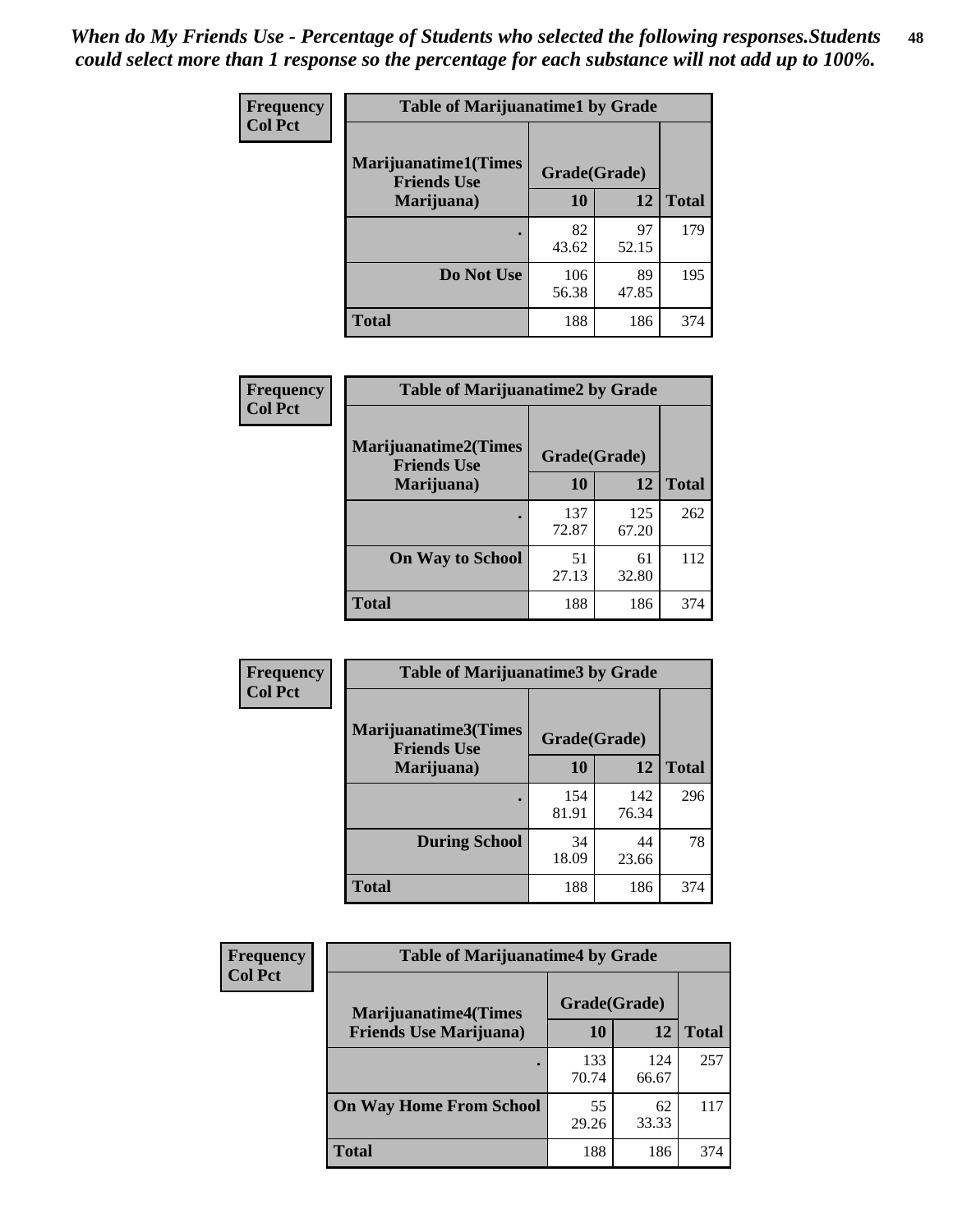| Frequency      | <b>Table of Marijuanatime5 by Grade</b>            |              |              |              |  |
|----------------|----------------------------------------------------|--------------|--------------|--------------|--|
| <b>Col Pct</b> | <b>Marijuanatime5</b> (Times<br><b>Friends Use</b> | Grade(Grade) |              |              |  |
|                | Marijuana)                                         | 10           | 12           | <b>Total</b> |  |
|                |                                                    | 127<br>67.55 | 109<br>58.60 | 236          |  |
|                | Weeknights                                         | 61<br>32.45  | 77<br>41.40  | 138          |  |
|                | <b>Total</b>                                       | 188          | 186          | 374          |  |

| Frequency      | <b>Table of Marijuanatime6 by Grade</b>            |              |              |              |
|----------------|----------------------------------------------------|--------------|--------------|--------------|
| <b>Col Pct</b> | <b>Marijuanatime6</b> (Times<br><b>Friends Use</b> | Grade(Grade) |              |              |
|                | Marijuana)                                         | 10           | 12           | <b>Total</b> |
|                |                                                    | 111<br>59.04 | 85<br>45.70  | 196          |
|                | Weekends                                           | 77<br>40.96  | 101<br>54.30 | 178          |
|                | <b>Total</b>                                       | 188          | 186          | 374          |

| <b>Frequency</b> | <b>Table of Otherdrugtime1 by Grade</b>                  |              |              |              |
|------------------|----------------------------------------------------------|--------------|--------------|--------------|
| <b>Col Pct</b>   | <b>Otherdrugtime1</b> (Times<br><b>Friends Use Other</b> | Grade(Grade) |              |              |
|                  | <b>Illegal Drugs</b> )                                   | 10           | 12           | <b>Total</b> |
|                  |                                                          | 27<br>14.36  | 41<br>22.04  | 68           |
|                  | Do Not Use                                               | 161<br>85.64 | 145<br>77.96 | 306          |
|                  | <b>Total</b>                                             | 188          | 186          | 374          |

| Frequency      | <b>Table of Otherdrugtime2 by Grade</b>                 |              |              |              |  |  |  |
|----------------|---------------------------------------------------------|--------------|--------------|--------------|--|--|--|
| <b>Col Pct</b> | <b>Otherdrugtime2(Times</b><br><b>Friends Use Other</b> | Grade(Grade) |              |              |  |  |  |
|                | <b>Illegal Drugs</b> )                                  | 10           | 12           | <b>Total</b> |  |  |  |
|                |                                                         | 170<br>90.43 | 165<br>88.71 | 335          |  |  |  |
|                | <b>On Way to School</b>                                 | 18<br>9.57   | 21<br>11.29  | 39           |  |  |  |
|                | Total                                                   | 188          | 186          | 374          |  |  |  |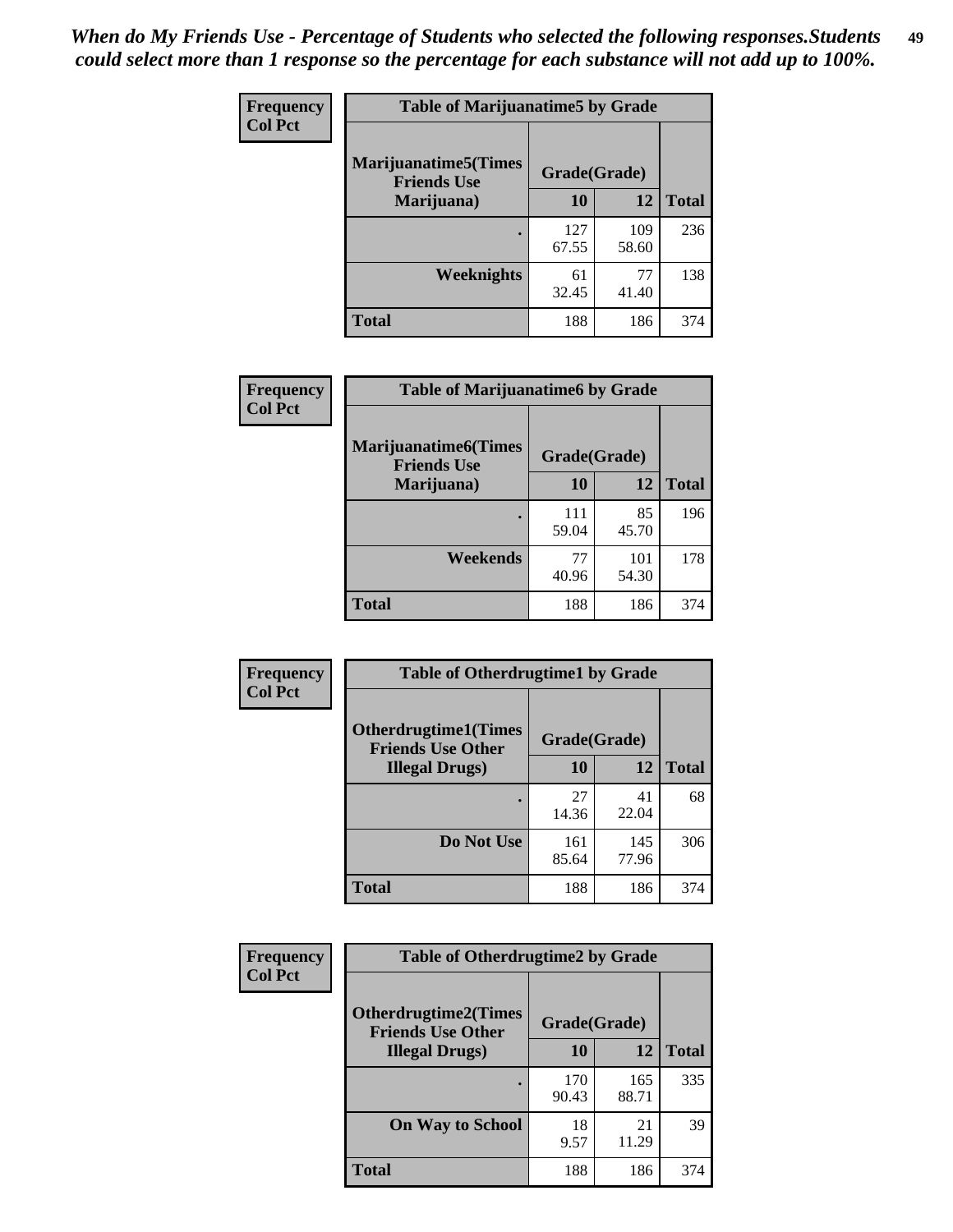| <b>Frequency</b> | <b>Table of Otherdrugtime3 by Grade</b>          |              |              |              |  |  |
|------------------|--------------------------------------------------|--------------|--------------|--------------|--|--|
| <b>Col Pct</b>   | Otherdrugtime3(Times<br><b>Friends Use Other</b> | Grade(Grade) |              |              |  |  |
|                  | <b>Illegal Drugs</b> )                           | 10           | 12           | <b>Total</b> |  |  |
|                  |                                                  | 171<br>90.96 | 169<br>90.86 | 340          |  |  |
|                  | <b>During School</b>                             | 17<br>9.04   | 17<br>9.14   | 34           |  |  |
|                  | Total                                            | 188          | 186          | 374          |  |  |

| Frequency      | <b>Table of Otherdrugtime4 by Grade</b>                         |              |              |              |  |  |
|----------------|-----------------------------------------------------------------|--------------|--------------|--------------|--|--|
| <b>Col Pct</b> | <b>Otherdrugtime4(Times</b><br><b>Friends Use Other Illegal</b> | Grade(Grade) |              |              |  |  |
|                | Drugs)                                                          | 10           | 12           | <b>Total</b> |  |  |
|                | ٠                                                               | 170<br>90.43 | 163<br>87.63 | 333          |  |  |
|                | <b>On Way Home From School</b>                                  | 18<br>9.57   | 23<br>12.37  | 41           |  |  |
|                | <b>Total</b>                                                    | 188          | 186          | 374          |  |  |

| <b>Frequency</b><br><b>Col Pct</b> | <b>Table of Otherdrugtime5 by Grade</b>                  |              |              |              |  |  |
|------------------------------------|----------------------------------------------------------|--------------|--------------|--------------|--|--|
|                                    | <b>Otherdrugtime5</b> (Times<br><b>Friends Use Other</b> | Grade(Grade) |              |              |  |  |
|                                    | <b>Illegal Drugs</b> )                                   | 10           | 12           | <b>Total</b> |  |  |
|                                    |                                                          | 168<br>89.36 | 156<br>83.87 | 324          |  |  |
|                                    | <b>Weeknights</b>                                        | 20<br>10.64  | 30<br>16.13  | 50           |  |  |
|                                    | Total                                                    | 188          | 186          | 374          |  |  |

| Frequency<br><b>Col Pct</b> | <b>Table of Otherdrugtime6 by Grade</b>                 |              |              |              |  |  |
|-----------------------------|---------------------------------------------------------|--------------|--------------|--------------|--|--|
|                             | <b>Otherdrugtime6(Times</b><br><b>Friends Use Other</b> |              | Grade(Grade) |              |  |  |
|                             | <b>Illegal Drugs)</b>                                   | 10           | 12           | <b>Total</b> |  |  |
|                             |                                                         | 161<br>85.64 | 146<br>78.49 | 307          |  |  |
|                             | Weekends                                                | 27<br>14.36  | 40<br>21.51  | 67           |  |  |
|                             | <b>Total</b>                                            | 188          | 186          | 374          |  |  |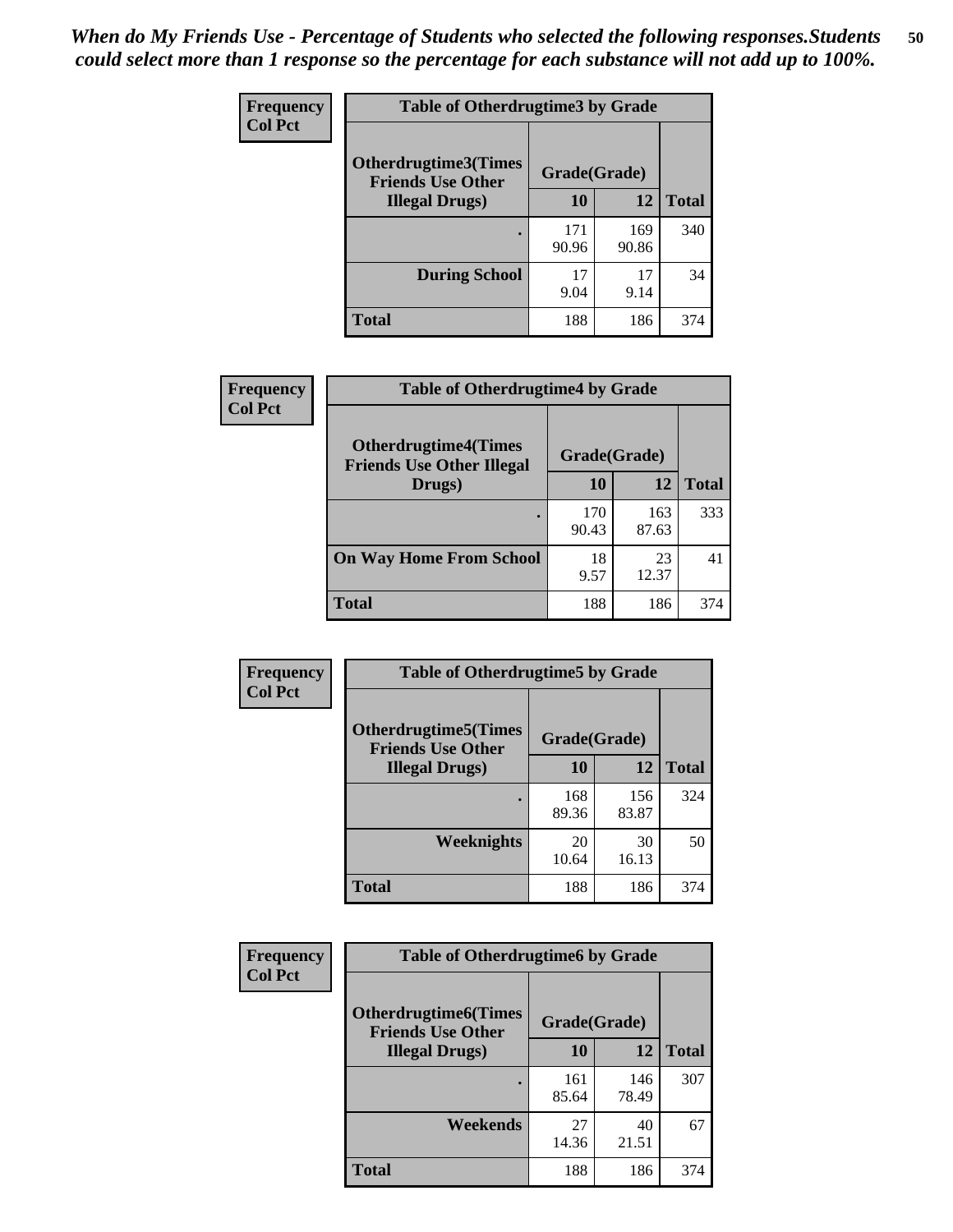| Frequency      | <b>Table of Educationalcohol by Grade</b>                                                                  |              |              |              |  |  |
|----------------|------------------------------------------------------------------------------------------------------------|--------------|--------------|--------------|--|--|
| <b>Col Pct</b> | Educationalcohol(I<br>have been taught<br>about alcohol,<br>tobacco,<br>and other drugs<br>within the last | Grade(Grade) |              |              |  |  |
|                | year at school)                                                                                            | 10           | 12           | <b>Total</b> |  |  |
|                | Yes                                                                                                        | 143<br>76.06 | 123<br>66.13 | 266          |  |  |
|                | N <sub>0</sub>                                                                                             | 45<br>23.94  | 63<br>33.87  | 108          |  |  |
|                | <b>Total</b>                                                                                               | 188          | 186          | 374          |  |  |

| Frequency      | <b>Table of Eversmoked by Grade</b> |              |              |              |  |  |  |
|----------------|-------------------------------------|--------------|--------------|--------------|--|--|--|
| <b>Col Pct</b> | Eversmoked(I<br>have smoked         | Grade(Grade) |              |              |  |  |  |
|                | a cigarette)                        | 10           | 12           | <b>Total</b> |  |  |  |
|                | <b>Yes</b>                          | 59<br>31.38  | 50<br>26.88  | 109          |  |  |  |
|                | N <sub>0</sub>                      | 129<br>68.62 | 136<br>73.12 | 265          |  |  |  |
|                | <b>Total</b>                        | 188          | 186          | 374          |  |  |  |

| Frequency      | <b>Table of Drovedrinking by Grade</b>                                                                              |                    |              |              |  |  |
|----------------|---------------------------------------------------------------------------------------------------------------------|--------------------|--------------|--------------|--|--|
| <b>Col Pct</b> | Drovedrinking(In<br>the past 30 days I<br>have driven a car<br>or other vehicle<br>while I was<br>drinking alcohol) | Grade(Grade)<br>10 | 12           | <b>Total</b> |  |  |
|                | <b>Yes</b>                                                                                                          | 12<br>6.38         | 8<br>4.30    | 20           |  |  |
|                | N <sub>0</sub>                                                                                                      | 176<br>93.62       | 178<br>95.70 | 354          |  |  |
|                | <b>Total</b>                                                                                                        | 188                | 186          | 374          |  |  |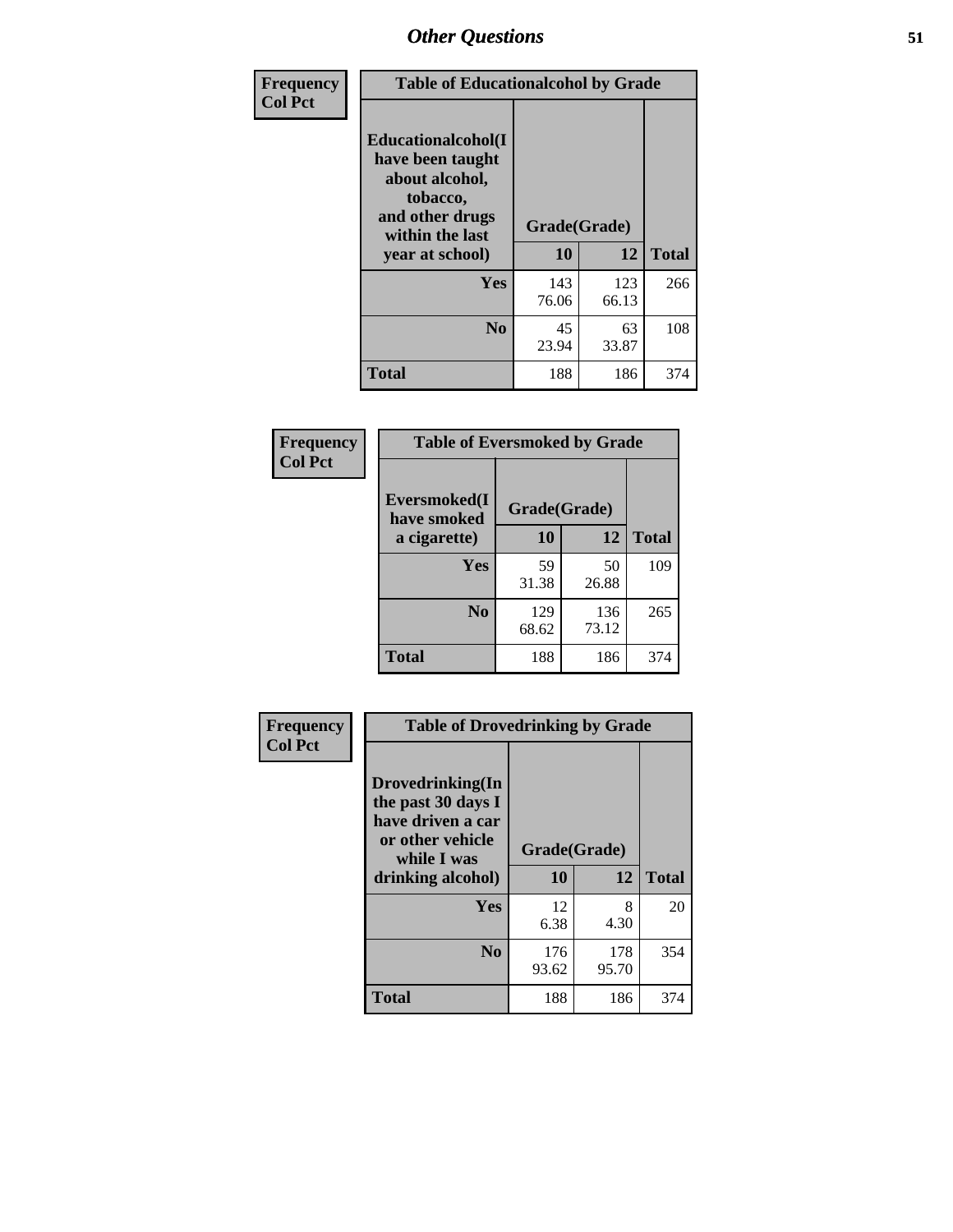| Frequency<br><b>Col Pct</b> | <b>Table of Rodedrinking by Grade</b>                                                                             |              |              |              |  |  |
|-----------------------------|-------------------------------------------------------------------------------------------------------------------|--------------|--------------|--------------|--|--|
|                             | <b>Rodedrinking(In</b><br>the past 30 days<br>I have ridden in<br>a car with a<br>driver who had<br>been drinking | Grade(Grade) |              |              |  |  |
|                             | alcohol)                                                                                                          | 10           | 12           | <b>Total</b> |  |  |
|                             | <b>Yes</b>                                                                                                        | 37<br>19.68  | 35<br>18.82  | 72           |  |  |
|                             | N <sub>0</sub>                                                                                                    | 151<br>80.32 | 151<br>81.18 | 302          |  |  |
|                             | <b>Total</b>                                                                                                      | 188          | 186          | 374          |  |  |

#### **Frequency Col Pct**

| <b>Table of Drugsschool by Grade</b>                                                                                      |              |              |              |  |  |  |
|---------------------------------------------------------------------------------------------------------------------------|--------------|--------------|--------------|--|--|--|
| <b>Drugsschool</b> (During<br>the past 12 months,<br>I have been offered,<br>sold,<br>or given illegal<br>drugs on school | Grade(Grade) |              |              |  |  |  |
| property)                                                                                                                 | 10           | 12           | <b>Total</b> |  |  |  |
| Yes                                                                                                                       | 33<br>17.55  | 35<br>18.82  | 68           |  |  |  |
| N <sub>0</sub>                                                                                                            | 155<br>82.45 | 151<br>81.18 | 306          |  |  |  |
| Total                                                                                                                     | 188          | 186          | 374          |  |  |  |

| Frequency      | <b>Table of Helpbullied by Grade</b>                              |                           |              |     |  |  |  |
|----------------|-------------------------------------------------------------------|---------------------------|--------------|-----|--|--|--|
| <b>Col Pct</b> | Helpbullied(I)<br>would help<br>someone who was<br>being bullied) | Grade(Grade)<br><b>10</b> | <b>Total</b> |     |  |  |  |
|                | <b>Strongly Agree</b>                                             | 77                        | 12<br>75     | 152 |  |  |  |
|                | <b>Somewhat Agree</b>                                             | 40.96<br>75               | 40.32<br>75  | 150 |  |  |  |
|                |                                                                   | 39.89                     | 40.32        |     |  |  |  |
|                | <b>Somewhat Disagree</b>                                          | 20<br>10.64               | 18<br>9.68   | 38  |  |  |  |
|                | <b>Strongly Disagree</b>                                          | 16<br>8.51                | 18<br>9.68   | 34  |  |  |  |
|                | <b>Total</b>                                                      | 188                       | 186          | 374 |  |  |  |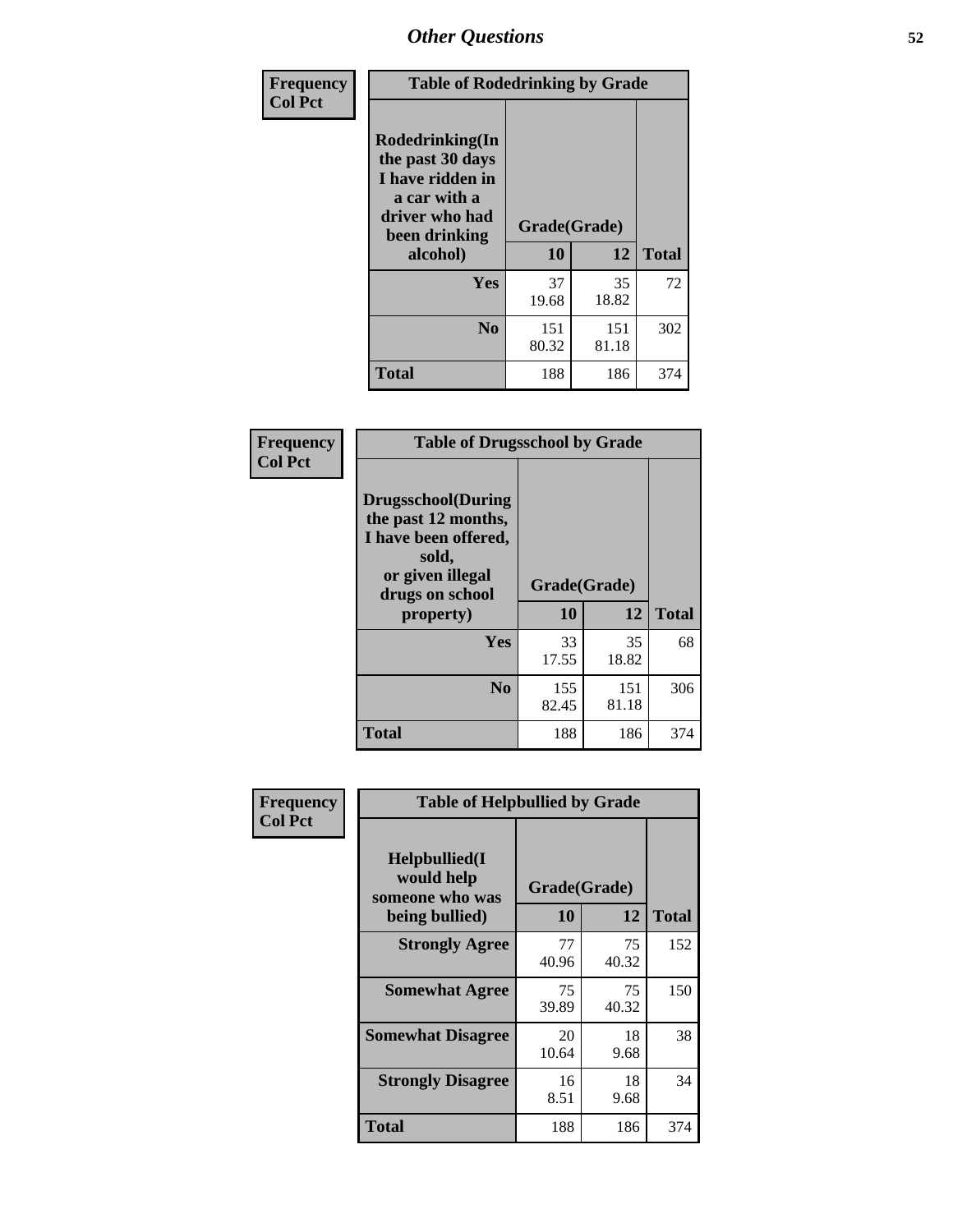| <b>Frequency</b> | <b>Table of Grade by Bingedrinking</b> |                                                                                                         |                              |                              |                        |                                                                            |                               |                          |              |
|------------------|----------------------------------------|---------------------------------------------------------------------------------------------------------|------------------------------|------------------------------|------------------------|----------------------------------------------------------------------------|-------------------------------|--------------------------|--------------|
| <b>Row Pct</b>   |                                        | Bingedrinking(I have drunk five or more<br>drinks of alcohol at one sitting during the<br>last 30 days) |                              |                              |                        |                                                                            |                               |                          |              |
|                  | Grade(Grade)                           | $\mathbf{0}$<br><b>Days</b>                                                                             | 1 or<br>$\mathbf{2}$<br>days | 3 <sub>to</sub><br>5<br>days | 6 to<br>9<br>days      | <b>10</b><br>$\mathbf{t}$ <sup><math>\mathbf{0}</math></sup><br>19<br>days | <b>20</b><br>to<br>29<br>days | All<br><b>30</b><br>days | <b>Total</b> |
|                  | 10                                     | 167<br>88.83                                                                                            | 11<br>5.85                   | 3<br>1.60                    | $\mathfrak{D}$<br>1.06 | 3<br>1.60                                                                  | $\mathfrak{D}$<br>1.06        | $\Omega$<br>0.00         | 188          |
|                  | 12                                     | 176<br>94.62                                                                                            | $\overline{4}$<br>2.15       | 2<br>1.08                    | $\Omega$<br>0.00       | $\mathfrak{D}$<br>1.08                                                     | 0.54                          | 0.54                     | 186          |
|                  | <b>Total</b>                           | 343                                                                                                     | 15                           | 5                            | $\overline{2}$         | 5                                                                          | 3                             |                          | 374          |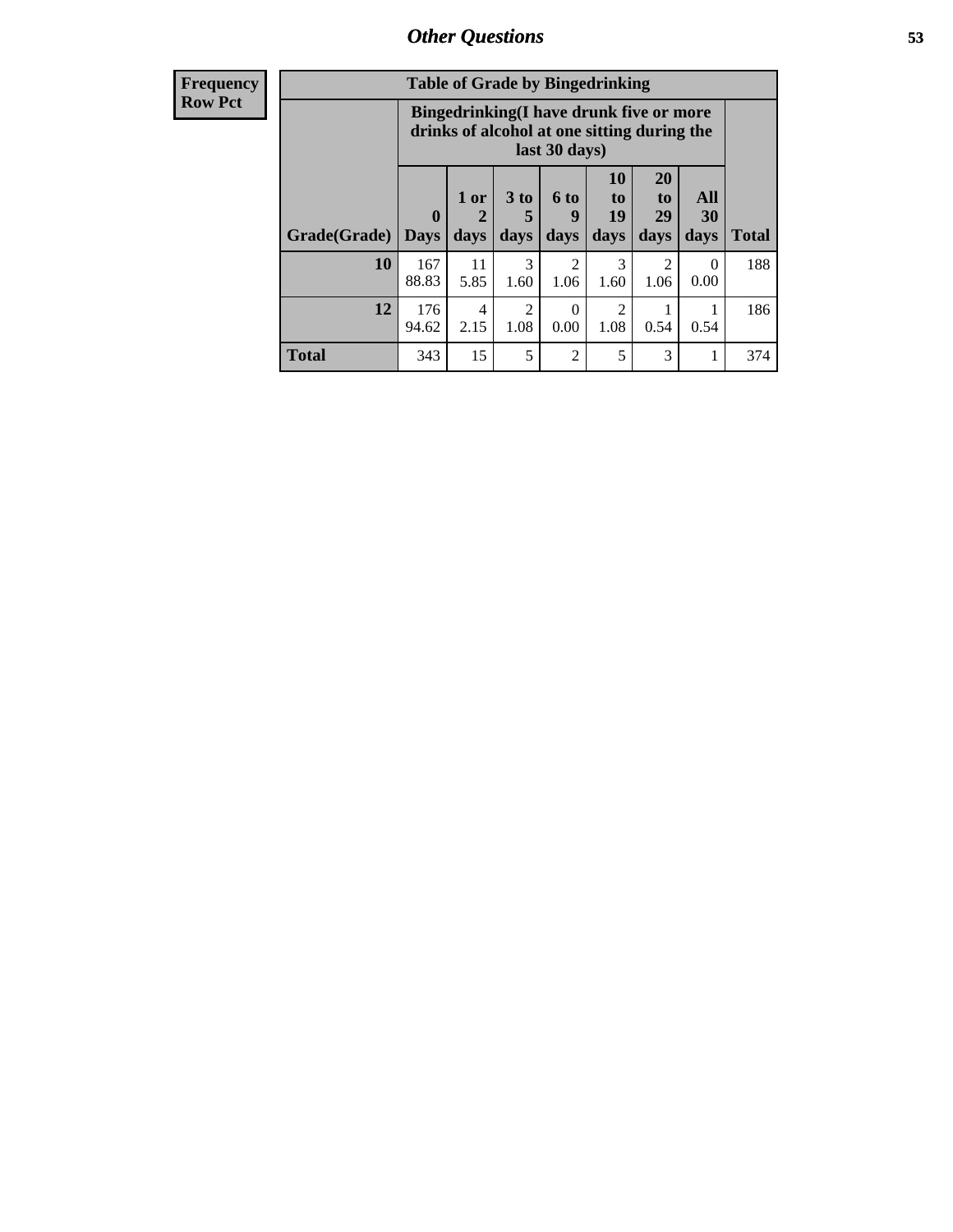## *Nutrition* **54**

| <b>Frequency</b> |
|------------------|
| <b>Row Pct</b>   |

| <b>Table of Grade by Dairy</b> |                                                                                                                    |                                                                 |             |             |     |  |  |  |
|--------------------------------|--------------------------------------------------------------------------------------------------------------------|-----------------------------------------------------------------|-------------|-------------|-----|--|--|--|
|                                |                                                                                                                    | Dairy (I eat at least 3 servings of dairy<br>products each day) |             |             |     |  |  |  |
| Grade(Grade)                   | Somewhat<br><b>Somewhat</b><br><b>Strongly</b><br><b>Strongly</b><br><b>Disagree</b><br>Disagree<br>Agree<br>Agree |                                                                 |             |             |     |  |  |  |
| 10                             | 56<br>29.79                                                                                                        | 79<br>42.02                                                     | 16<br>8.51  | 37<br>19.68 | 188 |  |  |  |
| 12                             | 42<br>22.58                                                                                                        | 80<br>43.01                                                     | 34<br>18.28 | 30<br>16.13 | 186 |  |  |  |
| <b>Total</b>                   | 98                                                                                                                 | 159                                                             | 50          | 67          | 374 |  |  |  |

| <b>Frequency</b> |  |
|------------------|--|
| <b>Row Pct</b>   |  |

| <b>Table of Grade by Fruitveg</b>                                        |                          |             |                                 |                                    |              |  |  |  |
|--------------------------------------------------------------------------|--------------------------|-------------|---------------------------------|------------------------------------|--------------|--|--|--|
| Fruitveg(I eat at least 5 servings of fruits<br>and vegetables each day) |                          |             |                                 |                                    |              |  |  |  |
| Grade(Grade)                                                             | <b>Strongly</b><br>Agree | Agree       | Somewhat   Somewhat<br>Disagree | <b>Strongly</b><br><b>Disagree</b> | <b>Total</b> |  |  |  |
| 10                                                                       | 46<br>24.47              | 65<br>34.57 | 37<br>19.68                     | 40<br>21.28                        | 188          |  |  |  |
| 12                                                                       | 27<br>14.52              | 64<br>34.41 | 66<br>35.48                     | 29<br>15.59                        | 186          |  |  |  |
| <b>Total</b>                                                             | 73                       | 129         | 103                             | 69                                 | 374          |  |  |  |

| <b>Frequency</b> | <b>Table of Grade by Cafeteriahealthy</b> |                                                                       |                            |                 |                                    |              |  |  |
|------------------|-------------------------------------------|-----------------------------------------------------------------------|----------------------------|-----------------|------------------------------------|--------------|--|--|
| <b>Row Pct</b>   |                                           | Cafeteriahealthy (School meals in my<br>school cafeteria are healthy) |                            |                 |                                    |              |  |  |
|                  | Grade(Grade)                              | <b>Strongly</b><br>Agree                                              | Somewhat Somewhat<br>Agree | <b>Disagree</b> | <b>Strongly</b><br><b>Disagree</b> | <b>Total</b> |  |  |
|                  | 10                                        | 17<br>9.04                                                            | 56<br>29.79                | 41<br>21.81     | 74<br>39.36                        | 188          |  |  |
|                  | 12                                        | 10<br>5.38                                                            | 53<br>28.49                | 38<br>20.43     | 85<br>45.70                        | 186          |  |  |
|                  | <b>Total</b>                              | 27                                                                    | 109                        | 79              | 159                                | 374          |  |  |

| <b>Frequency</b> |
|------------------|
| <b>Row Pct</b>   |

| <b>Table of Grade by Cafeterianutrition</b> |                          |                                                                                           |                                    |                                    |              |  |  |
|---------------------------------------------|--------------------------|-------------------------------------------------------------------------------------------|------------------------------------|------------------------------------|--------------|--|--|
|                                             |                          | <b>Cafeterianutrition</b> (Facts about nutrition<br>are available in my school cafeteria) |                                    |                                    |              |  |  |
| Grade(Grade)                                | <b>Strongly</b><br>Agree | Somewhat  <br>Agree                                                                       | <b>Somewhat</b><br><b>Disagree</b> | <b>Strongly</b><br><b>Disagree</b> | <b>Total</b> |  |  |
| 10                                          | 37<br>19.68              | 45<br>23.94                                                                               | 38<br>20.21                        | 68<br>36.17                        | 188          |  |  |
| 12                                          | 16<br>8.60               | 48<br>25.81                                                                               | 47<br>25.27                        | 75<br>40.32                        | 186          |  |  |
| Total                                       | 53                       | 93                                                                                        | 85                                 | 143                                | 374          |  |  |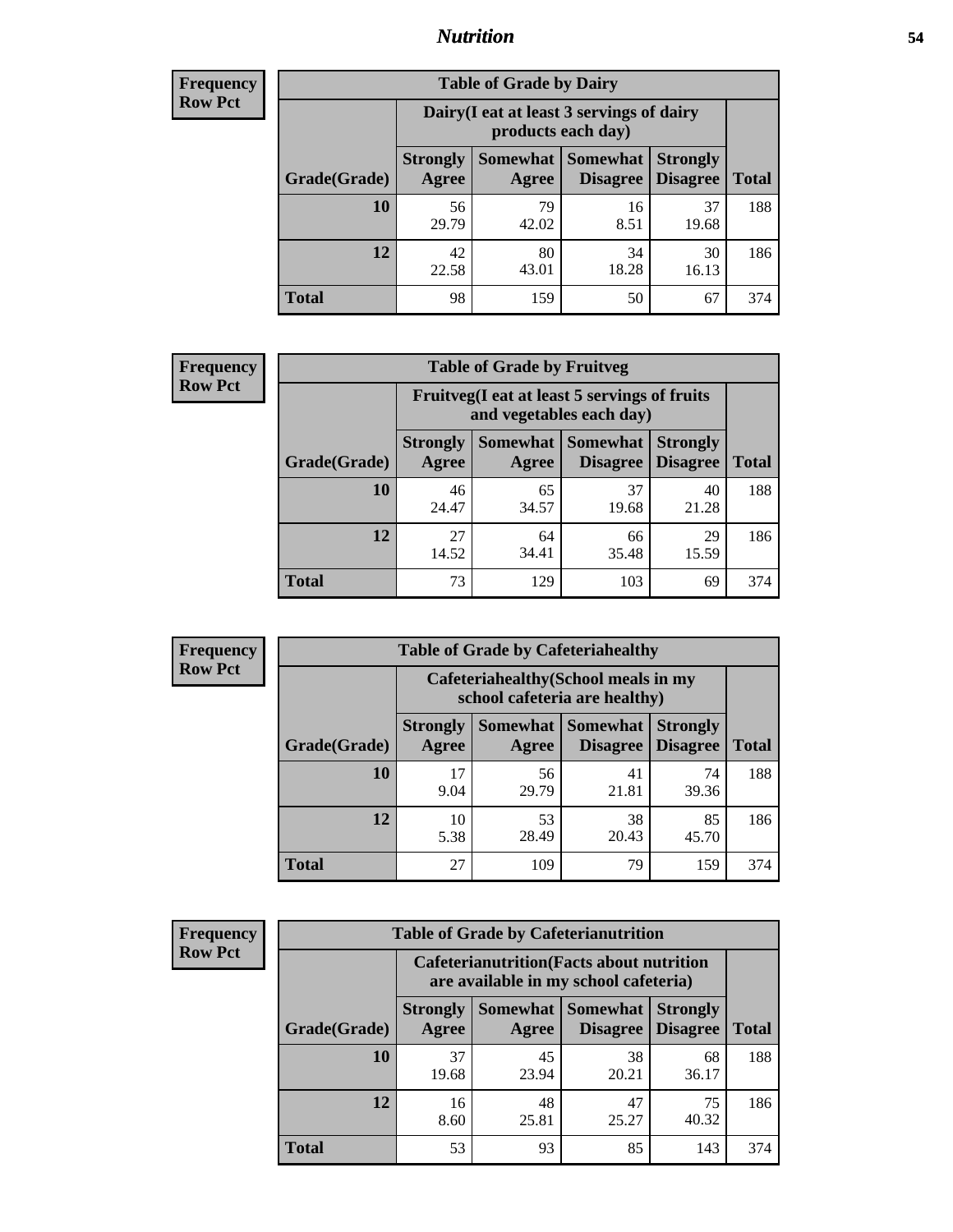## *Nutrition* **55**

| <b>Frequency</b> |
|------------------|
| <b>Row Pct</b>   |

| <b>Table of Grade by Schoollunch</b> |                                                                                                                                                  |                                                                 |            |             |     |  |  |  |
|--------------------------------------|--------------------------------------------------------------------------------------------------------------------------------------------------|-----------------------------------------------------------------|------------|-------------|-----|--|--|--|
|                                      |                                                                                                                                                  | Schoollunch(I eat school lunch three or<br>more times per week) |            |             |     |  |  |  |
| Grade(Grade)                         | <b>Somewhat</b><br><b>Somewhat</b><br><b>Strongly</b><br><b>Strongly</b><br><b>Disagree</b><br><b>Disagree</b><br><b>Total</b><br>Agree<br>Agree |                                                                 |            |             |     |  |  |  |
| 10                                   | 69<br>36.70                                                                                                                                      | 52<br>27.66                                                     | 18<br>9.57 | 49<br>26.06 | 188 |  |  |  |
| 12                                   | 60<br>32.26                                                                                                                                      | 57<br>30.65                                                     | 15<br>8.06 | 54<br>29.03 | 186 |  |  |  |
| <b>Total</b>                         | 129                                                                                                                                              | 109                                                             | 33         | 103         | 374 |  |  |  |

| <b>Frequency</b> |  |
|------------------|--|
| <b>Row Pct</b>   |  |

| <b>Table of Grade by Foodchoices</b>                                |                          |             |                               |                                    |              |  |  |  |
|---------------------------------------------------------------------|--------------------------|-------------|-------------------------------|------------------------------------|--------------|--|--|--|
| Foodchoices (I make healthy food choices in<br>my school cafeteria) |                          |             |                               |                                    |              |  |  |  |
| Grade(Grade)                                                        | <b>Strongly</b><br>Agree | Agree       | Somewhat Somewhat<br>Disagree | <b>Strongly</b><br><b>Disagree</b> | <b>Total</b> |  |  |  |
| 10                                                                  | 37<br>19.68              | 62<br>32.98 | 30<br>15.96                   | 59<br>31.38                        | 188          |  |  |  |
| 12                                                                  | 27<br>14.52              | 70<br>37.63 | 34<br>18.28                   | 55<br>29.57                        | 186          |  |  |  |
| <b>Total</b>                                                        | 64                       | 132         | 64                            | 114                                | 374          |  |  |  |

| Frequency      | <b>Table of Grade by Wholewheat</b> |                                                                                                             |             |                                   |                                    |              |  |  |  |
|----------------|-------------------------------------|-------------------------------------------------------------------------------------------------------------|-------------|-----------------------------------|------------------------------------|--------------|--|--|--|
| <b>Row Pct</b> |                                     | Wholewheat (There are whole wheat and<br>multigrain breads and cereals available in<br>my school cafeteria) |             |                                   |                                    |              |  |  |  |
|                | Grade(Grade)                        | <b>Strongly</b><br>Agree                                                                                    | Agree       | Somewhat   Somewhat  <br>Disagree | <b>Strongly</b><br><b>Disagree</b> | <b>Total</b> |  |  |  |
|                | 10                                  | 35<br>18.62                                                                                                 | 56<br>29.79 | 33<br>17.55                       | 64<br>34.04                        | 188          |  |  |  |
|                | 12                                  | 32<br>17.20                                                                                                 | 62<br>33.33 | 30<br>16.13                       | 62<br>33.33                        | 186          |  |  |  |
|                | <b>Total</b>                        | 67                                                                                                          | 118         | 63                                | 126                                | 374          |  |  |  |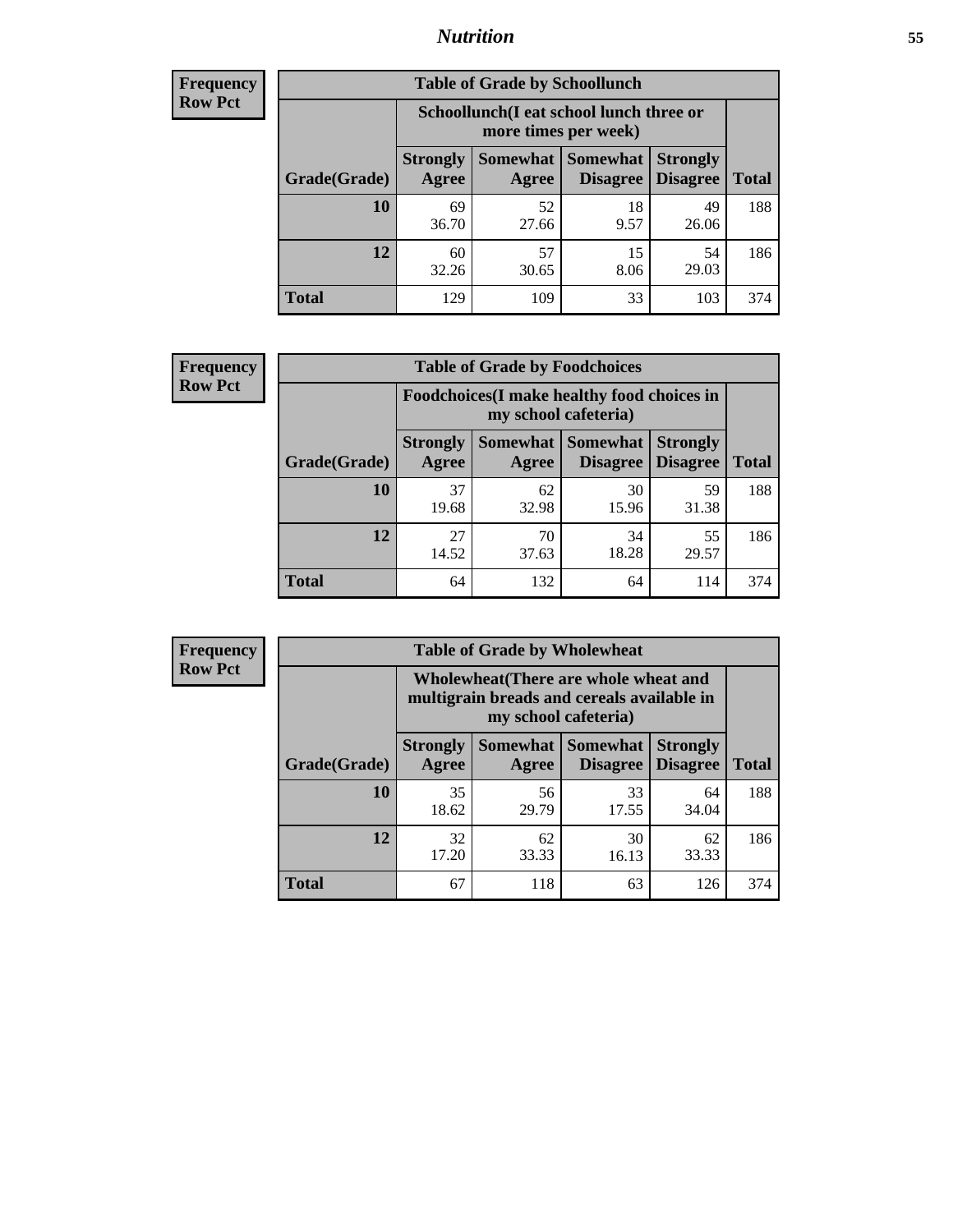## *Nutrition* **56**

**Frequency Row Pct**

| <b>Table of Grade by Healthyvending</b> |                                                                                                                                               |             |                                        |                                    |              |  |
|-----------------------------------------|-----------------------------------------------------------------------------------------------------------------------------------------------|-------------|----------------------------------------|------------------------------------|--------------|--|
|                                         | Healthyvending (If only healthy snacks and<br>beverages were available in the vending<br>machines during the school day,<br>I would buy them) |             |                                        |                                    |              |  |
| Grade(Grade)                            | <b>Strongly</b><br>Agree                                                                                                                      | Agree       | Somewhat   Somewhat<br><b>Disagree</b> | <b>Strongly</b><br><b>Disagree</b> | <b>Total</b> |  |
| 10                                      | 50<br>26.60                                                                                                                                   | 52<br>27.66 | 35<br>18.62                            | 51<br>27.13                        | 188          |  |
| 12                                      | 38<br>20.43                                                                                                                                   | 55<br>29.57 | 27<br>14.52                            | 66<br>35.48                        | 186          |  |
| <b>Total</b>                            | 88                                                                                                                                            | 107         | 62                                     | 117                                | 374          |  |

**Frequency Row Pct**

| <b>Table of Grade by Schoolbreakfast</b> |                                                                                                                                        |             |                                        |                                    |              |  |
|------------------------------------------|----------------------------------------------------------------------------------------------------------------------------------------|-------------|----------------------------------------|------------------------------------|--------------|--|
|                                          | Schoolbreakfast(If breakfast were<br>available at school,<br>but outside the cafeteria,<br>I would eat breakfast at school more often) |             |                                        |                                    |              |  |
| Grade(Grade)                             | <b>Strongly</b><br>Agree                                                                                                               | Agree       | Somewhat   Somewhat<br><b>Disagree</b> | <b>Strongly</b><br><b>Disagree</b> | <b>Total</b> |  |
| 10                                       | 73<br>38.83                                                                                                                            | 61<br>32.45 | 17<br>9.04                             | 37<br>19.68                        | 188          |  |
| 12                                       | 66<br>35.48                                                                                                                            | 64<br>34.41 | 28<br>15.05                            | 28<br>15.05                        | 186          |  |
| <b>Total</b>                             | 139                                                                                                                                    | 125         | 45                                     | 65                                 | 374          |  |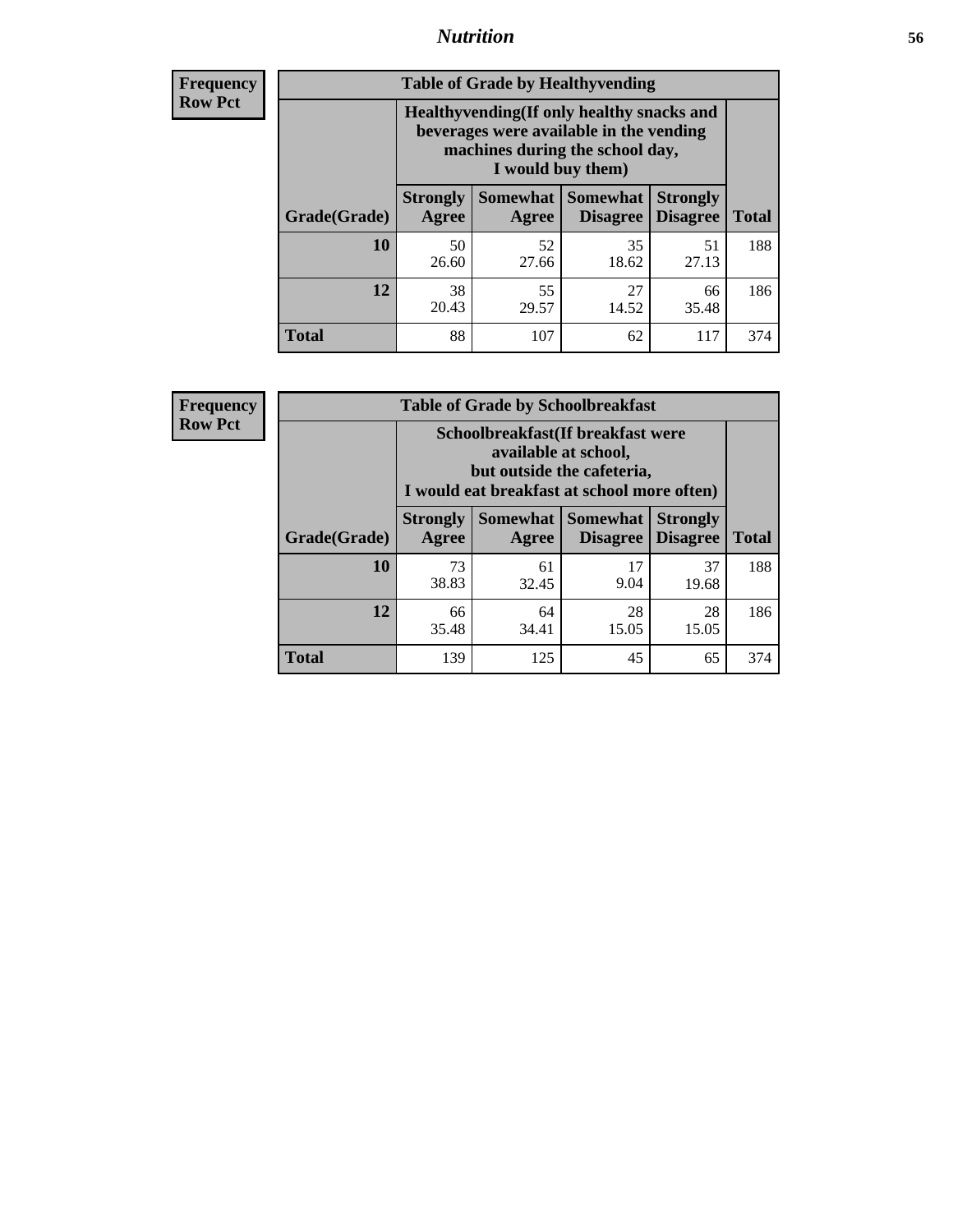| Frequency<br><b>Col Pct</b> |                                                                                             | <b>Table of Educationaids by Grade</b> |              |              |  |
|-----------------------------|---------------------------------------------------------------------------------------------|----------------------------------------|--------------|--------------|--|
|                             | <b>Educationaids</b> (I<br>have been<br>taught about<br><b>HIV/AIDS</b> at<br>school in the | Grade(Grade)<br>10                     | 12           | <b>Total</b> |  |
|                             | past year)                                                                                  |                                        |              |              |  |
|                             | Yes                                                                                         | 154<br>81.91                           | 139<br>74.73 | 293          |  |
|                             | N <sub>0</sub>                                                                              | 34<br>18.09                            | 47<br>25.27  | 81           |  |
|                             | <b>Total</b>                                                                                | 188                                    | 186          | 374          |  |

| Frequency<br><b>Col Pct</b> | <b>Table of Educationcharacter by Grade</b> |              |              |              |  |
|-----------------------------|---------------------------------------------|--------------|--------------|--------------|--|
|                             | Educationcharacter(I<br>have been taught    |              |              |              |  |
|                             | about character<br>education in the past    | Grade(Grade) |              |              |  |
|                             | year at school)                             | 10           | 12           | <b>Total</b> |  |
|                             | Yes                                         | 140<br>74.47 | 150<br>80.65 | 290          |  |
|                             | N <sub>0</sub>                              | 48<br>25.53  | 36<br>19.35  | 84           |  |
|                             | <b>Total</b>                                | 188          | 186          | 374          |  |

| Frequency      | <b>Table of Gradcoach1 by Grade</b>              |              |              |              |
|----------------|--------------------------------------------------|--------------|--------------|--------------|
| <b>Col Pct</b> | Gradcoach1(I<br>know who my<br><b>Graduation</b> | Grade(Grade) |              |              |
|                | Coach is)                                        | 10           | 12           | <b>Total</b> |
|                | Yes                                              | 54<br>28.72  | 128<br>68.82 | 182          |
|                | N <sub>0</sub>                                   | 134<br>71.28 | 58<br>31.18  | 192          |
|                | <b>Total</b>                                     | 188          | 186          | 374          |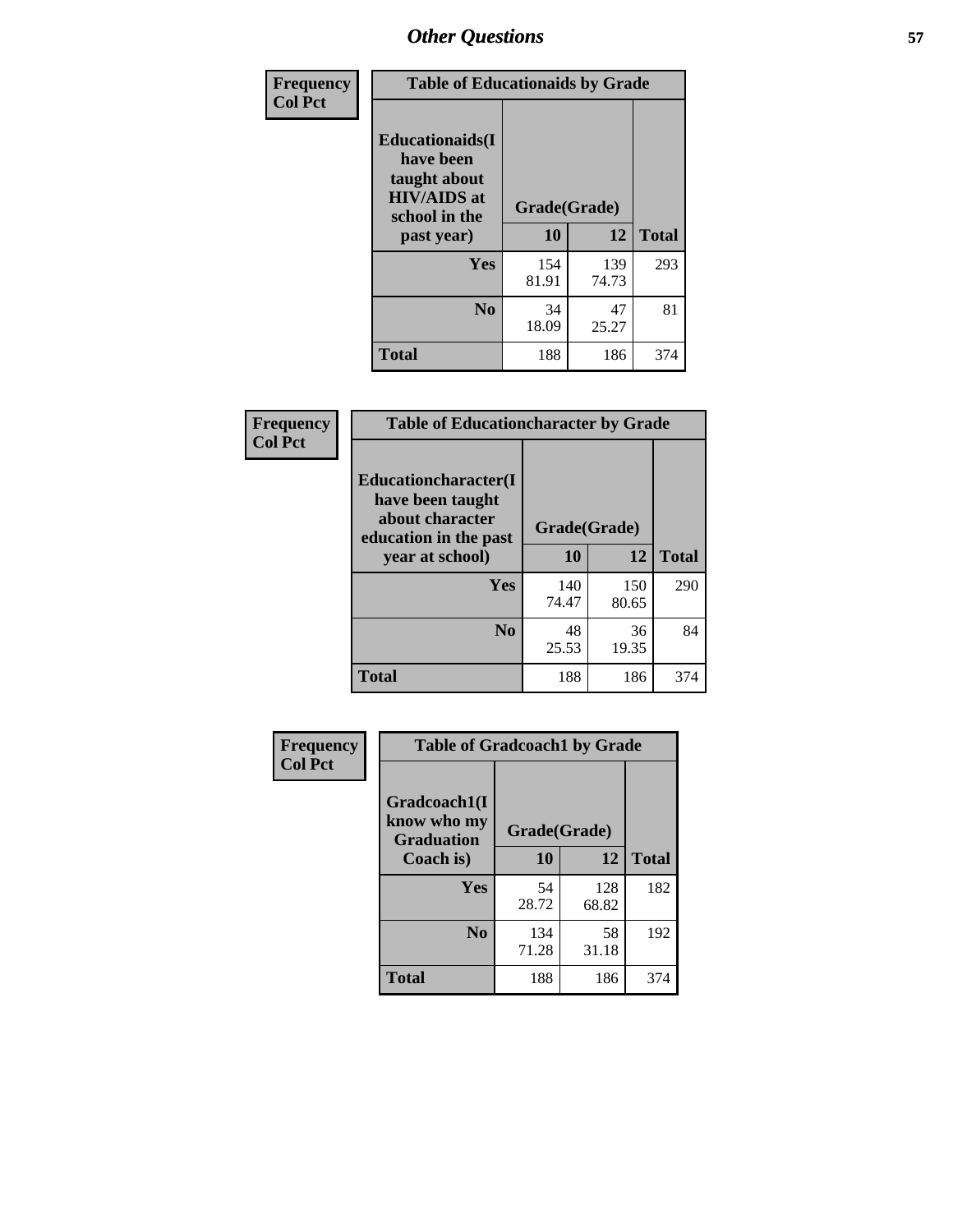| Frequency      | <b>Table of Gradcoach2 by Grade</b> |              |              |              |
|----------------|-------------------------------------|--------------|--------------|--------------|
| <b>Col Pct</b> | Gradcoach2(I<br>have                |              |              |              |
|                | contacted my<br><b>Graduation</b>   | Grade(Grade) |              |              |
|                | Coach)                              | 10           | 12           | <b>Total</b> |
|                | Yes                                 | 21<br>11.17  | 64<br>34.41  | 85           |
|                | N <sub>0</sub>                      | 167<br>88.83 | 122<br>65.59 | 289          |
|                | <b>Total</b>                        | 188          | 186          | 374          |

| Frequency<br><b>Col Pct</b> |                                                                             | <b>Table of Gradcoach3 by Grade</b> |             |              |  |  |
|-----------------------------|-----------------------------------------------------------------------------|-------------------------------------|-------------|--------------|--|--|
|                             | Gradcoach3(I<br>have received<br>assistance<br>from my<br><b>Graduation</b> | Grade(Grade)                        |             |              |  |  |
|                             | Coach)                                                                      | 10                                  | 12          | <b>Total</b> |  |  |
|                             | Yes                                                                         | 18<br>9.57                          | 58<br>31.18 | 76           |  |  |
|                             | N <sub>0</sub>                                                              | 63<br>33.51                         | 44<br>23.66 | 107          |  |  |
|                             | Don't know                                                                  | 107<br>56.91                        | 84<br>45.16 | 191          |  |  |
|                             | <b>Total</b>                                                                | 188                                 | 186         | 374          |  |  |

| Frequency      | <b>Table of Selfharm by Grade</b>                                                                                                                                                      |                    |              |              |
|----------------|----------------------------------------------------------------------------------------------------------------------------------------------------------------------------------------|--------------------|--------------|--------------|
| <b>Col Pct</b> | <b>Selfharm</b> (During<br>the past 12<br>months,<br>I harmed myself<br>on purpose<br><b>Suicideconsider</b><br>During the past<br>12 months,<br>I seriously<br>considered<br>suicide) | Grade(Grade)<br>10 | 12           | <b>Total</b> |
|                | Yes                                                                                                                                                                                    | 16<br>8.51         | 11<br>5.91   | 27           |
|                | N <sub>0</sub>                                                                                                                                                                         | 172<br>91.49       | 175<br>94.09 | 347          |
|                | Total                                                                                                                                                                                  | 188                | 186          | 374          |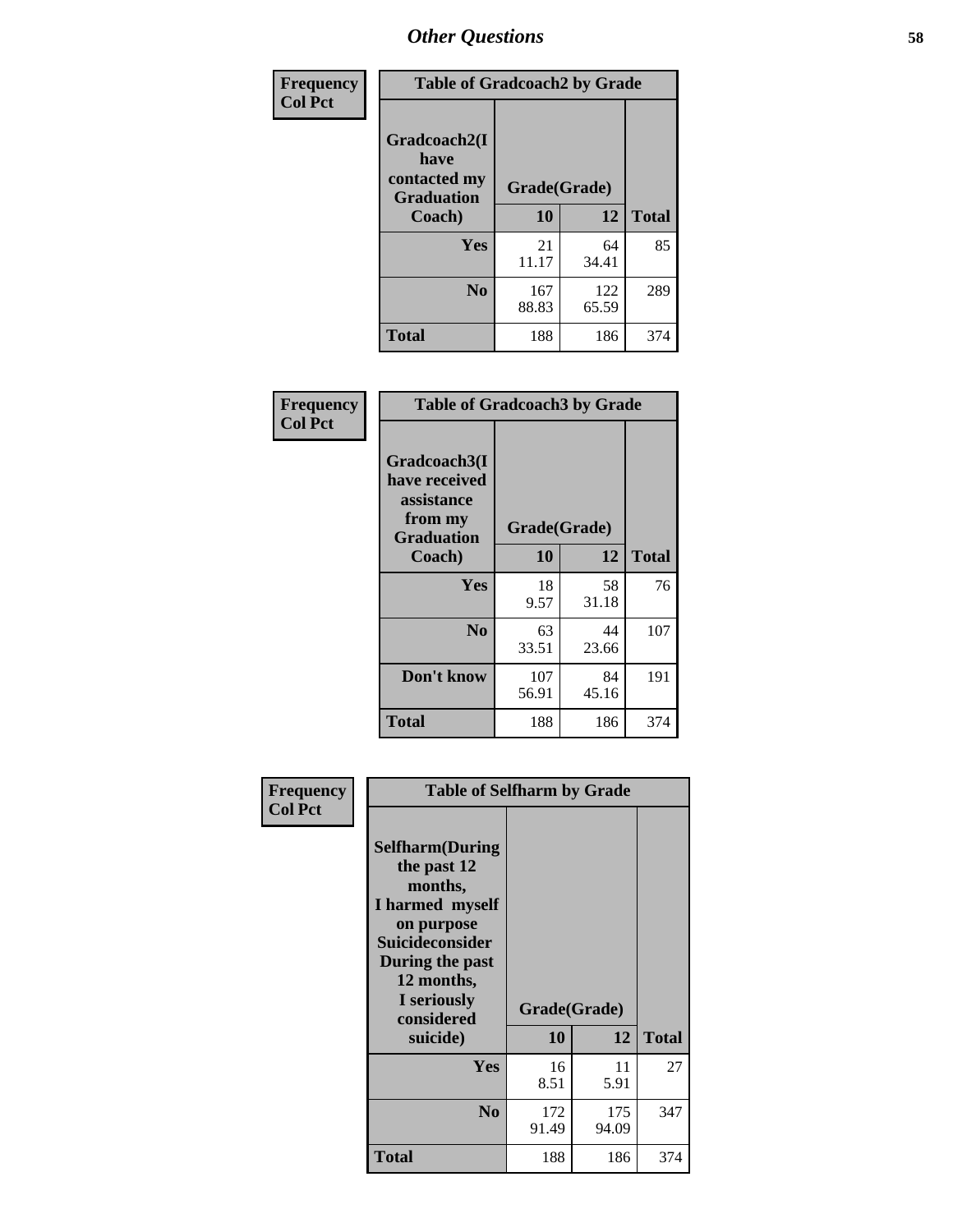| <b>Frequency</b> | <b>Table of Suicideconsider by Grade</b> |              |              |              |
|------------------|------------------------------------------|--------------|--------------|--------------|
| <b>Col Pct</b>   |                                          | Grade(Grade) |              |              |
|                  | <b>Suicideconsider</b>                   | 10           | 12           | <b>Total</b> |
|                  | <b>Yes</b>                               | 28<br>14.89  | 16<br>8.60   | 44           |
|                  | N <sub>0</sub>                           | 160<br>85.11 | 170<br>91.40 | 330          |
|                  | <b>Total</b>                             | 188          | 186          | 374          |

| Frequency      | <b>Table of Suicideattempt by Grade</b>              |              |              |              |
|----------------|------------------------------------------------------|--------------|--------------|--------------|
| <b>Col Pct</b> | Suicideattempt(I<br>have attempted<br>suicide in the | Grade(Grade) |              |              |
|                | last year)                                           | 10           | 12           | <b>Total</b> |
|                | Yes                                                  | 20<br>10.64  | 10<br>5.38   | 30           |
|                | $\bf No$                                             | 168<br>89.36 | 176<br>94.62 | 344          |
|                | <b>Total</b>                                         | 188          | 186          | 374          |

| Frequency      | <b>Table of Instantmessaged by Grade</b>                       |              |              |              |
|----------------|----------------------------------------------------------------|--------------|--------------|--------------|
| <b>Col Pct</b> | <b>Instantmessaged</b> (I<br>have instant<br>messaged people I | Grade(Grade) |              |              |
|                | do not even know)                                              | 10           | 12           | <b>Total</b> |
|                | Yes                                                            | 49<br>26.06  | 48<br>25.81  | 97           |
|                | N <sub>0</sub>                                                 | 139<br>73.94 | 138<br>74.19 | 277          |
|                | <b>Total</b>                                                   | 188          | 186          | 374          |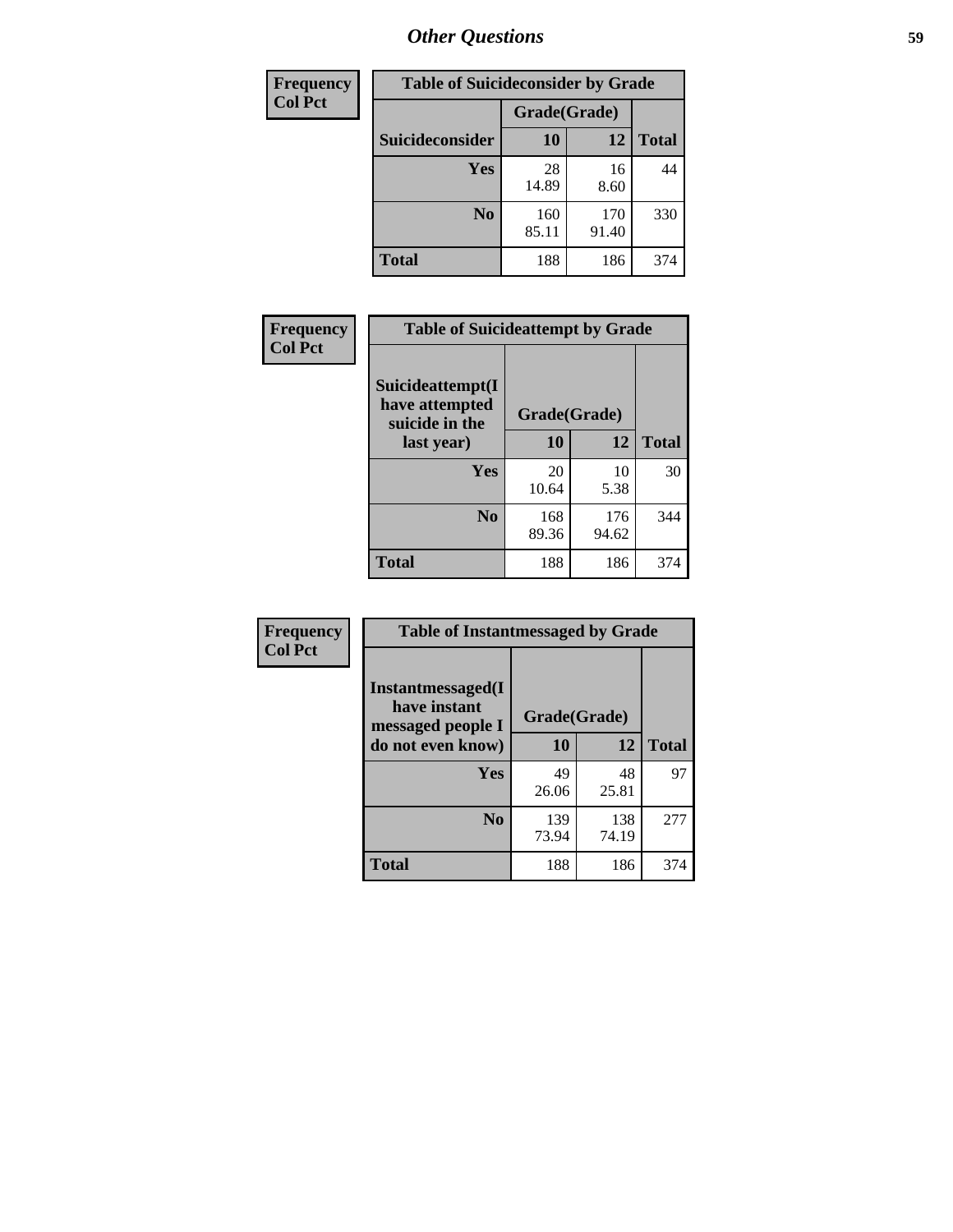| Frequency      | <b>Table of Getsalong by Grade</b>                          |              |             |              |
|----------------|-------------------------------------------------------------|--------------|-------------|--------------|
| <b>Col Pct</b> | <b>Getsalong</b> (I get<br>along with other<br>students and | Grade(Grade) |             |              |
|                | adults)                                                     | 10           | 12          | <b>Total</b> |
|                | <b>Strongly Agree</b>                                       | 104<br>55.32 | 96<br>51.61 | 200          |
|                | <b>Somewhat Agree</b>                                       | 63<br>33.51  | 68<br>36.56 | 131          |
|                | <b>Somewhat Disagree</b>                                    | 11<br>5.85   | 12<br>6.45  | 23           |
|                | <b>Strongly Disagree</b>                                    | 10<br>5.32   | 10<br>5.38  | 20           |
|                | <b>Total</b>                                                | 188          | 186         | 374          |

| Frequency      | <b>Table of Safehome by Grade</b> |                    |              |              |  |  |  |  |
|----------------|-----------------------------------|--------------------|--------------|--------------|--|--|--|--|
| <b>Col Pct</b> | Safehome(I feel<br>safe at home)  | Grade(Grade)<br>10 | 12           | <b>Total</b> |  |  |  |  |
|                | <b>Strongly Agree</b>             | 124<br>65.96       | 130<br>69.89 | 254          |  |  |  |  |
|                | <b>Somewhat Agree</b>             | 49<br>26.06        | 39<br>20.97  | 88           |  |  |  |  |
|                | <b>Somewhat Disagree</b>          | 3.72               | 7<br>3.76    | 14           |  |  |  |  |
|                | <b>Strongly Disagree</b>          | 8<br>4.26          | 10<br>5.38   | 18           |  |  |  |  |
|                | <b>Total</b>                      | 188                | 186          | 374          |  |  |  |  |

| Frequency      |                                                                                     | <b>Table of Adulttalk by Grade</b> |              |              |  |  |  |  |
|----------------|-------------------------------------------------------------------------------------|------------------------------------|--------------|--------------|--|--|--|--|
| <b>Col Pct</b> | <b>Adulttalk(I</b><br>know an<br>adult at<br>school that<br>I can talk<br>with if I | Grade(Grade)                       |              |              |  |  |  |  |
|                | need help)                                                                          | 10                                 | 12           | <b>Total</b> |  |  |  |  |
|                | Yes                                                                                 | 142<br>75.53                       | 149<br>80.11 | 291          |  |  |  |  |
|                | N <sub>0</sub>                                                                      | 46<br>24.47                        | 37<br>19.89  | 83           |  |  |  |  |
|                | <b>Total</b>                                                                        | 188                                | 186          | 374          |  |  |  |  |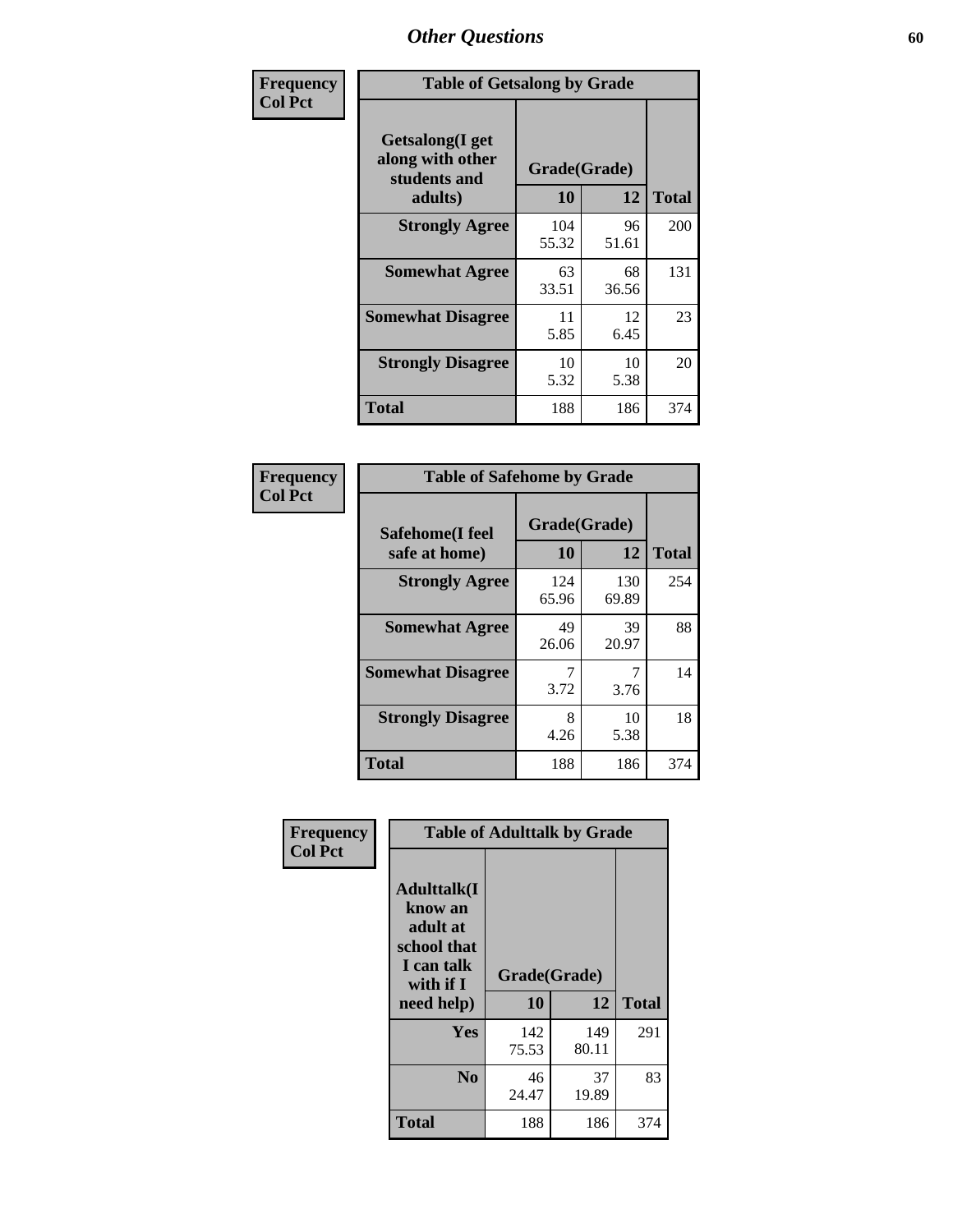**Frequency Row Pct**

| <b>Table of Grade by Tvtime</b> |             |                                                                                         |             |                      |                                    |             |              |  |  |  |
|---------------------------------|-------------|-----------------------------------------------------------------------------------------|-------------|----------------------|------------------------------------|-------------|--------------|--|--|--|
|                                 |             | Tytime (On an average school day,<br>how much unsupervised time do I spend watching TV) |             |                      |                                    |             |              |  |  |  |
| Grade(Grade)   None             |             | <b>Less that</b><br>hour/day                                                            | hour/day    | $2 - 3$<br>hours/day | $4 - 5$<br>  hours/day   hours/day | $6+$        | <b>Total</b> |  |  |  |
| 10                              | 20<br>10.64 | 9<br>4.79                                                                               | 19<br>10.11 | 44<br>23.40          | 35<br>18.62                        | 61<br>32.45 | 188          |  |  |  |
| 12                              | 26<br>13.98 | 20<br>10.75                                                                             | 15<br>8.06  | 46<br>24.73          | 35<br>18.82                        | 44<br>23.66 | 186          |  |  |  |
| <b>Total</b>                    | 46          | 29                                                                                      | 34          | 90                   | 70                                 | 105         | 374          |  |  |  |

**Frequency Row Pct**

| <b>Table of Grade by Computertime</b> |             |                                                                                                   |                     |                      |                      |                   |              |  |  |
|---------------------------------------|-------------|---------------------------------------------------------------------------------------------------|---------------------|----------------------|----------------------|-------------------|--------------|--|--|
|                                       |             | Computertime (On an average school day,<br>how much unsupervised time do I spend on the computer) |                     |                      |                      |                   |              |  |  |
| Grade(Grade)                          | None $ $    | <b>Less that</b>                                                                                  | hour/day   hour/day | $2 - 3$<br>hours/day | $4 - 5$<br>hours/day | $6+$<br>hours/day | <b>Total</b> |  |  |
| 10                                    | 37<br>19.68 | 24<br>12.77                                                                                       | 27<br>14.36         | 46<br>24.47          | 25<br>13.30          | 29<br>15.43       | 188          |  |  |
| 12                                    | 35<br>18.82 | 39<br>37<br>30<br>19<br>26<br>19.89<br>20.97<br>10.22<br>13.98<br>16.13                           |                     |                      |                      |                   |              |  |  |
| <b>Total</b>                          | 72          | 61                                                                                                | 57                  | 85                   | 44                   | 55                | 374          |  |  |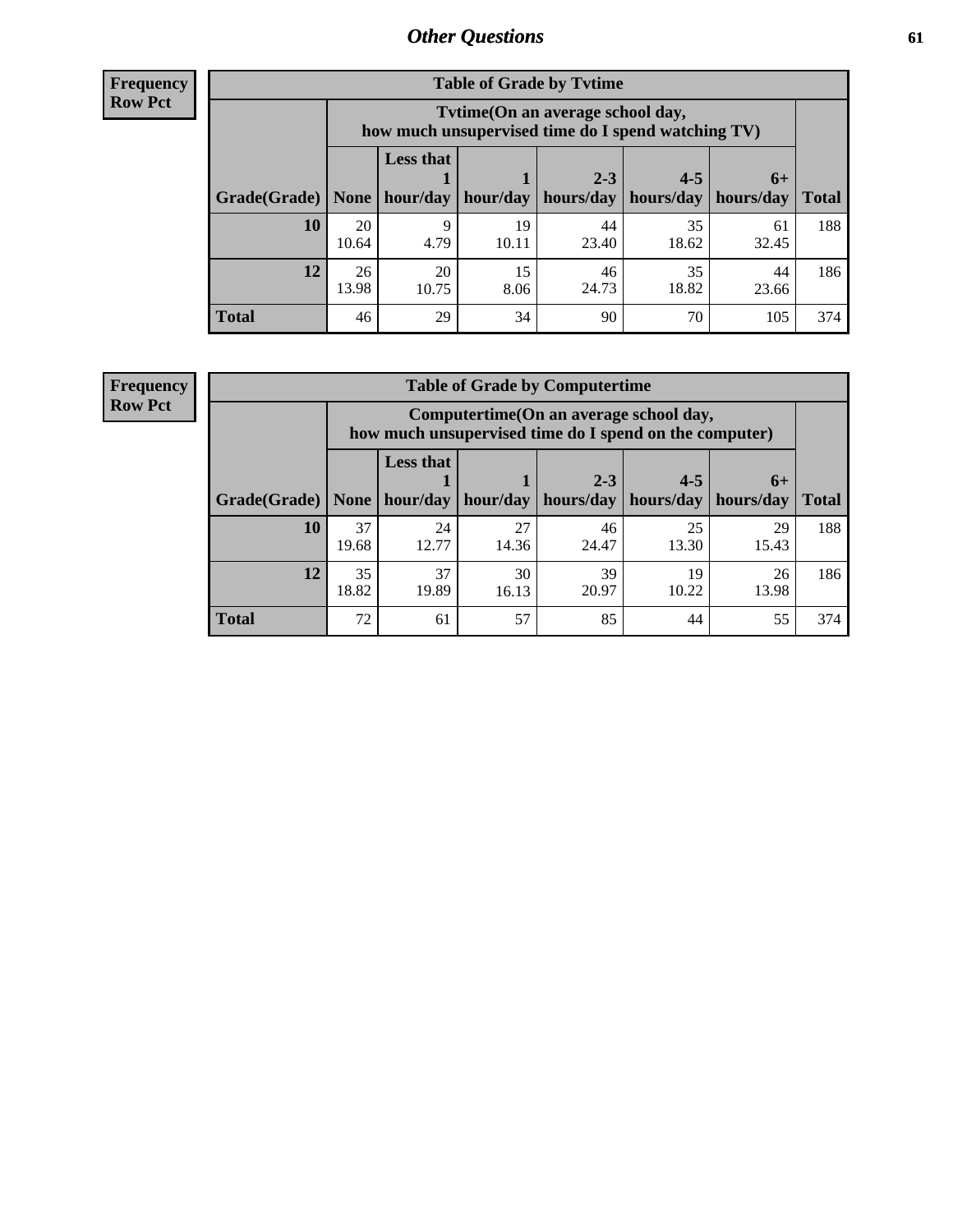#### *Questions about Driving Laws* **62** *Driving Questions were asked only of high school students.*

| <b>Frequency</b> |
|------------------|
| <b>Row Pct</b>   |

| <b>Table of Grade by License1</b> |                                                                       |                                                                                                                                           |                |               |               |              |  |  |  |
|-----------------------------------|-----------------------------------------------------------------------|-------------------------------------------------------------------------------------------------------------------------------------------|----------------|---------------|---------------|--------------|--|--|--|
|                                   |                                                                       | License1(During the first 6 months of driving<br>with a provisional license,<br>the only passengers who can ride with the<br>driver are:) |                |               |               |              |  |  |  |
| Grade(Grade)                      | <b>Parent or</b><br><b>Guardian</b>                                   | Family<br><b>Members</b>                                                                                                                  | <b>Friends</b> | <b>Anyone</b> | Don't<br>Know | <b>Total</b> |  |  |  |
| 10                                | 83<br>44.15                                                           | 34<br>18.09                                                                                                                               | 10<br>5.32     | 33<br>17.55   | 28<br>14.89   | 188          |  |  |  |
| 12                                | 72<br>49<br>8<br>23<br>34<br>12.37<br>18.28<br>38.71<br>4.30<br>26.34 |                                                                                                                                           |                |               |               |              |  |  |  |
| <b>Total</b>                      | 155                                                                   | 83                                                                                                                                        | 18             | 56            | 62            | 374          |  |  |  |

| Frequency      |              | <b>Table of Grade by License2</b>                                                                        |                  |                         |                                                      |               |              |  |  |
|----------------|--------------|----------------------------------------------------------------------------------------------------------|------------------|-------------------------|------------------------------------------------------|---------------|--------------|--|--|
| <b>Row Pct</b> |              | License2(17 yr old drivers with a<br>provisional driver's license cannot<br>drive between the hours of:) |                  |                         |                                                      |               |              |  |  |
|                | Grade(Grade) | <b>Midnight</b><br>to 6am                                                                                | 1am<br>to<br>5am | 1am<br>to<br><b>6am</b> | N <sub>0</sub><br>curfew<br>for $17$<br>year<br>olds | Don't<br>Know | <b>Total</b> |  |  |
|                | 10           | 96<br>51.06                                                                                              | 17<br>9.04       | 18<br>9.57              | 12<br>6.38                                           | 45<br>23.94   | 188          |  |  |
|                | 12           | 116<br>62.37                                                                                             | 8<br>4.30        | 20<br>10.75             | 5<br>2.69                                            | 37<br>19.89   | 186          |  |  |
|                | <b>Total</b> | 212                                                                                                      | 25               | 38                      | 17                                                   | 82            | 374          |  |  |

| Frequency      | <b>Table of Grade by License3</b> |                                       |             |                                                        |            |            |               |              |
|----------------|-----------------------------------|---------------------------------------|-------------|--------------------------------------------------------|------------|------------|---------------|--------------|
| <b>Row Pct</b> |                                   | License3(For drivers under the age of |             | 21,<br>what level of alcohol is considered<br>$DUI$ ?) |            |            |               |              |
|                | Grade(Grade)                      | Any<br><b>Amount</b>                  | 0.02        | 0.04                                                   | 0.06       | 0.08       | Don't<br>know | <b>Total</b> |
|                | <b>10</b>                         | 28<br>14.89                           | 32<br>17.02 | 25<br>13.30                                            | 15<br>7.98 | 16<br>8.51 | 72<br>38.30   | 188          |
|                | 12                                | 23<br>12.37                           | 43<br>23.12 | 27<br>14.52                                            | 17<br>9.14 | 16<br>8.60 | 60<br>32.26   | 186          |
|                | <b>Total</b>                      | 51                                    | 75          | 52                                                     | 32         | 32         | 132           | 374          |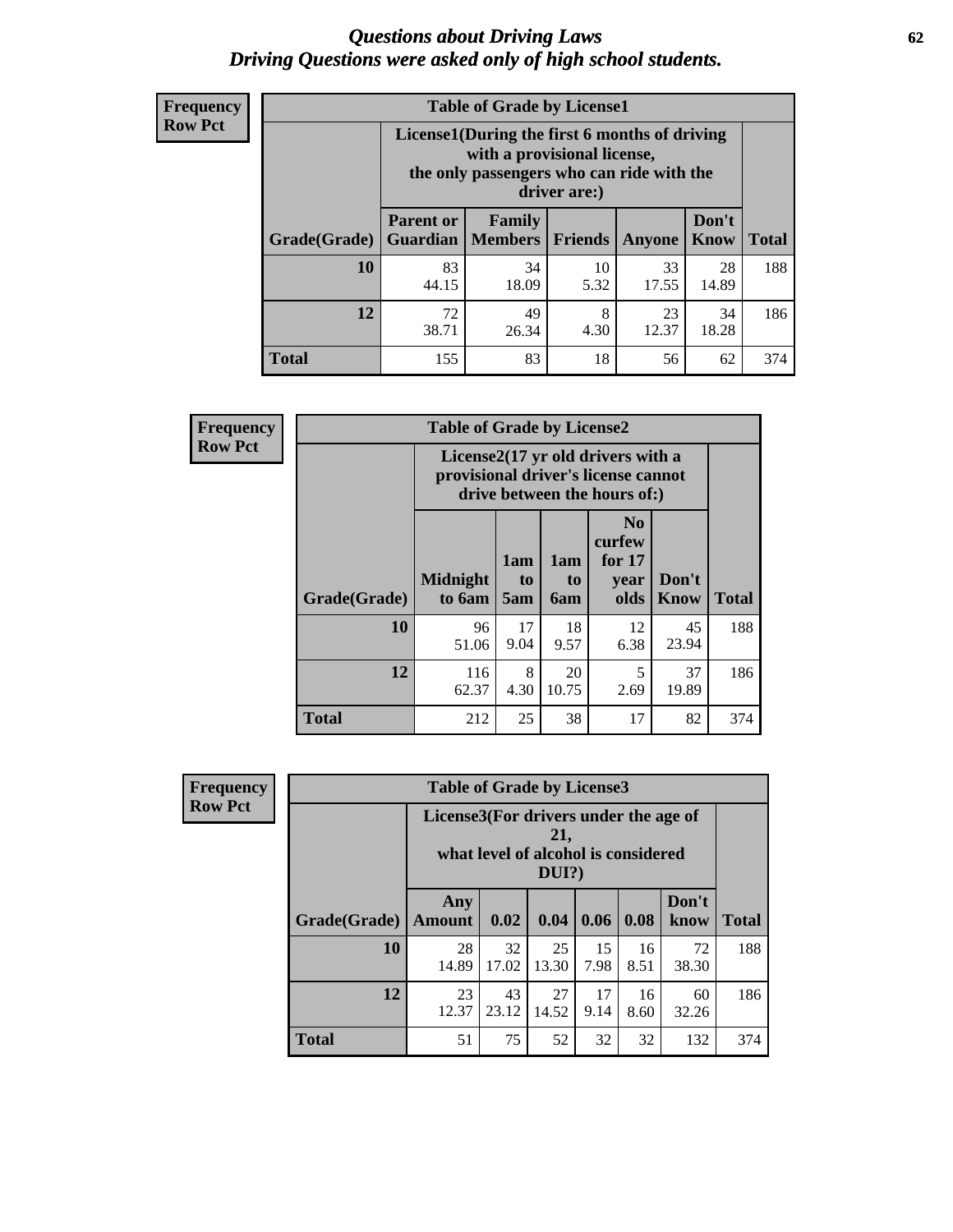#### *Questions about Driving Laws* **63** *Driving Questions were asked only of high school students.*

**Frequency Row Pct**

| <b>Table of Grade by License4</b> |              |                                                                                                                                                      |             |            |            |             |     |  |
|-----------------------------------|--------------|------------------------------------------------------------------------------------------------------------------------------------------------------|-------------|------------|------------|-------------|-----|--|
|                                   |              | License4(A driver under 21 automatically<br>loses his/her license if caught exceeding the<br>posted speet limit by:)                                 |             |            |            |             |     |  |
| Grade(Grade)                      | $15+$<br>mph | Can't<br>lose<br><b>Depends</b><br>license<br>$25+$<br>$35+$<br>Don't<br>for<br><b>on</b><br>speeding<br><b>Total</b><br>mph<br>know<br>mph<br>judge |             |            |            |             |     |  |
| 10                                | 32<br>17.02  | 16<br>8.51                                                                                                                                           | 29<br>15.43 | 18<br>9.57 | 15<br>7.98 | 78<br>41.49 | 188 |  |
| 12                                | 42<br>22.58  | 30<br>16.13                                                                                                                                          | 17<br>9.14  | 12<br>6.45 | 14<br>7.53 | 71<br>38.17 | 186 |  |
| <b>Total</b>                      | 74           | 46                                                                                                                                                   | 46          | 30         | 29         | 149         | 374 |  |

| Frequency      | <b>Table of Grade by License5</b> |             |                                                                                                                                      |                     |       |  |  |  |  |
|----------------|-----------------------------------|-------------|--------------------------------------------------------------------------------------------------------------------------------------|---------------------|-------|--|--|--|--|
| <b>Row Pct</b> |                                   |             | License5(A)<br>Georgia teenager<br>with family<br>connections or a<br>good lawyer can<br>break a teen<br>driving law and<br>license) | keep their driver's |       |  |  |  |  |
|                | Grade(Grade)                      | <b>Yes</b>  | N <sub>0</sub>                                                                                                                       | Don't<br>know       | Total |  |  |  |  |
|                | 10                                | 26<br>13.83 | 94<br>50.00                                                                                                                          | 68<br>36.17         | 188   |  |  |  |  |
|                | 12                                | 26<br>13.98 | 89<br>47.85                                                                                                                          | 71<br>38.17         | 186   |  |  |  |  |
|                | <b>Total</b>                      | 52          | 183                                                                                                                                  | 139                 | 374   |  |  |  |  |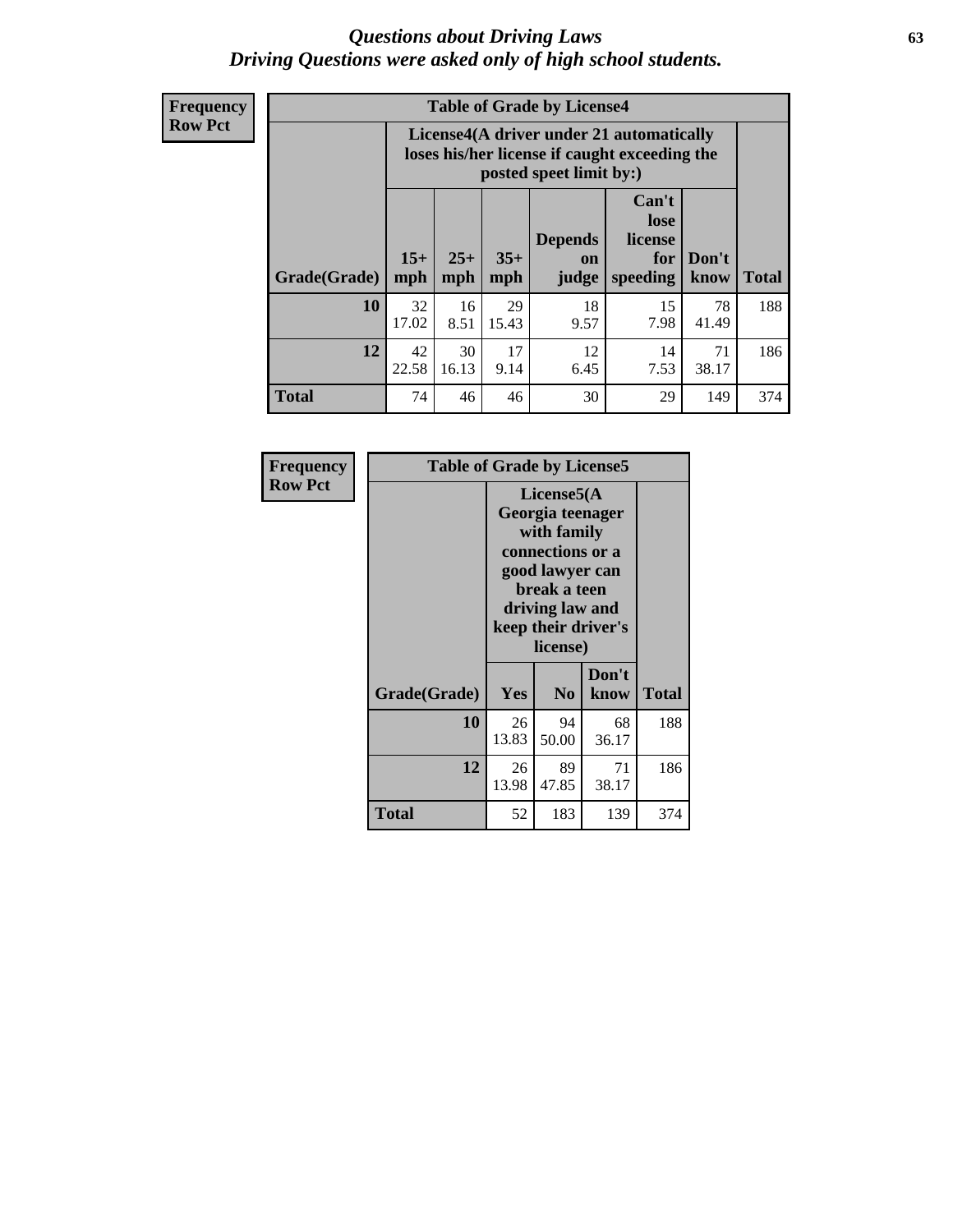#### *Questions about Driving Laws* **64** *Driving Questions were asked only of high school students.*

| <b>Frequency</b> | <b>Table of Grade by License6</b> |             |                                                                                                                           |                    |              |  |
|------------------|-----------------------------------|-------------|---------------------------------------------------------------------------------------------------------------------------|--------------------|--------------|--|
| <b>Row Pct</b>   |                                   |             | License <sub>6</sub> (I know a<br>friend or<br>classmate that<br>broke a teen<br>driving law,<br>keep his/her<br>license) | but was allowed to |              |  |
|                  | Grade(Grade)                      | Yes         | N <sub>0</sub>                                                                                                            | Don't<br>know      | <b>Total</b> |  |
|                  | 10                                | 22<br>11.70 | 108<br>57.45                                                                                                              | 58<br>30.85        | 188          |  |
|                  | 12                                | 32<br>17.20 | 96<br>51.61                                                                                                               | 58<br>31.18        | 186          |  |
|                  | Total                             | 54          | 204                                                                                                                       | 116                | 374          |  |

| Frequency      |              |                                                                             | <b>Table of Grade by License7</b>                                                             |                                                   |                        |              |  |  |  |
|----------------|--------------|-----------------------------------------------------------------------------|-----------------------------------------------------------------------------------------------|---------------------------------------------------|------------------------|--------------|--|--|--|
| <b>Row Pct</b> |              |                                                                             | License7(A student under the age of 18 cam loser<br>his/her driving privileges if he or she:) |                                                   |                        |              |  |  |  |
|                | Grade(Grade) | <b>Have</b><br>more than<br>10<br>unexcused<br>absences<br>per school<br>yr | Drop out<br>without  <br>graduating                                                           | <b>Bring</b><br>alcohol/drugs/weapon<br>to school | All of<br>the<br>above | <b>Total</b> |  |  |  |
|                | 10           | 33<br>17.55                                                                 | 17<br>9.04                                                                                    | 12<br>6.38                                        | 126<br>67.02           | 188          |  |  |  |
|                | 12           | 33<br>17.74                                                                 | 12<br>6.45                                                                                    | 15<br>8.06                                        | 126<br>67.74           | 186          |  |  |  |
|                | <b>Total</b> | 66                                                                          | 29                                                                                            | 27                                                | 252                    | 374          |  |  |  |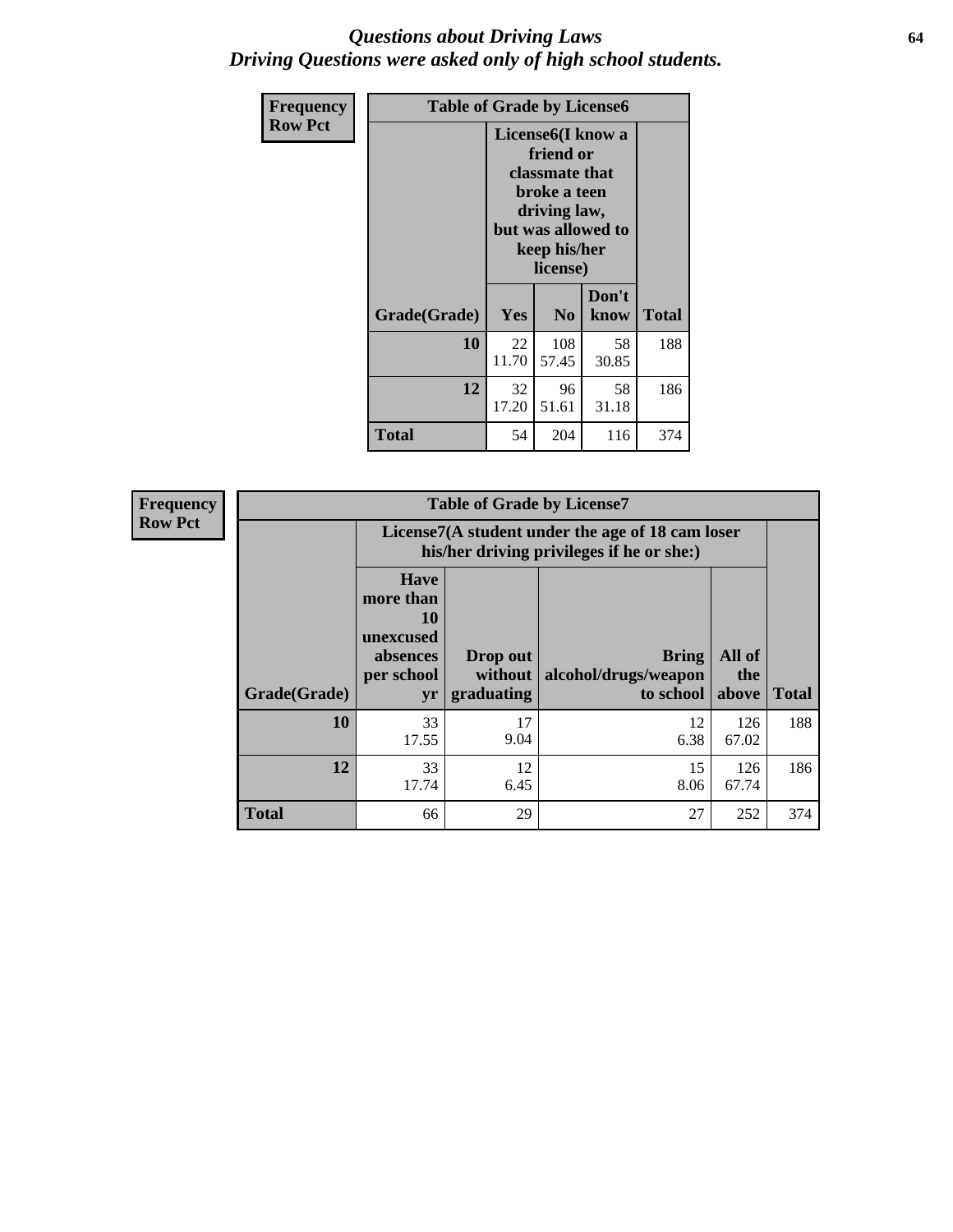# *Select Results by Gender* **65**

| Frequency      | <b>Table of SchoolClimate2 by Gender</b>          |                                 |             |              |  |
|----------------|---------------------------------------------------|---------------------------------|-------------|--------------|--|
| <b>Col Pct</b> | SchoolClimate2(I<br>feel successful at<br>school) | Gender(Gender)<br><b>Female</b> | <b>Male</b> | <b>Total</b> |  |
|                | <b>Strongly Agree</b>                             | 112<br>50.45                    | 63<br>41.45 | 175          |  |
|                | <b>Somewhat Agree</b>                             | 90<br>40.54                     | 78<br>51.32 | 168          |  |
|                | <b>Somewhat Disagree</b>                          | 14<br>6.31                      | 8<br>5.26   | 22           |  |
|                | <b>Strongly Disagree</b>                          | 6<br>2.70                       | 3<br>1.97   | 9            |  |
|                | <b>Total</b>                                      | 222                             | 152         | 374          |  |

| Frequency      | <b>Table of SchoolClimate6 by Gender</b>                 |                                 |             |              |  |
|----------------|----------------------------------------------------------|---------------------------------|-------------|--------------|--|
| <b>Col Pct</b> | <b>SchoolClimate6(Teachers</b><br>treat me with respect) | Gender(Gender)<br><b>Female</b> | <b>Male</b> | <b>Total</b> |  |
|                | <b>Strongly Agree</b>                                    | 62<br>27.93                     | 39<br>25.66 | 101          |  |
|                | <b>Somewhat Agree</b>                                    | 99<br>44.59                     | 76<br>50.00 | 175          |  |
|                | <b>Somewhat Disagree</b>                                 | 36<br>16.22                     | 26<br>17.11 | 62           |  |
|                | <b>Strongly Disagree</b>                                 | 25<br>11.26                     | 11<br>7.24  | 36           |  |
|                | <b>Total</b>                                             | 222                             | 152         | 374          |  |

| <b>Frequency</b> | <b>Table of SchoolClimate8 by Gender</b>                                             |                                 |             |              |
|------------------|--------------------------------------------------------------------------------------|---------------------------------|-------------|--------------|
| <b>Col Pct</b>   | <b>SchoolClimate8(Students</b><br>are frequently<br>recognized for good<br>behavior) | Gender(Gender)<br><b>Female</b> | <b>Male</b> | <b>Total</b> |
|                  | <b>Strongly Agree</b>                                                                | 42                              | 32          | 74           |
|                  |                                                                                      | 18.92                           | 21.05       |              |
|                  | <b>Somewhat Agree</b>                                                                | 92<br>41.44                     | 64<br>42.11 | 156          |
|                  | <b>Somewhat Disagree</b>                                                             | 52<br>23.42                     | 36<br>23.68 | 88           |
|                  | <b>Strongly Disagree</b>                                                             | 36<br>16.22                     | 20<br>13.16 | 56           |
|                  | Total                                                                                | 222                             | 152         | 374          |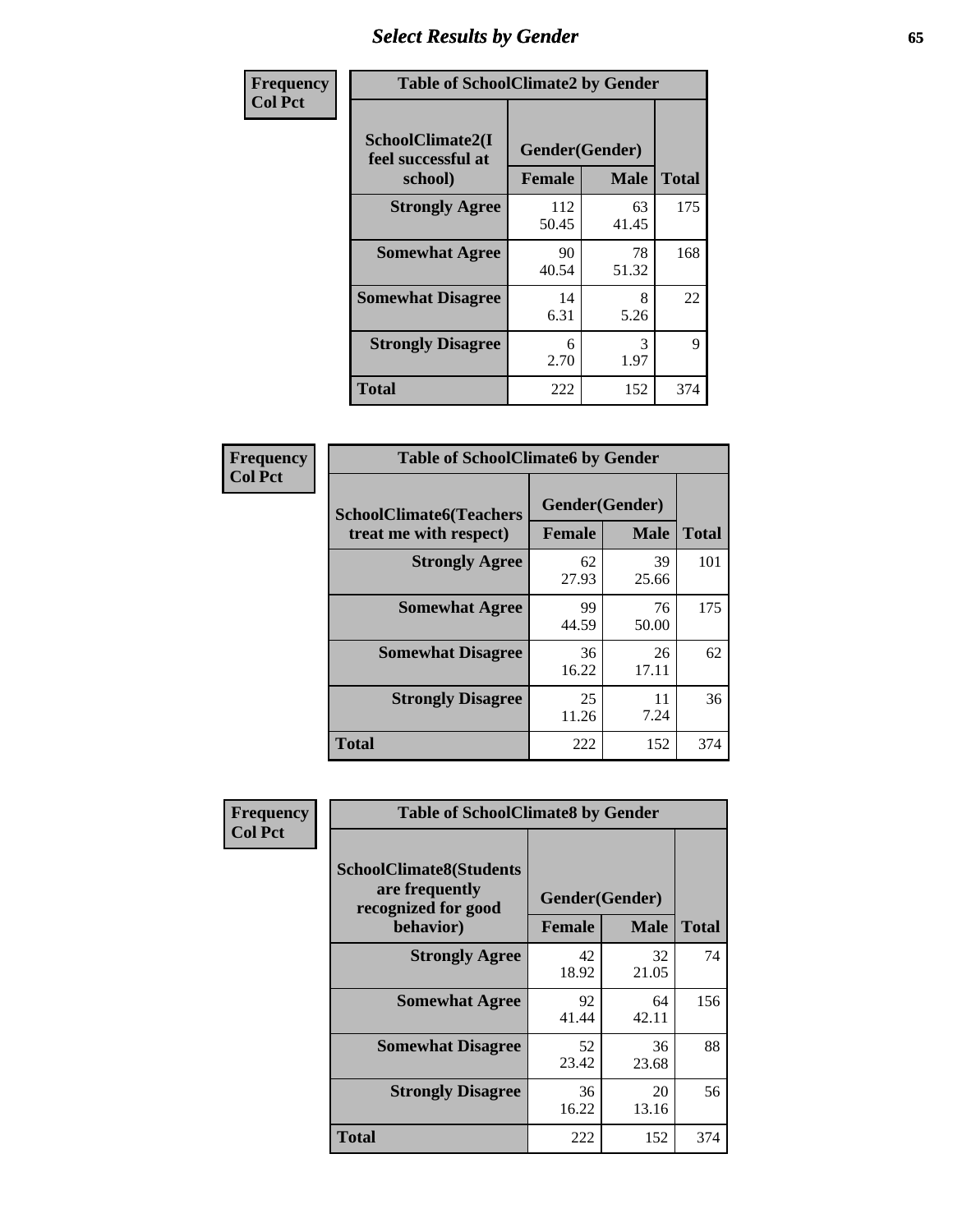# *Select Results by Gender* **66**

| Frequency      | <b>Table of Gender by Dropout</b> |                                                                        |                |              |
|----------------|-----------------------------------|------------------------------------------------------------------------|----------------|--------------|
| <b>Row Pct</b> |                                   | Dropout(I<br>have<br>thought<br>about<br>dropping<br>out of<br>school) |                |              |
|                | Gender(Gender)                    | Yes                                                                    | N <sub>0</sub> | <b>Total</b> |
|                | <b>Female</b>                     | 78<br>35.14                                                            | 144<br>64.86   | 222          |
|                | <b>Male</b>                       | 50<br>32.89                                                            | 102<br>67.11   | 152          |
|                | <b>Total</b>                      | 128                                                                    | 246            | 374          |

| <b>Frequency</b> |                        | <b>Table of Gender by Dropoutreason</b> |              |                                                                     |                                     |              |              |  |
|------------------|------------------------|-----------------------------------------|--------------|---------------------------------------------------------------------|-------------------------------------|--------------|--------------|--|
| <b>Row Pct</b>   |                        |                                         |              | Dropoutreason (If I dropped out the<br>reason would most likely be) |                                     |              |              |  |
|                  | <b>Gender</b> (Gender) | Won't<br>Drop<br>out                    | <b>Bored</b> | Family<br><b>Reasons</b>                                            | <b>Being</b><br><b>Bullied</b>      | <b>Other</b> | <b>Total</b> |  |
|                  | Female                 | 129<br>58.11                            | 33<br>14.86  | 22<br>9.91                                                          | $\mathcal{D}_{\mathcal{L}}$<br>0.90 | 36<br>16.22  | 222          |  |
|                  | <b>Male</b>            | 88<br>57.89                             | 27<br>17.76  | 9<br>5.92                                                           | 0<br>0.00                           | 28<br>18.42  | 152          |  |
|                  | <b>Total</b>           | 217                                     | 60           | 31                                                                  | $\overline{2}$                      | 64           | 374          |  |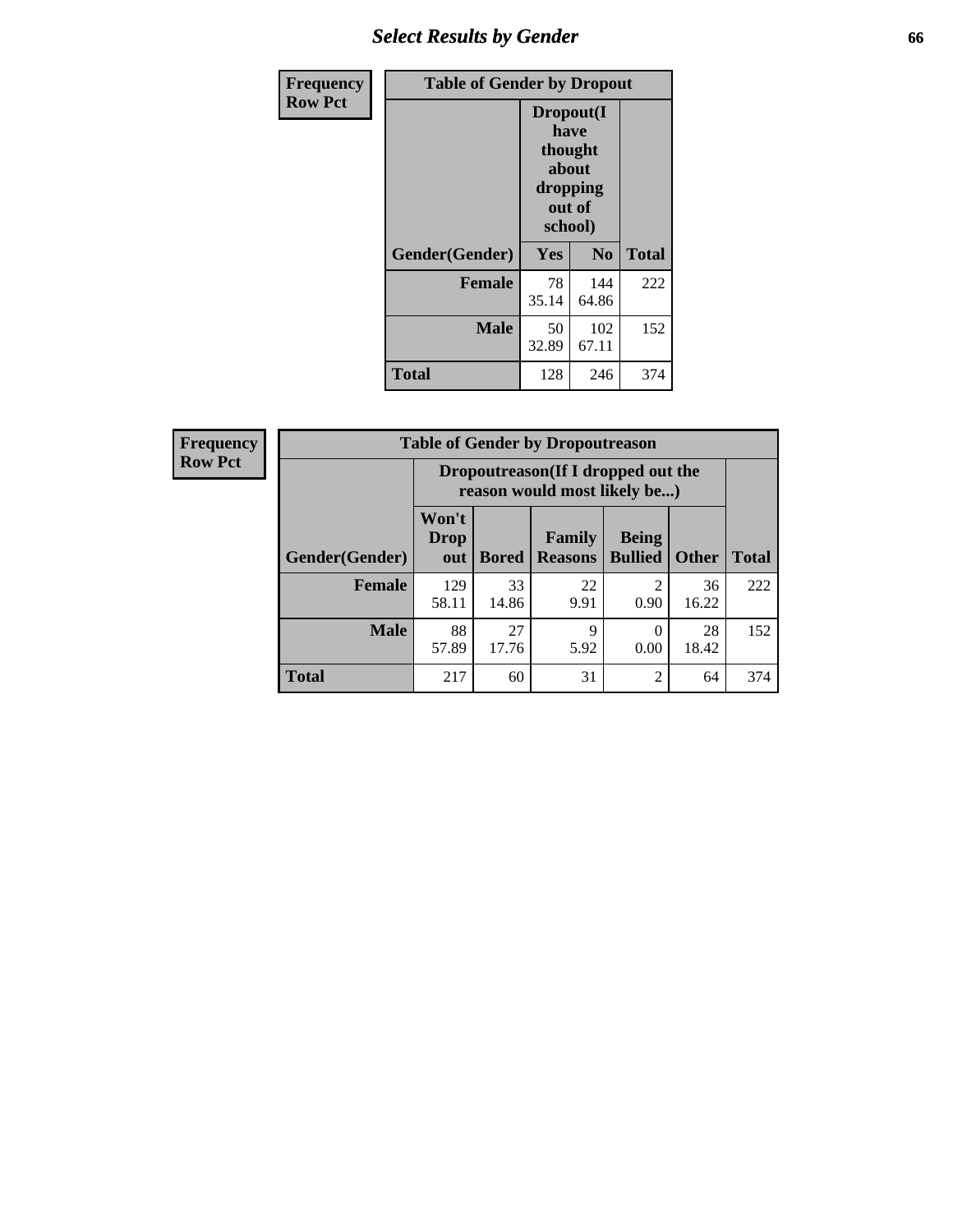*School Safety* **67**

| Frequency      | <b>Table of Gender by Bullied2</b> |                 |                |              |
|----------------|------------------------------------|-----------------|----------------|--------------|
| <b>Row Pct</b> |                                    | <b>Bullied2</b> |                |              |
|                | Gender(Gender)                     | Yes             | N <sub>0</sub> | <b>Total</b> |
|                | Female                             | 20<br>9.01      | 202<br>90.99   | 222          |
|                | <b>Male</b>                        | 11<br>7.24      | 141<br>92.76   | 152          |
|                | <b>Total</b>                       | 31              | 343            | 374          |

| Frequency      | <b>Table of Gender by Bulliedothers2</b> |                       |                |              |
|----------------|------------------------------------------|-----------------------|----------------|--------------|
| <b>Row Pct</b> |                                          | <b>Bulliedothers2</b> |                |              |
|                | Gender(Gender)                           | Yes                   | N <sub>0</sub> | <b>Total</b> |
|                | <b>Female</b>                            | 18<br>8.11            | 204<br>91.89   | 222          |
|                | Male                                     | 13<br>8.55            | 139<br>91.45   | 152          |
|                | <b>Total</b>                             | 31                    | 343            | 374          |

| <b>Frequency</b> | <b>Table of Gender by Weaponschool2</b> |               |                |              |
|------------------|-----------------------------------------|---------------|----------------|--------------|
| <b>Row Pct</b>   |                                         | Weaponschool2 |                |              |
|                  | Gender(Gender)                          | Yes           | N <sub>0</sub> | <b>Total</b> |
|                  | <b>Female</b>                           | 2<br>0.90     | 220<br>99.10   | 222          |
|                  | <b>Male</b>                             | 3<br>1.97     | 149<br>98.03   | 152          |
|                  | <b>Total</b>                            | 5             | 369            | 374          |

| Frequency      | <b>Table of Gender by Absentunsafe2</b> |               |                |              |
|----------------|-----------------------------------------|---------------|----------------|--------------|
| <b>Row Pct</b> |                                         | Absentunsafe2 |                |              |
|                | Gender(Gender)                          | Yes           | N <sub>0</sub> | <b>Total</b> |
|                | <b>Female</b>                           | 13<br>5.86    | 209<br>94.14   | 222          |
|                | <b>Male</b>                             | 2.63          | 148<br>97.37   | 152          |
|                | <b>Total</b>                            | 17            | 357            | 374          |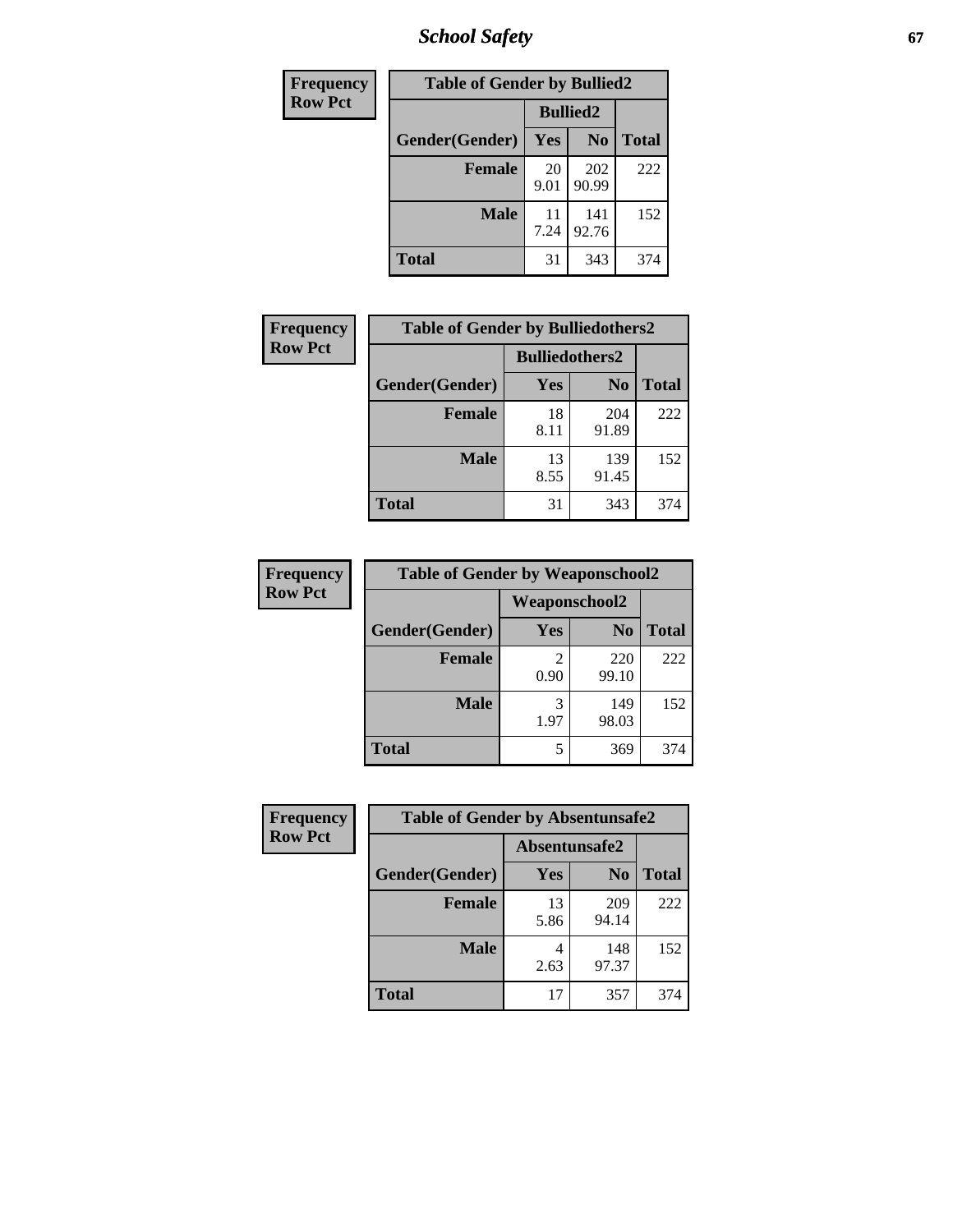*School Safety* **68**

| Frequency      | <b>Table of Gender by Gangself</b> |                                                                                                        |                |              |
|----------------|------------------------------------|--------------------------------------------------------------------------------------------------------|----------------|--------------|
| <b>Row Pct</b> |                                    | <b>Gangself</b> (I<br>have<br>participated<br>in illegal gang<br>activities in<br>the past 30<br>days) |                |              |
|                | Gender(Gender)                     | Yes                                                                                                    | N <sub>0</sub> | <b>Total</b> |
|                | <b>Female</b>                      | 6<br>2.70                                                                                              | 216<br>97.30   | 222          |
|                | <b>Male</b>                        | 15<br>9.87                                                                                             | 137<br>90.13   | 152          |
|                | <b>Total</b>                       | 21                                                                                                     | 353            | 374          |

| Frequency      | <b>Table of Gender by Gangpeers</b> |                                                                                                                             |                |              |
|----------------|-------------------------------------|-----------------------------------------------------------------------------------------------------------------------------|----------------|--------------|
| <b>Row Pct</b> |                                     | <b>Gangpeers</b> (I<br>have friends<br>who have<br>participated<br>in illegal gang<br>activities in<br>the past 30<br>days) |                |              |
|                | Gender(Gender)                      | Yes                                                                                                                         | N <sub>0</sub> | <b>Total</b> |
|                | <b>Female</b>                       | 96<br>43.24                                                                                                                 | 126<br>56.76   | 222          |
|                | <b>Male</b>                         | 74<br>48.68                                                                                                                 | 78<br>51.32    | 152          |
|                | <b>Total</b>                        | 170                                                                                                                         | 204            | 374          |

| Frequency      | <b>Table of Gender by Pickedon2</b> |             |                |              |
|----------------|-------------------------------------|-------------|----------------|--------------|
| <b>Row Pct</b> |                                     | Pickedon2   |                |              |
|                | Gender(Gender)                      | Yes         | N <sub>0</sub> | <b>Total</b> |
|                | <b>Female</b>                       | 57<br>25.68 | 165<br>74.32   | 222          |
|                | <b>Male</b>                         | 31<br>20.39 | 121<br>79.61   | 152          |
|                | <b>Total</b>                        | 88          | 286            | 374          |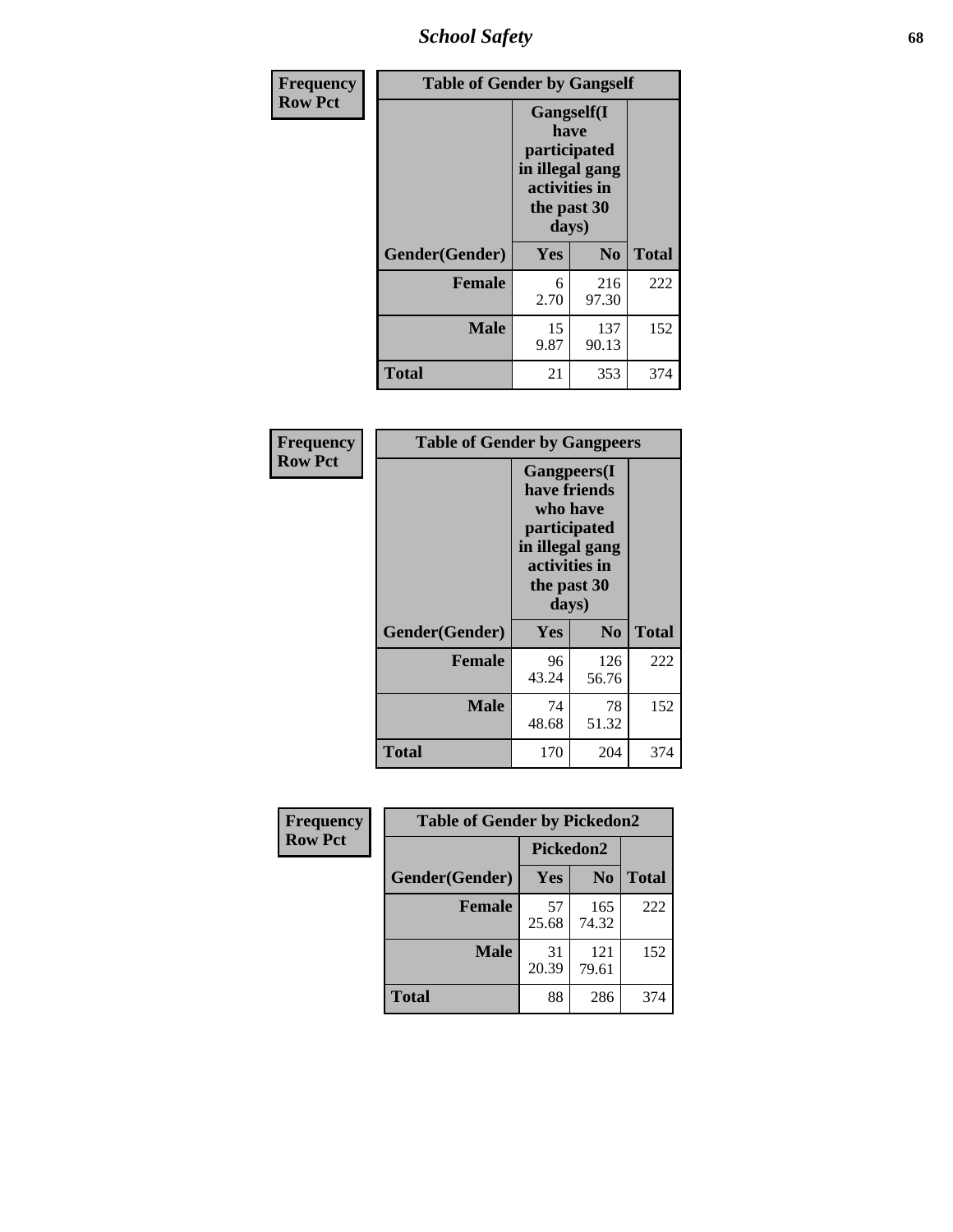*School Safety* **69**

| Frequency      | <b>Table of Gender by Safeschool2</b><br>Safeschool2 |              |                |              |  |
|----------------|------------------------------------------------------|--------------|----------------|--------------|--|
| <b>Row Pct</b> |                                                      |              |                |              |  |
|                | Gender(Gender)                                       | <b>Yes</b>   | N <sub>0</sub> | <b>Total</b> |  |
|                | <b>Female</b>                                        | 122<br>54.95 | 100<br>45.05   | 222          |  |
|                | <b>Male</b>                                          | 106<br>69.74 | 46<br>30.26    | 152          |  |
|                | <b>Total</b>                                         | 228          | 146            | 374          |  |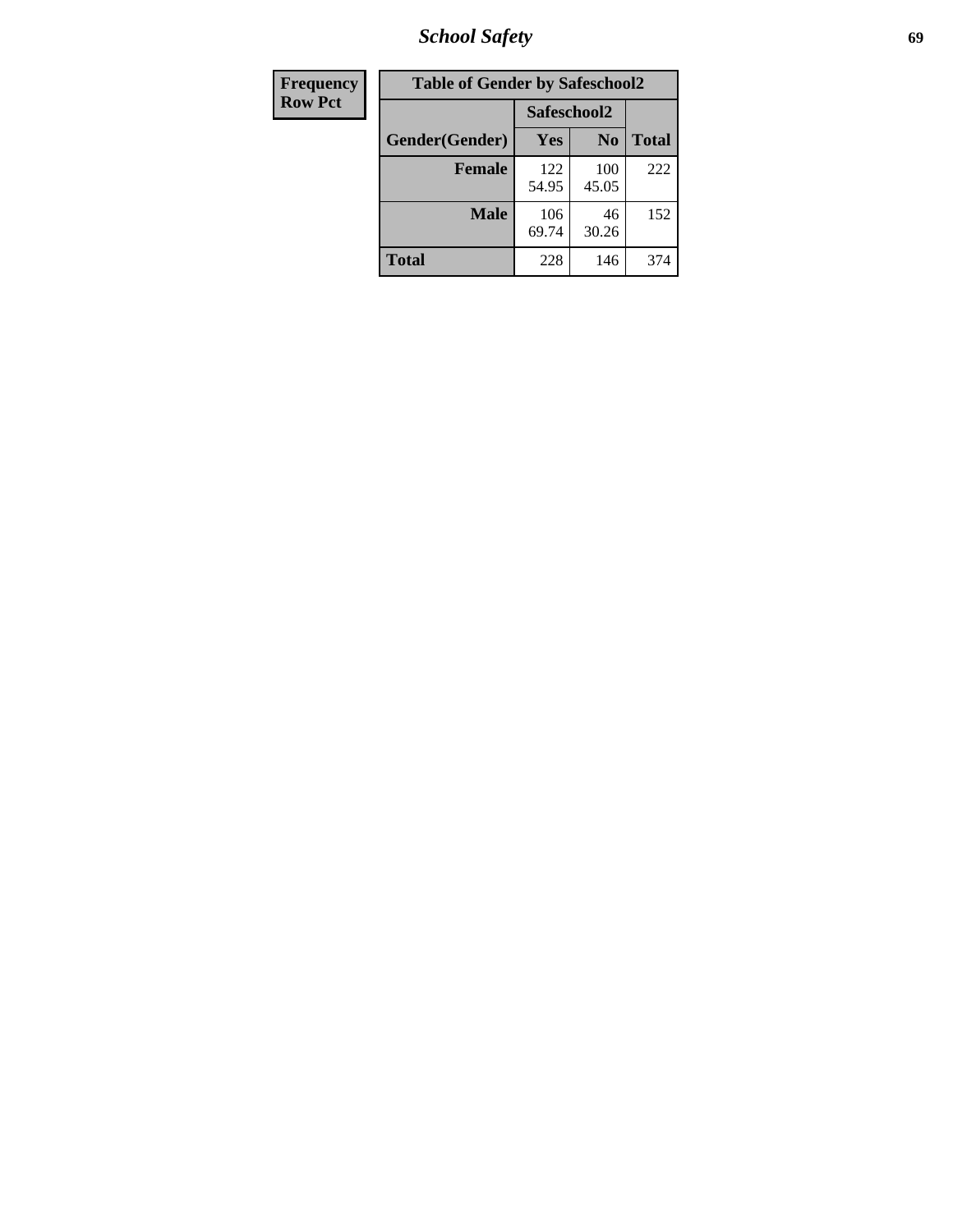# *Incidence of Drug Use* **70**

| <b>Frequency</b> | <b>Table of Gender by AlcoholAlt</b>     |             |                |              |  |
|------------------|------------------------------------------|-------------|----------------|--------------|--|
| <b>Row Pct</b>   | AlcoholAlt(Alcohol<br>use, past 30 days) |             |                |              |  |
|                  | Gender(Gender)                           | Yes         | N <sub>0</sub> | <b>Total</b> |  |
|                  | <b>Female</b>                            | 38<br>17.12 | 184<br>82.88   | 222          |  |
|                  | <b>Male</b>                              | 34<br>22.37 | 118<br>77.63   | 152          |  |
|                  | <b>Total</b>                             | 72          | 302            | 374          |  |

| <b>Frequency</b> | <b>Table of Gender by TobaccoAny</b> |                                          |                |              |  |
|------------------|--------------------------------------|------------------------------------------|----------------|--------------|--|
| <b>Row Pct</b>   |                                      | TobaccoAny(Tobacco<br>use, past 30 days) |                |              |  |
|                  | Gender(Gender)                       | Yes                                      | N <sub>0</sub> | <b>Total</b> |  |
|                  | <b>Female</b>                        | 10<br>4.50                               | 212<br>95.50   | 222          |  |
|                  | <b>Male</b>                          | 16<br>10.53                              | 136<br>89.47   | 152          |  |
|                  | <b>Total</b>                         | 26                                       | 348            | 374          |  |

| <b>Frequency</b> | <b>Table of Gender by MarijuanaAlt</b> |                    |                        |              |  |
|------------------|----------------------------------------|--------------------|------------------------|--------------|--|
| <b>Row Pct</b>   |                                        | use, past 30 days) | MarijuanaAlt(Marijuana |              |  |
|                  | Gender(Gender)                         | <b>Yes</b>         | N <sub>0</sub>         | <b>Total</b> |  |
|                  | <b>Female</b>                          | 15<br>6.76         | 207<br>93.24           | 222          |  |
|                  | <b>Male</b>                            | 25<br>16.45        | 127<br>83.55           | 152          |  |
|                  | <b>Total</b>                           | 40                 | 334                    | 374          |  |

| <b>Frequency</b> | <b>Table of Gender by OtherDrugAny</b> |                                                      |                |              |  |
|------------------|----------------------------------------|------------------------------------------------------|----------------|--------------|--|
| <b>Row Pct</b>   |                                        | <b>OtherDrugAny(Other</b><br>drug use, past 30 days) |                |              |  |
|                  | Gender(Gender)                         | <b>Yes</b>                                           | N <sub>0</sub> | <b>Total</b> |  |
|                  | <b>Female</b>                          | 8<br>3.60                                            | 214<br>96.40   | 222          |  |
|                  | <b>Male</b>                            | 6<br>3.95                                            | 146<br>96.05   | 152          |  |
|                  | <b>Total</b>                           | 14                                                   | 360            | 374          |  |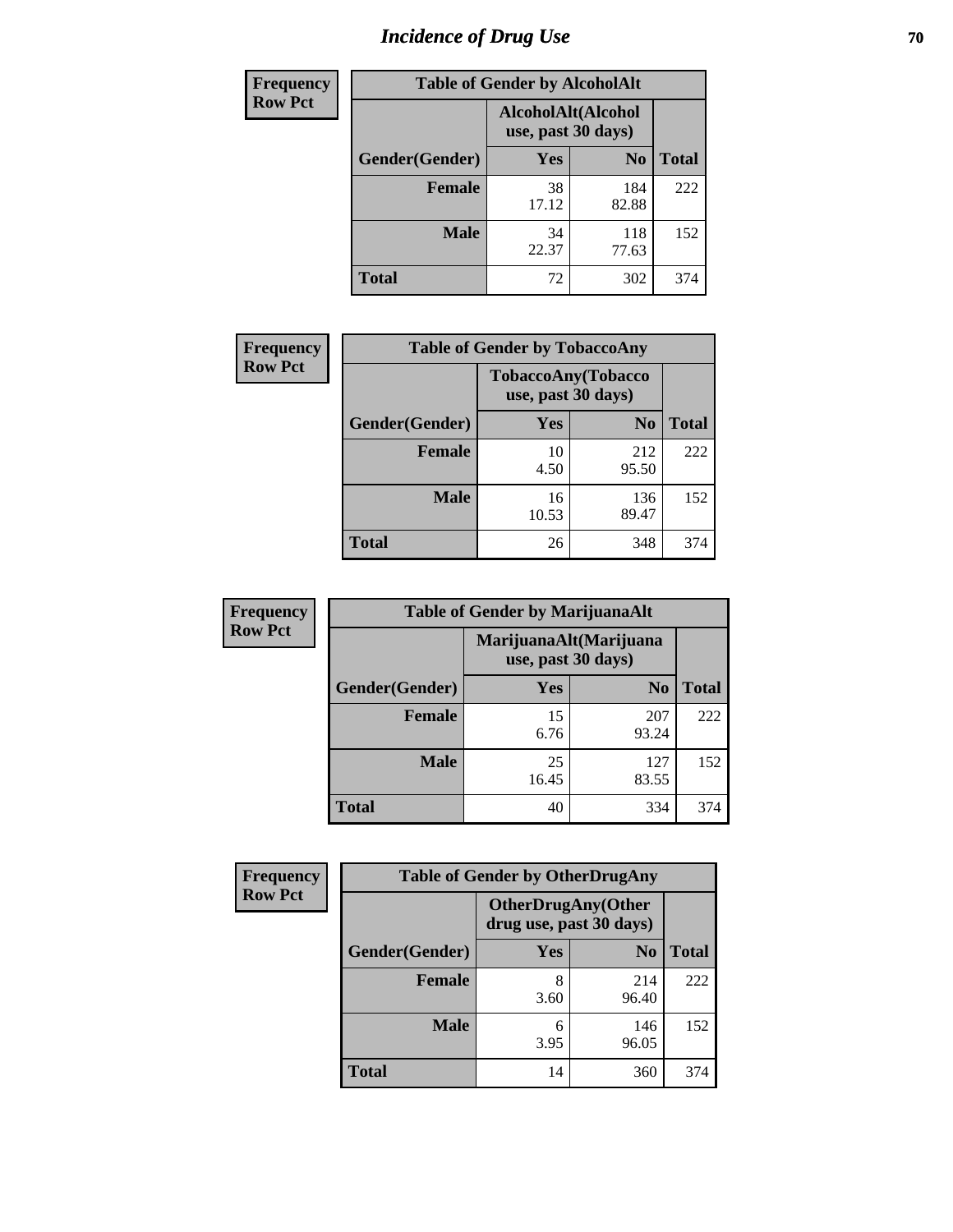### *Average Age at Onset of Use* **71** *Results for "Average Age at Onset of Use" questions exclude students who said they did not use that substance*

#### **Gender=Female**

| <b>Variable</b>                 | Label                                                              | <b>Mean</b> |
|---------------------------------|--------------------------------------------------------------------|-------------|
| Alcoholinit2                    | I started using alcohol when I was                                 | 13.89       |
| Cigarettesinit2                 | I started smoking tobacco when I was                               | 14.46       |
| Smokelessinit2                  | I started chewing tobacco when I was                               | 13.67       |
| Marijuanainit2                  | I started using marijuana when I was                               | 14.86       |
| Cocaineinit2                    | I started using cocaine when I was                                 |             |
| Inhalantsinit2                  | I started using inhalants when I was                               | 11.67       |
| Steroidsinit2                   | I started using steroids when I was                                |             |
| Ecstasyinit2                    | I started using ecstasy when I was                                 | 16.00       |
| Methinit2                       | I started using methamphetamines when I was                        |             |
| Hallucinogensinit2              | I started using hallucinogens when I was                           |             |
| Prescription in it <sub>2</sub> | I started using prescription drugs not prescribed to me when I was | 12.25       |

#### **Gender=Male**

| <b>Variable</b>       | Label                                                              | <b>Mean</b> |
|-----------------------|--------------------------------------------------------------------|-------------|
| Alcoholinit2          | I started using alcohol when I was                                 | 13.27       |
| Cigarettesinit2       | I started smoking tobacco when I was                               | 14.54       |
| Smokelessinit2        | I started chewing tobacco when I was                               | 11.00       |
| Marijuanainit2        | I started using marijuana when I was                               | 13.79       |
| Cocaineinit2          | I started using cocaine when I was                                 | 8.00        |
| Inhalantsinit2        | I started using inhalants when I was                               | 8.00        |
| Steroidsinit2         | I started using steroids when I was                                | 8.00        |
| Ecstasyinit2          | I started using ecstasy when I was                                 | 8.00        |
| Methinit <sub>2</sub> | I started using methamphetamines when I was                        | 8.00        |
| Hallucinogensinit2    | I started using hallucinogens when I was                           | 8.00        |
| Prescriptioninit2     | I started using prescription drugs not prescribed to me when I was | 11.00       |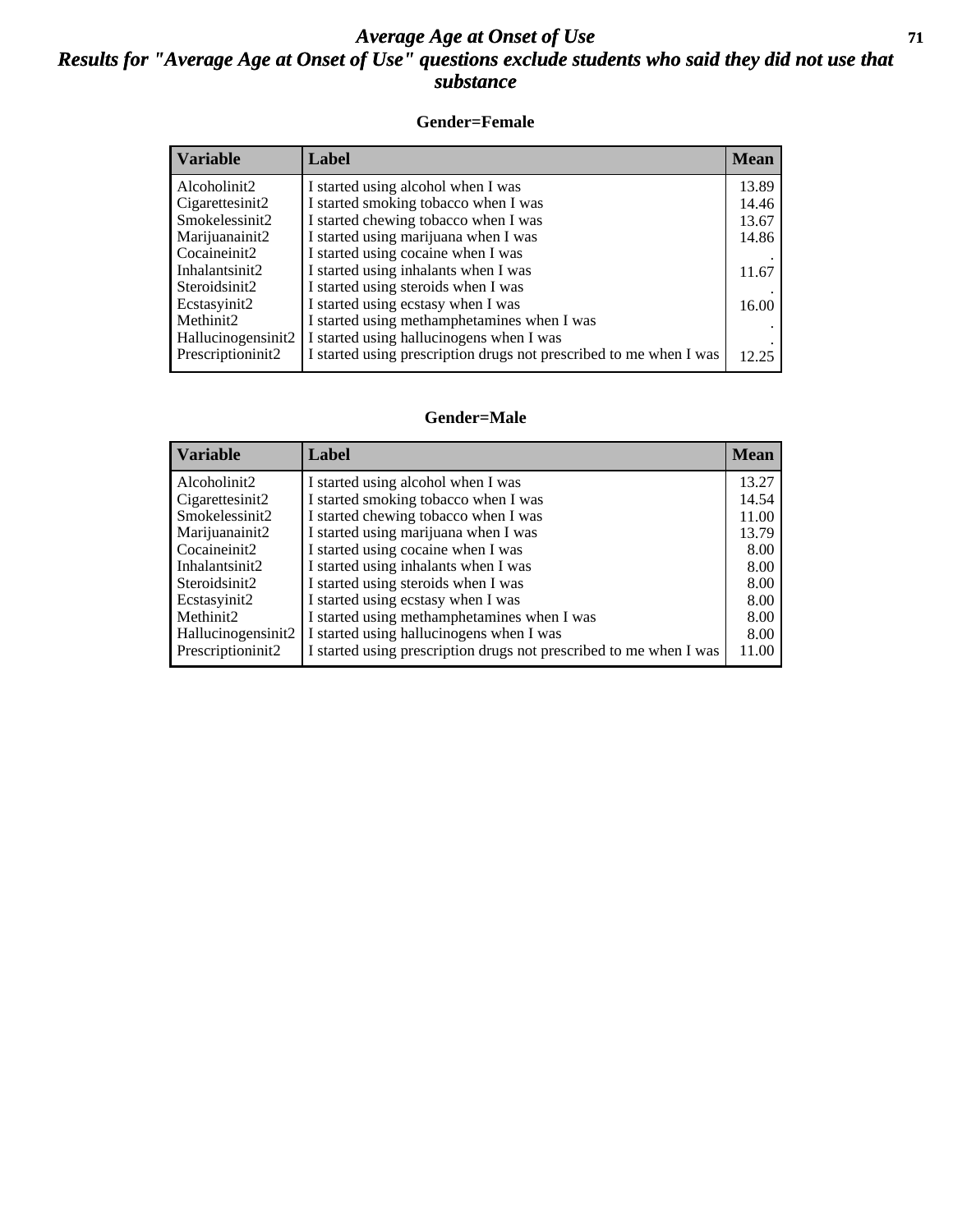# *I Think These Drugs are Harmful* **72**

| Frequency      | <b>Table of Gender by Alcoholharmdich</b> |                  |                               |              |
|----------------|-------------------------------------------|------------------|-------------------------------|--------------|
| <b>Row Pct</b> |                                           | think alcohol is | Alcoholharmdich(I<br>harmful) |              |
|                | Gender(Gender)                            | <b>Yes</b>       | N <sub>0</sub>                | <b>Total</b> |
|                | Female                                    | 180<br>81.08     | 42<br>18.92                   | 222          |
|                | <b>Male</b>                               | 122<br>80.26     | 30<br>19.74                   | 152          |
|                | <b>Total</b>                              | 302              | 72                            | 374          |

| Frequency      | <b>Table of Gender by Tobaccoharmdich</b> |                  |                               |              |  |
|----------------|-------------------------------------------|------------------|-------------------------------|--------------|--|
| <b>Row Pct</b> |                                           | think tobacco is | Tobaccoharmdich(I<br>harmful) |              |  |
|                | Gender(Gender)                            | <b>Yes</b>       | N <sub>0</sub>                | <b>Total</b> |  |
|                | <b>Female</b>                             | 194<br>87.39     | 28<br>12.61                   | 222          |  |
|                | <b>Male</b>                               | 134<br>88.16     | 18<br>11.84                   | 152          |  |
|                | <b>Total</b>                              | 328              | 46                            | 374          |  |

| Frequency      | <b>Table of Gender by Marijuanaharmdich</b> |                                                       |                |              |  |
|----------------|---------------------------------------------|-------------------------------------------------------|----------------|--------------|--|
| <b>Row Pct</b> |                                             | Marijuanaharmdich(I<br>think marijuana is<br>harmful) |                |              |  |
|                | Gender(Gender)                              | <b>Yes</b>                                            | N <sub>0</sub> | <b>Total</b> |  |
|                | <b>Female</b>                               | 166<br>74.77                                          | 56<br>25.23    | 222          |  |
|                | <b>Male</b>                                 | 107<br>70.39                                          | 45<br>29.61    | 152          |  |
|                | <b>Total</b>                                | 273                                                   | 101            | 374          |  |

| Frequency      | <b>Table of Gender by Otherdrugharmdich</b> |                                                          |                |              |  |
|----------------|---------------------------------------------|----------------------------------------------------------|----------------|--------------|--|
| <b>Row Pct</b> |                                             | Otherdrugharmdich(I<br>think other drugs are<br>harmful) |                |              |  |
|                | Gender(Gender)                              | <b>Yes</b>                                               | N <sub>0</sub> | <b>Total</b> |  |
|                | <b>Female</b>                               | 192<br>86.49                                             | 30<br>13.51    | 222          |  |
|                | <b>Male</b>                                 | 137<br>90.13                                             | 15<br>9.87     | 152          |  |
|                | <b>Total</b>                                | 329                                                      | 45             | 374          |  |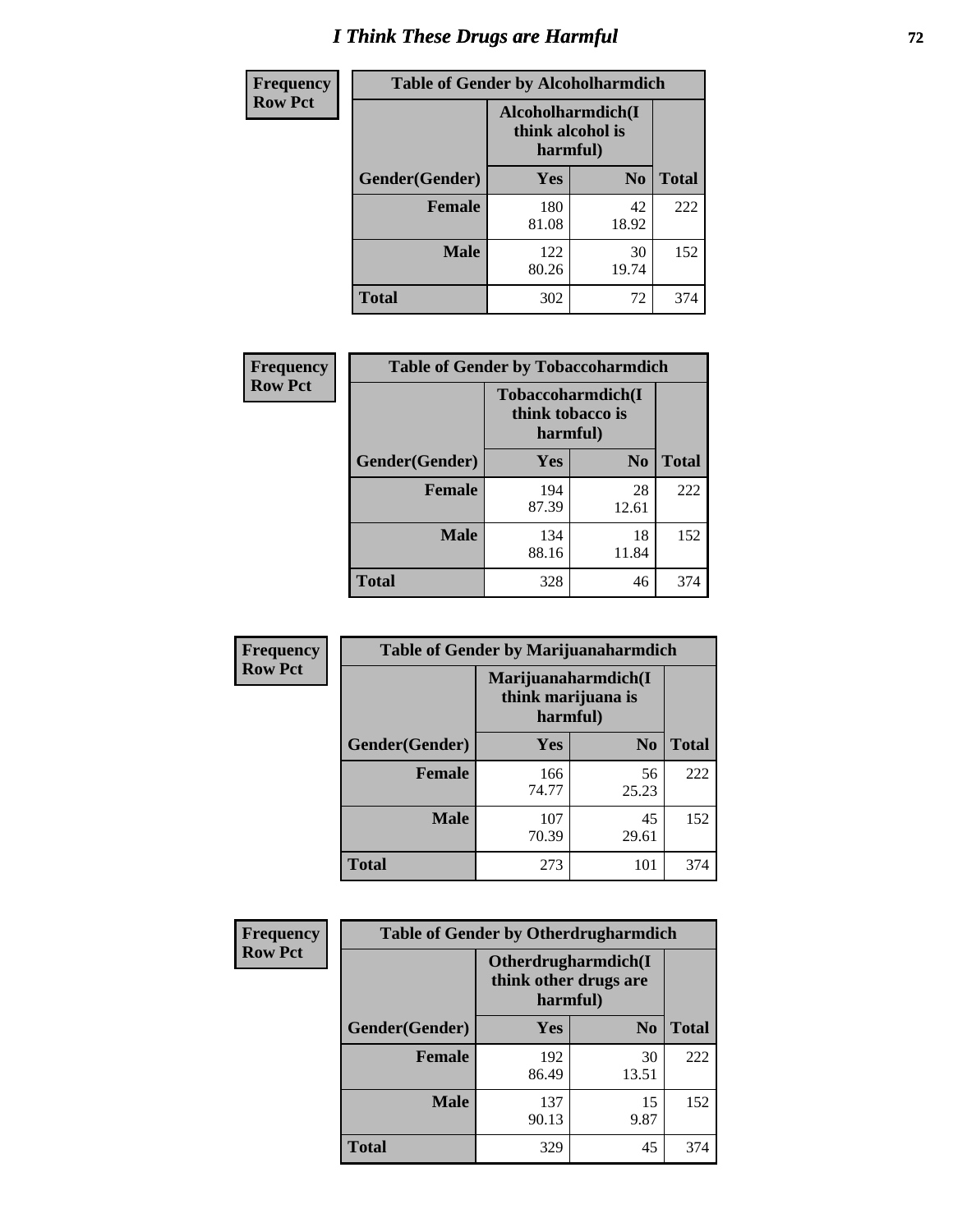| <b>Frequency</b> | <b>Table of Gender by Alcohollocation1</b> |                                                               |              |              |
|------------------|--------------------------------------------|---------------------------------------------------------------|--------------|--------------|
| <b>Row Pct</b>   |                                            | <b>Alcohollocation1(Places</b><br><b>Friends Use Alcohol)</b> |              |              |
|                  | Gender(Gender)                             |                                                               | Do Not Use   | <b>Total</b> |
|                  | <b>Female</b>                              | 122<br>54.95                                                  | 100<br>45.05 | 222          |
|                  | <b>Male</b>                                | 92<br>60.53                                                   | 60<br>39.47  | 152          |
|                  | <b>Total</b>                               | 214                                                           | 160          | 374          |

| <b>Frequency</b> | <b>Table of Gender by Alcohollocation2</b> |              |                                                               |              |
|------------------|--------------------------------------------|--------------|---------------------------------------------------------------|--------------|
| <b>Row Pct</b>   |                                            |              | <b>Alcohollocation2(Places</b><br><b>Friends Use Alcohol)</b> |              |
|                  | Gender(Gender)                             |              | Home                                                          | <b>Total</b> |
|                  | <b>Female</b>                              | 133<br>59.91 | 89<br>40.09                                                   | 222          |
|                  | <b>Male</b>                                | 95<br>62.50  | 57<br>37.50                                                   | 152          |
|                  | <b>Total</b>                               | 228          | 146                                                           | 374          |

| Frequency      | <b>Table of Gender by Alcohollocation3</b> |                                                               |               |              |
|----------------|--------------------------------------------|---------------------------------------------------------------|---------------|--------------|
| <b>Row Pct</b> |                                            | <b>Alcohollocation3(Places</b><br><b>Friends Use Alcohol)</b> |               |              |
|                | Gender(Gender)                             |                                                               | <b>School</b> | <b>Total</b> |
|                | <b>Female</b>                              | 203<br>91.44                                                  | 19<br>8.56    | 222          |
|                | <b>Male</b>                                | 136<br>89.47                                                  | 16<br>10.53   | 152          |
|                | <b>Total</b>                               | 339                                                           | 35            | 374          |

| Frequency      | <b>Table of Gender by Alcohollocation4</b> |                                                               |             |              |  |
|----------------|--------------------------------------------|---------------------------------------------------------------|-------------|--------------|--|
| <b>Row Pct</b> |                                            | <b>Alcohollocation4(Places</b><br><b>Friends Use Alcohol)</b> |             |              |  |
|                | Gender(Gender)                             |                                                               | Car         | <b>Total</b> |  |
|                | Female                                     | 180<br>81.08                                                  | 42<br>18.92 | 222          |  |
|                | <b>Male</b>                                | 122<br>80.26                                                  | 30<br>19.74 | 152          |  |
|                | <b>Total</b>                               | 302                                                           | 72          | 374          |  |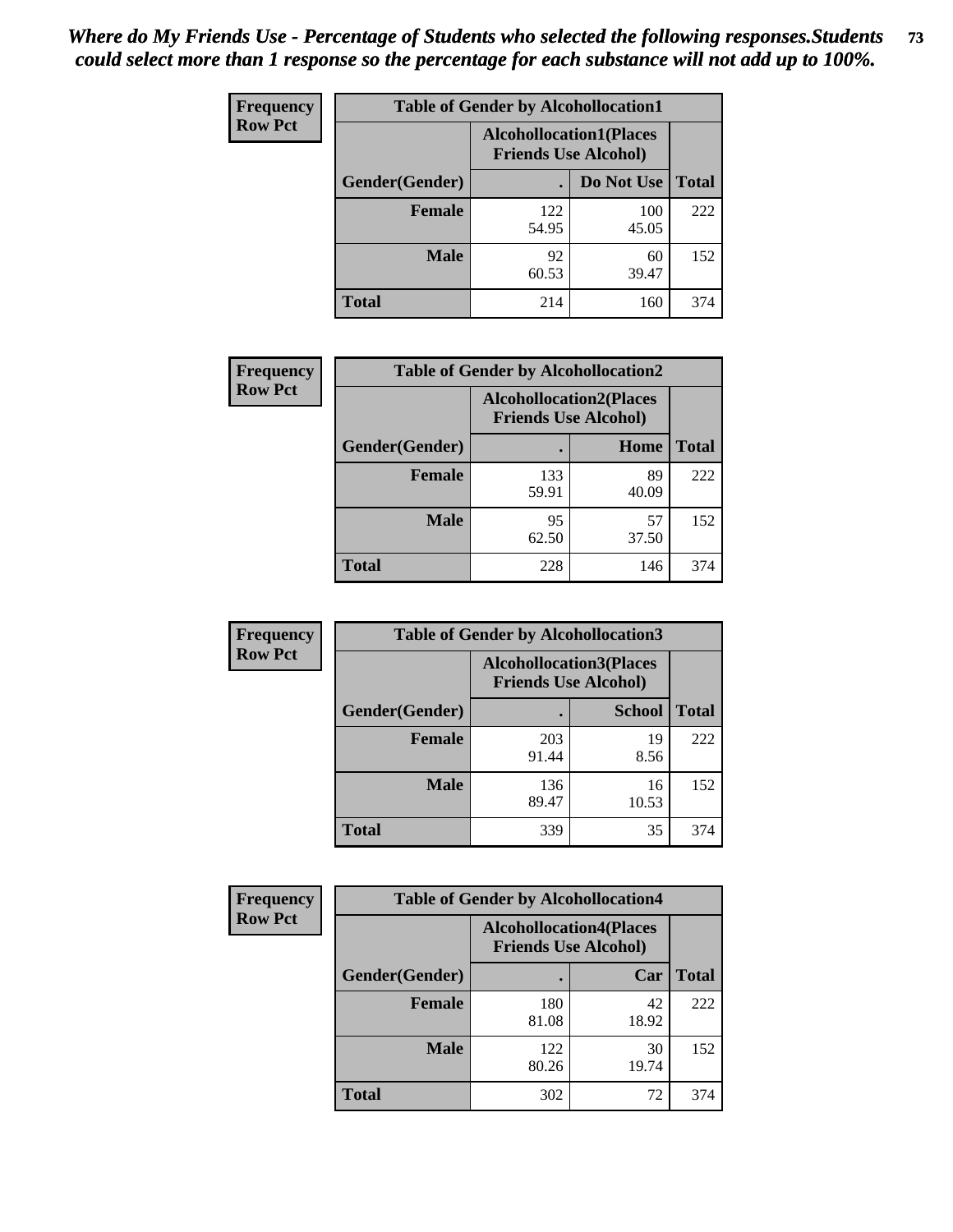| <b>Frequency</b> | <b>Table of Gender by Alcohollocation5</b> |                                                                |                                 |              |
|------------------|--------------------------------------------|----------------------------------------------------------------|---------------------------------|--------------|
| <b>Row Pct</b>   |                                            | <b>Alcohollocation5</b> (Places<br><b>Friends Use Alcohol)</b> |                                 |              |
|                  | <b>Gender</b> (Gender)                     |                                                                | <b>Friend's</b><br><b>House</b> | <b>Total</b> |
|                  | <b>Female</b>                              | 139<br>62.61                                                   | 83<br>37.39                     | 222          |
|                  | <b>Male</b>                                | 87<br>57.24                                                    | 65<br>42.76                     | 152          |
|                  | <b>Total</b>                               | 226                                                            | 148                             | 374          |

| Frequency      | <b>Table of Gender by Alcohollocation6</b> |                                                               |              |              |
|----------------|--------------------------------------------|---------------------------------------------------------------|--------------|--------------|
| <b>Row Pct</b> |                                            | <b>Alcohollocation6(Places</b><br><b>Friends Use Alcohol)</b> |              |              |
|                | Gender(Gender)                             |                                                               | <b>Other</b> | <b>Total</b> |
|                | <b>Female</b>                              | 163<br>73.42                                                  | 59<br>26.58  | 222          |
|                | <b>Male</b>                                | 107<br>70.39                                                  | 45<br>29.61  | 152          |
|                | <b>Total</b>                               | 270                                                           | 104          | 374          |

| Frequency      | <b>Table of Gender by Tobaccolocation1</b> |                                                               |              |              |  |
|----------------|--------------------------------------------|---------------------------------------------------------------|--------------|--------------|--|
| <b>Row Pct</b> |                                            | <b>Tobaccolocation1(Places</b><br><b>Friends Use Tobacco)</b> |              |              |  |
|                | Gender(Gender)                             |                                                               | Do Not Use   | <b>Total</b> |  |
|                | Female                                     | 65<br>29.28                                                   | 157<br>70.72 | 222          |  |
|                | <b>Male</b>                                | 65<br>42.76                                                   | 87<br>57.24  | 152          |  |
|                | <b>Total</b>                               | 130                                                           | 244          | 374          |  |

| <b>Frequency</b> | <b>Table of Gender by Tobaccolocation2</b> |                                                               |             |              |
|------------------|--------------------------------------------|---------------------------------------------------------------|-------------|--------------|
| <b>Row Pct</b>   |                                            | <b>Tobaccolocation2(Places</b><br><b>Friends Use Tobacco)</b> |             |              |
|                  | Gender(Gender)                             |                                                               | Home        | <b>Total</b> |
|                  | Female                                     | 173<br>77.93                                                  | 49<br>22.07 | 222          |
|                  | <b>Male</b>                                | 110<br>72.37                                                  | 42<br>27.63 | 152          |
|                  | <b>Total</b>                               | 283                                                           | 91          | 374          |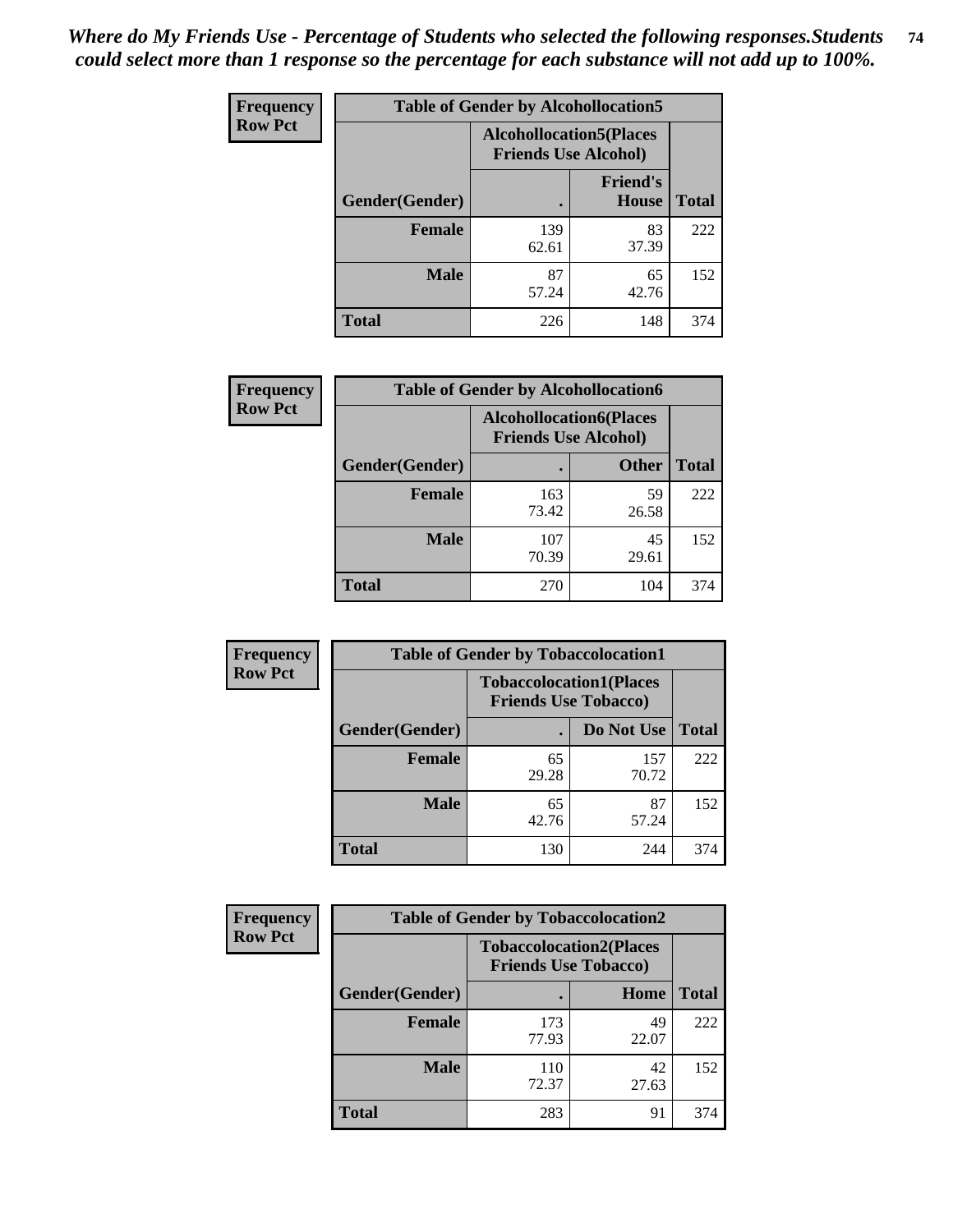| <b>Frequency</b> | <b>Table of Gender by Tobaccolocation3</b> |                                                               |               |              |  |
|------------------|--------------------------------------------|---------------------------------------------------------------|---------------|--------------|--|
| <b>Row Pct</b>   |                                            | <b>Tobaccolocation3(Places</b><br><b>Friends Use Tobacco)</b> |               |              |  |
|                  | Gender(Gender)                             |                                                               | <b>School</b> | <b>Total</b> |  |
|                  | <b>Female</b>                              | 195<br>87.84                                                  | 27<br>12.16   | 222          |  |
|                  | <b>Male</b>                                | 124<br>81.58                                                  | 28<br>18.42   | 152          |  |
|                  | <b>Total</b>                               | 319                                                           | 55            | 374          |  |

| <b>Frequency</b> | <b>Table of Gender by Tobaccolocation4</b> |              |                                                               |              |
|------------------|--------------------------------------------|--------------|---------------------------------------------------------------|--------------|
| <b>Row Pct</b>   |                                            |              | <b>Tobaccolocation4(Places</b><br><b>Friends Use Tobacco)</b> |              |
|                  | Gender(Gender)                             | с            | Car                                                           | <b>Total</b> |
|                  | Female                                     | 185<br>83.33 | 37<br>16.67                                                   | 222          |
|                  | <b>Male</b>                                | 121<br>79.61 | 31<br>20.39                                                   | 152          |
|                  | <b>Total</b>                               | 306          | 68                                                            | 374          |

| <b>Frequency</b> | <b>Table of Gender by Tobaccolocation5</b> |                                                               |                                 |              |
|------------------|--------------------------------------------|---------------------------------------------------------------|---------------------------------|--------------|
| <b>Row Pct</b>   |                                            | <b>Tobaccolocation5(Places</b><br><b>Friends Use Tobacco)</b> |                                 |              |
|                  | Gender(Gender)                             |                                                               | <b>Friend's</b><br><b>House</b> | <b>Total</b> |
|                  | <b>Female</b>                              | 176<br>79.28                                                  | 46<br>20.72                     | 222          |
|                  | <b>Male</b>                                | 113<br>74.34                                                  | 39<br>25.66                     | 152          |
|                  | <b>Total</b>                               | 289                                                           | 85                              | 374          |

| <b>Frequency</b> |                | <b>Table of Gender by Tobaccolocation6</b>                    |              |              |
|------------------|----------------|---------------------------------------------------------------|--------------|--------------|
| <b>Row Pct</b>   |                | <b>Tobaccolocation6(Places</b><br><b>Friends Use Tobacco)</b> |              |              |
|                  | Gender(Gender) |                                                               | <b>Other</b> | <b>Total</b> |
|                  | <b>Female</b>  | 183<br>82.43                                                  | 39<br>17.57  | 222          |
|                  | <b>Male</b>    | 111<br>73.03                                                  | 41<br>26.97  | 152          |
|                  | <b>Total</b>   | 294                                                           | 80           | 374          |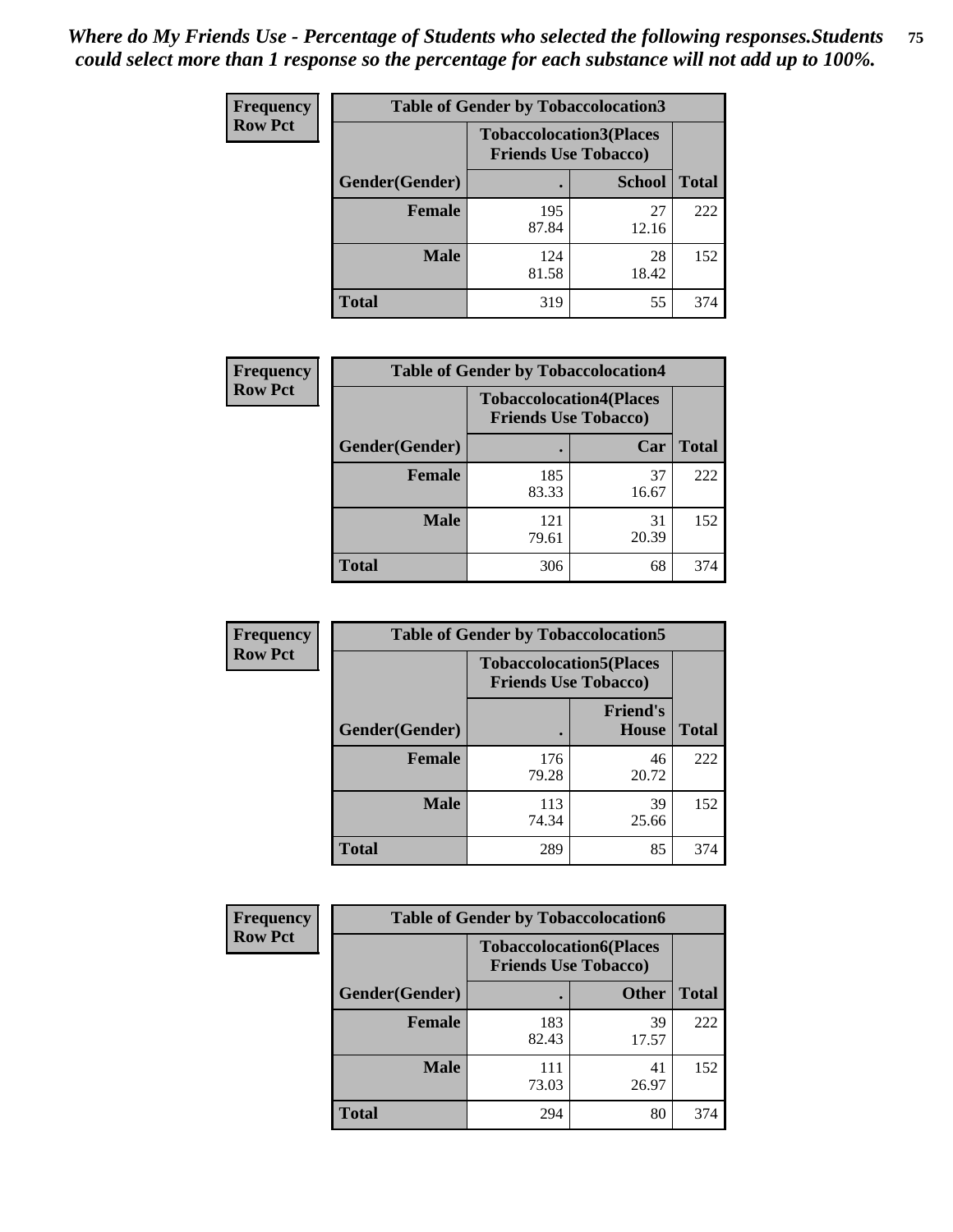| <b>Frequency</b> | <b>Table of Gender by Marijuanalocation1</b> |                                                                    |              |              |
|------------------|----------------------------------------------|--------------------------------------------------------------------|--------------|--------------|
| <b>Row Pct</b>   |                                              | <b>Marijuanalocation1(Places</b><br><b>Friends Use Marijuana</b> ) |              |              |
|                  | Gender(Gender)                               |                                                                    | Do Not Use   | <b>Total</b> |
|                  | <b>Female</b>                                | 96<br>43.24                                                        | 126<br>56.76 | 222          |
|                  | <b>Male</b>                                  | 86<br>56.58                                                        | 66<br>43.42  | 152          |
|                  | <b>Total</b>                                 | 182                                                                | 192          | 374          |

| <b>Frequency</b> | <b>Table of Gender by Marijuanalocation2</b> |                                                                    |             |              |
|------------------|----------------------------------------------|--------------------------------------------------------------------|-------------|--------------|
| <b>Row Pct</b>   |                                              | <b>Marijuanalocation2(Places</b><br><b>Friends Use Marijuana</b> ) |             |              |
|                  | Gender(Gender)                               |                                                                    | Home        | <b>Total</b> |
|                  | <b>Female</b>                                | 154<br>69.37                                                       | 68<br>30.63 | 222          |
|                  | <b>Male</b>                                  | 95<br>62.50                                                        | 57<br>37.50 | 152          |
|                  | <b>Total</b>                                 | 249                                                                | 125         | 374          |

| Frequency      | <b>Table of Gender by Marijuanalocation3</b> |              |                                                                    |              |  |
|----------------|----------------------------------------------|--------------|--------------------------------------------------------------------|--------------|--|
| <b>Row Pct</b> |                                              |              | <b>Marijuanalocation3(Places</b><br><b>Friends Use Marijuana</b> ) |              |  |
|                | Gender(Gender)                               |              | <b>School</b>                                                      | <b>Total</b> |  |
|                | Female                                       | 182<br>81.98 | 40<br>18.02                                                        | 222          |  |
|                | <b>Male</b>                                  | 123<br>80.92 | 29<br>19.08                                                        | 152          |  |
|                | <b>Total</b>                                 | 305          | 69                                                                 | 374          |  |

| <b>Frequency</b> | <b>Table of Gender by Marijuanalocation4</b> |                                |                                  |              |  |
|------------------|----------------------------------------------|--------------------------------|----------------------------------|--------------|--|
| <b>Row Pct</b>   |                                              | <b>Friends Use Marijuana</b> ) | <b>Marijuanalocation4(Places</b> |              |  |
|                  | Gender(Gender)                               |                                | Car                              | <b>Total</b> |  |
|                  | <b>Female</b>                                | 163<br>73.42                   | 59<br>26.58                      | 222          |  |
|                  | <b>Male</b>                                  | 101<br>66.45                   | 51<br>33.55                      | 152          |  |
|                  | <b>Total</b>                                 | 264                            | 110                              | 374          |  |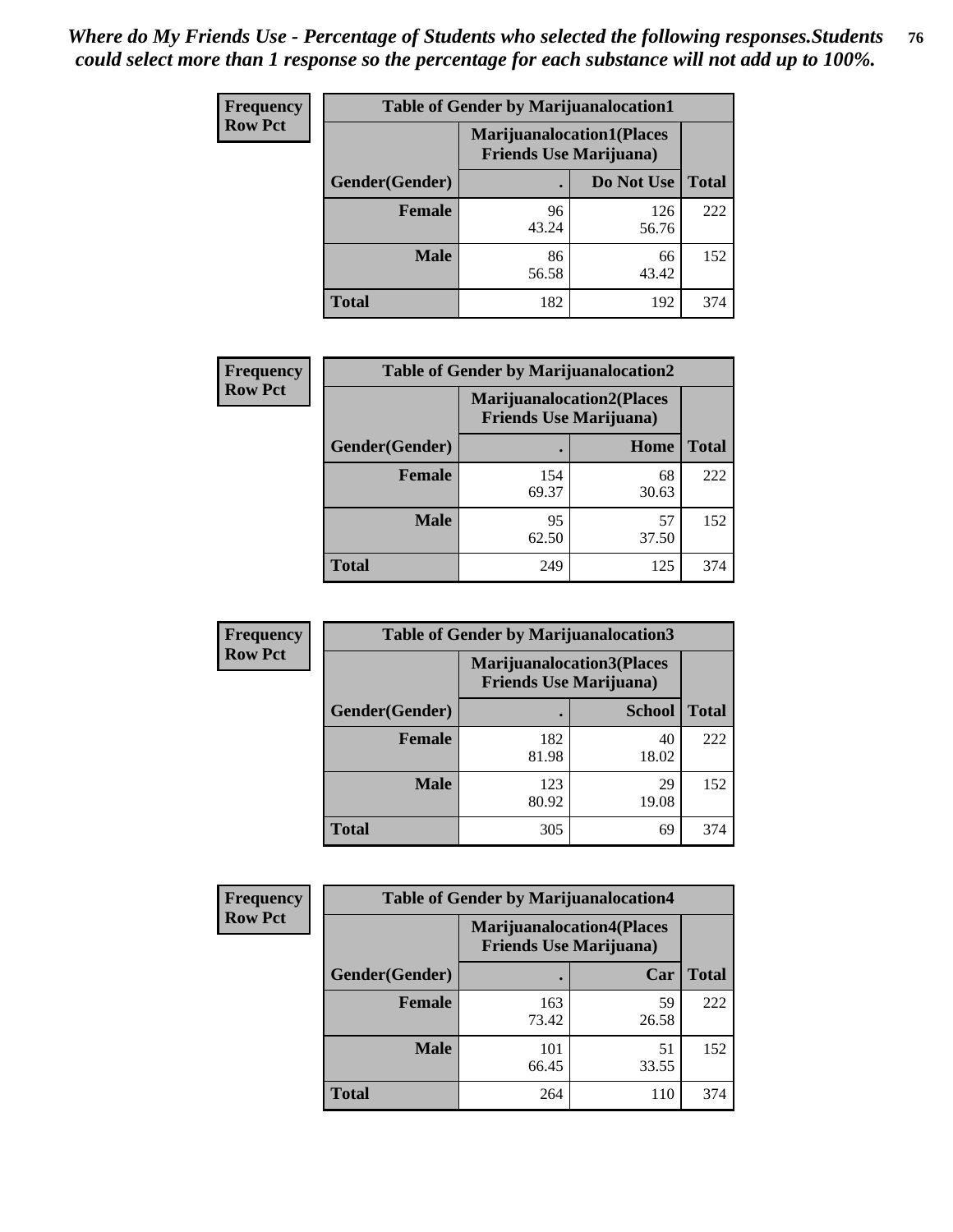| <b>Frequency</b> | <b>Table of Gender by Marijuanalocation5</b> |                                                                     |                                 |              |
|------------------|----------------------------------------------|---------------------------------------------------------------------|---------------------------------|--------------|
| <b>Row Pct</b>   |                                              | <b>Marijuanalocation5</b> (Places<br><b>Friends Use Marijuana</b> ) |                                 |              |
|                  | Gender(Gender)                               |                                                                     | <b>Friend's</b><br><b>House</b> | <b>Total</b> |
|                  | <b>Female</b>                                | 148<br>66.67                                                        | 74<br>33.33                     | 222          |
|                  | <b>Male</b>                                  | 90<br>59.21                                                         | 62<br>40.79                     | 152          |
|                  | <b>Total</b>                                 | 238                                                                 | 136                             | 374          |

| <b>Frequency</b> | <b>Table of Gender by Marijuanalocation6</b> |                                |                                  |              |
|------------------|----------------------------------------------|--------------------------------|----------------------------------|--------------|
| <b>Row Pct</b>   |                                              | <b>Friends Use Marijuana</b> ) | <b>Marijuanalocation6(Places</b> |              |
|                  | <b>Gender</b> (Gender)                       |                                | <b>Other</b>                     | <b>Total</b> |
|                  | Female                                       | 170<br>76.58                   | 52<br>23.42                      | 222          |
|                  | <b>Male</b>                                  | 93<br>61.18                    | 59<br>38.82                      | 152          |
|                  | Total                                        | 263                            | 111                              | 374          |

| <b>Frequency</b> | <b>Table of Gender by Otherdruglocation1</b> |                                            |                                  |              |
|------------------|----------------------------------------------|--------------------------------------------|----------------------------------|--------------|
| <b>Row Pct</b>   |                                              | <b>Friends Use Other Illegal</b><br>Drugs) | <b>Otherdruglocation1(Places</b> |              |
|                  | Gender(Gender)                               |                                            | Do Not Use                       | <b>Total</b> |
|                  | Female                                       | 39<br>17.57                                | 183<br>82.43                     | 222          |
|                  | <b>Male</b>                                  | 32<br>21.05                                | 120<br>78.95                     | 152          |
|                  | <b>Total</b>                                 | 71                                         | 303                              | 374          |

| <b>Frequency</b> | <b>Table of Gender by Otherdruglocation2</b> |                                            |                                  |              |
|------------------|----------------------------------------------|--------------------------------------------|----------------------------------|--------------|
| <b>Row Pct</b>   |                                              | <b>Friends Use Other Illegal</b><br>Drugs) | <b>Otherdruglocation2(Places</b> |              |
|                  | Gender(Gender)                               |                                            | Home                             | <b>Total</b> |
|                  | Female                                       | 199<br>89.64                               | 23<br>10.36                      | 222          |
|                  | <b>Male</b>                                  | 134<br>88.16                               | 18<br>11.84                      | 152          |
|                  | <b>Total</b>                                 | 333                                        | 41                               | 374          |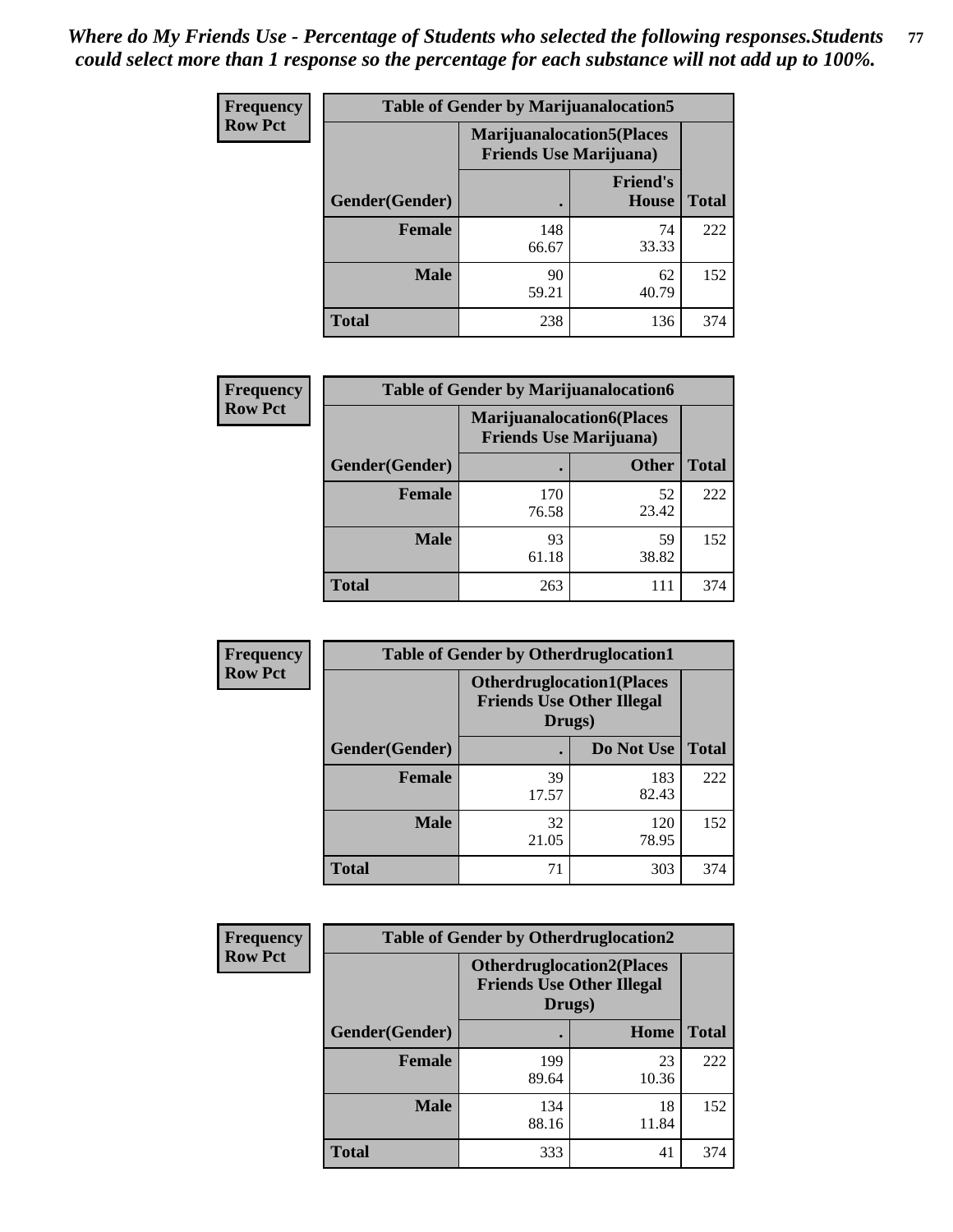| <b>Frequency</b> | <b>Table of Gender by Otherdruglocation3</b> |                                                                                |               |              |
|------------------|----------------------------------------------|--------------------------------------------------------------------------------|---------------|--------------|
| <b>Row Pct</b>   |                                              | <b>Otherdruglocation3(Places</b><br><b>Friends Use Other Illegal</b><br>Drugs) |               |              |
|                  | Gender(Gender)                               |                                                                                | <b>School</b> | <b>Total</b> |
|                  | <b>Female</b>                                | 203<br>91.44                                                                   | 19<br>8.56    | 222          |
|                  | <b>Male</b>                                  | 142<br>93.42                                                                   | 10<br>6.58    | 152          |
|                  | <b>Total</b>                                 | 345                                                                            | 29            | 374          |

| Frequency      | <b>Table of Gender by Otherdruglocation4</b> |                                                                                |             |              |
|----------------|----------------------------------------------|--------------------------------------------------------------------------------|-------------|--------------|
| <b>Row Pct</b> |                                              | <b>Otherdruglocation4(Places</b><br><b>Friends Use Other Illegal</b><br>Drugs) |             |              |
|                | Gender(Gender)                               |                                                                                | Car         | <b>Total</b> |
|                | Female                                       | 201<br>90.54                                                                   | 21<br>9.46  | 222          |
|                | <b>Male</b>                                  | 134<br>88.16                                                                   | 18<br>11.84 | 152          |
|                | <b>Total</b>                                 | 335                                                                            | 39          | 374          |

| Frequency      | <b>Table of Gender by Otherdruglocation5</b> |                                                                                |                                 |              |
|----------------|----------------------------------------------|--------------------------------------------------------------------------------|---------------------------------|--------------|
| <b>Row Pct</b> |                                              | <b>Otherdruglocation5(Places</b><br><b>Friends Use Other Illegal</b><br>Drugs) |                                 |              |
|                | Gender(Gender)                               |                                                                                | <b>Friend's</b><br><b>House</b> | <b>Total</b> |
|                | <b>Female</b>                                | 198<br>89.19                                                                   | 24<br>10.81                     | 222          |
|                | <b>Male</b>                                  | 134<br>88.16                                                                   | 18<br>11.84                     | 152          |
|                | <b>Total</b>                                 | 332                                                                            | 42                              | 374          |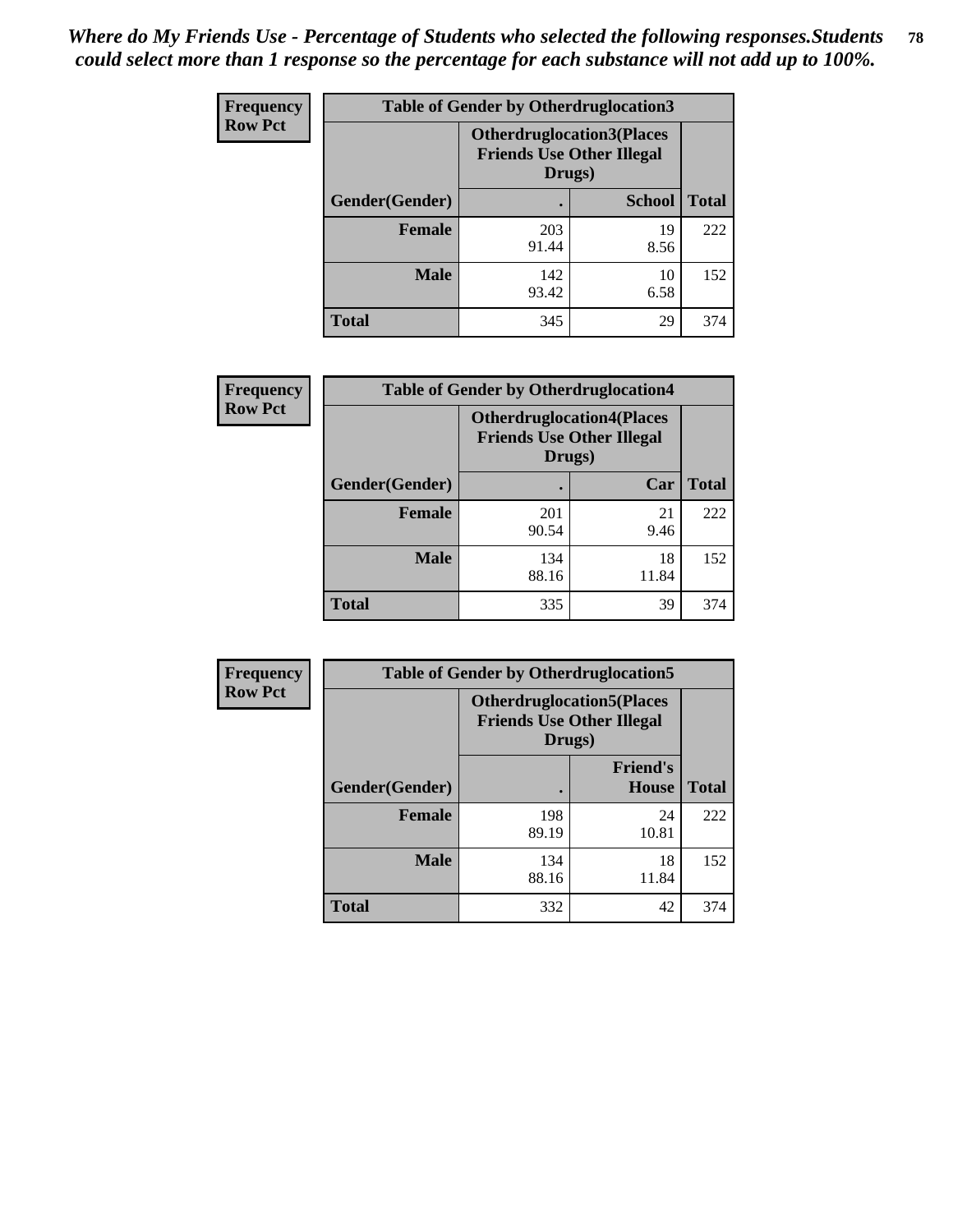| Frequency      | <b>Table of Gender by Otherdruglocation6</b> |                                                                                |              |              |
|----------------|----------------------------------------------|--------------------------------------------------------------------------------|--------------|--------------|
| <b>Row Pct</b> |                                              | <b>Otherdruglocation6(Places</b><br><b>Friends Use Other Illegal</b><br>Drugs) |              |              |
|                | Gender(Gender)                               |                                                                                | <b>Other</b> | <b>Total</b> |
|                | Female                                       | 195<br>87.84                                                                   | 27<br>12.16  | 222          |
|                | <b>Male</b>                                  | 133<br>87.50                                                                   | 19<br>12.50  | 152          |
|                | <b>Total</b>                                 | 328                                                                            | 46           | 374          |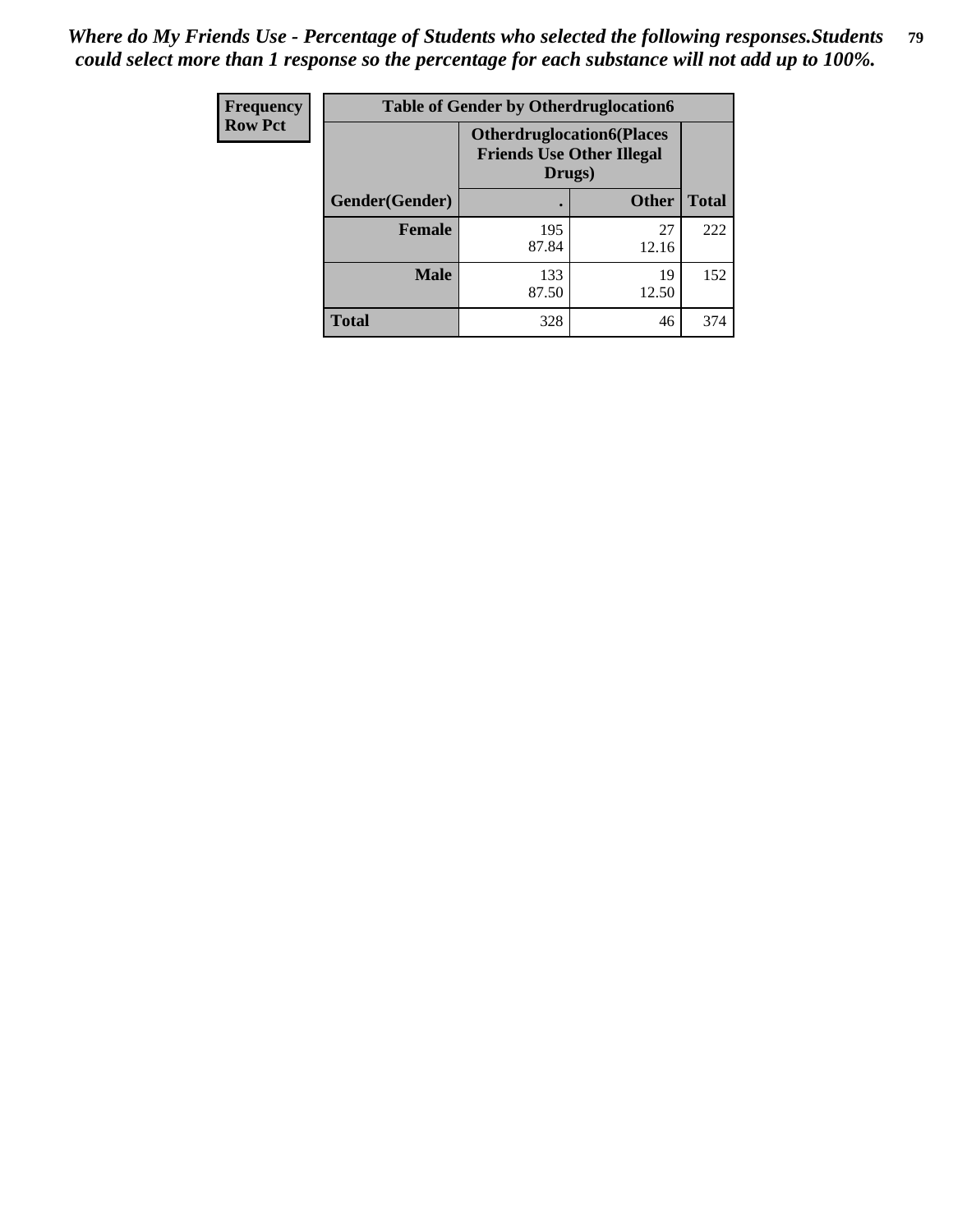| <b>Frequency</b> | <b>Table of Gender by Alcoholtime1</b> |                                                          |                      |              |
|------------------|----------------------------------------|----------------------------------------------------------|----------------------|--------------|
| <b>Row Pct</b>   |                                        | <b>Alcoholtime1(Times</b><br><b>Friends Use Alcohol)</b> |                      |              |
|                  | Gender(Gender)                         | $\bullet$                                                | Do Not<br><b>Use</b> | <b>Total</b> |
|                  | <b>Female</b>                          | 122<br>54.95                                             | 100<br>45.05         | 222          |
|                  | <b>Male</b>                            | 91<br>59.87                                              | 61<br>40.13          | 152          |
|                  | <b>Total</b>                           | 213                                                      | 161                  | 374          |

| Frequency      | <b>Table of Gender by Alcoholtime2</b> |                                                          |                            |              |
|----------------|----------------------------------------|----------------------------------------------------------|----------------------------|--------------|
| <b>Row Pct</b> |                                        | <b>Alcoholtime2(Times</b><br><b>Friends Use Alcohol)</b> |                            |              |
|                | Gender(Gender)                         |                                                          | <b>On Way</b><br>to School | <b>Total</b> |
|                | <b>Female</b>                          | 193<br>86.94                                             | 29<br>13.06                | 222          |
|                | <b>Male</b>                            | 128<br>84.21                                             | 24<br>15.79                | 152          |
|                | <b>Total</b>                           | 321                                                      | 53                         | 374          |

| <b>Frequency</b> | <b>Table of Gender by Alcoholtime3</b> |                                                   |                                |              |
|------------------|----------------------------------------|---------------------------------------------------|--------------------------------|--------------|
| <b>Row Pct</b>   |                                        | Alcoholtime3(Times<br><b>Friends Use Alcohol)</b> |                                |              |
|                  | Gender(Gender)                         |                                                   | <b>During</b><br><b>School</b> | <b>Total</b> |
|                  | Female                                 | 200<br>90.09                                      | 22<br>9.91                     | 222          |
|                  | <b>Male</b>                            | 138<br>90.79                                      | 14<br>9.21                     | 152          |
|                  | <b>Total</b>                           | 338                                               | 36                             | 374          |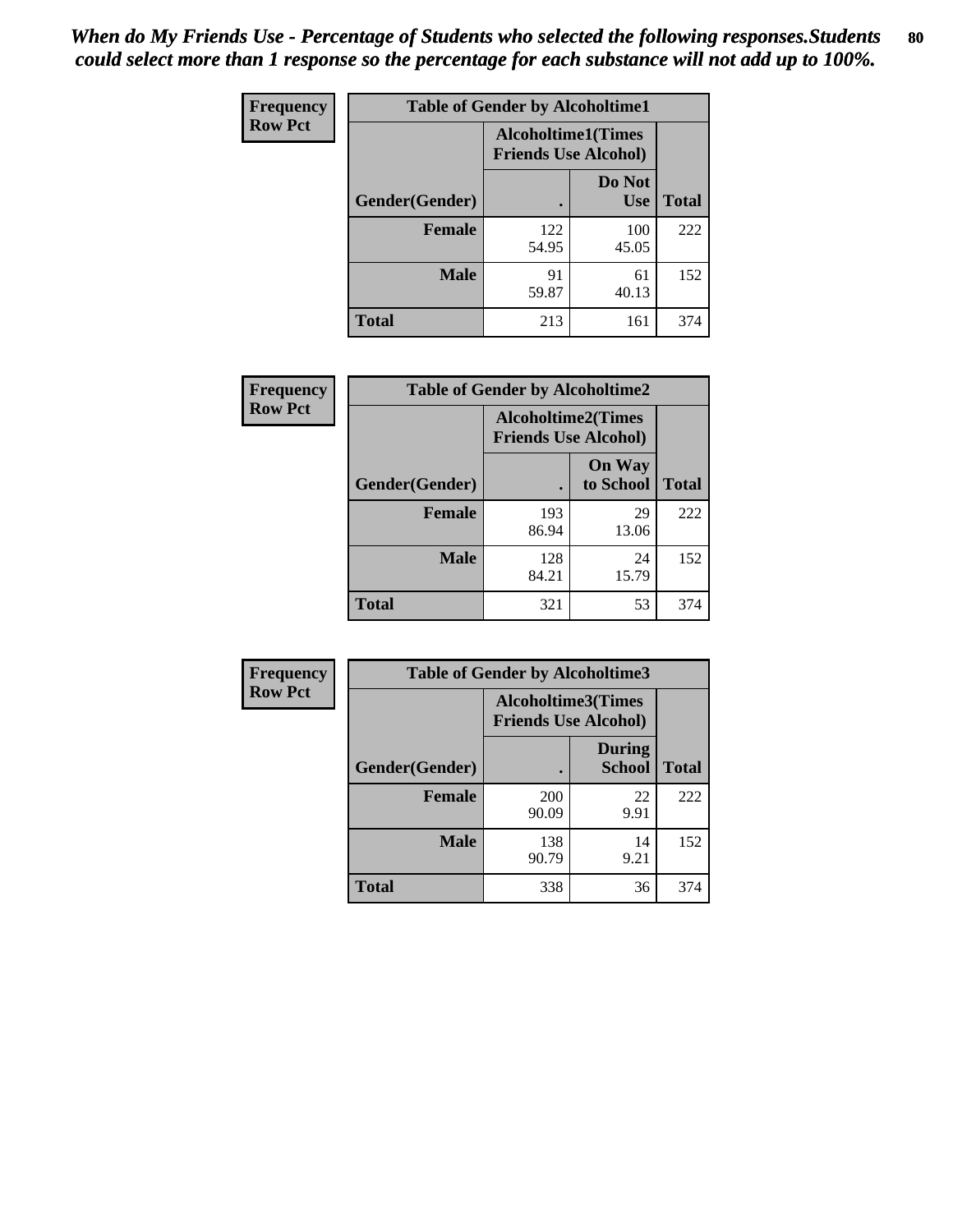*When do My Friends Use - Percentage of Students who selected the following responses.Students could select more than 1 response so the percentage for each substance will not add up to 100%.* **81**

| <b>Frequency</b> | <b>Table of Gender by Alcoholtime4</b> |                                                          |                                                       |              |
|------------------|----------------------------------------|----------------------------------------------------------|-------------------------------------------------------|--------------|
| <b>Row Pct</b>   |                                        | <b>Alcoholtime4(Times</b><br><b>Friends Use Alcohol)</b> |                                                       |              |
|                  | Gender(Gender)                         |                                                          | <b>On Way</b><br>Home<br><b>From</b><br><b>School</b> | <b>Total</b> |
|                  | <b>Female</b>                          | 194<br>87.39                                             | 28<br>12.61                                           | 222          |
|                  | <b>Male</b>                            | 126<br>82.89                                             | 26<br>17.11                                           | 152          |
|                  | <b>Total</b>                           | 320                                                      | 54                                                    | 374          |

| <b>Frequency</b> | <b>Table of Gender by Alcoholtime5</b> |              |                                                          |              |
|------------------|----------------------------------------|--------------|----------------------------------------------------------|--------------|
| <b>Row Pct</b>   |                                        |              | <b>Alcoholtime5(Times</b><br><b>Friends Use Alcohol)</b> |              |
|                  | Gender(Gender)                         |              | <b>Weeknights</b>                                        | <b>Total</b> |
|                  | <b>Female</b>                          | 161<br>72.52 | 61<br>27.48                                              | 222          |
|                  | <b>Male</b>                            | 107<br>70.39 | 45<br>29.61                                              | 152          |
|                  | <b>Total</b>                           | 268          | 106                                                      | 374          |

| <b>Frequency</b> | <b>Table of Gender by Alcoholtime6</b> |                                                          |              |              |  |
|------------------|----------------------------------------|----------------------------------------------------------|--------------|--------------|--|
| <b>Row Pct</b>   |                                        | <b>Alcoholtime6(Times</b><br><b>Friends Use Alcohol)</b> |              |              |  |
|                  | Gender(Gender)                         |                                                          | Weekends     | <b>Total</b> |  |
|                  | Female                                 | 98<br>44.14                                              | 124<br>55.86 | 222          |  |
|                  | <b>Male</b>                            | 66<br>43.42                                              | 86<br>56.58  | 152          |  |
|                  | <b>Total</b>                           | 164                                                      | 210          | 374          |  |

| <b>Frequency</b> | <b>Table of Gender by Tobaccotime1</b> |                                                          |                      |              |
|------------------|----------------------------------------|----------------------------------------------------------|----------------------|--------------|
| <b>Row Pct</b>   |                                        | <b>Tobaccotime1(Times</b><br><b>Friends Use Tobacco)</b> |                      |              |
|                  | Gender(Gender)                         |                                                          | Do Not<br><b>Use</b> | <b>Total</b> |
|                  | <b>Female</b>                          | 55<br>24.77                                              | 167<br>75.23         | 222          |
|                  | <b>Male</b>                            | 60<br>39.47                                              | 92<br>60.53          | 152          |
|                  | <b>Total</b>                           | 115                                                      | 259                  | 374          |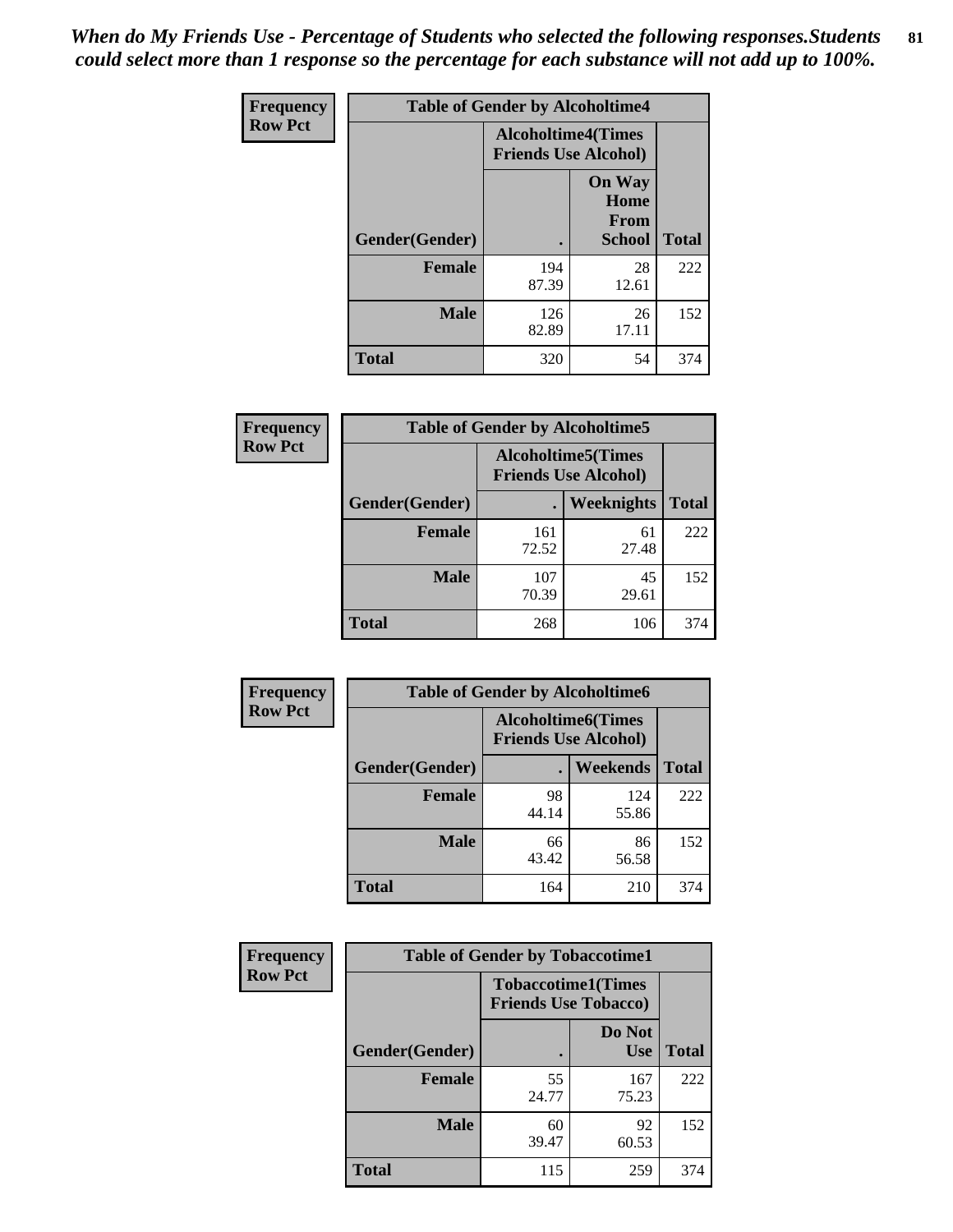*When do My Friends Use - Percentage of Students who selected the following responses.Students could select more than 1 response so the percentage for each substance will not add up to 100%.* **82**

| Frequency      | <b>Table of Gender by Tobaccotime2</b> |                                                          |                            |              |  |
|----------------|----------------------------------------|----------------------------------------------------------|----------------------------|--------------|--|
| <b>Row Pct</b> |                                        | <b>Tobaccotime2(Times</b><br><b>Friends Use Tobacco)</b> |                            |              |  |
|                | Gender(Gender)                         | $\bullet$                                                | <b>On Way</b><br>to School | <b>Total</b> |  |
|                | <b>Female</b>                          | 192<br>86.49                                             | 30<br>13.51                | 222          |  |
|                | <b>Male</b>                            | 113<br>74.34                                             | 39<br>25.66                | 152          |  |
|                | Total                                  | 305                                                      | 69                         | 374          |  |

| Frequency      | <b>Table of Gender by Tobaccotime3</b> |                                                          |                                |              |
|----------------|----------------------------------------|----------------------------------------------------------|--------------------------------|--------------|
| <b>Row Pct</b> |                                        | <b>Tobaccotime3(Times</b><br><b>Friends Use Tobacco)</b> |                                |              |
|                | Gender(Gender)                         |                                                          | <b>During</b><br><b>School</b> | <b>Total</b> |
|                | Female                                 | 193<br>86.94                                             | 29<br>13.06                    | 222          |
|                | <b>Male</b>                            | 120<br>78.95                                             | 32<br>21.05                    | 152          |
|                | <b>Total</b>                           | 313                                                      | 61                             | 374          |

| Frequency      | <b>Table of Gender by Tobaccotime4</b> |                                                          |                                                |              |
|----------------|----------------------------------------|----------------------------------------------------------|------------------------------------------------|--------------|
| <b>Row Pct</b> |                                        | <b>Tobaccotime4(Times</b><br><b>Friends Use Tobacco)</b> |                                                |              |
|                | Gender(Gender)                         |                                                          | <b>On Way</b><br>Home<br>From<br><b>School</b> | <b>Total</b> |
|                | <b>Female</b>                          | 194<br>87.39                                             | 28<br>12.61                                    | 222          |
|                | <b>Male</b>                            | 126<br>82.89                                             | 26<br>17.11                                    | 152          |
|                | <b>Total</b>                           | 320                                                      | 54                                             | 374          |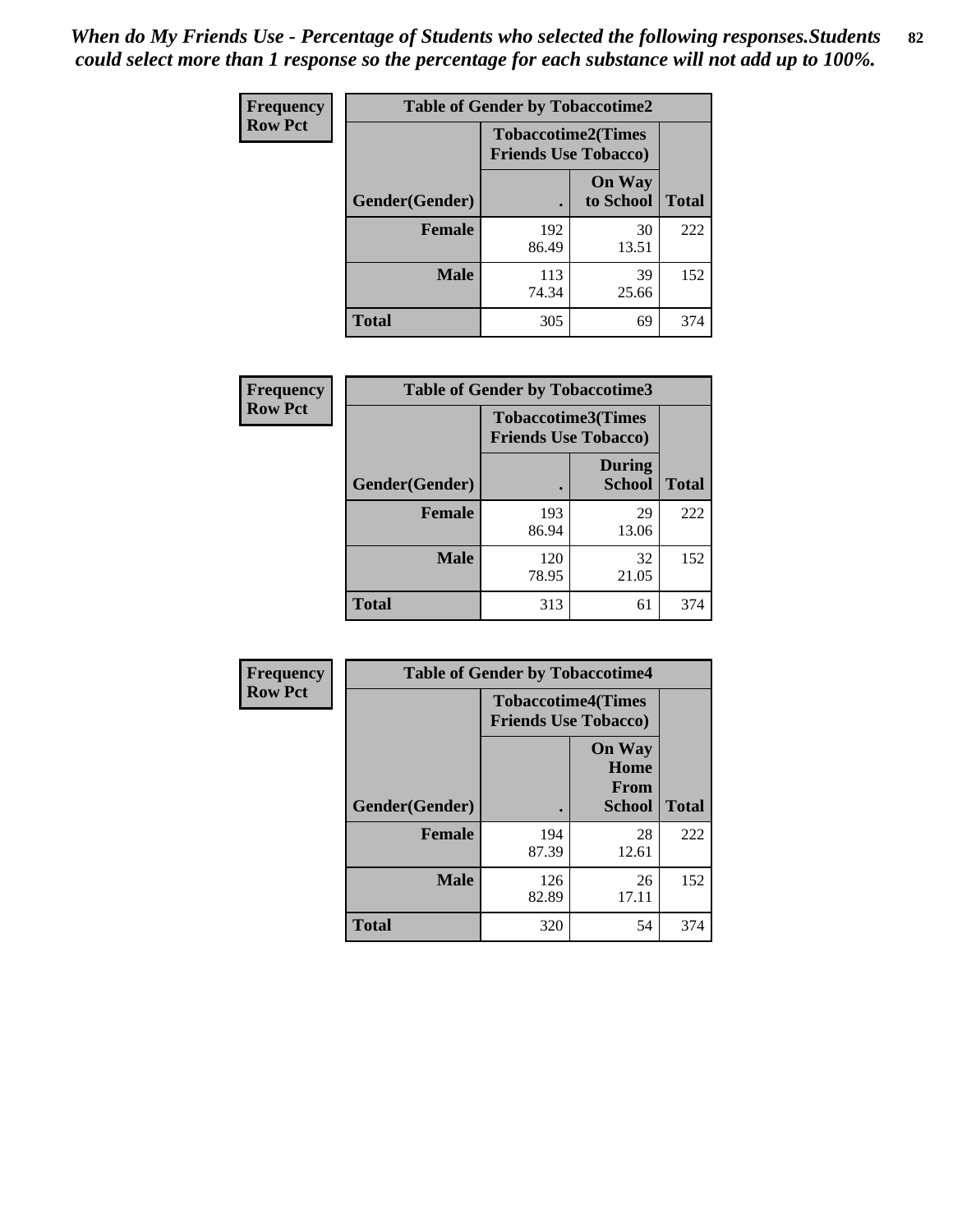| <b>Frequency</b> | <b>Table of Gender by Tobaccotime5</b> |              |                                                           |              |  |
|------------------|----------------------------------------|--------------|-----------------------------------------------------------|--------------|--|
| <b>Row Pct</b>   |                                        |              | <b>Tobaccotime5</b> (Times<br><b>Friends Use Tobacco)</b> |              |  |
|                  | <b>Gender</b> (Gender)                 |              | Weeknights                                                | <b>Total</b> |  |
|                  | <b>Female</b>                          | 177<br>79.73 | 45<br>20.27                                               | 222          |  |
|                  | <b>Male</b>                            | 106<br>69.74 | 46<br>30.26                                               | 152          |  |
|                  | Total                                  | 283          | 91                                                        | 374          |  |

| <b>Frequency</b> | <b>Table of Gender by Tobaccotime6</b> |                                                          |                 |              |  |
|------------------|----------------------------------------|----------------------------------------------------------|-----------------|--------------|--|
| <b>Row Pct</b>   |                                        | <b>Tobaccotime6(Times</b><br><b>Friends Use Tobacco)</b> |                 |              |  |
|                  | Gender(Gender)                         |                                                          | <b>Weekends</b> | <b>Total</b> |  |
|                  | Female                                 | 166<br>74.77                                             | 56<br>25.23     | 222          |  |
|                  | <b>Male</b>                            | 100<br>65.79                                             | 52<br>34.21     | 152          |  |
|                  | <b>Total</b>                           | 266                                                      | 108             | 374          |  |

| Frequency      |                | <b>Table of Gender by Marijuanatime1</b> |                             |              |
|----------------|----------------|------------------------------------------|-----------------------------|--------------|
| <b>Row Pct</b> |                | <b>Friends Use Marijuana</b> )           | <b>Marijuanatime1(Times</b> |              |
|                | Gender(Gender) |                                          | Do Not Use                  | <b>Total</b> |
|                | <b>Female</b>  | 96<br>43.24                              | 126<br>56.76                | 222          |
|                | <b>Male</b>    | 83<br>54.61                              | 69<br>45.39                 | 152          |
|                | <b>Total</b>   | 179                                      | 195                         | 374          |

| <b>Frequency</b> | <b>Table of Gender by Marijuanatime2</b> |                                                        |                            |              |
|------------------|------------------------------------------|--------------------------------------------------------|----------------------------|--------------|
| <b>Row Pct</b>   |                                          | Marijuanatime2(Times<br><b>Friends Use Marijuana</b> ) |                            |              |
|                  | Gender(Gender)                           |                                                        | On Way to<br><b>School</b> | <b>Total</b> |
|                  | <b>Female</b>                            | 166<br>74.77                                           | 56<br>25.23                | 222          |
|                  | <b>Male</b>                              | 96<br>63.16                                            | 56<br>36.84                | 152          |
|                  | <b>Total</b>                             | 262                                                    | 112                        | 374          |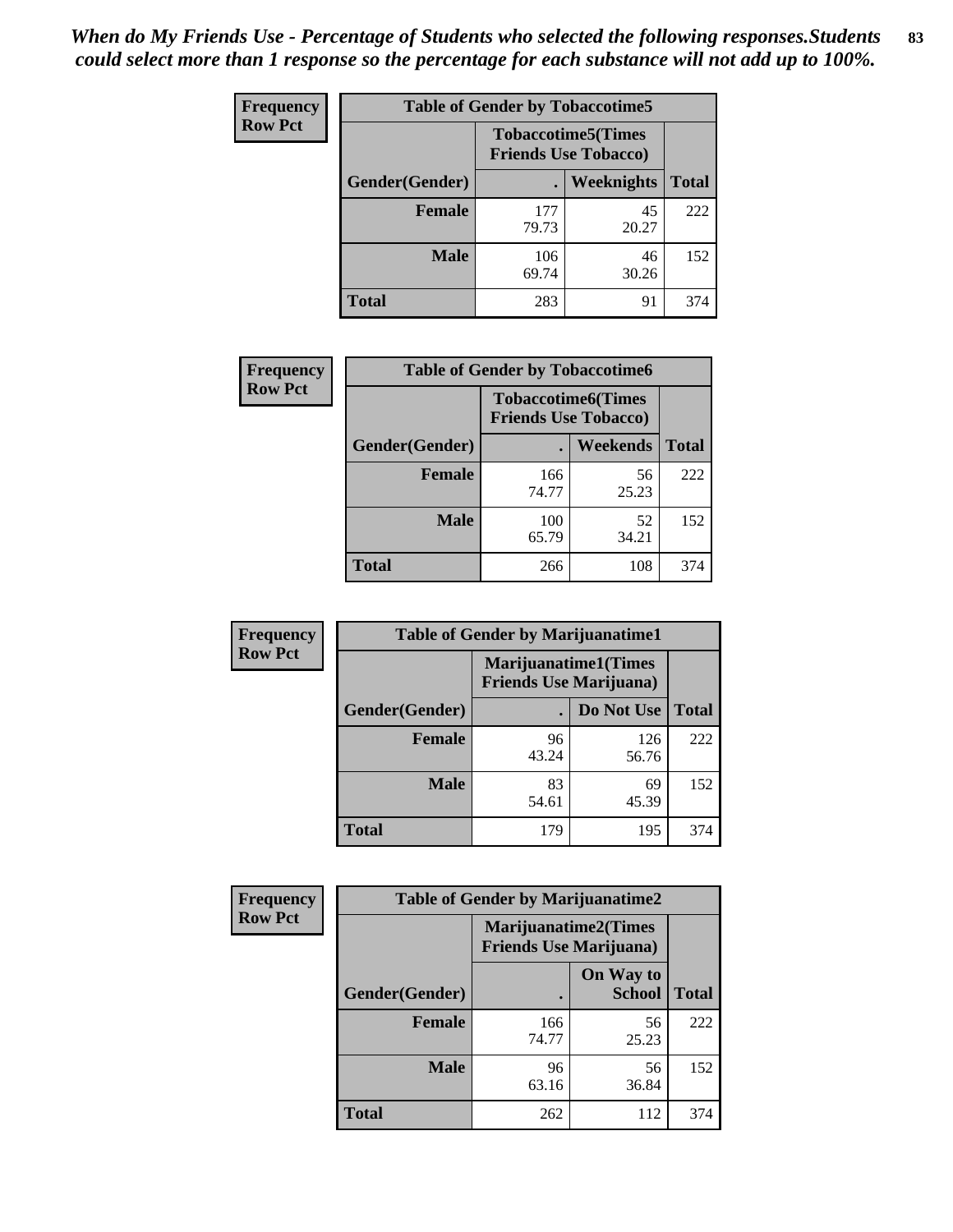| Frequency      | <b>Table of Gender by Marijuanatime3</b> |                                                        |                                |              |
|----------------|------------------------------------------|--------------------------------------------------------|--------------------------------|--------------|
| <b>Row Pct</b> |                                          | Marijuanatime3(Times<br><b>Friends Use Marijuana</b> ) |                                |              |
|                | Gender(Gender)                           |                                                        | <b>During</b><br><b>School</b> | <b>Total</b> |
|                | <b>Female</b>                            | 179<br>80.63                                           | 43<br>19.37                    | 222          |
|                | <b>Male</b>                              | 117<br>76.97                                           | 35<br>23.03                    | 152          |
|                | <b>Total</b>                             | 296                                                    | 78                             | 374          |

| Frequency      | <b>Table of Gender by Marijuanatime4</b> |                                                                |                                                       |              |
|----------------|------------------------------------------|----------------------------------------------------------------|-------------------------------------------------------|--------------|
| <b>Row Pct</b> |                                          | <b>Marijuanatime4</b> (Times<br><b>Friends Use Marijuana</b> ) |                                                       |              |
|                | Gender(Gender)                           |                                                                | <b>On Way</b><br>Home<br><b>From</b><br><b>School</b> | <b>Total</b> |
|                | <b>Female</b>                            | 163<br>73.42                                                   | 59<br>26.58                                           | 222          |
|                | <b>Male</b>                              | 94<br>61.84                                                    | 58<br>38.16                                           | 152          |
|                | <b>Total</b>                             | 257                                                            | 117                                                   | 374          |

| Frequency      | <b>Table of Gender by Marijuanatime5</b> |                                                                |             |              |  |
|----------------|------------------------------------------|----------------------------------------------------------------|-------------|--------------|--|
| <b>Row Pct</b> |                                          | <b>Marijuanatime5</b> (Times<br><b>Friends Use Marijuana</b> ) |             |              |  |
|                | Gender(Gender)                           |                                                                | Weeknights  | <b>Total</b> |  |
|                | <b>Female</b>                            | 149<br>67.12                                                   | 73<br>32.88 | 222          |  |
|                | <b>Male</b>                              | 87<br>57.24                                                    | 65<br>42.76 | 152          |  |
|                | <b>Total</b>                             | 236                                                            | 138         | 374          |  |

| Frequency      | <b>Table of Gender by Marijuanatime6</b> |                                                               |                 |              |  |
|----------------|------------------------------------------|---------------------------------------------------------------|-----------------|--------------|--|
| <b>Row Pct</b> |                                          | <b>Marijuanatime6(Times</b><br><b>Friends Use Marijuana</b> ) |                 |              |  |
|                | Gender(Gender)                           |                                                               | <b>Weekends</b> | <b>Total</b> |  |
|                | <b>Female</b>                            | 124<br>55.86                                                  | 98<br>44.14     | 222          |  |
|                | <b>Male</b>                              | 72<br>47.37                                                   | 80<br>52.63     | 152          |  |
|                | <b>Total</b>                             | 196                                                           | 178             | 374          |  |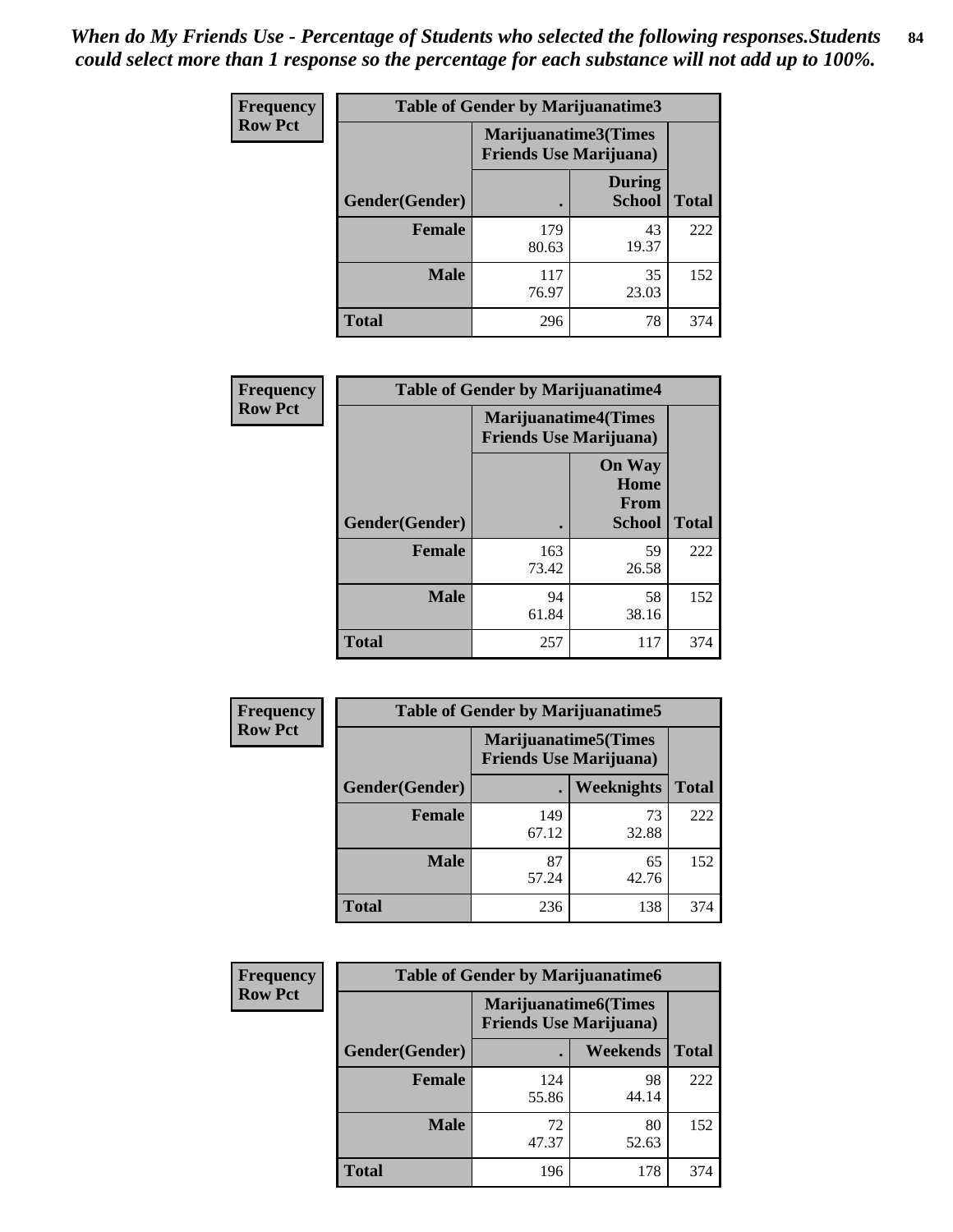*When do My Friends Use - Percentage of Students who selected the following responses.Students could select more than 1 response so the percentage for each substance will not add up to 100%.* **85**

| <b>Frequency</b> | <b>Table of Gender by Otherdrugtime1</b> |                        |                                                          |              |
|------------------|------------------------------------------|------------------------|----------------------------------------------------------|--------------|
| <b>Row Pct</b>   |                                          | <b>Illegal Drugs</b> ) | <b>Otherdrugtime1</b> (Times<br><b>Friends Use Other</b> |              |
|                  | Gender(Gender)                           |                        | Do Not Use                                               | <b>Total</b> |
|                  | <b>Female</b>                            | 41<br>18.47            | 181<br>81.53                                             | 222          |
|                  | <b>Male</b>                              | 27<br>17.76            | 125<br>82.24                                             | 152          |
|                  | <b>Total</b>                             | 68                     | 306                                                      | 374          |

| Frequency      | <b>Table of Gender by Otherdrugtime2</b> |                                                                                   |                            |              |  |
|----------------|------------------------------------------|-----------------------------------------------------------------------------------|----------------------------|--------------|--|
| <b>Row Pct</b> |                                          | <b>Otherdrugtime2(Times</b><br><b>Friends Use Other</b><br><b>Illegal Drugs</b> ) |                            |              |  |
|                | Gender(Gender)                           |                                                                                   | On Way to<br><b>School</b> | <b>Total</b> |  |
|                | <b>Female</b>                            | 201<br>90.54                                                                      | 21<br>9.46                 | 222          |  |
|                | <b>Male</b>                              | 134<br>88.16                                                                      | 18<br>11.84                | 152          |  |
|                | <b>Total</b>                             | 335                                                                               | 39                         | 374          |  |

| Frequency      | <b>Table of Gender by Otherdrugtime3</b> |                        |                                                         |              |
|----------------|------------------------------------------|------------------------|---------------------------------------------------------|--------------|
| <b>Row Pct</b> |                                          | <b>Illegal Drugs</b> ) | <b>Otherdrugtime3(Times</b><br><b>Friends Use Other</b> |              |
|                | Gender(Gender)                           |                        | <b>During</b><br><b>School</b>                          | <b>Total</b> |
|                | <b>Female</b>                            | 204<br>91.89           | 18<br>8.11                                              | 222          |
|                | <b>Male</b>                              | 136<br>89.47           | 16<br>10.53                                             | 152          |
|                | <b>Total</b>                             | 340                    | 34                                                      | 374          |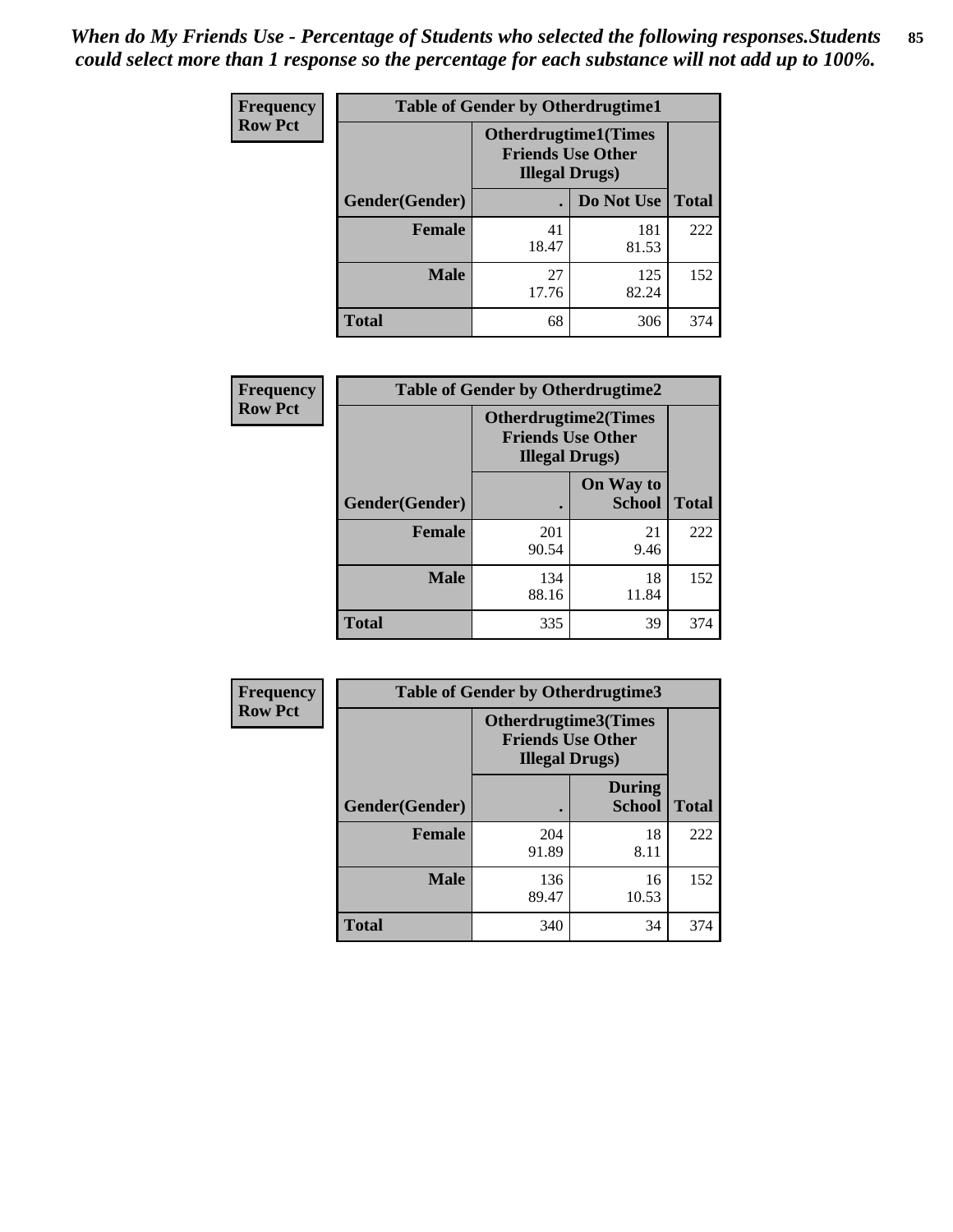*When do My Friends Use - Percentage of Students who selected the following responses.Students could select more than 1 response so the percentage for each substance will not add up to 100%.* **86**

| <b>Frequency</b> | <b>Table of Gender by Otherdrugtime4</b> |                                                    |                                                       |              |
|------------------|------------------------------------------|----------------------------------------------------|-------------------------------------------------------|--------------|
| <b>Row Pct</b>   |                                          | <b>Friends Use Other</b><br><b>Illegal Drugs</b> ) | <b>Otherdrugtime4(Times</b>                           |              |
|                  | Gender(Gender)                           |                                                    | <b>On Way</b><br>Home<br><b>From</b><br><b>School</b> | <b>Total</b> |
|                  | <b>Female</b>                            | 202<br>90.99                                       | 20<br>9.01                                            | 222          |
|                  | <b>Male</b>                              | 131<br>86.18                                       | 21<br>13.82                                           | 152          |
|                  | Total                                    | 333                                                | 41                                                    | 374          |

| Frequency      | <b>Table of Gender by Otherdrugtime5</b> |                                                                                    |             |              |
|----------------|------------------------------------------|------------------------------------------------------------------------------------|-------------|--------------|
| <b>Row Pct</b> |                                          | <b>Otherdrugtime5</b> (Times<br><b>Friends Use Other</b><br><b>Illegal Drugs</b> ) |             |              |
|                | Gender(Gender)                           |                                                                                    | Weeknights  | <b>Total</b> |
|                | <b>Female</b>                            | 190<br>85.59                                                                       | 32<br>14.41 | 222          |
|                | <b>Male</b>                              | 134<br>88.16                                                                       | 18<br>11.84 | 152          |
|                | <b>Total</b>                             | 324                                                                                | 50          | 374          |

| <b>Frequency</b> | <b>Table of Gender by Otherdrugtime6</b> |                                                                                   |             |              |
|------------------|------------------------------------------|-----------------------------------------------------------------------------------|-------------|--------------|
| <b>Row Pct</b>   |                                          | <b>Otherdrugtime6(Times</b><br><b>Friends Use Other</b><br><b>Illegal Drugs</b> ) |             |              |
|                  | Gender(Gender)                           |                                                                                   | Weekends    | <b>Total</b> |
|                  | Female                                   | 182<br>81.98                                                                      | 40<br>18.02 | 222          |
|                  | <b>Male</b>                              | 125<br>82.24                                                                      | 27<br>17.76 | 152          |
|                  | <b>Total</b>                             | 307                                                                               | 67          | 374          |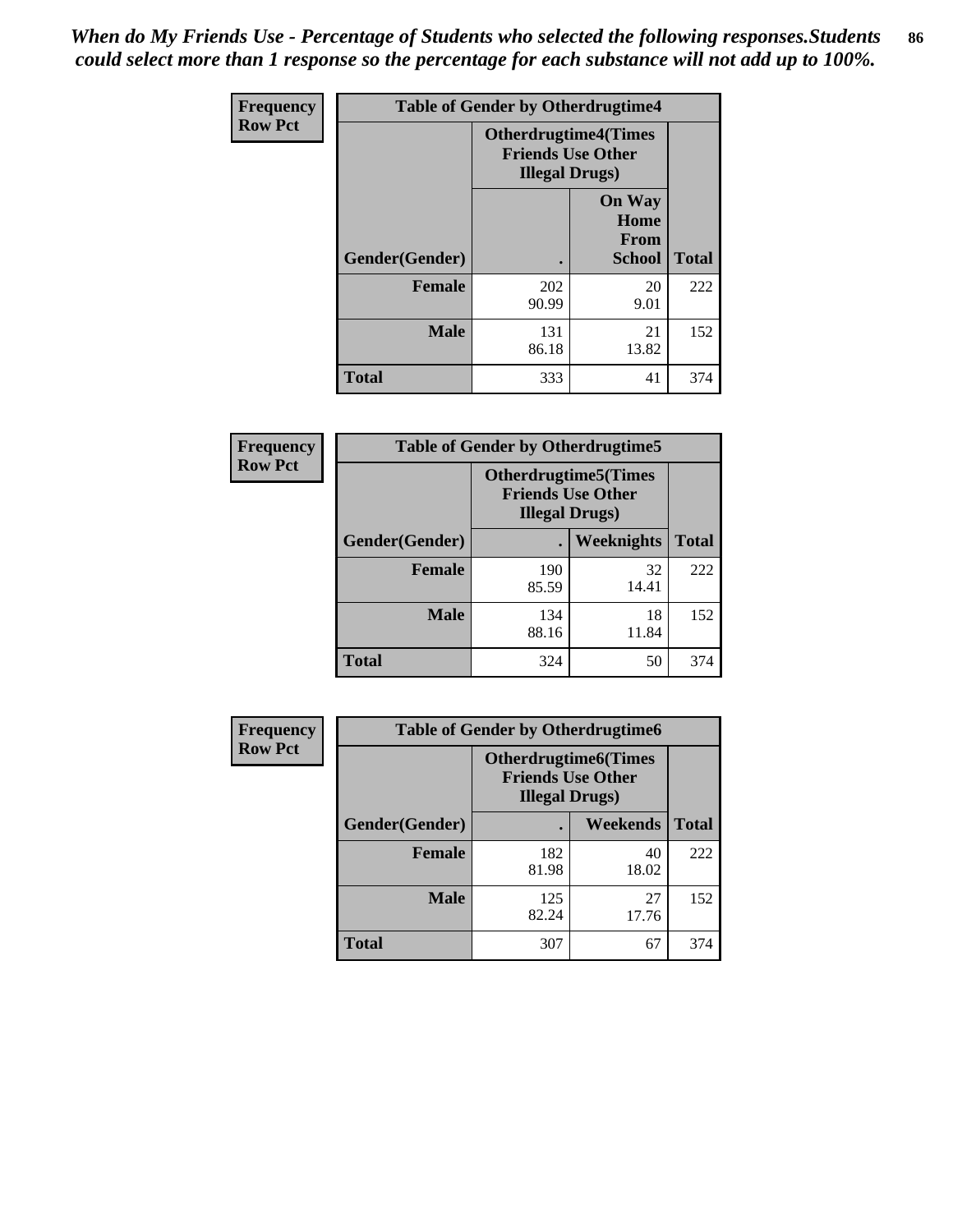# *Other Questions* **87**

| <b>Frequency</b> | <b>Table of Gender by Educationalcohol</b> |                                                                                                                                       |             |              |
|------------------|--------------------------------------------|---------------------------------------------------------------------------------------------------------------------------------------|-------------|--------------|
| <b>Row Pct</b>   |                                            | <b>Educationalcohol</b> (I<br>have been taught<br>about alcohol,<br>tobacco,<br>and other drugs<br>within the last year<br>at school) |             |              |
|                  | Gender(Gender)                             | <b>Yes</b>                                                                                                                            | $\bf No$    | <b>Total</b> |
|                  | <b>Female</b>                              | 152<br>68.47                                                                                                                          | 70<br>31.53 | 222          |
|                  | <b>Male</b>                                | 114<br>75.00                                                                                                                          | 38<br>25.00 | 152          |
|                  | <b>Total</b>                               | 266                                                                                                                                   | 108         | 374          |

| Frequency      | <b>Table of Gender by Rodedrinking</b> |                                                                                                                     |                |              |  |
|----------------|----------------------------------------|---------------------------------------------------------------------------------------------------------------------|----------------|--------------|--|
| <b>Row Pct</b> |                                        | Rodedrinking(In<br>the past 30 days I<br>have ridden in a<br>car with a driver<br>who had been<br>drinking alcohol) |                |              |  |
|                | Gender(Gender)                         | Yes                                                                                                                 | N <sub>0</sub> | <b>Total</b> |  |
|                | <b>Female</b>                          | 45<br>20.27                                                                                                         | 177<br>79.73   | 222          |  |
|                | <b>Male</b>                            | 27<br>17.76                                                                                                         | 125<br>82.24   | 152          |  |
|                | <b>Total</b>                           | 72                                                                                                                  | 302            | 374          |  |

| Frequency      | <b>Table of Gender by Drugsschool</b> |                                                                                                                                     |                |              |  |
|----------------|---------------------------------------|-------------------------------------------------------------------------------------------------------------------------------------|----------------|--------------|--|
| <b>Row Pct</b> |                                       | <b>Drugsschool</b> (During<br>the past 12 months,<br>I have been offered,<br>sold,<br>or given illegal drugs<br>on school property) |                |              |  |
|                | Gender(Gender)                        | Yes                                                                                                                                 | N <sub>0</sub> | <b>Total</b> |  |
|                | <b>Female</b>                         | 32<br>14.41                                                                                                                         | 190<br>85.59   | 222          |  |
|                | <b>Male</b>                           | 36<br>23.68                                                                                                                         | 116<br>76.32   | 152          |  |
|                | <b>Total</b>                          | 68                                                                                                                                  | 306            | 374          |  |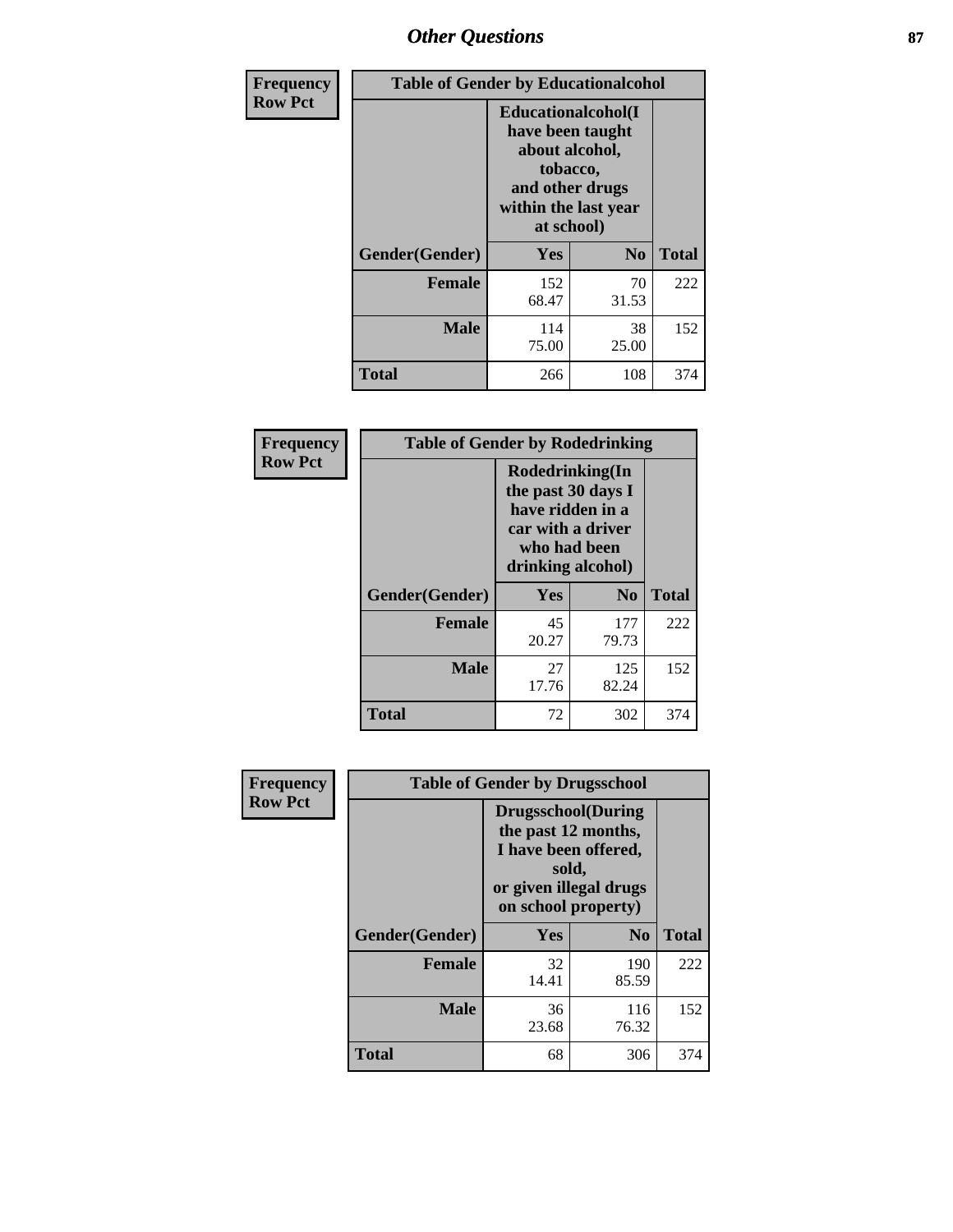# *Other Questions* **88**

**Frequency Row Pct**

| <b>Table of Gender by Bingedrinking</b> |                         |                                                                                                         |                        |                        |                        |                               |                   |              |
|-----------------------------------------|-------------------------|---------------------------------------------------------------------------------------------------------|------------------------|------------------------|------------------------|-------------------------------|-------------------|--------------|
|                                         |                         | Bingedrinking(I have drunk five or more<br>drinks of alcohol at one sitting during the<br>last 30 days) |                        |                        |                        |                               |                   |              |
| <b>Gender</b> (Gender)                  | $\bf{0}$<br><b>Days</b> | 1 or<br>days                                                                                            | 3 to<br>5<br>days      | 6 to<br>9<br>days      | 10<br>to<br>19<br>days | <b>20</b><br>to<br>29<br>days | All<br>30<br>days | <b>Total</b> |
|                                         |                         |                                                                                                         |                        |                        |                        |                               |                   |              |
| <b>Female</b>                           | 206<br>92.79            | 8<br>3.60                                                                                               | 3<br>1.35              | 0<br>0.00              | 3<br>1.35              | 0.45                          | 0.45              | 222          |
| <b>Male</b>                             | 137<br>90.13            | 4.61                                                                                                    | $\overline{2}$<br>1.32 | $\mathfrak{D}$<br>1.32 | 2<br>1.32              | 2<br>1.32                     | 0<br>0.00         | 152          |

| Frequency      | <b>Table of Gender by Educationaids</b> |                                                                                                 |                |              |  |
|----------------|-----------------------------------------|-------------------------------------------------------------------------------------------------|----------------|--------------|--|
| <b>Row Pct</b> |                                         | <b>Educationaids</b> (I<br>have been taught<br>about HIV/AIDS<br>at school in the<br>past year) |                |              |  |
|                | Gender(Gender)                          | Yes                                                                                             | N <sub>0</sub> | <b>Total</b> |  |
|                | <b>Female</b>                           | 168<br>75.68                                                                                    | 54<br>24.32    | 222          |  |
|                | <b>Male</b>                             | 125<br>82.24                                                                                    | 27<br>17.76    | 152          |  |
|                | <b>Total</b>                            | 293                                                                                             | 81             | 374          |  |

| <b>Frequency</b> | <b>Table of Gender by Suicideconsider</b> |                 |                |              |  |
|------------------|-------------------------------------------|-----------------|----------------|--------------|--|
| <b>Row Pct</b>   |                                           | Suicideconsider |                |              |  |
|                  | Gender(Gender)                            | Yes             | N <sub>0</sub> | <b>Total</b> |  |
|                  | <b>Female</b>                             | 29<br>13.06     | 193<br>86.94   | 222          |  |
|                  | <b>Male</b>                               | 15<br>9.87      | 137<br>90.13   | 152          |  |
|                  | <b>Total</b>                              | 44              | 330            | 374          |  |